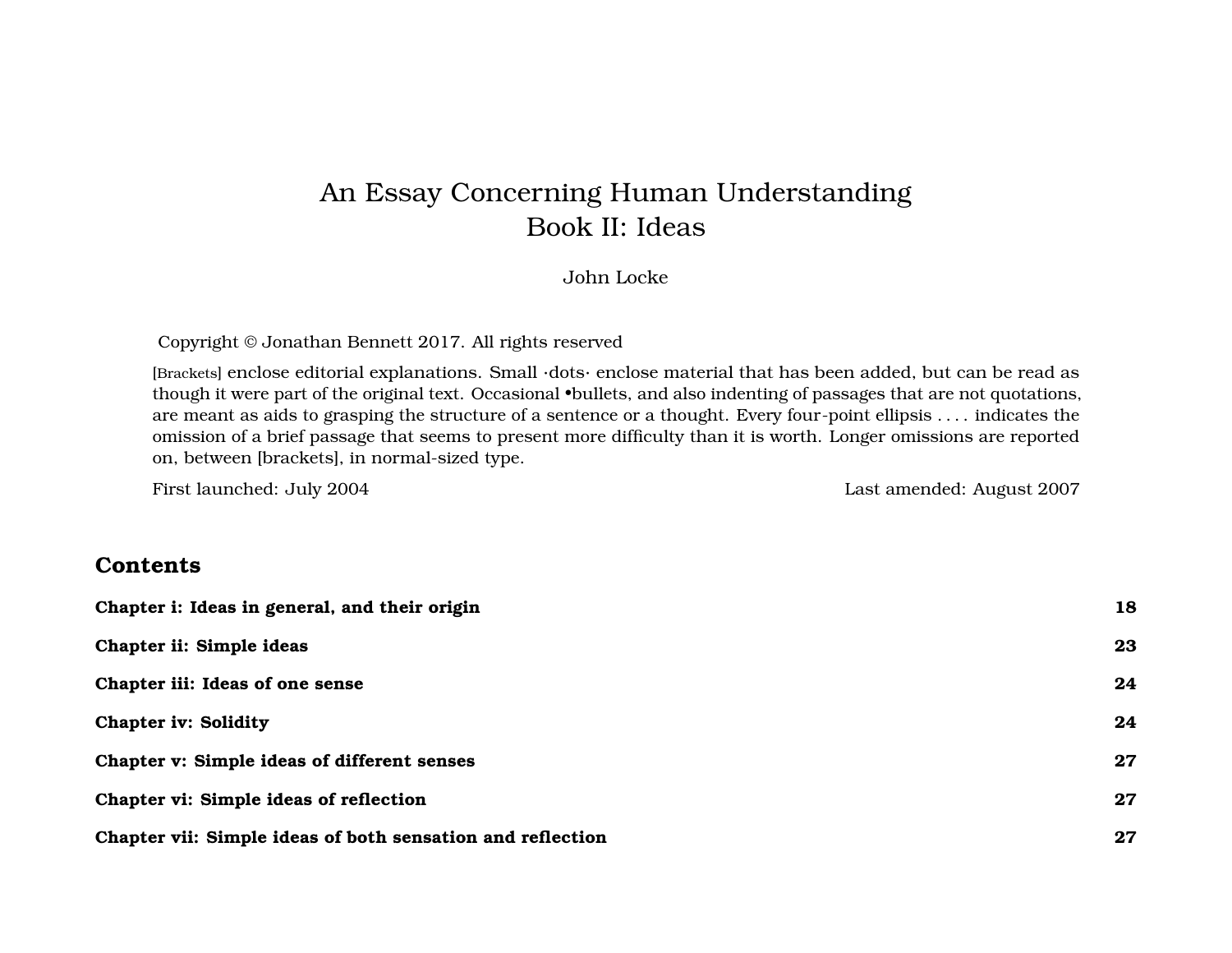| Chapter viii: Some further points about our simple ideas            | 29  |
|---------------------------------------------------------------------|-----|
| <b>Chapter ix: Perception</b>                                       | 34  |
| <b>Chapter x: Retention</b>                                         | 37  |
| Chapter xi: Discerning, and other operations of the mind            | 39  |
| Chapter xii: Complex ideas                                          | 43  |
| Chapter xiii: Simple modes, starting with the simple modes of space | 46  |
| Chapter xiv: Duration and its simple modes                          | 52  |
| Chapter xv: Duration and expansion, considered together             | 57  |
| Chapter xvi: Number                                                 | 59  |
| <b>Chapter xvii: Infinity</b>                                       | 62  |
| Chapter xviii: Other simple modes                                   | 67  |
| Chapter xix: The modes of thinking                                  | 68  |
| Chapter xx: Modes of pleasure and pain                              | 69  |
| <b>Chapter xxi: Power</b>                                           | 72  |
| <b>Chapter xxii: Mixed modes</b>                                    | 93  |
| Chapter xxiii: Complex ideas of substances                          | 97  |
| Chapter xxiv: Collective ideas of substances                        | 107 |
| <b>Chapter xxv: Relation</b>                                        | 109 |
| Chapter xxvi: Cause and effect, and other relations                 | 111 |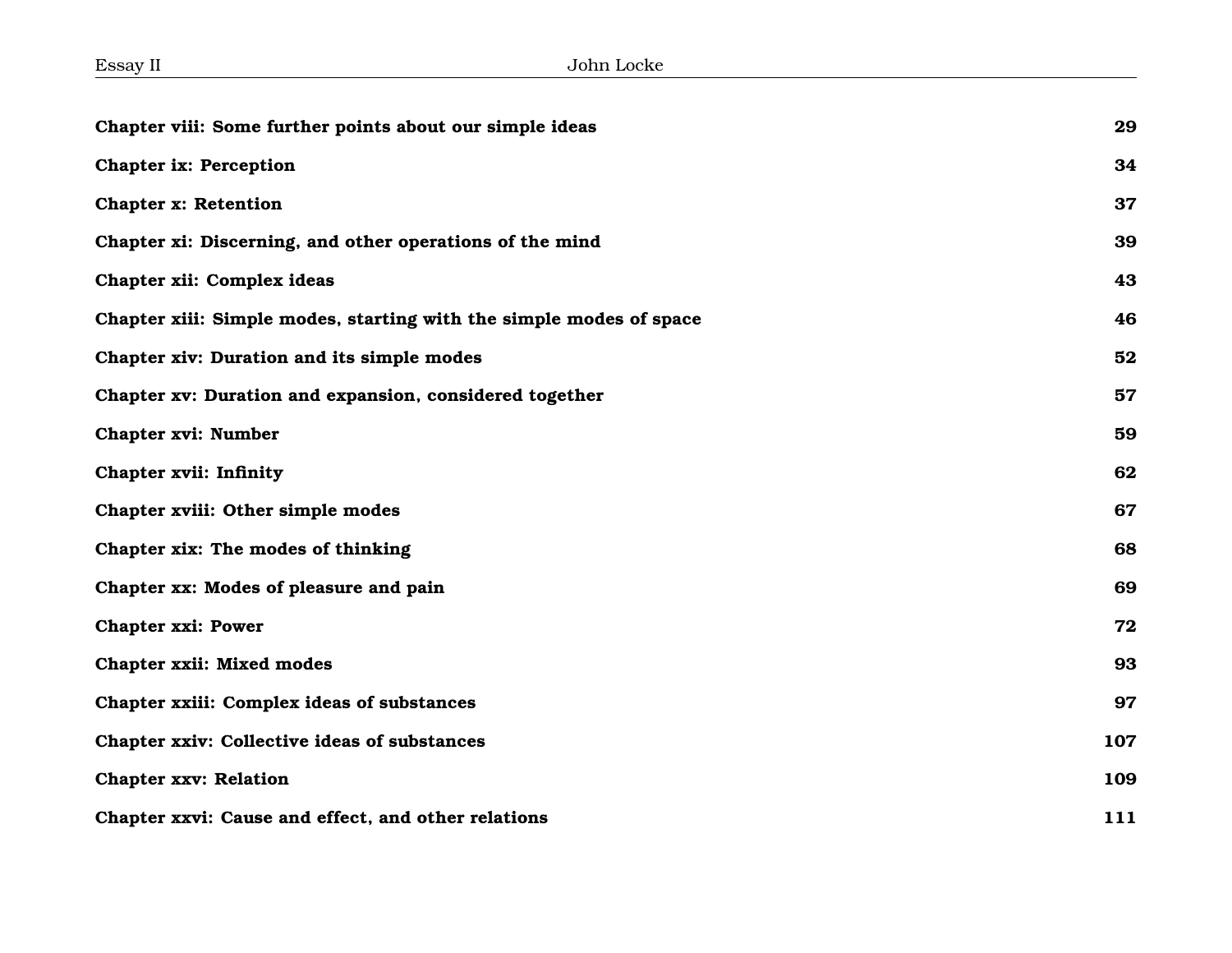| Chapter xxvii: Identity and diversity                        | 112 |
|--------------------------------------------------------------|-----|
| Chapter xxviii: Other relations                              | 122 |
| Chapter xxix: Clear and obscure, distinct and confused ideas | 127 |
| Chapter xxx: Real and fantastical ideas                      | 131 |
| Chapter xxxi: Adequate and inadequate ideas                  | 133 |
| Chapter xxxii: True and false ideas                          | 137 |
| Chapter xxxiii: The association of ideas                     | 141 |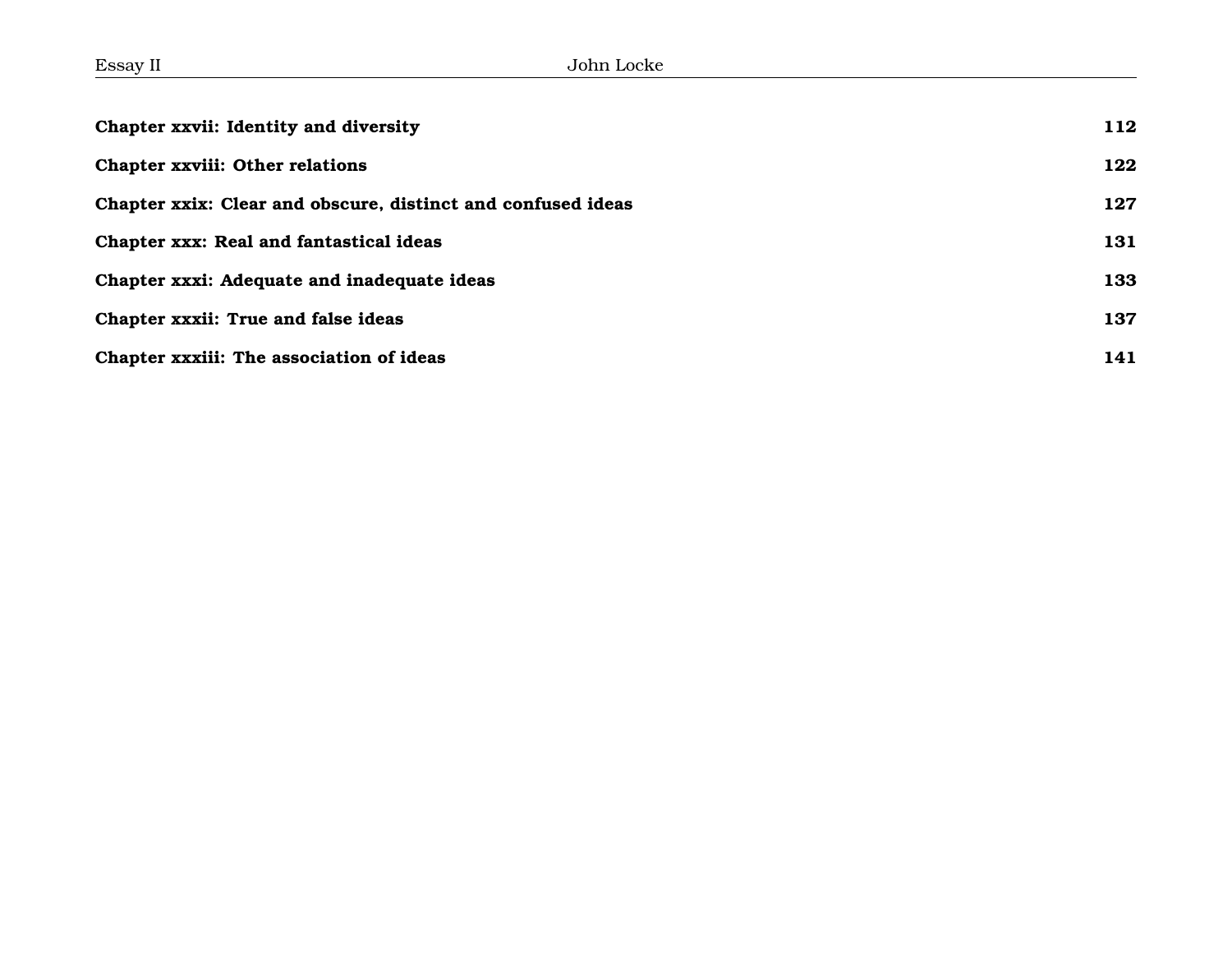# <span id="page-3-0"></span>**Chapter i: Ideas in general, and their origin**

**1.** Everyone is conscious to himself that he thinks; and when thinking is going on, the mind is engaged with *ideas* that it contains. So it's past doubt that men have in their minds various ideas, such as are those expressed by the words 'whiteness', 'hardness', 'sweetness', 'thinking', 'motion', 'man', 'elephant', 'army', 'drunkenness', and others. The first question, then, is *How does he acquire these ideas?* It is widely believed that men have ideas stamped upon their minds in their very first being. My opposition to this in Book I will probably be received more favourably when I have shown where the understanding *can* get all its ideas from—an account that I contend will be supported by everyone's own observation and experience.

**2.** Let us then suppose the mind to have no ideas in it, to be like *white paper* with nothing written on it. How then does it come to be written on? From where does it get that vast store which the busy and boundless imagination of man has painted on it—all the materials of reason and knowledge? To this I answer, in one word, from *experience*. Our understandings derive all the materials of thinking from *observations* that we make of •external objects that can be perceived through the senses, and of •the internal operations of our minds, which we perceive by looking in at ourselves.These two are the fountains of knowledge, from which arise all the ideas we have or can naturally have.

**3.** First, our senses when applied to particular perceptible objects convey into the mind many distinct perceptions of things, according to the different ways in which the objects affect them. That's how we come by the ideas we have of yellow, white, heat, cold, soft, hard, bitter, sweet, and all

so on—the so-called 'sensible qualities'. When I say the senses convey ·these ideas· into the mind, ·I don't mean this strictly and literally, because I don't mean to say that an idea actually *travels across* from the perceived object to the person's mind. Rather· I mean that through the senses external objects convey into the mind *something that produces there* those perceptions [= 'ideas']. This great source of most of the ideas we have I call SENSATION.

**4.** Secondly, the other fountain from which experience provides ideas to the understanding is the perception of the operations of our own mind within us. This yields ideas that couldn't be had from external things—ones such as ·the ideas of· perception, thinking, doubting, believing, reasoning, knowing, willing, and all the different things that our minds do. Being conscious of these actions of the mind and observing them in ourselves, our understandings get from them ideas that are as distinct as the ones we get from bodies affecting our senses. Every man has this source of ideas wholly within himself; and though it is not *sense*, because it has nothing to do with external objects, it is still very like sense, and might properly enough be called 'internal sense'. But along with calling the other 'sensation', I call this REFLECTION, because the ideas it gives us can be had only by a mind reflecting on its own operations within itself. By 'reflection' then, in the rest of this work, I mean the notice that the mind takes of *what* it is doing, and *how*. (I am here using 'operations' in a broad sense, to cover not only the *actions* of the mind on its ideas but also *passive states* that can arise from them, such as is the satisfaction or uneasiness arising from any thought.) So that's my thesis: all our ideas take their beginnings from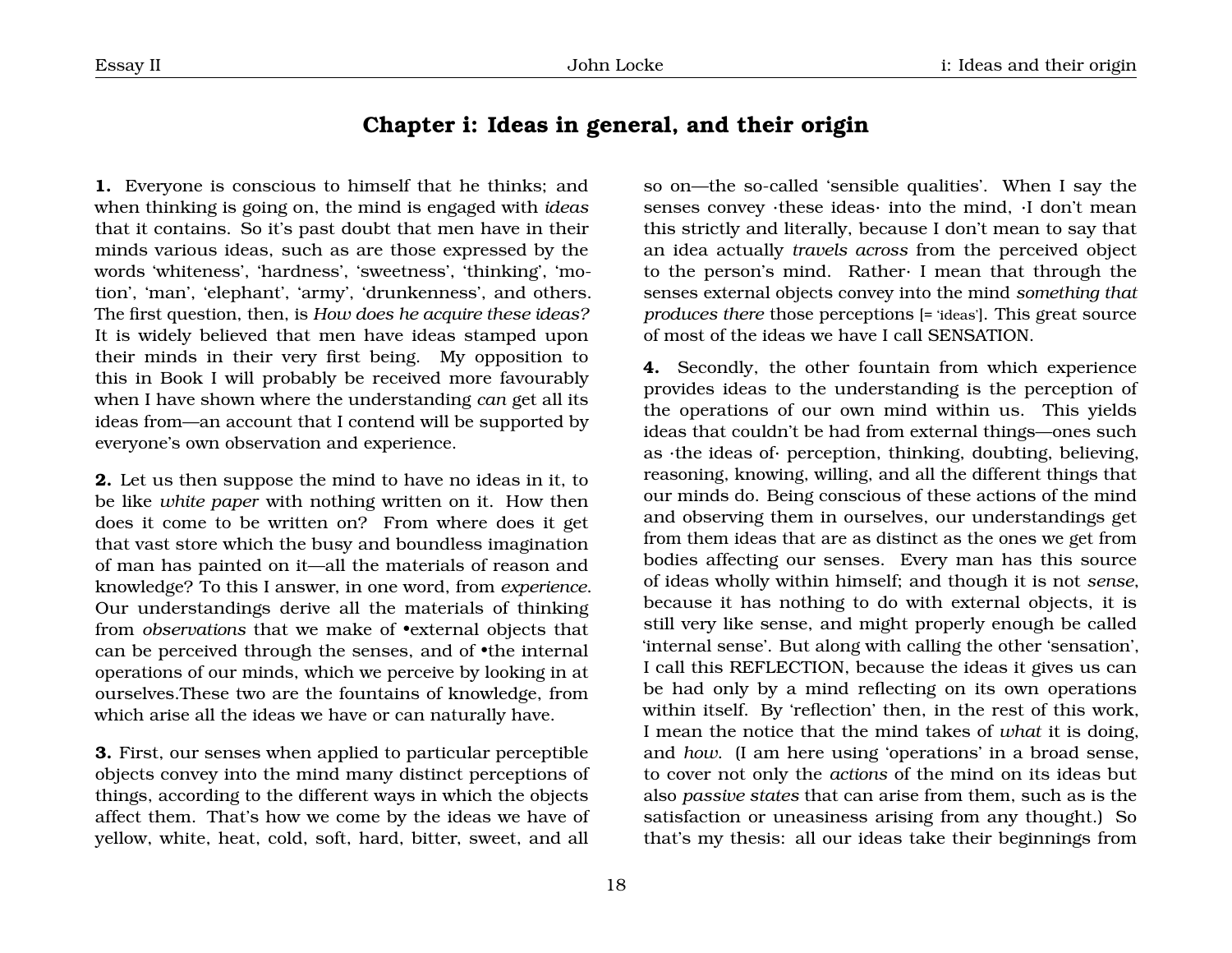those two sources—external material things as objects of sensation, and the operations of our own minds as objects of reflection.

**5....** When we have taken a full survey of •the ideas we get from these sources, and of their various modes, combinations, and relations, we shall find they are **•**our whole stock of ideas; and that we have nothing in our minds that didn't come in one of these two ways. [Locke then challenges the reader to 'search into his understanding' and see whether he has any ideas other than those of sensation and reflection.]

**6.** If you look carefully at the state of a new-born child, you'll find little reason to think that he is well stocked with ideas that are to be the matter of his future knowledge. He gets ideas gradually; and though the ideas of obvious and familiar qualities imprint themselves before the memory begins to keep a record of when or how, ideas of unusual qualities are different. Some of *them* come so late that most people can remember when they first had them. And if we had reason to, we *could* arrange for child to be brought up in such a way as to have very few ideas, even ordinary ones, until he had grown to manhood. In actuality children are born into the world surrounded by bodies that perpetually affect them so as to imprint on their minds a variety of ideas: light and colours are busy everywhere, as long as the eyes are open; sounds and some tangible qualities engage the senses appropriate to them, and force an entrance into the mind. But I think you'll agree that if a child were kept in a place where he never saw any colour but black and white till he was a man, he would have no ideas of scarlet or green—any more than a person has an idea of the taste of oysters or of pineapples if he has never actually tasted either.

**7.** How many simple ideas a person has depends ·for ideas

of sensation· on what variety there is among the external objects that he perceives, and ·for ideas of reflection· on how much he reflects on the workings of his own mind. ·The focussed intensity of the reflection is relevant, because·: someone who contemplates the operations of his mind can't help having plain and clear ideas of them; he won't have clear and distinct ideas of all the operations of his mind and everything that happens in them *unless he turns his thoughts that way and considers them attentively*; any more than he can have ideas of all the details of a landscape painting, or of the parts and motions of a clock, if he doesn't look at it and focus his attention on all the parts of it. The picture or clock may be so placed that he encounters them every day, but he'll have only a confused idea of all the parts they are made up of, until he applies himself with attention to consider each part separately.

**8.** That's why most children don't get ideas of the operations of their own minds until quite late, and why some people *never* acquire any very clear or perfect ideas of most of their mental operations. Their mental operations are there all the time, like floating visions; but until the understanding turns inward upon itself, reflects on them, and makes them the objects of its own thoughts, they won't make deep enough impressions to leave in the person's mind clear, distinct, lasting ideas. Children enter the world surrounded by new things that constantly attract their senses, beckoning to a mind that is eager to notice new things and apt to be delighted with the variety of changing objects. So the first years are usually spent in looking outwards ·at the surroundings·; and so people grow up constantly attending to outward sensation, reflecting very little on what happens within them till they come to be of riper years—and some not even then.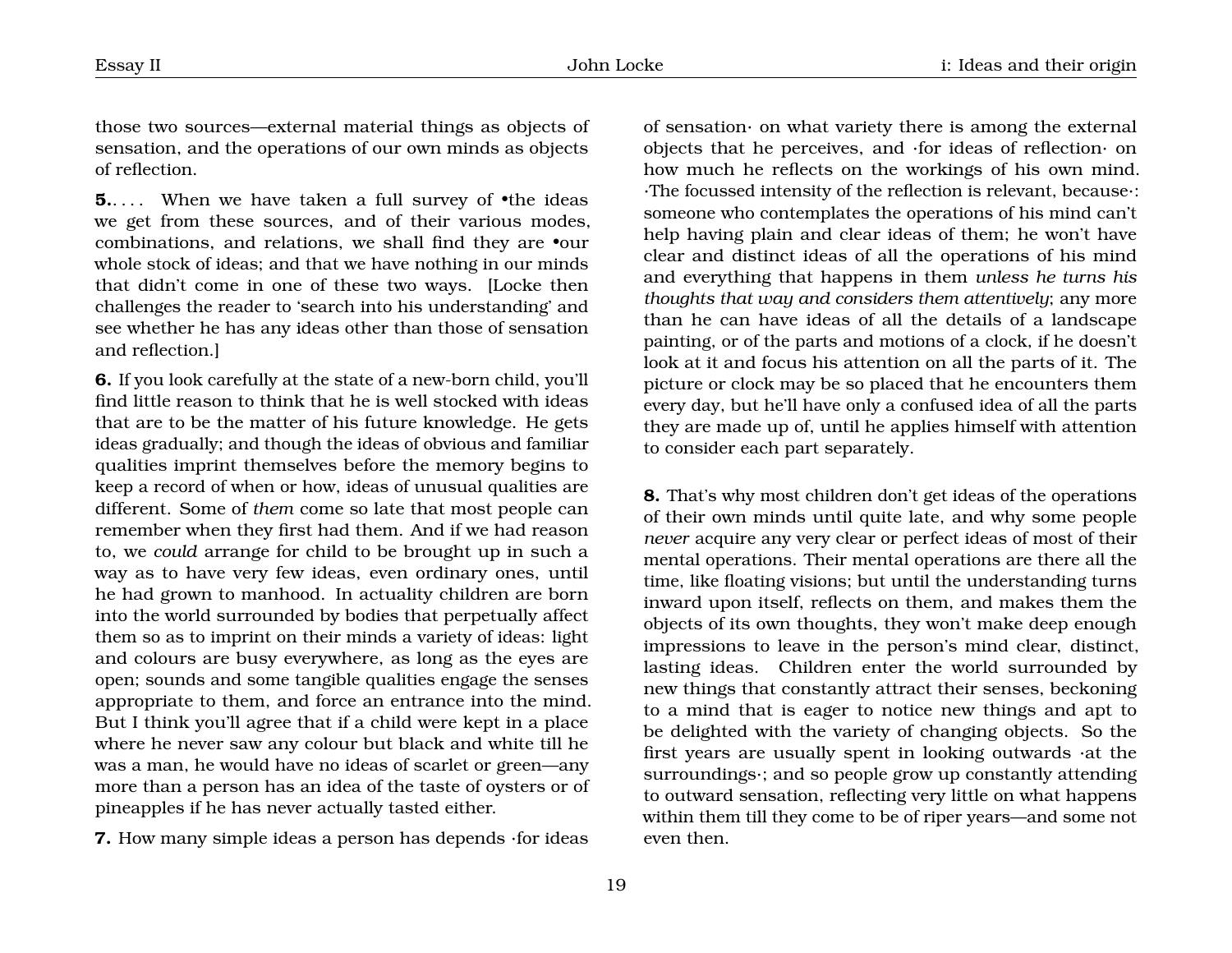**9.** When does a man first have any ideas? That is the same as asking: when does a man begin to perceive? For having ideas and perception are the same thing. I know that some philosophers hold that the soul [= 'mind'; no religious implications] *always* thinks, and that it has the actual perception of ideas in itself constantly as long as it exists. For them, •actual thinking is as inseparable from •the soul as •actual extension is from •the body, which implies that the question 'When do his ideas begin?' is equivalent to 'When does his soul begin?'. For on their view the soul and its ideas must begin to exist both at the same time. as do body and its extension [= 'its taking up space'].

10. How does •the soul's beginning to exist relate to •the first rudiments of organization—or to the beginnings of life—in the body? Before it, or at the same time, or later? I leave that question to be disputed by those who have thought harder about it than I have. ·But I *do* have a view about how •the soul's beginning to exist relates to •its first having ideas, or at least to the view that the two must occur together because a soul can't exist except when it has ideas·. I confess that I have one of those dull souls that doesn't perceive itself always to contemplate ideas; and I don't think it's any more necessary for the soul always to think than for the body always to move. In my view, *the perception of ideas* is to *the soul* as *motion* is to *the body*—not something that •is essential to it, but something that •it sometimes does. So even if thinking is an activity that is uniquely appropriate to the soul, that doesn't require us to suppose that the soul is always thinking, always in action. Perhaps that is a gift possessed by God, 'who never slumbers nor sleeps' [Psalm 121:3], but it isn't appropriate for any finite being, or at least not to the soul of man. We know by experience that we sometimes think; and from this we validly

infer that there is in us something—·some substance·—that is able to think; but whether that substance perpetually thinks or not is a question we must answer on the basis of what experience informs us. To say that ·experience is irrelevant because· actual thinking is *essential* to the soul and ·thus conceptually· inseparable from it, is to assume the very thing that is in question. Such a claim needs to be supported by arguments, unless the claim is a self-evident proposition—and I don't think anyone will contend that *The soul always thinks* is self-evident. [The section continues with mockery of people who purport to prove something by assuming it among the premises of their argument; and with a reply to a critic who, misunderstanding something in the first edition of the *Essay*, had accused Locke of thinking that when you are asleep your soul doesn't exist.]

**11.** I grant that the soul in a waking man is never without thought, because that's what it *is* to be awake. But I suspect that in sleeping without dreaming, the whole man is asleep—his mind as well as his body—so that in that state no thought is occurring. If the soul thinks in a sleeping man without being conscious of it, I ask whether during such thinking •the soul has any pleasure or pain, or any ability to be happy or miserable? I am sure •the man does not, any more than •the bed he lies on has pleasure or pain. For to be happy or miserable without being conscious of it seems to me utterly inconsistent and impossible. If you say that •the soul might be in any of those states while the body is sleeping, and •the unsleeping man have no consciousness of them, I reply: In that case Socrates asleep and Socrates awake are not the same person, but two persons. [Locke elaborates this in the remainder of section **11** and on through **12**, relying on a view of his about personal identity that he'll develop more clearly and at greater length in xxvii.]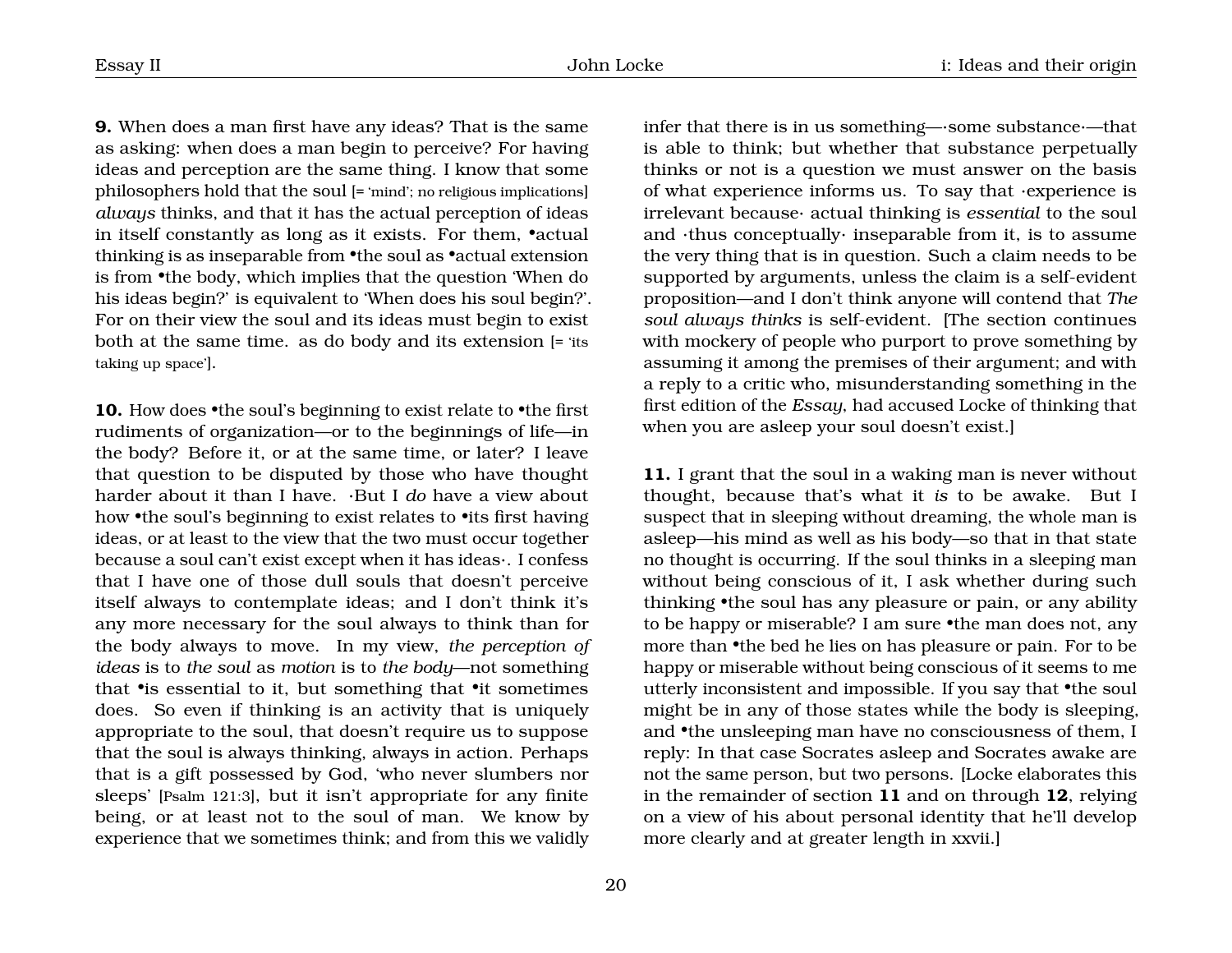**13.** Thus, I think, every drowsy nod shakes the doctrine of those who teach that the soul is always thinking! Anyway, those who do at some time sleep without dreaming can never be convinced that their thoughts are for four hours busy without their knowing of it; and if they are taken in the very act, waked in the middle of those sleeping thoughts, they can give no account of it.

**14.** It will perhaps be said that the soul thinks even in the soundest sleep but the memory doesn't retain those thoughts. ·This is utterly implausible·. . . . Who can imagine that most men, for several hours every day of their lives, think of something of which they could remember nothing at all, even if they were asked in the middle of these thoughts? Most men, I think, pass a great part of their sleep without dreaming. I knew a man who was bred a scholar, and had a pretty good memory, who told me that he had never dreamed in his life till he had a fever at the age of twenty-five. Everyone will have acquaintances who pass most of their nights without dreaming.

**15.** To think often, and never to retain it so much as one moment, is a very useless sort of thinking. The soul in such a state of thinking would be little better than a looking-glass which constantly receives a variety of images but retains none of them; they disappear and vanish without leaving a trace; the looking-glass is never the better for such images, nor the soul for such thoughts. ·We might also ask *why* it should be that all sleeping thoughts are forgotten, given that many waking ones are remembered. Here is a possible answer to that·:

> In a waking man the materials of the body are used in thinking, and the memory of thoughts is retained by the impressions that are made on the brain and the traces left there after such thinking; but in the

thinking of the soul that isn't perceived in a sleeping man, the soul thinks apart, making no use of the organs of the body and so leaving no impressions on the body and consequently no memory of such thoughts.

. . . .I answer that whatever ideas the mind can *receive and contemplate* without the help of the body it can also—it is reasonable to think—*retain* without the help of the body too. If not, then the soul gets little advantage by thinking. If •it has no memory of its own thoughts; if •it can't lay them up for its own use, and be able to recall them at need; if •it can't reflect on what is past, and make use of its former experiences, reasonings, and contemplations then •what does it think *for*? Those who make the soul a thinking thing in *this* way don't make it much nobler than do those (whom they condemn) who claim it to be nothing but very finely ground matter. Words written on dust that the first breath of wind wipes out, or impressions made on a heap of atoms or bodily fluids, are every bit as useful and ennobling as the thoughts of a soul that perish in thinking—thoughts that once out of sight are gone for ever and leave no memory of themselves behind them. Nature never makes excellent things for trivial uses or for no use; and it's hardly to be conceived that our infinitely wise creator should bring it about that something as admirable as the power of thinking—the power ·of ours· that comes nearest to the excellence of his own incomprehensible being—is so idly and uselessly employed, at least a quarter of the time, that it thinks constantly without remembering any of those thoughts, without doing any good to itself or others or being any way useful to any other part of the creation. If you think about it, I doubt if you'll find that the motion of dull and senseless *matter* is ever, anywhere in the universe, made so little use of and so wholly thrown away.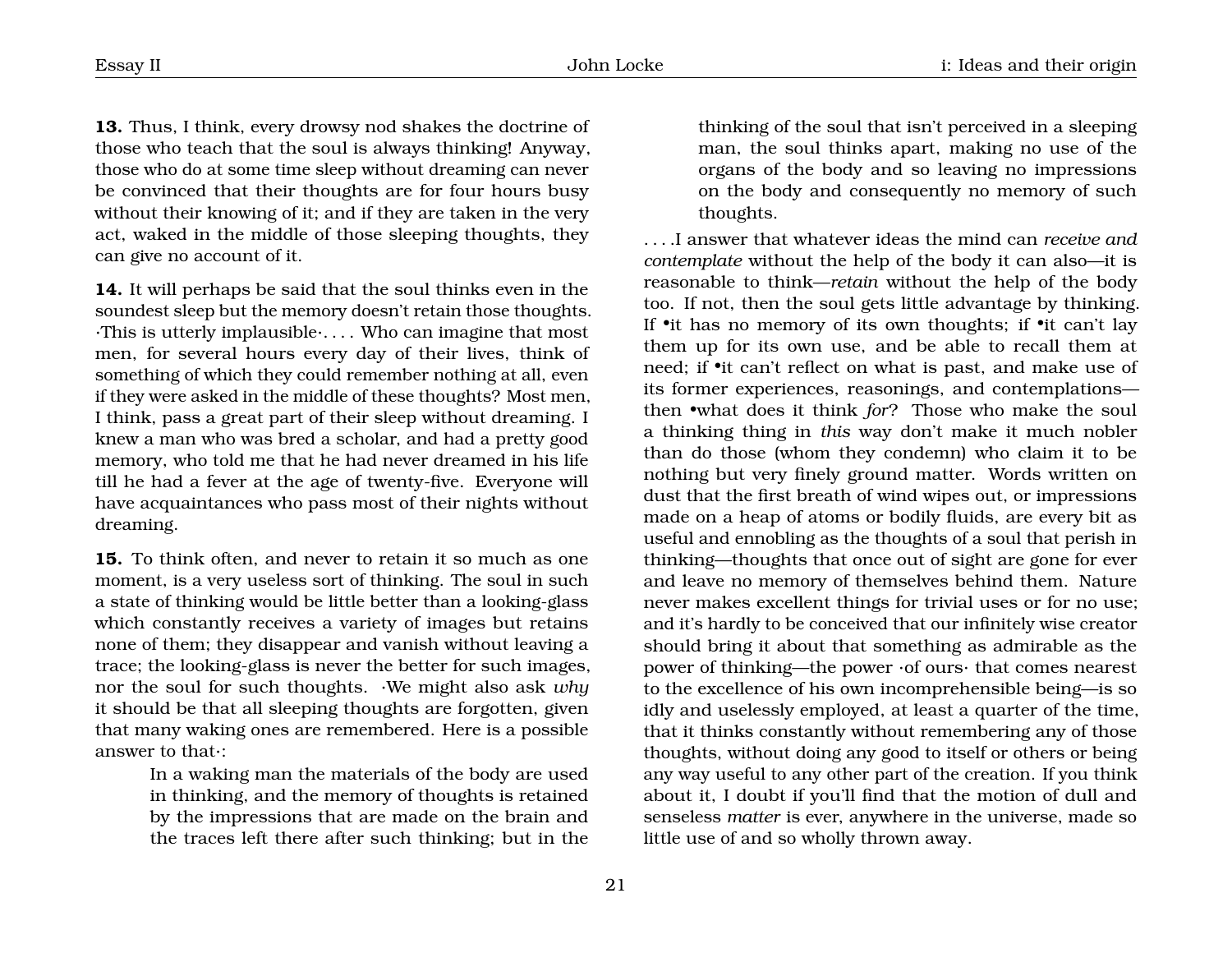[In section **16** Locke writes of thoughts that we do sometimes have in our sleep and remember after waking, pointing out that they are mostly 'extravagant and incoherent'. He says that his present opponents, faced with this evidence, will have to say that the soul thinks better when employing the body that when thinking 'apart' from the body. He evidently thinks that this is an intolerable conclusion.]

[In sections **17–22** Locke continues to urge the empirical implausibility of the thesis that the soul always thinks, and the unreasonable dogmatism of those who insist on it as necessarily true whatever experience may say. Much of the content of these sections repeats things said earlier in the chapter. The discussion gradually moves over to Locke's thesis that the soul thinks only when it has ideas to think with, and to his view about how ideas are acquired. And so the chapter circles back to where it was in section 9.]

**23.** When does a man begin to have any ideas? I think the true answer is: when he first has some sensation. Since there appear not to be any ideas in the mind before the senses have conveyed any in, I think that ideas in the understanding arise at the same time as sensation. Sensation is •an impression or motion made in some part of the body that produces •some perception in the understanding. It is about these impressions made on our senses by outward objects that the mind seems first to employ itself in such operations as we call perception, remembering, consideration, reasoning, etc.

**24.** In time the mind comes to reflect on *its own dealing with* the ideas acquired from *sensation*, and thereby stores up a new set of ideas that I call ideas of *reflection*. . . . The first capacity of human intellect is that the mind is fitted to receive the impressions made on it, either through the senses by outward objects, or by its own operations when it reflects on them. This is the first step a man makes towards the discovery of anything, and the basis on which to build all the notions he will ever have naturally in this world. All those sublime thoughts that tower above the clouds and reach as high as heaven itself take off from here. . . .

**25.** In the getting of ideas the understanding is merely passive. It has no control over whether it will have these beginnings—these materials, so to speak—of knowledge. For many of the objects of our senses shove their particular ideas into our minds, whether we want them or not; and the operations of our minds won't let us be without at least *some* obscure notions of them. No man can be wholly ignorant of what he does when he thinks. The understanding can no more refuse to have these simple ideas when they are offered to it, or alter them once they have been imprinted, or blot them out and make new ones itself, than a mirror can refuse, alter, or obliterate the images or ideas that the objects placed in front of it produce on its surface. . . .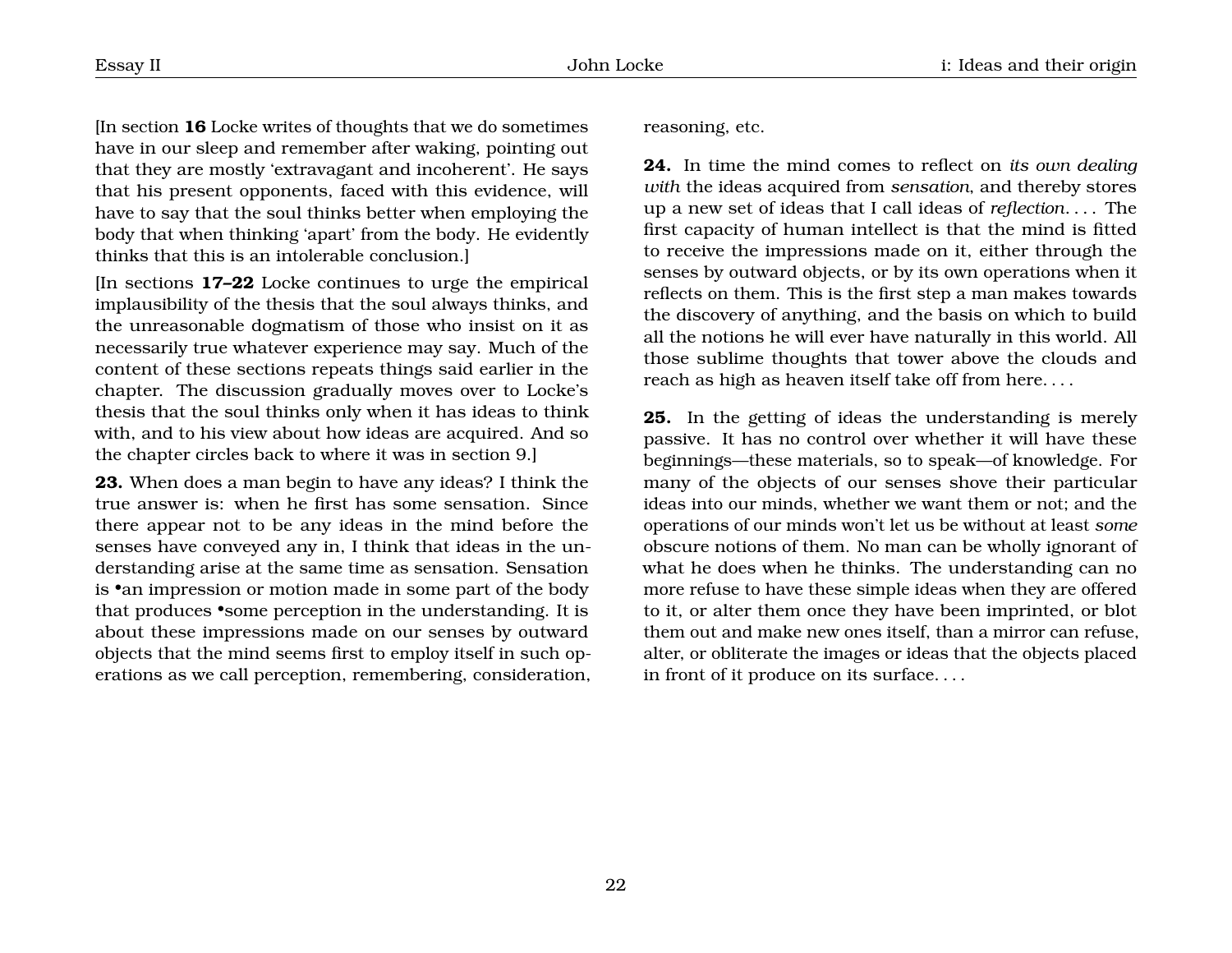# <span id="page-8-0"></span>**Chapter ii: Simple ideas**

**1.** To get a better grasp of what our knowledge is, how it comes about, and how far it reaches, we must carefully attend to one fact about our ideas, namely that some of them are *simple,* and some *complex*.

The *qualities* that affect our senses are intimately united and blended in the things themselves, but it is obvious that the *ideas* they produce in the mind enter (via the senses) simple and unmixed. A single sense will often take in different ideas from one object at one time—as when a man *sees* motion and colour together, or the hand *feels* softness and warmth in a single piece of wax—and yet the simple ideas that are thus brought together in a single mind are as perfectly distinct as those that come in by different senses. The •coldness and hardness a man feels in a piece of ice are as distinct ideas in the mind as the •smell and whiteness of a lily, or as the •taste of sugar and smell of a rose. And nothing can be plainer to a man than the clear and distinct perception he has of those simple ideas, each of which contains nothing but one uniform appearance or conception in the mind, and is not distinguishable into different ideas.

**2.** These simple ideas, which are the materials of all our knowledge, are suggested and supplied to the mind only by sensation and reflection. Once the understanding has been stocked with these simple ideas, it is able to repeat, compare, and unite them, to an almost infinite variety, and so can make new complex ideas as it will. But no-one, however quick and clever, can invent one new simple idea that wasn't taken in by one of those two ways. Nor can any force of the understanding destroy those that are there. Man's power

over this little world of his own understanding is much like his power over the great world of visible things, where he can only compound and divide the materials that he finds available to him, and can't do anything towards making the least particle of new matter, or destroying one atom of what already exists. . . .

**3.** God could have made a creature with organs different from ours, and more ways than our five senses to give the understanding input from bodily things. But I don't think any of us could imagine any qualities through which bodies could come to our attention other than sounds, tastes, smells, and visible and tangible qualities. Had mankind been made with only four senses, the qualities that are now the objects of the fifth sense would have been as far from our notice, imagination, and conception as now any belonging to a sixth, seventh, or eighth sense can possibly be. (Actually, I think that perhaps we do have six senses; but I have been following the usual count, which is five; it makes no difference to my present line of thought.) Are there creatures in some other parts of this vast and stupendous universe who have more senses than we do? Perhaps. If you consider the immensity of this structure, and the great variety that is to be found in our little part of it, you may be inclined to think that there are somewhere different intelligent beings whose capacities are as unknown to you as are the senses or understanding of a man to a worm shut up in one drawer of a desk. Such variety and excellence would be suitable to the wisdom and power of our maker.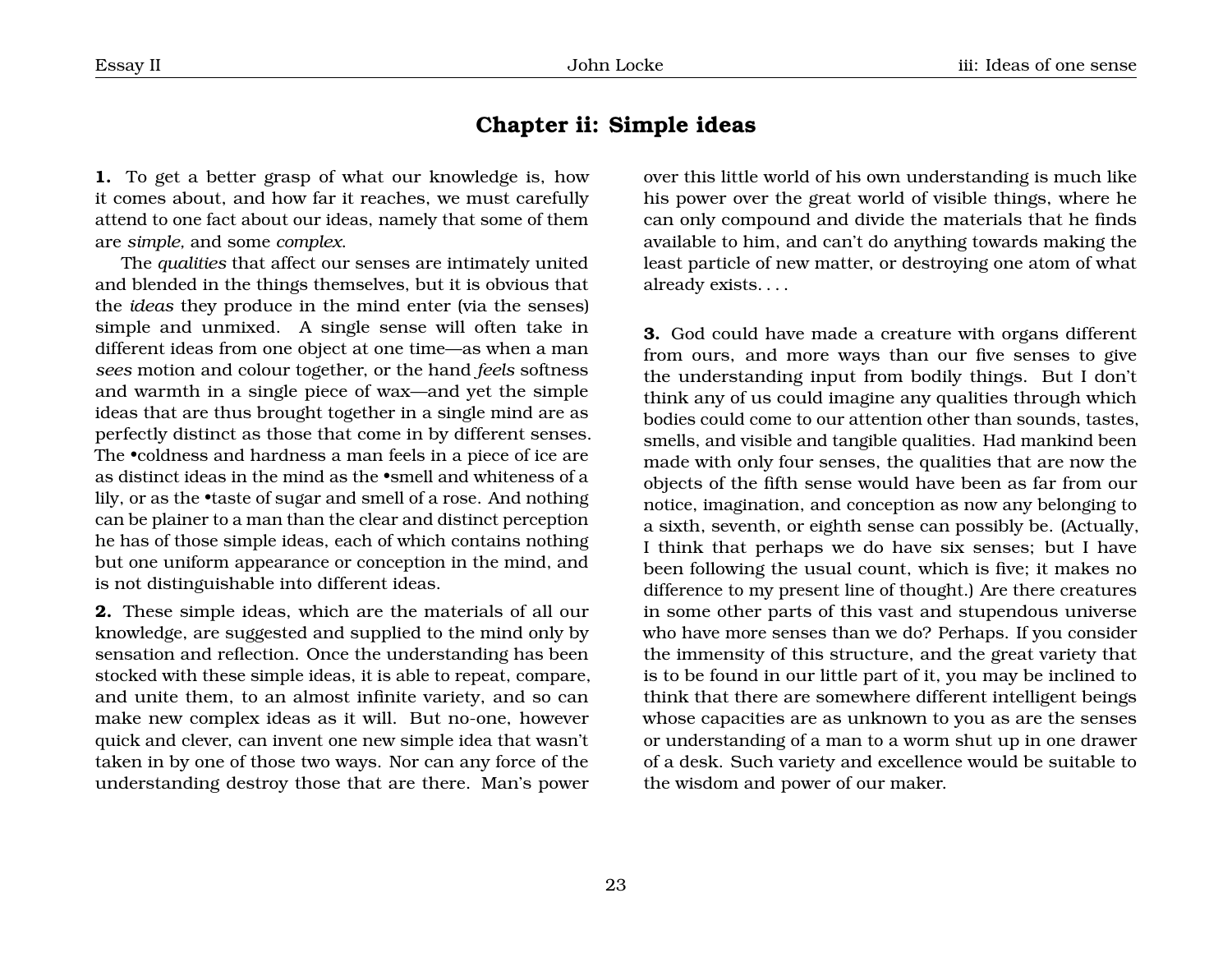#### <span id="page-9-0"></span>**Chapter iii: Ideas of one sense**

**1.** We shall get a better grasp of the ideas we receive from sensation if we classify them according to their different ways of getting into our minds.

> First, some come into our minds by one sense only. Secondly, others enter the mind by more senses than one.

Thirdly, yet others are had from reflection only.

Fourthly, some are suggested to the mind by all the ways of sensation and reflection.

We shall consider them separately, under these headings.

First, some ideas are admitted through only one sense, which is specially adapted to receive them. Thus •light and colours come in only by the eyes, all kinds of •noises, sounds, and tones only by the ears; the various •tastes and •smells by the nose and palate. If these organs, or the nerves that are the channels along which they communicate with the brain, become disordered so that they don't perform their functions, the associated ideas have no door through which to enter, no other way to bring themselves into view and be perceived by the understanding.

The main ones belonging to touch are •heat and cold, and •solidity. Most of the others have to do with perceptible •texture, like smooth and rough, or with more or less firm •hanging together of the parts, like hard and soft, tough and brittle.

**2.** I needn't enumerate all the simple ideas belonging to each sense. Indeed, I can't do so because there are many more of them than we have names for. Kinds of smell are at least as numerous as kinds of bodies in the world, and few of them have names. We use 'sweet' and 'stinking' for them, but this amounts to little more than calling them pleasing or displeasing; the smell of a rose differs greatly from that of a violet, though both are sweet. [Similarly—Locke goes on to say—with tastes, and with colours and sounds.] In my account of simple ideas, therefore, I shall pick out only a few—mainly ones that are most important for my over-all enquiry. I shall also discuss some that tend to be overlooked, though they are very frequently ingredients in our complex ideas. I think this is the case with *solidity*, which is my next topic.

#### <span id="page-9-1"></span>**Chapter iv: Solidity**

**1.** We receive the idea of solidity by the sense of touch. It arises from our experience of a body's resisting the entrance of any other body into the place it occupies. There is no

idea that we receive more constantly from sensation than solidity. Whether moving or at rest, we always feel something under us that supports us and stops us from sinking further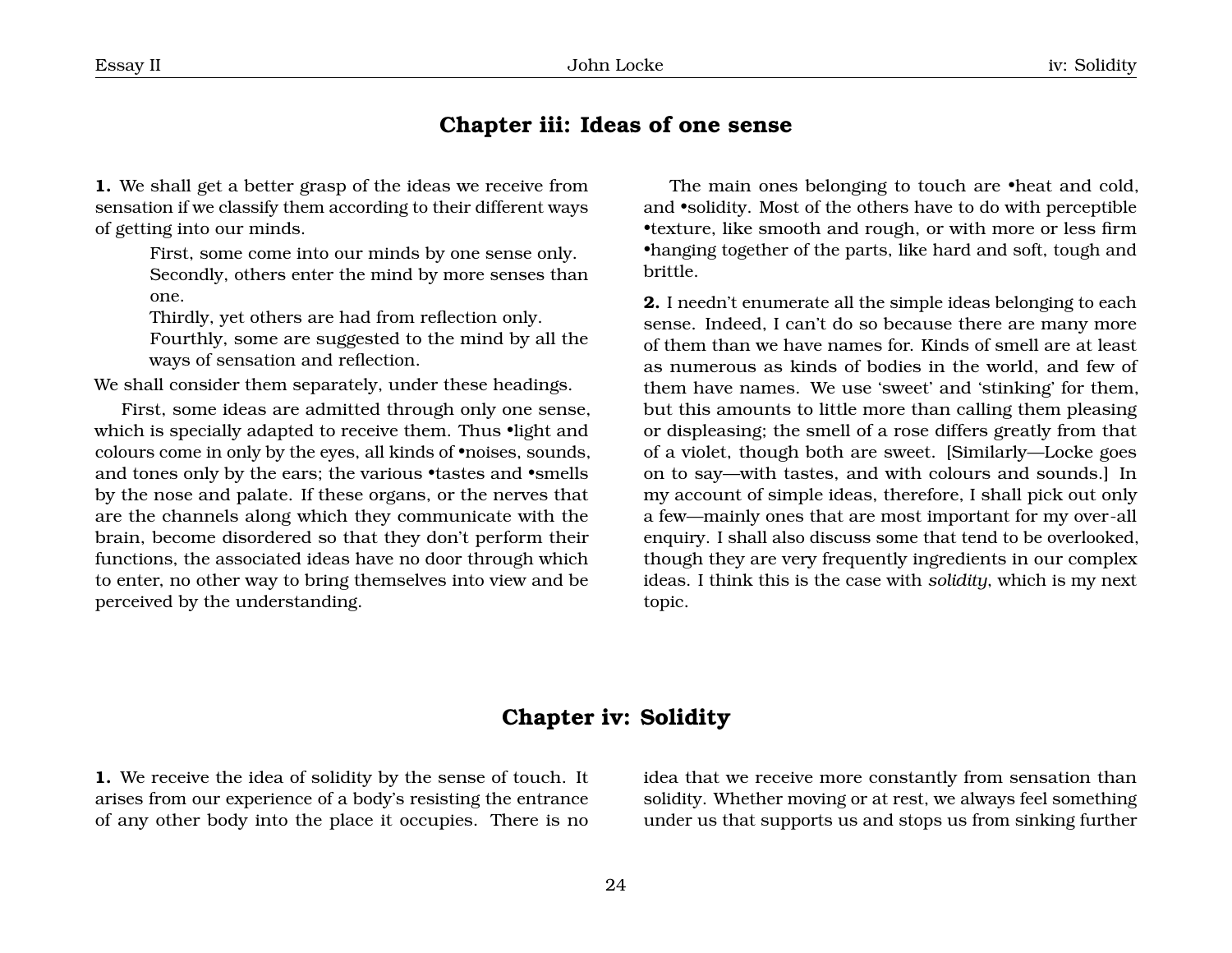downwards; and we have daily experience of how, when holding a body between our two hands, the body absolutely prevents the hands from touching one another. My name for the property whereby one body blocks two others from touching is *solidity*. (Mathematicians use that term in a different sense, but mine is close enough to ordinary usage to be acceptable. If you prefer to call the property *impenetrability*, go ahead; but I prefer *solidity* for two reasons. •It is close to common speech. •The term 'impenetrability' seems to refer not to the property itself but to a consequence of it, and a negative one at that; whereas 'solidity' means something positive and points to the property itself, not a mere consequence of it.) *Solidity* seems to be the idea that is most intimately connected with and essential to *body*. The senses notice it only in masses of matter that are big enough to cause a sensation in us; but once the mind has acquired this idea from such large bodies, it traces the idea further and considers it (as well as shape) in the minutest particle of matter that can exist.  $\cdot$  Not only can we not imagine matter without solidity, but· we cannot imagine solidity to exist anywhere except in matter.

**2.** Solidity is the idea [here = 'quality'] of body whereby we conceive body to *fill space*. The idea of filling of space is this: we imagine a space taken up by a solid substance which we conceive it to *possess* in such a way that all other solid substances are excluded from it. . . .

**3.** This resistance whereby a body keeps other bodies out of its space is so great that no force, however great, can overcome it. All the bodies in the world, pressing a drop of water on all sides, can never overcome its resistance until it is moved out of their way. This distinguishes our idea of solidity both from (a) pure space, which is not capable of resistance or motion, and from (b) the ordinary idea of hardness. ·I shall deal with (a) now, and with (b) in the next section. My target in (a) is Descartes, who held that whatever is extended is material, so that vacuum—understood as something extended and immaterial—is conceptually impossible. I shall discuss this at length in xiii, merely sketching my case against it here·. We can conceive two bodies at a distance as being able to meet and touch one another, without touching or displacing any other solid thing. This, I think, gives us a clear idea of space without solidity. Can we not have the idea of one single body moving without any other immediately taking its place? Clearly we can, for •the idea of motion in one body doesn't include •the idea of motion in another—any more than •the idea of squareness in one body includes •the idea of squareness in another! I'm not asking whether in the actual state of the world it is *physically possible* for one body to move while no others do; answering this either way would be taking a side on the debate over whether there is a vacuum. All I am asking is whether we can have *the idea of* one body moving while no others do; and I think everyone will answer that we can. If so, then the place the body leaves gives us the *idea of* pure space without solidity, into which any other body can enter without being resisted and without displacing anything. If it is the case that *when the piston in a pump is pulled up, other matter has to take its place*, that comes from the world's being full, not from the mere *ideas* of space and solidity. . . . The very fact that people argue about whether there actually is a vacuum shows that they have ideas of space without a body.

**4.** In contrast to solidity,. . . .*hardness* consists in a firm cohesion of the parts of a mass of matter that is large enough to be perceptible, so that the whole thing doesn't easily change its shape. Indeed, we call things 'hard' or 'soft' only in relation to the constitutions of our own bodies: we usually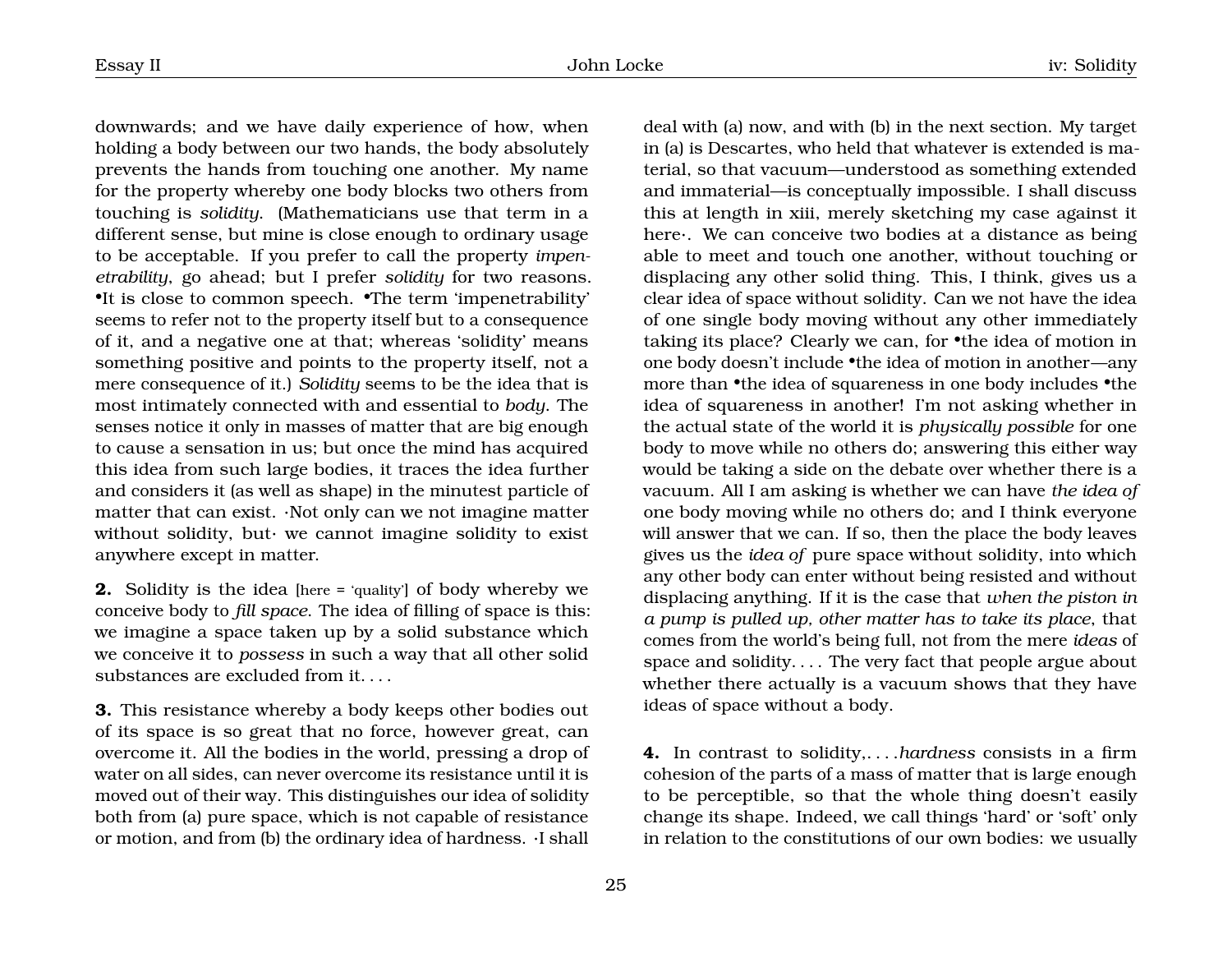call a thing 'hard' if it will cause us pain sooner than change its shape by the pressure of any part of our bodies; and 'soft' if an easy and unpainful touch by our bodies can make it change its shape.

The difference between hard and soft has nothing to do with solidity: the *hardest* stone isn't the least bit more *solid* than water. The flat sides of two pieces of marble will more easily approach each other when there is only water between them than when there is a diamond between them; but that is not because the parts of the diamond are more solid than those of water. Rather, it is because the parts of the water, being more easily separable from each other, can easily slide out of the way as the pieces of marble approach. If they could be kept from moving aside in that way, they would—just as much as the diamond—for ever stop these two pieces of marble. . . . If you think nothing but hard bodies can keep your hands from approaching one another, try that out with the air enclosed in a football. [Locke then describes an experiment confirming what he has been saying.]

**5.** This idea of solidity marks off the extension of body from the extension of space. •The extension of body is just the cohesion [= 'holding together'] or continuity of

solid, separable, movable parts;

and •the extension of space is the continuity

of unsolid, inseparable, and immovable parts. It's also because bodies are solid that they can bang into one another, resist one another, and change their shapes. Many of us think we have clear and distinct ideas, and that we can think of •pure space, without anything in it that resists or is pushed around by body. The idea of the distance between the opposite parts of a concave surface is just as clear *without* as *with* the idea of solid parts between. And we also think we have an idea of •something that *fills* space, and can bump other bodies around or be bumped by them. If there are others who don't have these two ideas distinct ·from one another· but think they are just one idea, I don't know how to talk with them, because they and I have the same idea under different names or different ideas under the same name. . . .

**6.** If anyone asks me what solidity is, I send him to his senses to be informed. Let him put a flint or a football between his hands and then try to make the palms meet, and he'll know. If he isn't satisfied with this explanation of what •solidity is, I promise to tell him what it is when he tells me what •thinking is, or explains to me what •extension or •motion is—a seemingly easier task. The simple ideas we have are such as experience teaches to us. If we try to go further than that, and to make them clearer in our minds ·by giving verbal definitions·, we shall have no more success than we would if we tried to *tell* a blind man what light and colours are, *talking* him into having ideas of them. I shall explain why this is so later on.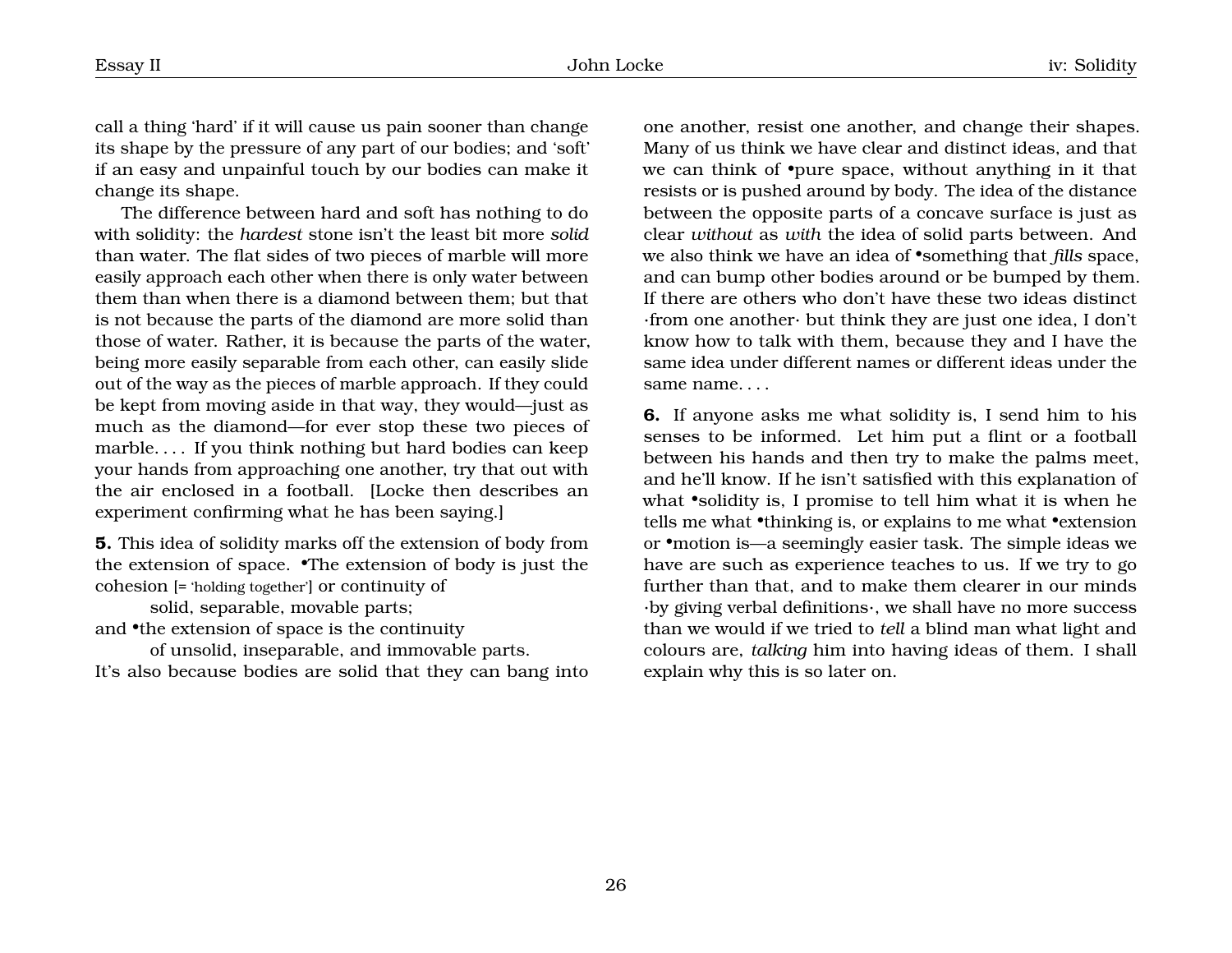#### <span id="page-12-0"></span>**Chapter v: Simple ideas of different senses**

The ideas we get by more than one sense are of space, or extension, shape, rest, and motion; for these are perceivable by sight and touch. And we can receive and convey into our

minds the ideas of bodies' extension, shape, motion, and rest both by seeing and feeling. I shall have more to say about these later.

## <span id="page-12-1"></span>**Chapter vi: Simple ideas of reflection**

**1.** After receiving ideas from outside, the mind looks in upon itself and observes its own dealings with the ideas it already has, and that gives it further ideas that are as fit to have a role in its thinking as any of those it received from outward things.

**2.** The main things the mind *does*, encountered so often that everyone who wants to can find them in himself, are

perception or thinking, and volition or willing.

The power of *thinking* is called the *understanding*, and the power of *volition* is called the *will*; and these two powers or abilities in the mind are called 'faculties'. I shall later discuss some of the modes [= 'special kinds'] of these simple ideas of reflection, such as remembrance, discerning, reasoning, judging, knowledge, faith.

## <span id="page-12-2"></span>**Chapter vii: Simple ideas of both sensation and reflection**

**1.** Some other simple ideas convey themselves into the mind by all the ways of sensation and reflection—namely

> pleasure or delight, and its opposite: pain or uneasiness power existence unity.

**2.** Nearly every other idea, whether of sensation or reflection, is accompanied by either delight or uneasiness. And almost any state of our senses caused from outside ourselves, and any thought of our mind within, can produce pleasure or pain in us. By the terms 'pleasure' and 'pain' I signify whatever delights or displeases us, whether it arises from the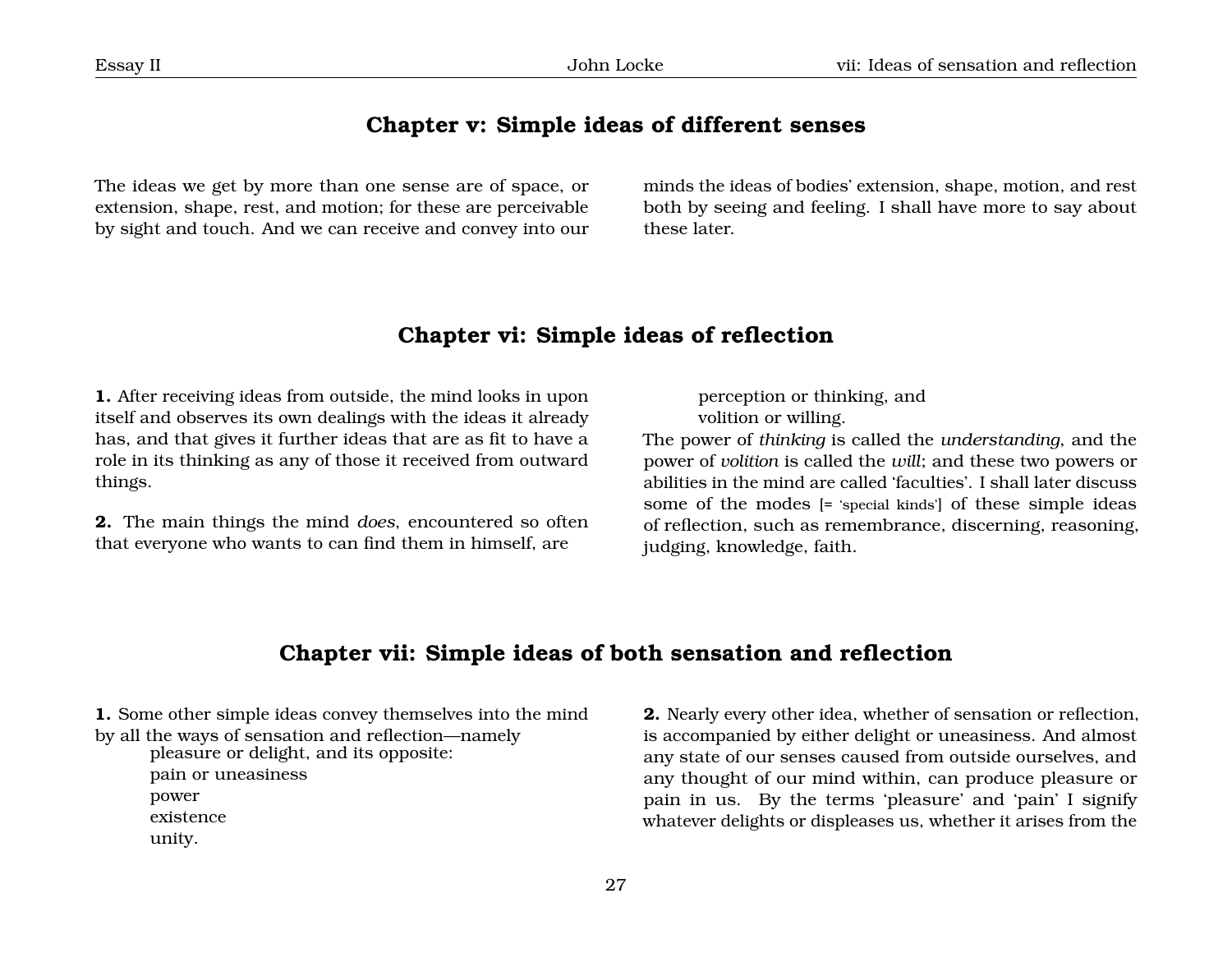thoughts of our minds or anything operating on our bodies. For whether we call it 'satisfaction', 'delight', 'pleasure', 'happiness', etc. on the one side; or 'uneasiness', 'trouble', 'pain', 'torment', 'anguish', 'misery', etc. on the other; they are merely different degrees of the same thing, and belong to the ideas of pleasure and pain, delight or uneasiness, these being the names I shall most commonly use for those two sorts of ideas.

**3.** The infinite wise author of our being has given us •the power to move or not move certain parts of our bodies, and through those movements to move other neighbouring bodies. And he has also given to our mind •a power often to choose which of its ideas it will think of, and which line of enquiry to pursue with consideration and attention. That is why he—·God·—has seen fit to accompany various thoughts and various sensations with a perception of delight. If delight were wholly separated from all our outward sensations and inward thoughts, we would have no reason to prefer one thought or action to another, prefer negligence to attention, or prefer movement to rest. And so we would neither stir our bodies nor employ our minds, but let our thoughts drift along without direction or design. . . . A man in that state, however equipped with understanding and will, would be a very idle, inactive creature, and pass his time in a lazy, lethargic dream. . . .

**4.** Pain is as effective as pleasure in making us active, because we will work as hard to avoid pain as to get pleasure. It is interesting to note that pain is often produced by the same objects and ideas as produce pleasure in us. . . . Heat is very agreeable to us in one degree, but becomes extraordinarily painful when the temperature goes up a little. And the most pleasant of all perceptible things, light itself, causes a very painful sensation if its intensity is too great for our

eyes. This shows the wisdom of our maker: when any object acts so intensely on our sense organs that it threatens to damage their delicate structures, pain warns us to withdraw before the organ is so damaged as to become useless. There is evidence that this is what pain is *for*. Although great light is insufferable to our eyes, yet the highest degree of darkness does them no harm and isn't accompanied by pain. In contrast with that: we are given pain by excess of cold as well as of heat, because the two extremes are equally destructive to the bodily condition that is necessary for the preservation of life and the proper functioning of the body. It is the condition of having a moderate degree of warmth—or, if you will, a motion of the imperceptible parts of our bodies that is not too fast and not too slow.

[Section **5** suggests another reason, a theological one, why 'God has scattered up and down various levels of pleasure and pain in all the things that surround and affect us'. Section **6** gives a theological reason for discussing this.]

**7.** *Existence* and *unity* are two other ideas that are suggested to the understanding by every object outside us and every idea within. When ideas are in our minds, we consider them as being actually there, i.e. as *existing*; and whatever we can consider as one thing, whether a real being or an idea, suggests to the understanding the idea of *unity*, ·i.e. *oneness*·.

**8.** *Power* is another simple idea that we receive from sensation and reflection. For we get the idea of power in two ways: •by observing in ourselves that we can at pleasure move various parts of our bodies that were at rest, and •by our constantly observing through our senses the effects that natural bodies can have on one another.

**9.** Another idea that is suggested by our senses but is more constantly offered to us by what happens in our minds, is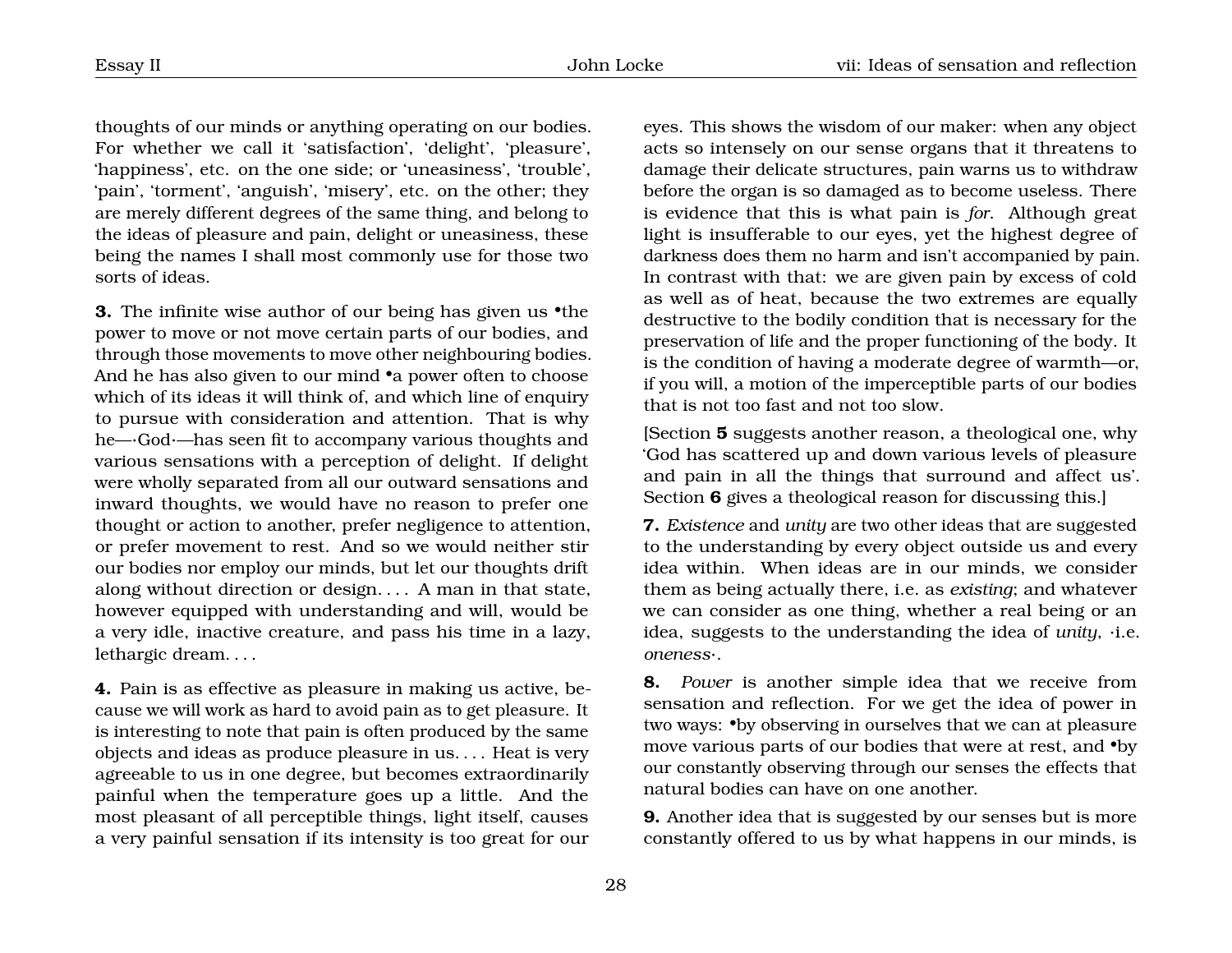the idea of *succession*. If we look into ourselves and reflect on what we observe there, we'll find our ideas following one another with no interruptions throughout our waking hours.

**10.** I think that these are all—or anyway the most important—of the mind's simple ideas, out of which all its other knowledge is made. They are all received through sensation and reflection.

Don't think that sensation and reflection are too narrow to supply all the materials of the capacious mind of man, which takes its flight beyond the stars, roaming beyond the world of matter out into incomprehensible empty space. It won't seem so strange to think that these few simple ideas suffice for the quickest thought, or largest mental capacity, if we consider how many words we can make by putting together various selections from twenty-four letters, or if we consider how the mathematicians can get an inexhaustible and truly infinite stock of material out of just one of the simple ideas I have mentioned, namely *number*. [In fact Locke hasn't mentioned it yet. It will be the topic of xvi.]

#### <span id="page-14-0"></span>**Chapter viii: Some further points about our simple ideas**

**1.** If something in nature can so affect the mind as to cause some perception in it, that perception will present itself to the mind as a *positive* idea, even if it is caused by a *negative* feature of the object.

**2.** Thus the ideas of heat and cold, light and darkness, white and black, motion and rest, are equally clear and positive ideas in the mind; though perhaps some of the causes producing them are mere privations [= 'absences', 'negativenesses'] in the things from which our senses derive those ideas. Looking into those causes is an enquiry that belongs not •to the idea as it is in the understanding but •to the nature of the things existing outside us. These are two very different things, and we should be careful to distinguish them. It is one thing to perceive and know the idea of white or black, and quite another to examine what kind of surface texture is needed to make an object appear white or black.

[In section **3** Locke develops this point a little further. In section **4** he offers a suggestion about *why* a negative cause sometimes 'produces a positive idea'.]

**5.** I won't try to settle here whether this suggestion is right. ·As for my point about the idea itself, as distinct from its cause·, I appeal to everyone's own experience: the shadow of a man consists of nothing but the absence of light, but doesn't it cause in an observer as clear and positive an idea as does the man whose shadow it is, even though he is bathed in sunshine? And the picture of a shadow is a positive thing. We do have negative names that stand directly not for positive ideas but for their absence. For example 'insipid', 'silence', 'nothing', and their like denote positive ideas (taste, sound, being) together with a signification of their absence.

**6.** So a person can be truly said to see darkness.... The causes I have here assigned for certain positive ideas are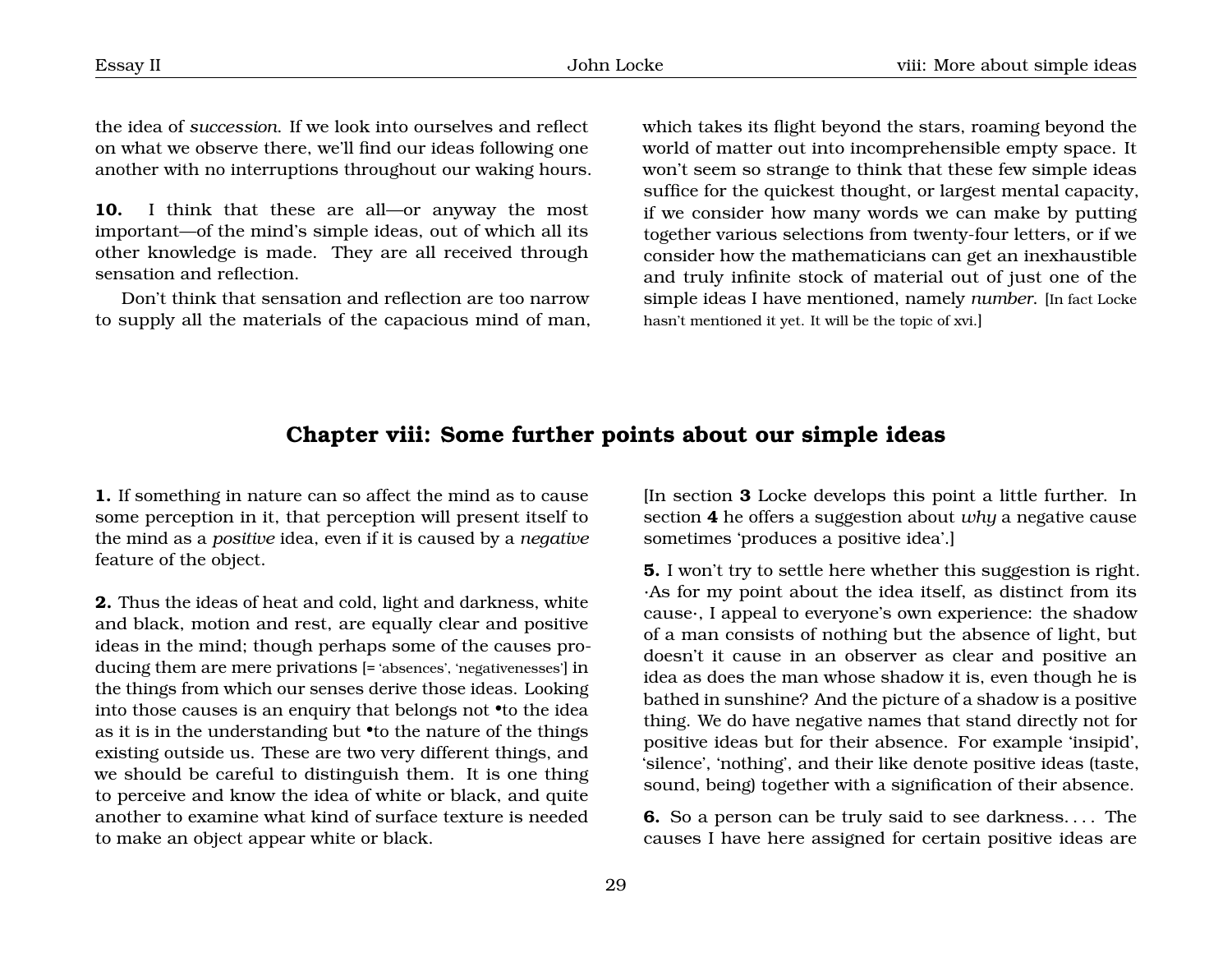privative [= 'negative'] according to the common opinion, and so I have called them; but really it is hard to be sure whether there really are any ideas from a privative cause, until we have settled *whether rest is any more a privation than motion is*.

**7.** To reveal the nature of our ideas better, and to talk about them intelligibly, it will be convenient to distinguish them •as they are ideas or perceptions in our minds, and •as they are states of matter in the bodies that cause such perceptions in us. That may save us from the belief (which is perhaps the common opinion) that the ideas are exactly the images and resemblances of something inherent in the object. ·That belief is quite wrong·. Most ideas of sensation are (in the mind) no more *like* a thing existing outside us than the names that stand for them are *like* the ideas themselves.

**8.** Whatever the mind perceives in itself—whatever is the immediate object of perception, thought, or understanding—I call an *idea*; and the power to produce an idea in our mind I call a *quality* of the thing that has that power. Thus a snow-ball having the power to produce in us the ideas of white, cold, and round, the powers to produce those ideas in us, as they are in the snow-ball, I call *qualities*; and as they are sensations or perceptions in our understandings, I call them *ideas*. If I sometimes speak of 'ideas' as in the things themselves, please understand me to mean to be talking about the *qualities* in the objects that produce them in us.

**9.** Qualities thus considered in bodies are of two kinds. First, there are those that are utterly inseparable from the body, whatever state it is in. Qualities of this kind are the ones that a body doesn't lose, however much it alters, whatever force is used on it, however finely it is divided. Take a grain of wheat, divide it into two parts, each part has still solidity, extension, shape, and mobility; divide it again, and

it still retains those qualities; go on dividing it until the parts become imperceptible, each part must still retain all those qualities. . . . I call them original or *primary qualities* of body, which I think we may observe to produce simple ideas in us, viz. solidity, extension, shape, motion or rest, and number.

**10.** Secondly, there are qualities that are, in the objects themselves, really nothing but *powers to produce various sensations in us by their primary qualities*, i.e. by the size, shape, texture, and motion of their imperceptible parts. Examples of these are colours, sounds, tastes, and so on. I call these *secondary qualities*. To these we can add a third sort, an example of which is the power of fire to change the colour or consistency of wax and clay. This would ordinarily be said to be *only a power in* ·rather than *a quality of* · the object; but it is just as much a real quality as the powers that I have called 'secondary qualities'. (I call them 'qualities' so as to comply with the common way of speaking, and add 'secondary' to mark them off from the rest.) The primary qualities of fire—that is, the size, texture, and motion of its minute parts—give it a power to affect *wax and clay* etc.; and those same primary qualities give it a power to produce in *me* a sensation of warmth or burning; if the latter is a quality in the fire, why not the former also?

**11.** The next question is: How do bodies produce ideas in us? Obviously they do it by impact; we can't conceive bodies to operate in any way but that.

**12.** External objects are not united [= 'directly connected'] to our mind when they produce ideas in it, and yet we do somehow perceive qualities in the objects. Clearly there has to be some motion that ·goes from the object to our sense-organs, and· from there is continued by our nerves or our animal spirits to the brains or the seat of sensation, there to produce in our mind the particular ideas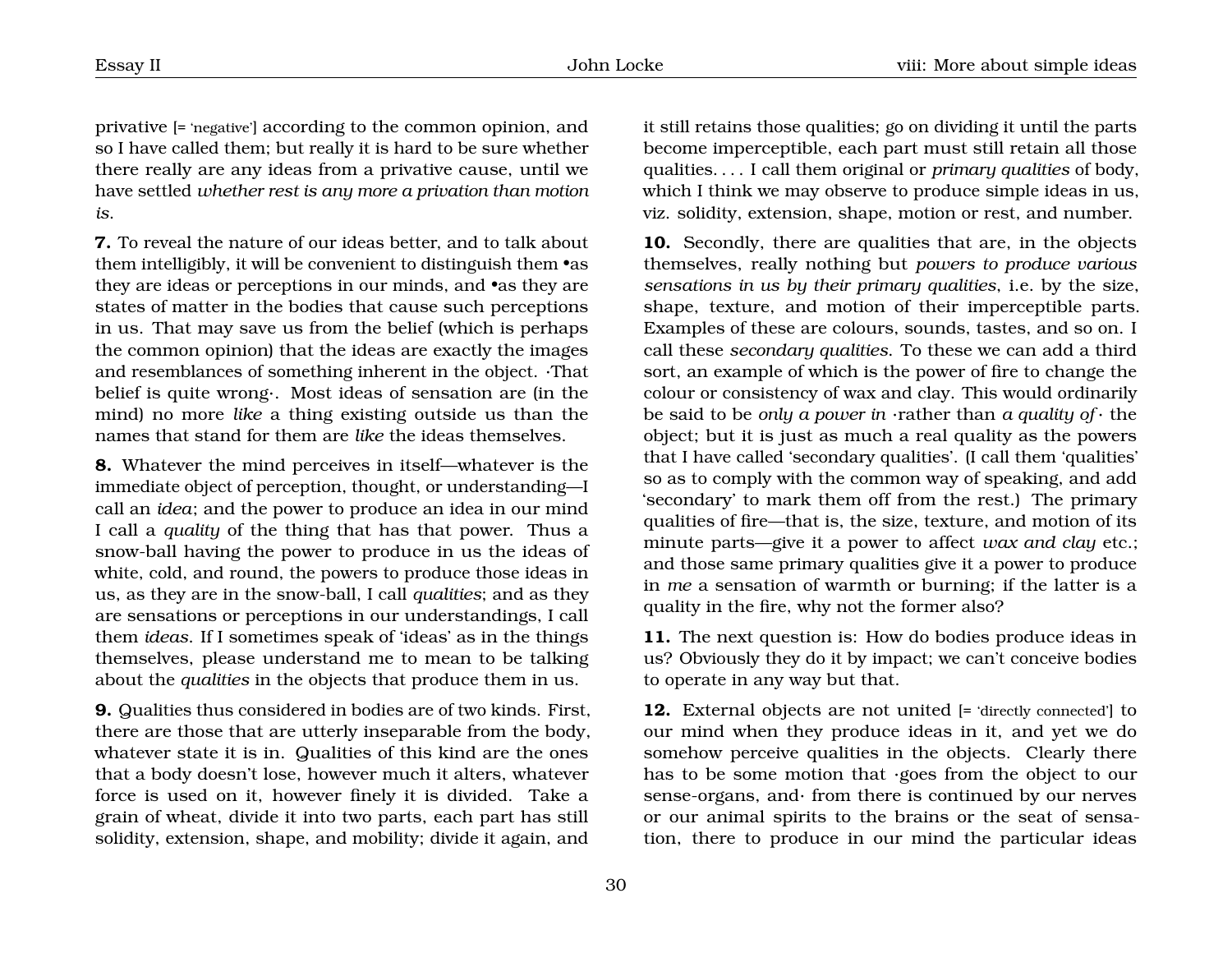we have of them. [Locke held the then-common view that human physiology involves 'animal spirits'. These constitute the body's hydraulic system (Bernard Williams's phrase)—an *extremely* finely divided fluid that transmits pressures through tiny cracks and tunnels.] Since the extension, shape, number, and motion of visible bodies can be seen from a distance, it is evident that some bodies that are too small to be seen individually must travel from those bodies across to the eyes, and thereby convey to the brain some motion that produces in us these ideas that we have of them.

**13.** We may conceive that the ideas of secondary qualities are also produced by the operation of insensible particles on our senses. Plainly there are plenty of bodies that are so small that we can't, by any of our senses, discover the size, shape, or motion of any one of them taken singly. The particles of the air and water are examples of this, and there are others still smaller—perhaps as much smaller than particles of air and water as the latter are smaller than peas or hail-stones. Let us suppose in the meantime that the different motions and shapes, sizes and number of such particles, affecting our various sense-organs, produce in us the different sensations that we have of the colours and smells of bodies. . . . It is no more impossible to conceive that God should attach such ideas to motions that in no way *resemble* them than it is that he should attach the idea [= 'feeling'] of pain to the motion of a piece of steel dividing our flesh, which in no way resembles the pain.

**14.** What I have said about colours and smells applies equally to tastes and sounds, and other such sensible qualities. Whatever reality we mistakenly attribute to them, they are really nothing in the objects themselves but powers to produce various sensations in us. These powers depend, as I have said, on those primary qualities, namely size, shape, texture, and motion of parts.

**15.** From this we can easily infer that the ideas of the primary qualities of bodies resemble them, and their patterns really do exist in the bodies themselves; but the ideas produced in us by secondary qualities don't resemble them at all. There is nothing *like* our ideas ·of secondary qualities· existing in the bodies themselves. All they are in the bodies is *a power to produce those sensations in us*. What is sweet, blue, or warm in idea is nothing but the particular size, shape, and motion of the imperceptible parts in the bodies that we call 'sweet', 'blue', or 'warm'.

**16.** Flame is called 'hot' and 'light'; snow 'white' and 'cold'; and manna 'white' and 'sweet'—all from the ideas they produce in us. [We know that Locke sometimes calls qualities 'ideas', but that seems not to be enough to explain the oddity of the next sentence down to its first comma. The passage as given here is almost verbatim Locke; all of the oddity is there in what he wrote.] Those qualities are commonly thought to be the same in those bodies as those ideas are in us, the one perfectly resembling the other; and most people would think it weird to deny this. But think about this: a fire at one distance produces in us the sensation of •warmth, and when we come closer it produces in us the very different sensation of •pain; what reason can you give for saying that the idea of *warmth* that was produced in you by the fire *is actually in* the fire, without also saying that the idea of *pain* that the same fire produced in you in the same way *is in* the fire? Why are whiteness and coldness in snow, and pain not, when it produces each idea in us, and can do so only through the size, shape, number, and motion of its solid parts?

**17.** The particular size, number, shape, and motion of the parts of fire or snow are really in them, whether or not anyone's senses perceive them. So they may be called *real*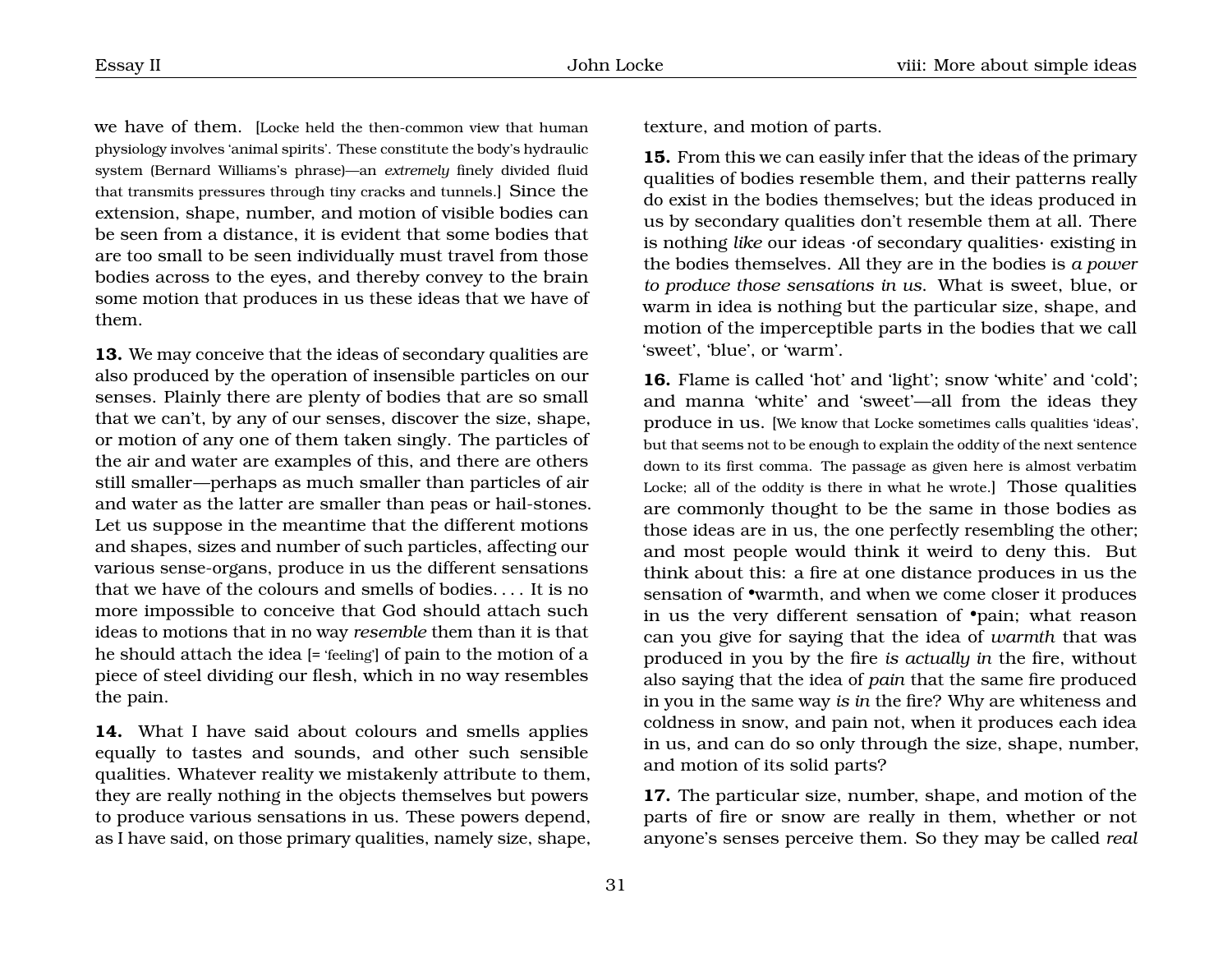qualities, because they *really* exist in those bodies; but light, heat, whiteness or coldness are no more really in them than sickness or pain is in manna. Take away the sensation of them—

> let the eyes not see light or colours, or the ears hear sounds; let the palate not taste, or the nose smell—

and all colours, tastes, odours, and sounds vanish and cease, and are reduced to their causes, i.e. size, shape, and motion of parts.

**18.** A big enough piece of manna can produce in us the idea of a round or square shape, and, by being moved, the idea of motion. This idea of motion represents motion as it really is in the moving manna; a circle or square is the same •in idea as •in existence—the same •in the mind as •in the manna—and this motion and shape really are in the manna, whether or not we notice them. Everybody agrees with this. On the other hand, manna by virtue of the size, shape, and motion of its parts has a power to produce in us the sensations of sickness and sometimes of acute pains. And everyone agrees also that •these ideas of sickness and pain are *not* in the manna, are only effects of its operations on us, and are *nowhere* when we don't feel them. Yet it is hard to get people to agree that •sweetness and whiteness aren't really in manna either, and are also merely the effects of the operations of manna by the motion, size, and shape of its particles on the eyes and palate. . . . It would be hard for them to explain why the •ideas produced by the eyes and palate should be thought to be really in the manna, while •those produced by the stomach and guts are not; or why •the pain and sickness caused by the manna should be thought to be nowhere when they aren't felt, while •the sweetness and whiteness of it should be thought to exist in the manna even when they aren't seen or tasted.

**19.** Consider the red and white colours in porphyry. Prevent light from reaching the stone, and its colours vanish, it no longer produces any such ideas in us; when light returns, it produces these appearances in us again. Can anyone think that any real alterations are made in the porphyry by the presence or absence of light; and that those ideas of whiteness and redness are really in porphyry in the light, when it obviously has no colour in the dark? The porphyry has at *every* time a configuration of particles that is apt to produce in us the idea of redness when rays of light rebound from some parts of that hard stone, and to produce the idea of whiteness when the rays rebound from some other parts; but at *no* time are whiteness or redness in the stone.

**20.** Pound an almond, and the clear white colour will be altered into a dirty one, and the sweet taste into an oily one. What real alteration can the beating of the pestle make in any body other than an alteration of the texture of it?

**21.** We are now in a position to explain how it can happen that the same water, at the same time, produces the idea of cold by one hand and of heat by the other; whereas the same water couldn't possibly be at once hot and cold if those ideas were really in it. If we imagine warmth in our hands to be nothing but a certain sort and degree of motion in the minute particles of our nerves or animal spirits, we can understand how it is possible for the same water at the same time to produce the sensations of heat in one hand and of cold in the other (which shape never does; something never feels square to one hand and spherical to the other). If the sensation of heat and cold is nothing but the increase or lessening of the motion of the minute parts of our bodies, caused by the corpuscles of some other body, we can easily understand that if motion is greater in one hand than in the other, and the two hands come into contact with a body that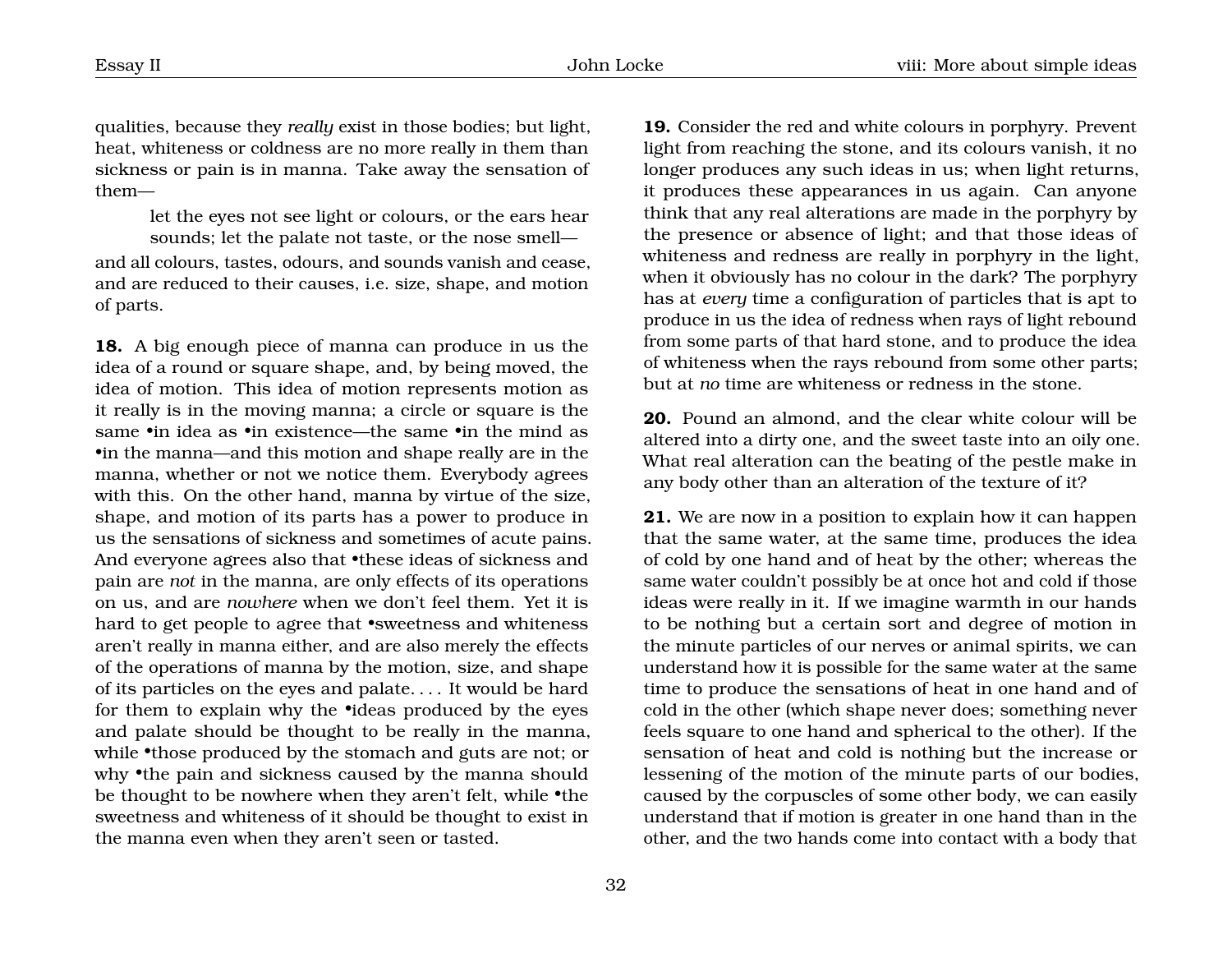is intermediate between them in temperature, the particles in one hand will be slowed down while those of the other will speed up, thus causing different sensations.

**22.** In what I have been saying I have gone a little further than I intended into physical enquiries. [That is, into questions about the biology/psychology of ideas, questions about what *actually happens in the world* when ideas of a certain kind occur.] But I had to throw a little light on the nature of sensation, and to provide a firm grasp of how qualities in bodies differ from the ideas they produce in the mind; for without this I couldn't write intelligibly about ideas. I hope I shall be pardoned this little detour into natural science. . . .

**23.** So the qualities that are in bodies are of three sorts. First, the size, shape, number, position, and motion or rest of their solid parts; those are in them, whether or not we perceive them; and when they are big enough for us to perceive them they give us our idea of what kind of thing it is—as clearly happens with artifacts. ·For example, we recognize a clock or a coach from how its visible parts are assembled, without need for guesswork about its submicroscopic features·. I call these *primary qualities*.

Secondly, the power that a body has, by reason of its imperceptible primary qualities, to operate in a special way on any of our senses, thereby producing in us the different ideas of various colours, sounds, smells, tastes, etc. These are usually called *sensible qualities*. ·I call them secondary qualities·.

Thirdly, the power that a body has, by virtue of the particular set-up of its primary qualities, to change the size, shape, texture or motion of another body so as to make the latter operate on our senses differently from how it did before. Thus the sun has a power to make wax white, and fire to

make lead fluid. These are usually called *powers*.

The first of these, I repeat, may be properly called real, original, or primary qualities, because they are in the things themselves, whether or not they are perceived. It is upon different modifications of them that the secondary qualities depend. [A 'modification' of a quality is a special case of it, a quality that involves it and more. Squareness is a modification of shapedness, which is a modification of extendedness.]

The other two are only powers to act differently on other things, which powers result from the different modifications of those primary qualities.

**24.** But though the two latter sorts of qualities are merely powers, nothing else, one of the two sorts are generally thought of as something else. The second sort, namely the powers to produce ideas in us by our senses, are looked on as real qualities in the things thus affecting us. The third sort are regarded as mere powers: when we consider the sun in relation to wax that it melts or blanches, we look on the wax's whiteness and softness not as qualities in the sun but as effects produced by powers in the sun. ·This correct understanding of the third sort of qualities is also right for the second sort·. If rightly considered, the qualities of light and warmth that are perceptions in me when I am warmed or lit up by the sun are no more *in the sun* than are the changes made in the wax when it is blanched or melted. . . .

[Section **25** is a fairly long and somewhat complex explanation of why people are apt to think correctly about powers and incorrectly about secondary qualities. Section **26** winds up the chapter without adding anything except the suggestion that the second sort of qualities 'may be called secondary qualities, immediately perceivable', and the third sort 'secondary qualities, mediately perceivable'.]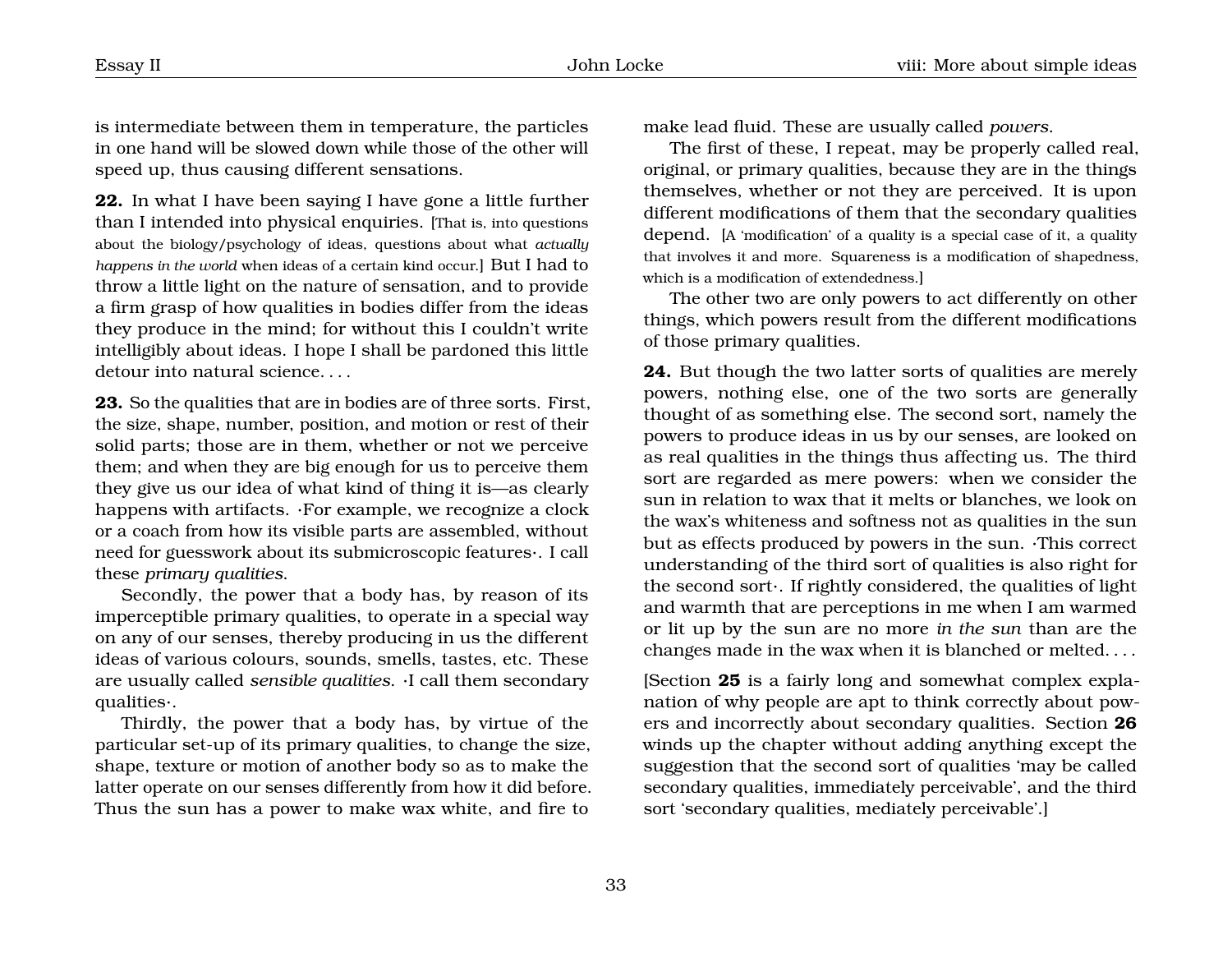## <span id="page-19-0"></span>**Chapter ix: Perception**

**1.** Just as perception is the mind's first way of engaging with ideas, ·the idea of· it is the first and simplest idea we have from reflection. Some call it *thinking*, ·but that is a misnomer, because· in correct English 'thinking' stands only for operations on ideas in which the mind is *active*, coming to bear on something with some degree of voluntary attention. In bare naked perception, on the other hand, the mind is mostly passive, perceiving only what it can't avoid perceiving.

**2.** What is *perception*? you'll know the answer to that better by reflecting on what *you* do when you see, hear, feel, etc. or think, than by listening to anything I say. Whoever reflects on what happens in his own mind can't miss it; and if he doesn't reflect, all the words in the world can't make him have any notion of it.

**3.** This much is certain: whatever alterations occur in the body, if they don't reach the mind there is no perception. Whatever impressions are made on the •outward parts, if they aren't taken notice of •within there is no perception. Fire may burn our bodies with no other effect than it makes on a piece of wood, unless the motion is continued to the brain, and there the sense of heat, or idea of pain, is produced in the mind. In that consists actual perception.

**4.** Your own experience will tell you that quite often your mind, while intently focussed on some things and on the ideas they involve, takes no notice of the effects that other things are having on the organ of hearing, although these effects are just like ones that ordinarily produce the idea of sound. There may be a sufficient impact on the organ, but because it isn't observed by the mind no perception ensues. The motion that ordinarily produces the idea of sound is

made in the ear, yet no sound is heard. In this case the lack of sensation doesn't come from any defect in your organ of hearing, or from your ears' being less affected than at other times when you do hear. Rather, it is that the physical effects aren't *taken notice of in the understanding*, and so they don't imprint any idea on the mind, and so they cause no sensation. Whenever there is sense or perception, some idea is actually produced and present in the understanding.

**5.** So I am sure that children, by the exercise of their senses on objects that affect them in the womb, receive a few ideas before they are born. . . . If I may risk a guess on a matter that isn't very open to investigation, I think the ideas of hunger and warmth are among them—probably among the first that children have, and hardly ever part with.

**6.** But though we can reasonably suppose that children receive some ideas before they are born, these •simple ideas are nothing like the •innate principles that I have rejected. •The former come from states that the child's body is in, or events that its body undergoes, while it is in the womb; which means that they depend on something exterior to the mind. In their way of being produced they differ from other sense-based ideas *only* in that they occur earlier. As against this, •innate principles are supposed to be of an entirely different sort—not coming into the mind through any particular events in the body, but original characters stamped onto it from the outset.

**7.** As there are some ideas—·like the feelings of hunger and warmth·—that we can reasonably suppose to be introduced into the minds of children in the womb, reflecting the necessities of their life in that situation, so the first ideas that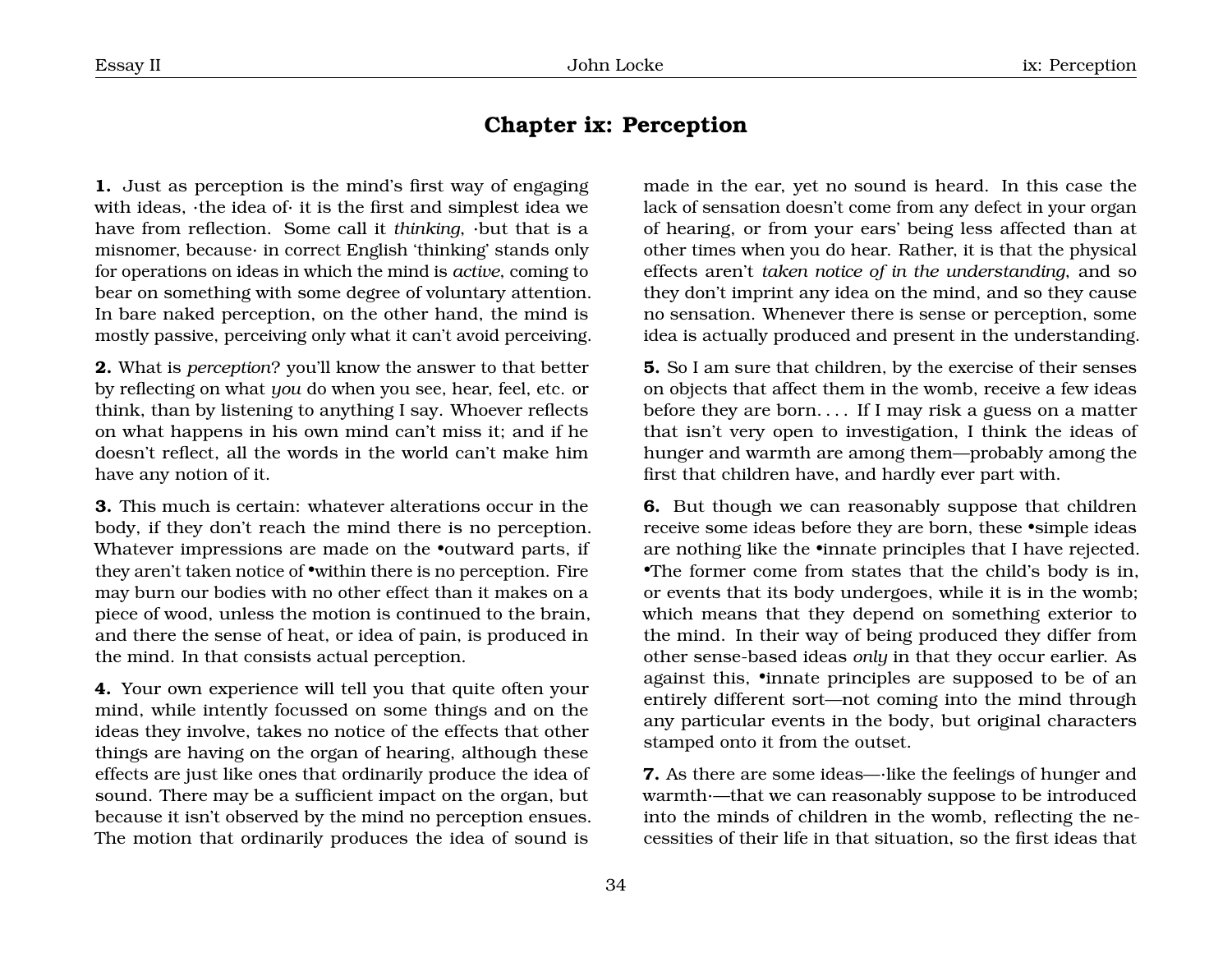are imprinted on them after they are born are the sensible qualities that first impinge on them. *Light* is a powerful example. Newly born children always turn their eyes in the direction from which the light comes, which is some evidence of how greedy the mind is to get as many ideas as it can, so long as they aren't accompanied by pain. But children's circumstances vary, and so the order in which they acquire ideas varies too; and this isn't something we have much need to enquire into.

**8.** Speaking of adults now: the ideas we receive by *sensation* are often altered by *judgment* without our noticing it. When we see a round uniformly coloured globe—say of gold or alabaster or polished coal—it is certain that the idea it imprints on our mind is of a flat circle variously shadowed, with various degrees of light and brightness coming to our eyes. But we know how convex bodies customarily appear to us, how the reflections of light are altered by the shapes of bodies; and so our judgment acquires a habit of immediately *altering the appearances into their causes*. Faced with something that is really a variety of shadow or colour, it infers what the shape is; takes that variety to be a mark of that shape; and forms for itself the perception of *a convex figure and a uniform colour*, although the idea we receive is only a plane variously coloured, as is evident in painting.

A propos of that, I shall here insert a problem that was put to me by the learned and worthy Mr. Molineux. . . .:

> Suppose a man born blind, now adult, who has learned how to distinguish by touch between a cube and a sphere of the same metal and about the same size, so that he can tell when he handles them which is the cube and which the sphere. Now suppose the cube and sphere to be placed on a table, and the blind man be made to see. Can he by his sight, before touching

them, tell which is the globe, which the cube? To this Mr Molineux answers No. For though the man has obtained the experience of how a globe affects his ·sense of· touch and how a cube does, he still has no experience telling him that something that affects his touch *thus* must affect his sight *so*. I agree. . . . I leave this with you, to prompt you to consider how much you owe to experience, learning, and acquired notions, where you have thought you hadn't the least help from them! I especially want to include this question here because Mr Molyneux tells me that when ·the first edition of· my book appeared he proposed this question to various very able men, and found hardly any that gave what he thinks is the right answer until he convinced them of it by giving reasons.

**9.** This ·mistake· doesn't happen much, I think, with ideas other than those received by sight. ·Here is why it happens with them·. Sight, which is the most comprehensive of all our senses, conveys to our minds the ideas of light and colours, which we get only from that sense; and it conveys also the very different ideas of space, shape, and motion, the variations in which bring with them changes in the appearances of light and colours; and so we become accustomed to judging one by the other. When this is done with things of which we have frequent experience, it is performed so constantly and so quickly that we take an idea formed by our judgment to be a perception of our sensation; so that the latter serves only to trigger the former, and is hardly noticed in itself. Similarly, a man who reads or hears with attention and understanding takes little notice of the letters or sounds, attending only to the ideas that they rouse up in him.

[In section **10** Locke comments on our generally not noticing that we are making such a substitution. He explains it partly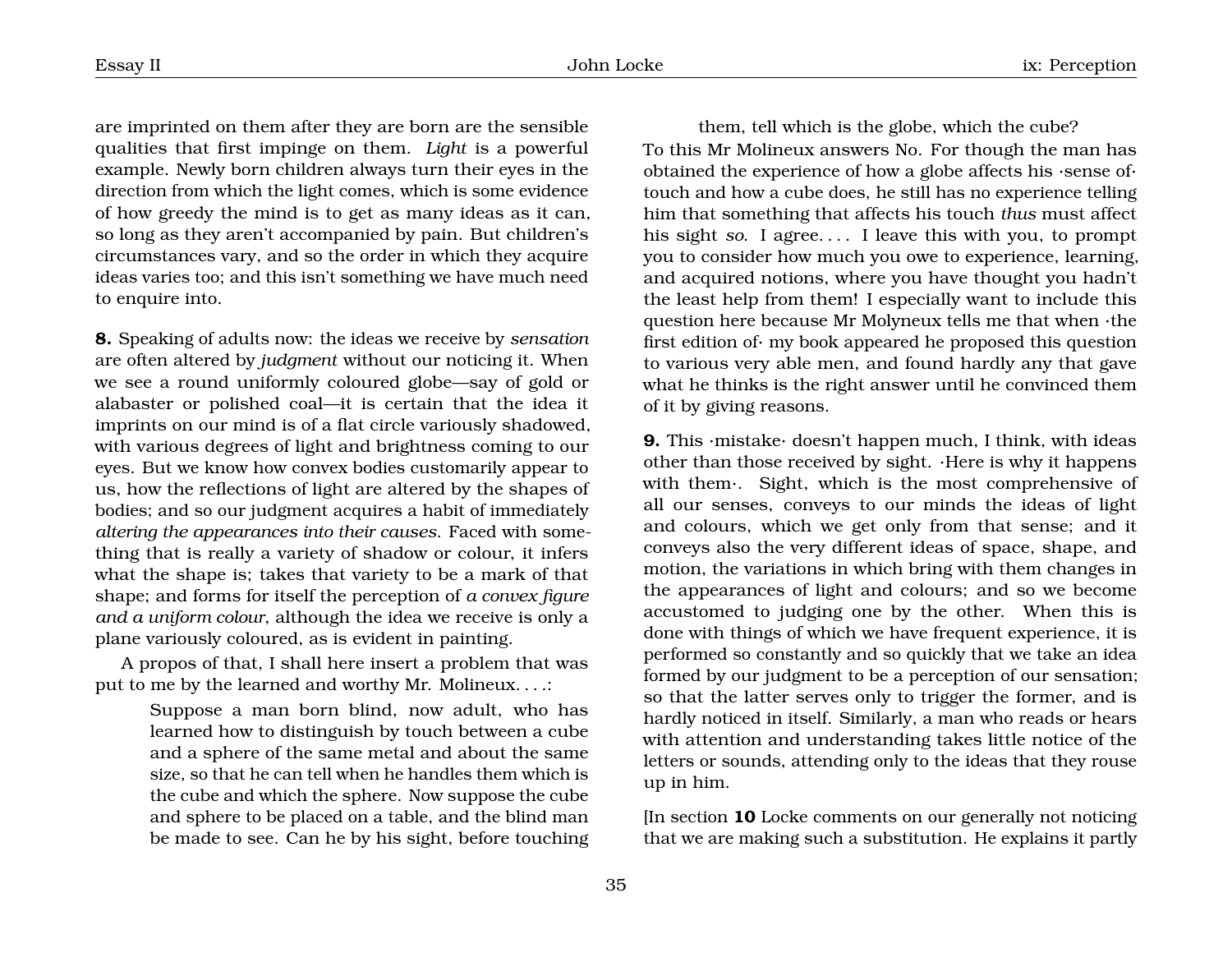as resulting from •the speed with which the substitution is performed ('As the mind is thought to take up no space, so its actions seem to require no time') and from •its habitualness. He compares it with our unawareness of blinking.]

**11.** The faculty of perception seems to me to be what distinguishes the animal kingdom from the inferior parts of nature, ·that is, from plants·. A good many plants are capable of motion: when other bodies are applied to them they briskly alter their shapes and motions, which leads to their being called 'sensitive plants' because their movements somewhat resemble those that an animal makes because of some sensation that it has. But in plants it is (I suppose) all bare mechanism, produced in the same kind of way as. . . .water produces the shortening of a rope—which is done without any sensation in the subject or any having or receiving of ideas.

**12.** I believe that perception occurs to some extent in animals of every sort, though it may be that in some animals the inlets that nature provides for receiving sensations are so few, and the perception they are received with is so dark and dull, that it falls far short of the sharpness and variety of sensation in other animals. Still, it is sufficient for, and wisely adapted to, the state and condition of animals of that sort. So the wisdom and goodness of the Maker plainly appear in all the parts of this stupendous structure, and at all the different levels of creatures in it.

**13.** Judging by an oyster's structure, I think we can reasonably conclude that it doesn't have as many senses—or ones as keen—as men and many other animals have; and because of its immobility it wouldn't be better off if it did. What good would sight and hearing do to a creature that couldn't move itself towards benefit or away from harm even if it could see them at a distance? And wouldn't keenness of sensation be an inconvenience to an animal that must lie still, where chance has once placed it, and be washed over by whatever water—cold or warm, clean or foul—that happens to come its way?

**14.** Still, I can't help thinking that oysters have some small dull perception that distinguishes their state from perfect insensibility. [Locke goes on to liken this conjectured state of an oyster to the state of an extremely old man who has lost most of his memories, and is blind, deaf, and without a sense of smell.]

**15.** Because perception is the first step towards knowledge, and is the inlet through which all its materials come into the mind, the following is the case. •The fewer senses any man (or other creature) has, •the fewer and duller the impressions are that his senses make; and •the duller the faculties are that he brings to bear on them, •the more remote he is from having the sort of knowledge that is to be found in some men. But there are so many different levels of this (even amongst men) that we can't know for sure where a given species of animals stands in this respect, much less where an individual animal stands. . . .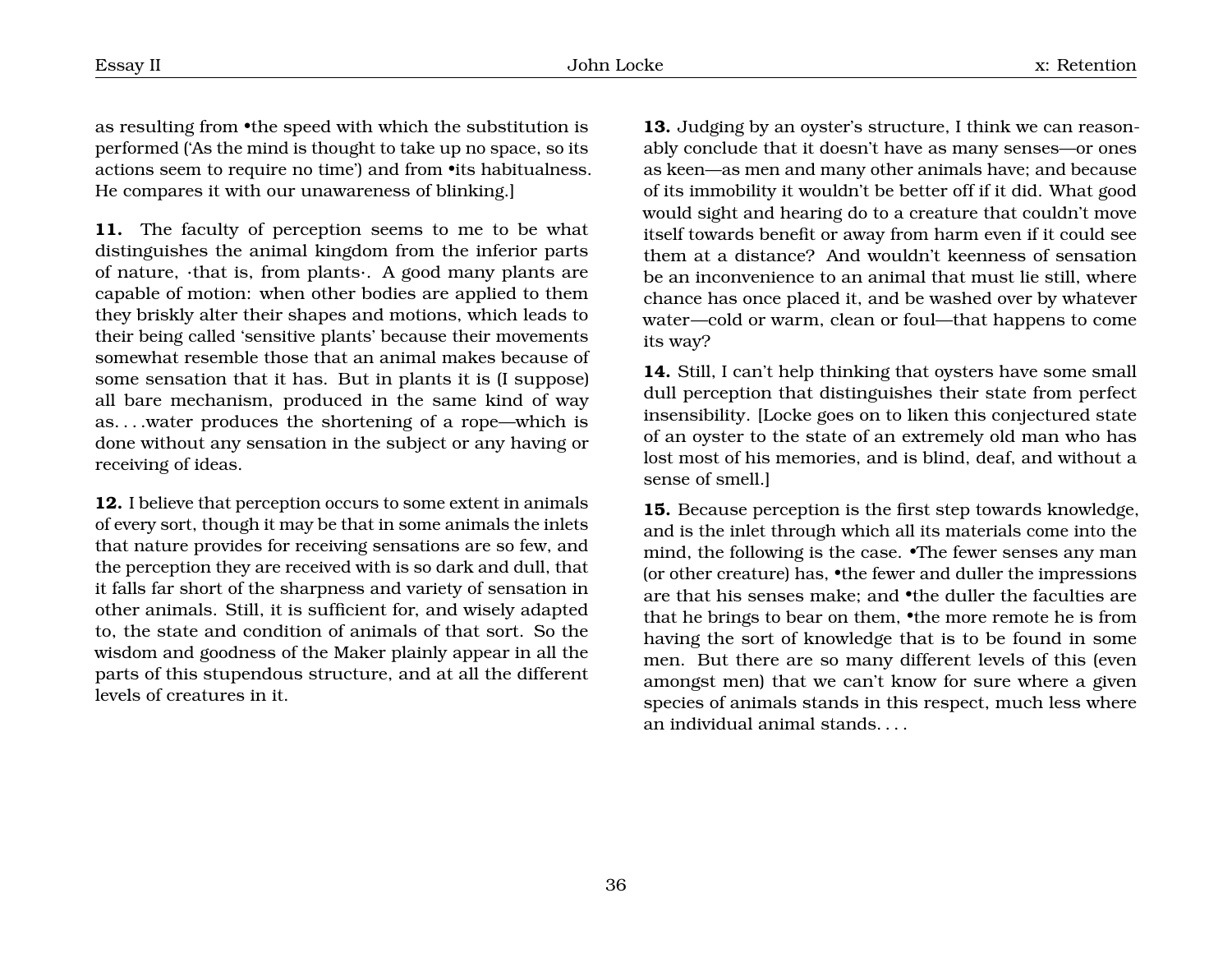#### <span id="page-22-0"></span>**Chapter x: Retention**

**1.** The next faculty of the mind by which it moves closer towards knowledge is one that I call 'retention'—the mind's ability to *keep* simple ideas it has received from sensation or reflection. This is done in two ways. In the first, the idea is *kept actually in view* for some time—this is called 'contemplation'.

**2.** The second kind of retention is the power to *revive again* in our minds ideas that have come to us and then disappeared. This is *memory*, which is the store-house (so to speak) of our ideas. Because the narrow mind of man couldn't keep many ideas in view and under consideration at once, it needed a repository in which to store ideas that it might want to use later on. But our ideas are nothing but actual perceptions in the mind, and cease to be anything when they aren't perceived; so that this 'storing of ideas in the repository of the memory' really means only that the mind has a power in many cases to revive perceptions that it has once had, with attached to them the additional perception *that it has had them before*. It is in this sense that our ideas are said to be 'in our memories', when they are actually nowhere. . . .

**3.** Attention and repetition help in fixing ideas in the memory; but the ones that at first make the deepest and most lasting impression ·are the most likely to be remembered. And they· are those that are accompanied by pleasure or pain. The great business of the senses is to alert us to what hurts the body or brings advantage to it; so nature has wisely brought it about that pain accompanies the reception of certain ideas. That does the work of thinking and reasoning in children, and acts faster than thinking in adults; and so it

leads both young and old to avoid painful objects, doing this with the speed that is necessary for their preservation—and settling in the memory a caution for the future.

[In section **4** Locke discusses ideas that the mind doesn't retain in memory—because •the idea was too brief or weak or uninteresting, or •the memory itself is weak, or •the person wasn't paying attention, or •'through the condition of the body, or some other fault'. The section concludes:] In all these cases ideas in the mind quickly fade, and often vanish from the understanding altogether, leaving no more signs of themselves than the shadows of clouds do in flying over fields of corn; and the mind is as empty of them as if they had never been there.

**5.** Thus many of the ideas that were produced very early in the minds of children. . . .if in the future course of their lives they aren't repeated they are quite lost, with not a glimpse of them remaining. This can be observed in those who had the bad luck to lose their sight when very young, in whom the ideas of colours having been only slightly taken notice of, and have quite worn out because they haven't been repeated. . . . There seems to be a constant decay of all our ideas, even of those that are most deeply embedded in the most retentive minds, so that if they aren't sometimes renewed by repeated exercise of the senses, or reflection on the kinds of objects that at first produced them, the print wears out, and at last there remains nothing to be seen. . . . The pictures drawn in our minds are laid down in fading colours, and if they aren't sometimes refreshed they vanish and disappear. I shan't here go into the question of how far the structure of our bodies and the constitution of our animal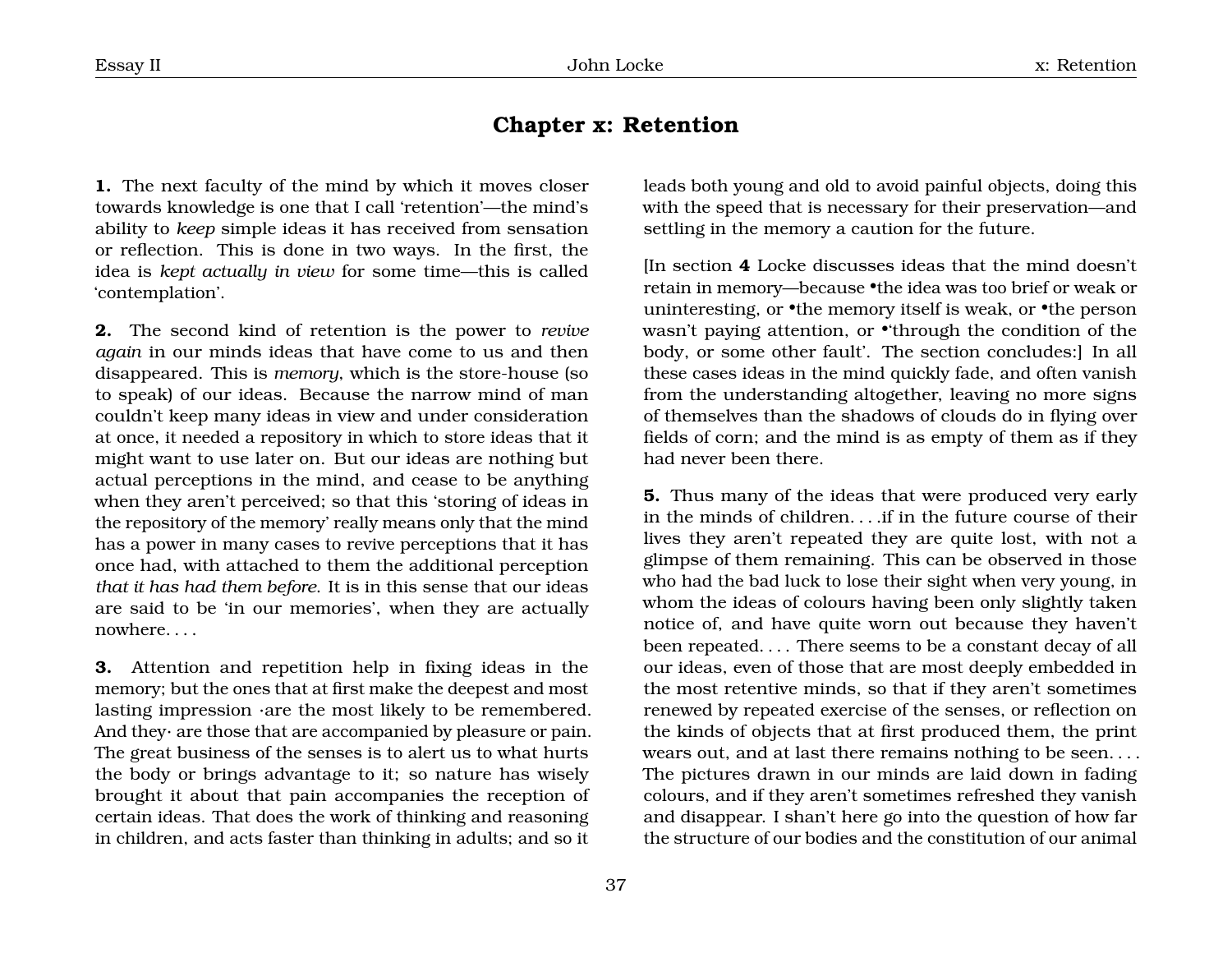spirits are concerned in this, and whether the state of the brain makes the difference ·between good memories and bad, so· that in some people the memory retains the characters drawn on it like •marble, in others like •sandstone, and in others little better than •sand. It may seem probable that the constitution of the body sometimes influences ·how well· the memory ·functions·, since we often find that a disease can strip the mind of all its ideas, and the flames of a fever can within a few days burn down to dust and confusion the images which had seemed to be as lasting as if engraved in marble.

**6.** But concerning the ideas themselves ·as distinct from questions about the efficacy of memory·, it is easy to see that the ideas that fix themselves best in the memory and remain clearest and longest in it are the ones that are oftenest refreshed by a frequent return of the objects or events that produce them. These include the ideas that are conveyed into the mind by more ways than one. And so it is that •ideas that are of the original qualities of bodies, namely solidity, extension, shape, motion, and rest, and *•ideas* ·of qualities· that almost constantly affect our bodies, such as heat and cold, and •ideas that are applicable to beings of all kind, such as existence, duration, and number, which come along with almost every object that affects our senses and every thought that occupies our minds—ideas like *these* are seldom quite lost except by a mind that loses all its ideas.

**7.** In this secondary perception, so to call it, this viewing again of ideas that are lodged in the memory, the mind is often quite active, for the appearance of those dormant pictures sometimes depends on the will. The mind often sets to work searching for some hidden idea, and turns the eye of the soul (so to speak) upon it [= upon the soul and the ideas it contains?] . But sometimes ideas start up of their own accord

in our minds, and present themselves to the understanding; and very often they are aroused and tumbled out of their dark cells into daylight by turbulent and tempestuous passions, because our various states bring to our memory ideas that would otherwise have lain quiet and unnoticed.

A further point should be noted concerning ideas that are lodged in the memory and later revived by the mind. It is that not only are they *not new* ideas, but they are *not taken to be new* by the mind. On the contrary, it takes notice of them *as of* a former impression, and renews its acquaintance with them as with ideas it had known before. . . .

**8.** In a thinking creature, memory is second in importance only to perception. It matters so much that when it is lacking all our other faculties are largely useless. In our thoughts, reasonings, and knowledge we couldn't move beyond present objects if we didn't have the help of our memories. This help may be defective, in either of two ways.

First, the memory can't find the idea at all, and to that extent produces perfect ignorance. For since we can know a thing only so far as we have the idea of it, when that is gone we are in perfect ignorance ·about the thing in question·.

Secondly, the memory moves slowly, and doesn't retrieve the stored idea quickly enough to serve the present purpose. When this happens a lot, that is stupidity; and someone who through this defect in his memory doesn't have easy access to the ideas that really are preserved in his mind—doesn't have them ready at hand when he needs them—is hardly better off than he would be without them ·in his 'store'·, for they give him no service. . . . It is the business of the memory to provide the mind with those dormant ideas that it needs at a given moment. Having them ready at hand on all occasions is what we call 'invention', 'fancy', and mental agility.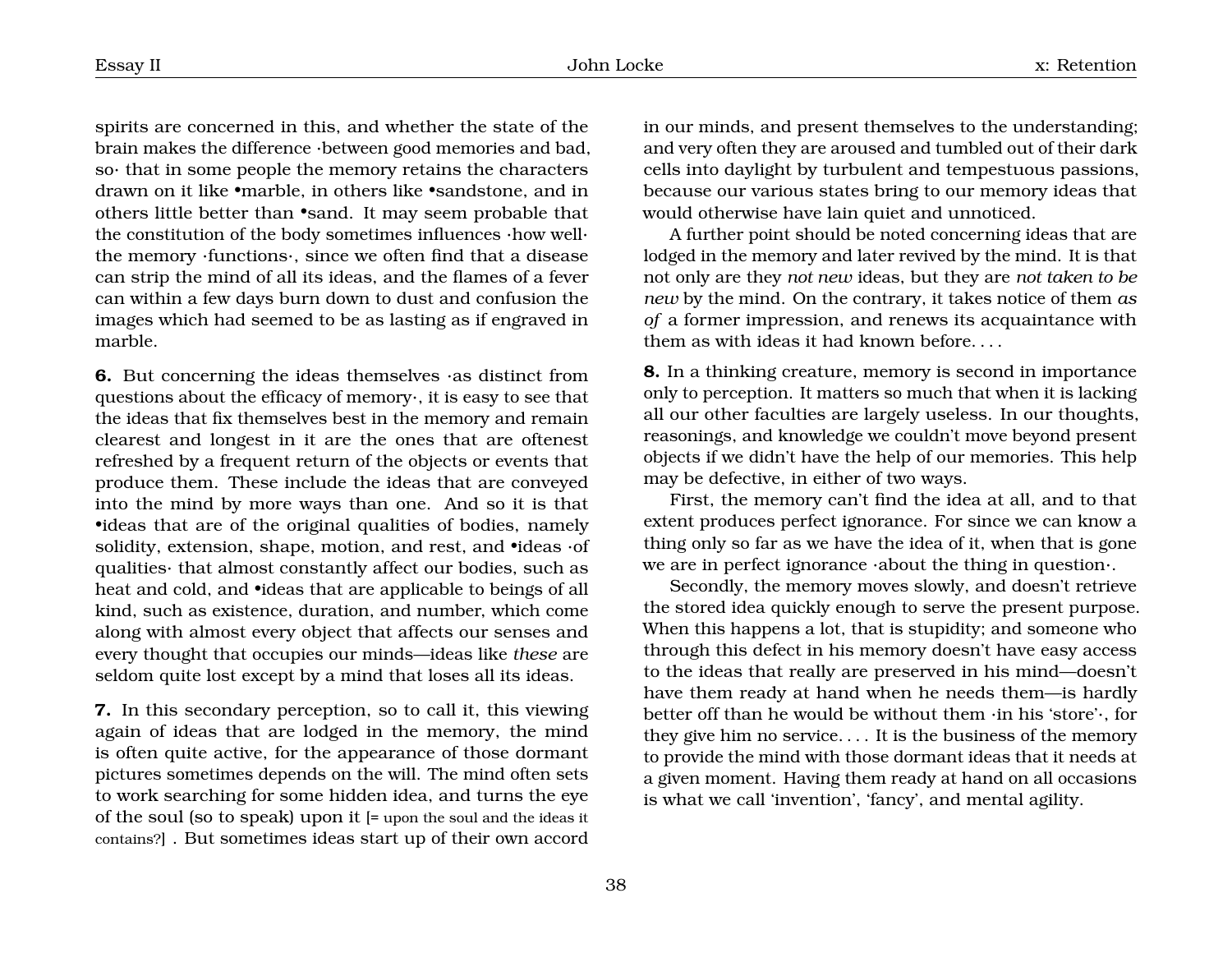[In section **9** Locke writes about how men differ from one another in the strength of their memories, citing Pascal, who in his prime 'forgot nothing of what he had done, read, or thought at any time since he reached the years of reason'. He also speculates that probably all men differ in this respect from angels. He continues:] Mr. Pascal's memory still had the narrow limits within which human minds are confined here on earth, having a great variety of ideas only in succession and not all at once. Different grades of angels may have broader views, some of them being able to retain together, and constantly set before them as in one picture, all their past knowledge at once. This would be a great advantage to the knowledge of a thinking man; so it may be one of the ways in which the knowledge of unembodied Spirits greatly surpasses ours.

**10.** Various non-human animals seem to have to a great degree this capacity for laying up and retaining the ideas that are brought into the mind. To take one example out of several: when birds learn tunes, the attempts one can

observe in them to get the notes right convinces me that they have perception and retain ideas in their memories, and use them as patterns. It seems to me impossible that they should try to conform their voices to notes (as they plainly do) of which they had no ideas. Admittedly, ·a sound might affect a bird's behaviour in a purely mechanical manner, without involving anything mental, e.g. any perception. For example·, a sound might mechanically cause a certain motion of the animal spirits in the brains of those birds while the tune is actually playing; and that motion might be continued on to the muscles of the wings, so that the bird is mechanically driven away by certain noises, because this tends to its preservation. But that ·mechanistic, non-mental approach· couldn't explain why a sound should mechanically cause a motion of the bird's vocal organs that would reproduce the notes of a sound it had heard earlier; for such imitation couldn't be conducive to the bird's preservation. [Locke adds another bit of supposed evidence that in learning a tune a bird relies on its memory.]

#### <span id="page-24-0"></span>**Chapter xi: Discerning, and other operations of the mind**

**1.** Another faculty we may take notice of in our minds is that of *discerning* and distinguishing ideas from one another. It isn't enough to have a confused perception of some thing in general—·that is, taking in nothing beyond the bare fact of its being *a thing*·. If the mind didn't have different perceptions of different objects and their qualities, it would be capable of very little knowledge, even if the bodies affecting us were

as busy as they actually are, and the mind were continually employed in thinking. This capacity for distinguishing one thing from another is the source of the obvious and certain truth of various propositions, including some very general ones, that have been taken for innate truths. Innatists have been led to their view for want of any other explanation of why those propositions are universally accepted. ·I am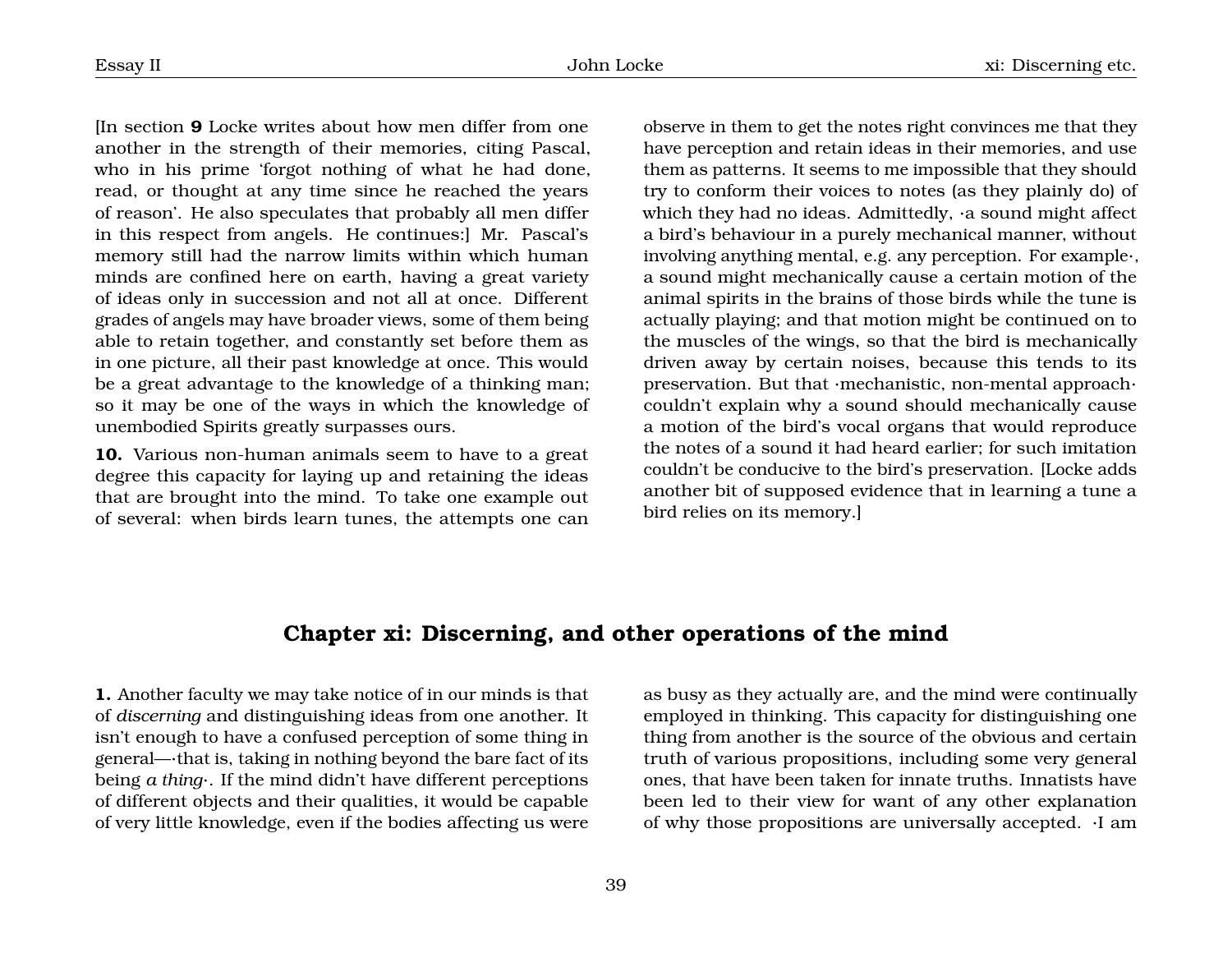undercutting them by providing another explanation, an alternative to the hypothesis of innate imprinting·. The acceptance of those propositions depends on the mind's ability to *discern* ·or *distinguish*·—its ability to perceive two ideas to be the same, or to be different.. . . .

**2.** I won't go into the question of how far failures in accurately discriminating ideas from one another comes from •defects in the organs of sense, or •lack of sharpness, nimbleness or focus in the understanding, or •the way some people are apt to blunder hastily to conclusions. I merely note that this is one of the operations that the mind can observe in itself when it looks inward. It is so important to other knowledge that to the extent that *this* faculty is dull, or isn't rightly used for distinguishing one thing from another, to that extent our notions are confused and our reason and judgment are disturbed or misled. Whereas •having our ideas in the memory ready at hand is having *mental agility*, •having them unconfused, and being able to tell one thing from another even when the difference is small, is much of what makes up *exactness of judgment and clearness of reason*. From this we can perhaps give some reason for the well known fact that people with a great deal of wit and prompt memories don't always have the clearest judgment or deepest reason. •Wit lies mostly in nimbly putting one idea together with another idea that it resembles or in some other way *goes with*, thereby making up pleasant pictures and agreeable visions in the imagination; whereas •judgment lies quite on the other side, carefully separating from one another ideas that differ from one another, however slightly, so as not to be misled by a similarity into mistaking one thing for another. [Locke develops this contrast, saying that the appreciation of wit does not require, and indeed is inimical to, examination 'by the severe rules of truth and good reason'.]

**3.** The chief aid to our distinguishing well amongst our ideas is their being clear and determinate. When they are so, we won't be led into confusion or mistake when, as sometimes happens, the senses convey ideas from the same object differently on different occasions, and so seem to err. Sugar may taste sweet to a man when he is healthy, and bitter when he is in a fever; but the idea of *bitter* in his mind is as clear, and as distinct from the idea of *sweet*, as if he had tasted only gall. [The section continues with other examples.]

**4.** *Comparing* ideas with one with another, in respect of extent, degrees, time, place, or any other details, is another operation that the mind performs with its ideas. On it are based all the many ideas that fall under the heading *relation*. I shall return to them later [xxv]. [For Locke, a 'comparison' of one thing with another needn't be a *likening* of them; often it is some other kind of *considering them together*.]

**5.** It isn't easy to determine how far non-human animals have this capacity ·for comparing·. I imagine they don't have it any great degree; for though they probably have various ideas that are distinct enough, yet it seems to me to be the prerogative of human understanding, when it has distinguished any ·pair of· ideas well enough to perceive them to be perfectly different and therefore to be *two*, to cast about and consider how and in what respects they can be compared—·that is, how they can be related to one another·. I think, therefore, that non-human animals compare their ideas only in coping with their physical environment. We are probably safe in conjecturing that they don't at all have the *other* power of comparing—the one that men have, and that belongs to general ideas and is useful only in abstract reasonings.

**6.** The next operation we can observe the mind performing with its ideas is *composition*, in which the mind puts together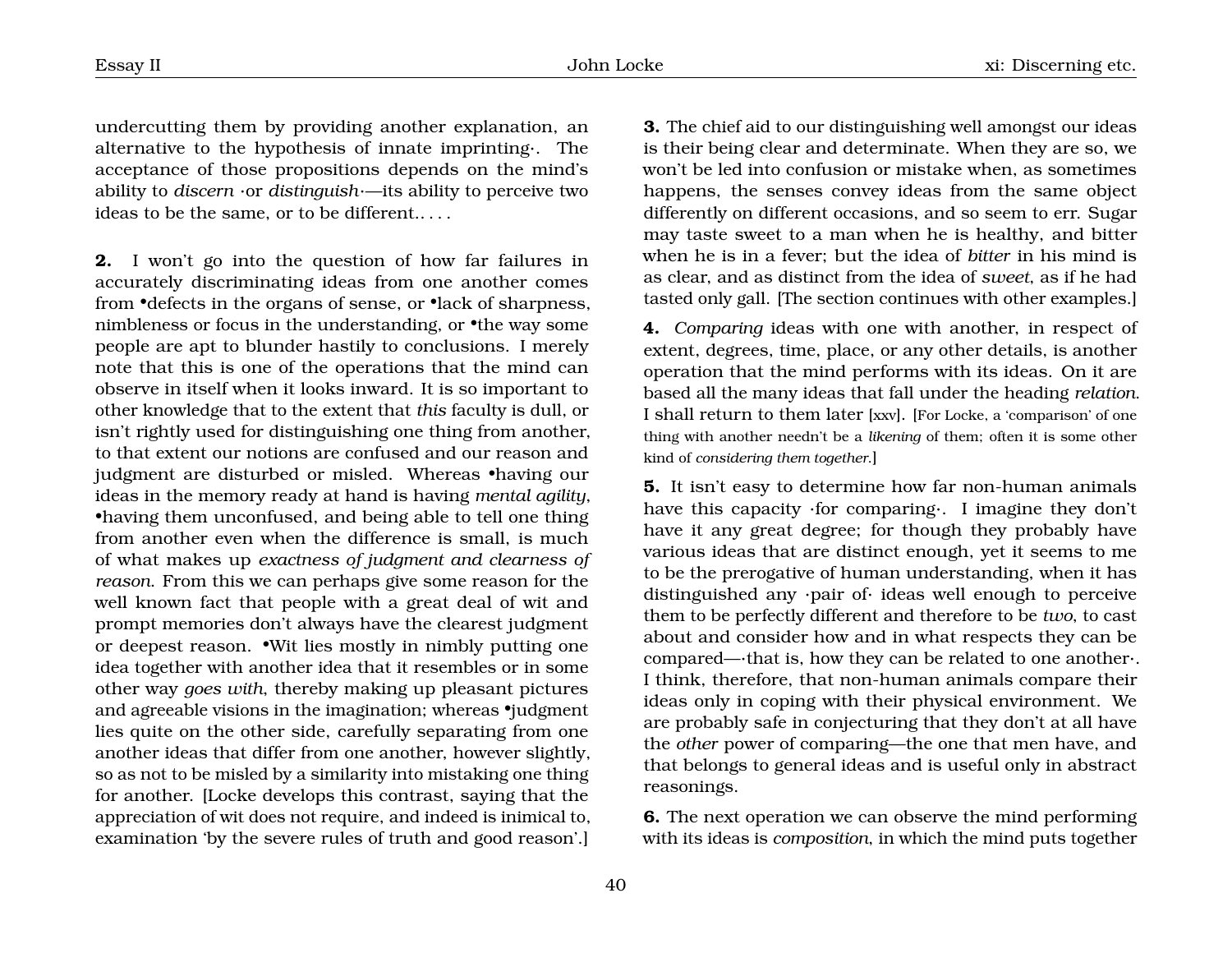several simple ideas it has received from sensation and reflection, combining them into a complex one. Under the heading 'composition' we may also include *enlarging*, in which we put together several ideas of the same kind. Thus by adding several units together, we make the idea of a dozen; and putting together the repeated ideas of yards, we make that of a mile.

**7.** In composition also, I suppose, lower animals come far short of man. They do take in and retain *together* various combinations of simple ideas. The shape, smell, and voice of a man may make up his dog's complex idea of him, or rather are so many distinct marks by which it recognizes him; but I don't think that the dog puts these ideas together to make a complex idea. Even where we think a non-human animal has a complex idea, perhaps it is only one simple idea that directs the animal in the knowledge of various things that it doesn't distinguish visually as much as we imagine it does. I have been credibly informed that a bitch will nurse, play with, and be fond of young foxes, *as much as* of her puppies and *in place of* them, if only you can get them just once to suckle from her long enough for her milk to go through them. [The section adds evidence that lower animals can't count.]

**8.** When children have through repeated sensations got some ideas fixed in their memories, they gradually begin to learn the use of signs. And when they acquire the skill to apply their organs of speech to producing articulate sounds, they begin to use words to signify their ideas to others. They *borrow* some of these verbal signs from others; but they also *make* some of their own, as we can observe from the new and unusual names children often give to things when they first use language.

**9.** So words are used to stand as outward marks of our internal ideas, which are taken from particular things; but if every particular idea that we take in had its own special name, there would be no end to names. To prevent this, the mind makes *particular* ideas received from *particular* things become *general*; which it does by considering them as they are in the mind—mental appearances—separate from all other existences, and from the circumstances of real existence, such as time, place, and so on. This procedure is called *abstraction*. In it, an idea taken from a particular thing becomes a general representative of all of the same kind, and its name becomes a general name that is applicable to any existing thing that fits that abstract idea. Such precise naked appearances in the mind, without considering •how or •from where or •in company with what others it acquired them, the understanding stores away for use as *standards*: it will classify real things into •sorts on the basis of their agreement with these patterns ·or standards·. The abstract ideas have names commonly attached to them, so that they also serve as patterns for applying •words, labels, to the things that they enable us to sort. Thus you observe the same colour today in chalk or snow that you yesterday saw in milk; your mind considers that appearance alone, makes it a representative of all of that kind and gives it the name 'whiteness'; and by that sound you signify the same quality, wherever it is imagined or met with. This is how *universals*, whether ideas or words, are made.

**10.** It is *doubtful* that non-human animals compound their ideas *much*; I am *sure* that they have no power of abstracting *at all*, and that the having of general ideas is what sharply distinguishes humans from other animals, and is an excellence of which the others are in no way capable. Obviously, we see no traces in their behaviour of their using general signs ·to stand· for universal ideas; which gives us reason to think they can't abstract, or make general ideas.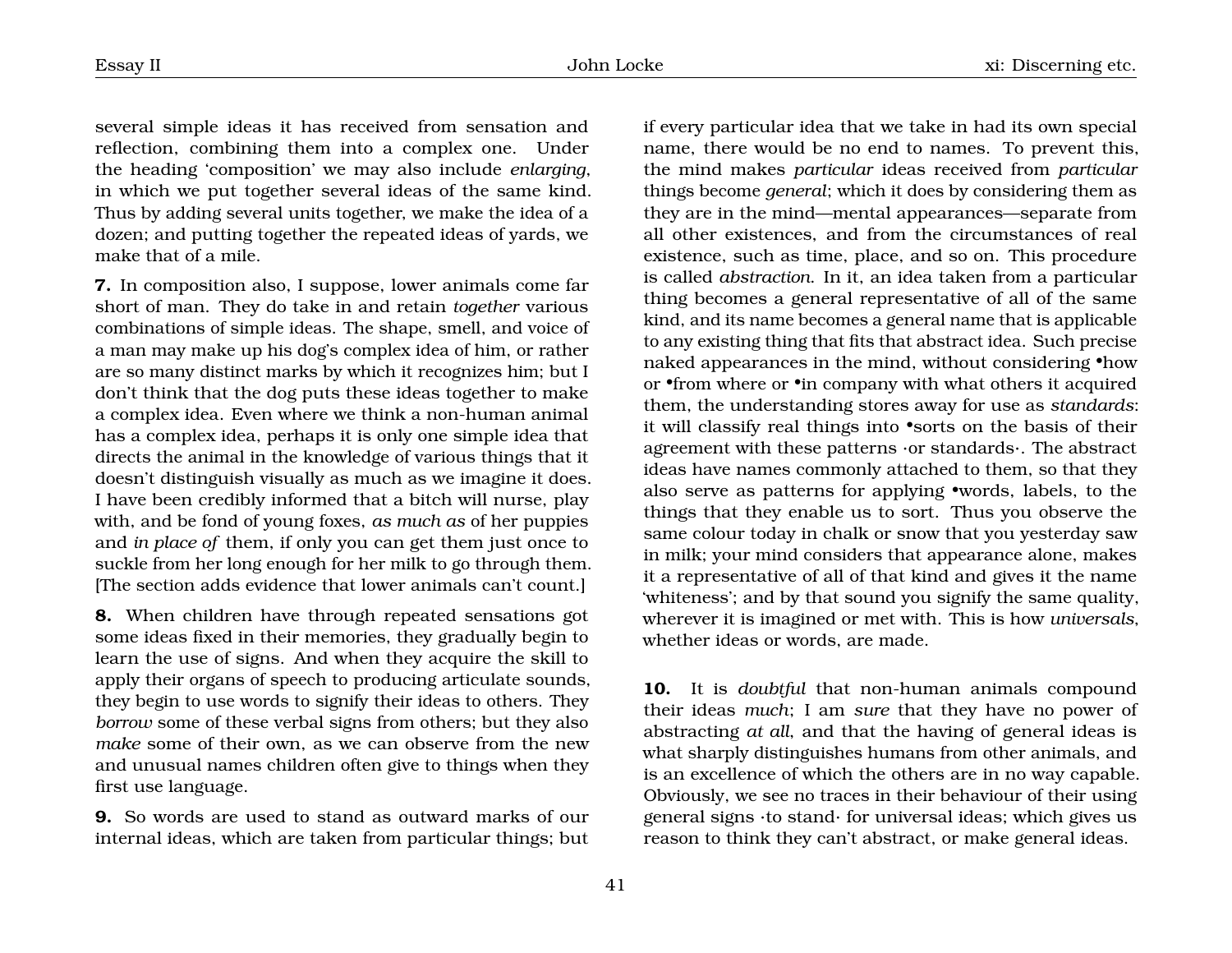**11.** Their having no use or knowledge of general words can't be explained as resulting from their lack of appropriate vocal organs; for we find that many of the lower animals *can* make such sounds, and pronounce words distinctly enough, but they never mean anything general by them. And conversely, men who through some physical defect can't utter words still manage to express their universal ideas by signs that they use instead of general words; and we see that non-human animals can't do that. I think we may take *this* to be what essentially differentiates men from other animals, a difference that wholly separates them by what eventually comes to be a vast distance. ·It has often been thought that the crucial difference is that men alone can *reason*, but that isn't right·. For if lower animals have any ideas at all and aren't bare machines (as some think they are), we can't deny that they have some reason. It seems to me as obvious that some of them sometimes reason as that they have sense; but when they reason it is only with particular ideas, just as they received them from their senses ·and not subjected to abstraction·. . . .

[Sections **12**–**13** discuss the relations between the mental capacities discussed in this chapter and different kinds of mental deficiency in humans. The following passage in **13** will be referred to in xxxiii.4:] A man who is very level-headed and has a good mind most of the time may *in one kind of context* be as frantic as any in the mad-house. This can happen because—either through •some sudden very strong impression, or through •his long fixing his mind on thoughts of one kind—incoherent ideas have been cemented together ·in his mind· so powerfully as to remain united ·there·. [The section concludes:] The difference between *idiots* and *madmen* seems to be this: madmen put wrong ideas together and so make wrong propositions, but argue

and reason correctly from them; but idiots make few if any propositions, and reason hardly at all.

**14.** The faculties and operations of the mind ·that I have described in this chapter· are exercised on •all the mind's ideas, of whatever kind, but my examples have mainly involved •simple ideas. I have gone from my account of simple ideas ·in chapters ii-viii· directly to my account ·in chapters ix-xi· of these faculties of the mind, before coming to what I have to say about •complex ideas. I have three reasons for taking the topics in that order.

First, some of these faculties are at first employed principally on simple ideas; so  $\cdot$ in following my order $\cdot$  we can follow nature in its ordinary method, and thereby track and reveal the faculties in their rise, progress, and gradual improvements.

Secondly, simple ideas are usually much more clear, precise, and distinct than complex ones; so by observing how the faculties of the mind operate on *them* we can •better grasp how the mind abstracts, names, compares and employs its other operations—•better, that is, than if we also brought in complex ideas, with which we are much more liable to make mistakes.

Thirdly, these very operations of the mind relating to ideas received from sensations are themselves, when reflected on, another set of ideas—·some of them simple ideas· derived from that other source of our knowledge which I call •reflection; which makes it appropriate to deal with them immediately after the simple ideas of •sensation. As for compounding, comparing, abstracting, etc., I have said very little about them, because I shall have occasion to treat them at more length in other places [in III].

**15.** I have given a short and (I think) true account of the first beginnings of human knowledge: where the mind gets its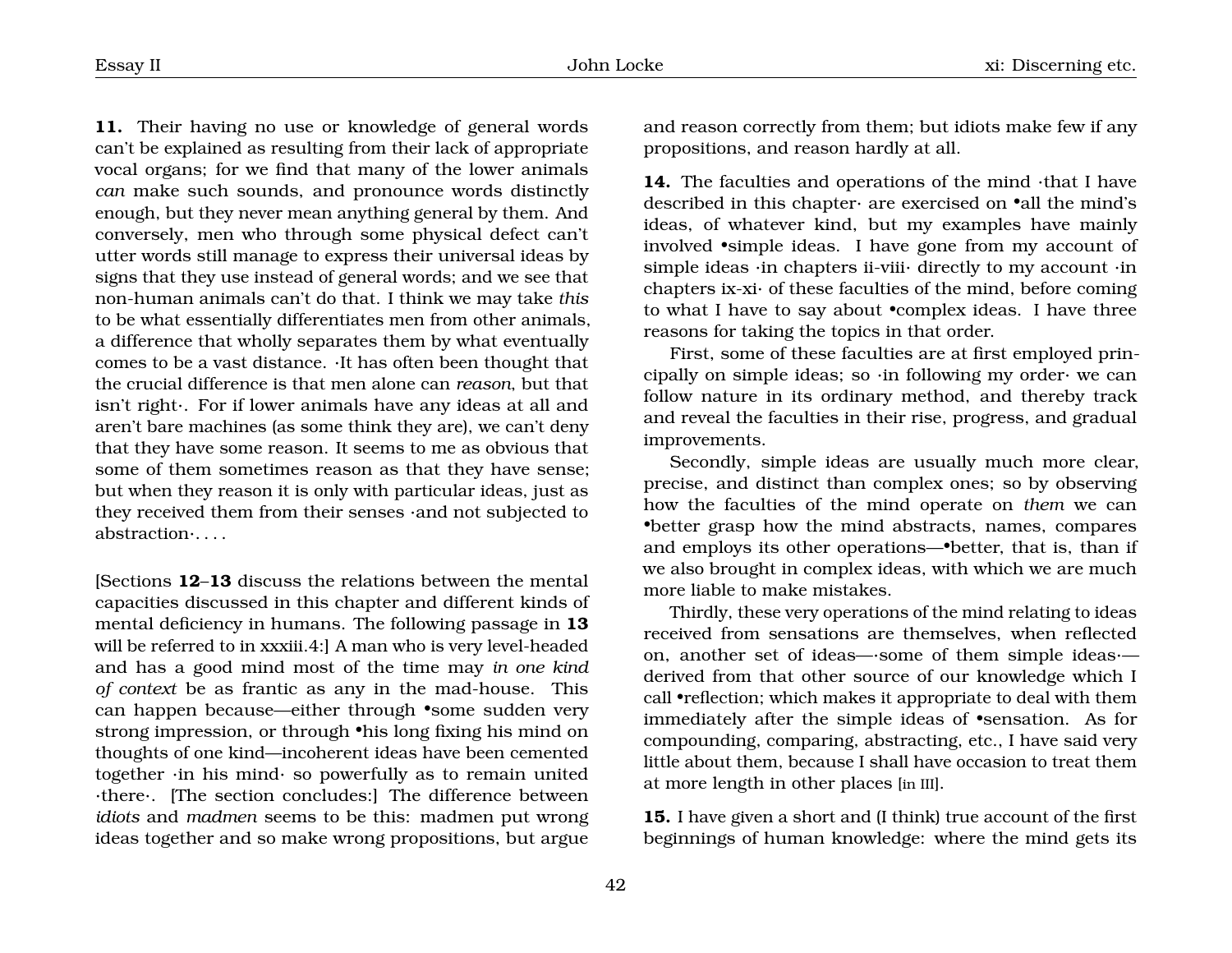first objects [here = 'ideas'] from, and how it goes about storing those ideas out of which all the knowledge it is capable of is to be made. I must appeal to experience and observation to decide whether my account is right. The best way to reach truth is to examine things as they really are, and not to steer by fancies that we have worked up for ourselves or have been taught by others to imagine.

**16.** ·Reverting now to my thesis that ideas enter the mind only through sensation and reflection·: This is the only way I can find for ideas to be brought into the understanding. If other men are sure that *they* have innate ideas, the rest of us can't deny them the privilege that they have over us, ·namely, of knowing what goes on in their own minds·. I can only speak of what I find in myself, which fits the account I have given. If we examine the whole course of men in their various ages, countries, and educations, what we shall find seems to depend on the foundations that I have laid.

**17.** I don't claim to *teach*, only to *enquire*. So let me say it again: external and internal sensation [= 'sensation and reflection'] are the only routes *I can find* for knowledge to enter the understanding. These alone, as far as I can discover, are the windows through which light is let into this dark room. The understanding strikes me as being like a closet that is wholly sealed against light, with only some little openings left to let in external visible resemblances or ideas of things outside. If the pictures coming into such a dark room stayed there, and lay in order so that they could be found again when needed, it would very much resemble the understanding of a man, as far as objects of sight and the ideas of them are concerned.

Those are my guesses concerning the means by which the understanding comes to •have and •retain simple ideas and their modes, along with •some other operations on them. I now proceed to examine some of these simple ideas and their modes in more detail.

#### <span id="page-28-0"></span>**Chapter xii: Complex ideas**

**1.** So far we have considered only •ideas that the mind receives passively, namely •the simple ones that come to it from sensation and reflection. The mind can't make any such simple idea for itself, and can't have any idea that doesn't wholly consist of them. But while the mind is wholly *passive* in the reception of all its simple ideas, it *acts* in various ways to construct other ideas out of its simple ones, which are the materials and foundations of all the rest. The acts in which the mind exerts its power over its simple ideas are

chiefly these three: **1** Combining several simple ideas into one compound one; that is how all complex ideas are made. **2** Bringing together two ideas, whether simple or complex, setting them side by side so as to see them both at once, without uniting them into one; this is how the mind gets all its ideas of relations. **3** Separating them from all other ideas that accompany them in their real existence; this is called abstraction, and it is how all the mind's general ideas are made.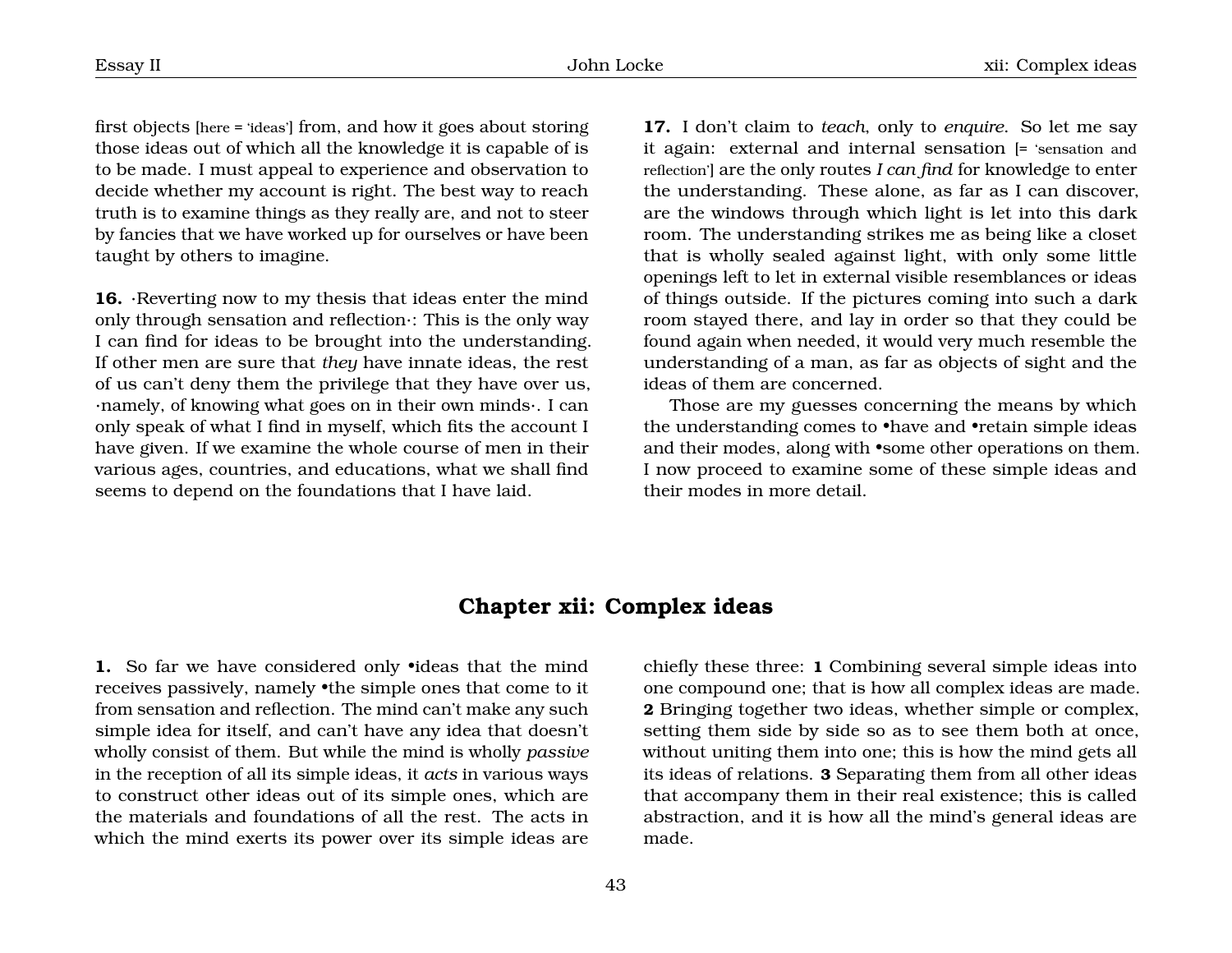This shows that the power a man has, and his exercise of it, are pretty much the same in the intellectual world as in the material one. In neither realm has he any power to make or destroy any raw materials; all he can do is either to •unite them together, or •set them side by side, or •wholly separate them. (·For example, he cannot make or destroy rocks, but he can assemble them to make a wall, or dismantle a wall that has been made from them·.) I shall begin with *uniting*, and shall come to the other two in due course.

As simple ideas are observed to exist in various combinations united together, so the mind has a power to consider several of them united together as one idea; not only in combinations that exist in external objects, but also in ones the mind makes up. Ideas thus made up of several simple ones I call *complex*. Examples are ·the ideas of· beauty, gratitude, a man, an army, the universe. These are all complex ideas made up of simple ones, but the mind can if it wishes treat each of them by itself as one unified thing, signified by one name.

**2.** By being able to repeat and join together its ideas, the mind has great power to vary and multiply the objects of its thoughts, infinitely beyond what sensation or reflection provides it with. . . . The basic raw materials of all its compositions are simple ideas received from those two sources—the mind has no other way of getting any—but once it has acquired these simple ideas it can by its own power put together the ideas it has, making new complex ones that it never received united in that way.

**3.** Complex ideas, however compounded and decompounded, are infinitely numerous and endlessly various. Still, I think they can all be brought under three headings: **1** Modes. **2** Substances. **3** Relations.

**4.** First, *modes* are complex ideas that don't contain within them the supposition of •existing by themselves, but are considered as •dependences on or states of substances. Examples are the ideas signified by the words 'triangle', 'gratitude', 'murder', etc. (·These words stand for dependences on substances because: if there is a triangle that is because *something* is triangular, if gratitude occurs that is because *someone* is grateful, if there is a murder that is because *someone* murders someone.·) Forgive me if I am here using the word 'mode' in somewhat a different sense from its ordinary one. When presenting a view that involves notions different from any that people commonly have, one must either invent new words or use old ones with somewhat new meanings; and in the present case the latter is perhaps the more tolerable of the two procedures.

**5.** Two sorts of modes deserve to be considered separately. •Some are only variations or different combinations of the same simple idea, not mixed in with any other. For example, the ideas of *dozen* and *score* are nothing but the ideas of so many distinct units added together. I call these *simple modes*, because they are contained within the bounds of one simple idea. ·It should be remembered that a *simple mode* is, like all modes, a *complex idea*·. •Others are made up of simple ideas of different kinds, put together to make one complex one. Examples are *beauty* (a certain composition of colour and figure, causing delight to the beholder), and *theft* (the concealed change of the possession of something without its owner's consent, which obviously combines several ideas of different kinds). I call these *mixed modes*.

**6.** Secondly, the ideas of *substances* are combinations of simple ideas that are taken to represent distinct particular things existing by themselves. In such combinations the supposed or confused idea of *substance,* such as it is, is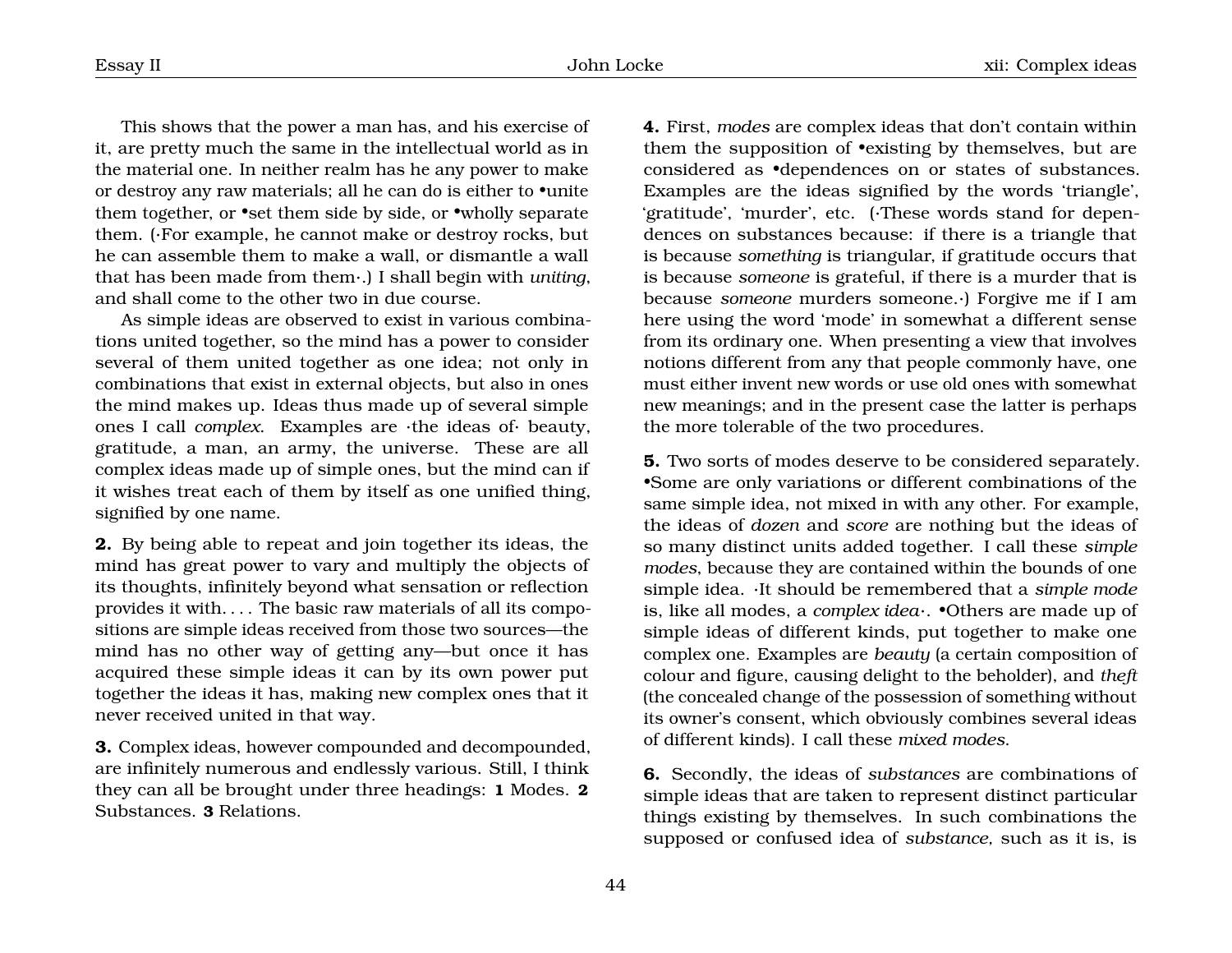always the first and chief. Thus if to the idea of *substance* we join the simple idea of a certain dull whitish colour, and ·ideas of· certain degrees of weight, hardness, ductility, and fusibility, we have the idea of *lead*; and a combination of the ideas of a certain shape with mobility, thought, and reasoning, joined to *substance*, makes the ordinary idea of a *man*. Ideas of substances also fall into two sorts: •ideas of single substances as they exist separately, for example the idea of a man or of a sheep; and •ideas of several of those put together, such as the idea of an army of men, or of a flock of sheep. An idea of the latter collective kind—an idea, that is, of several substances put together—is as much one single idea as is the idea of a man.

**7.** Thirdly, the last sort of complex idea is the one we call *relation*, which consists in considering and comparing one idea with another. I shall discuss these different kinds in their order, ·taking simple modes in chapters xii-xxi, complex or 'mixed' modes in xxii, substances in xxiii-xxiv, and relations in xxv-xxviii·.

[In section **8** Locke makes some wind-up remarks about the intellectual riches that we can get by operating, in the ways he has described, on the simple ideas we get from our outer and inner senses. He remarks that he'll illustrate this in his treatments of 'the ideas we have of space, time, and infinity and a few others that *seem* the most remote from' simple sense-based ideas.]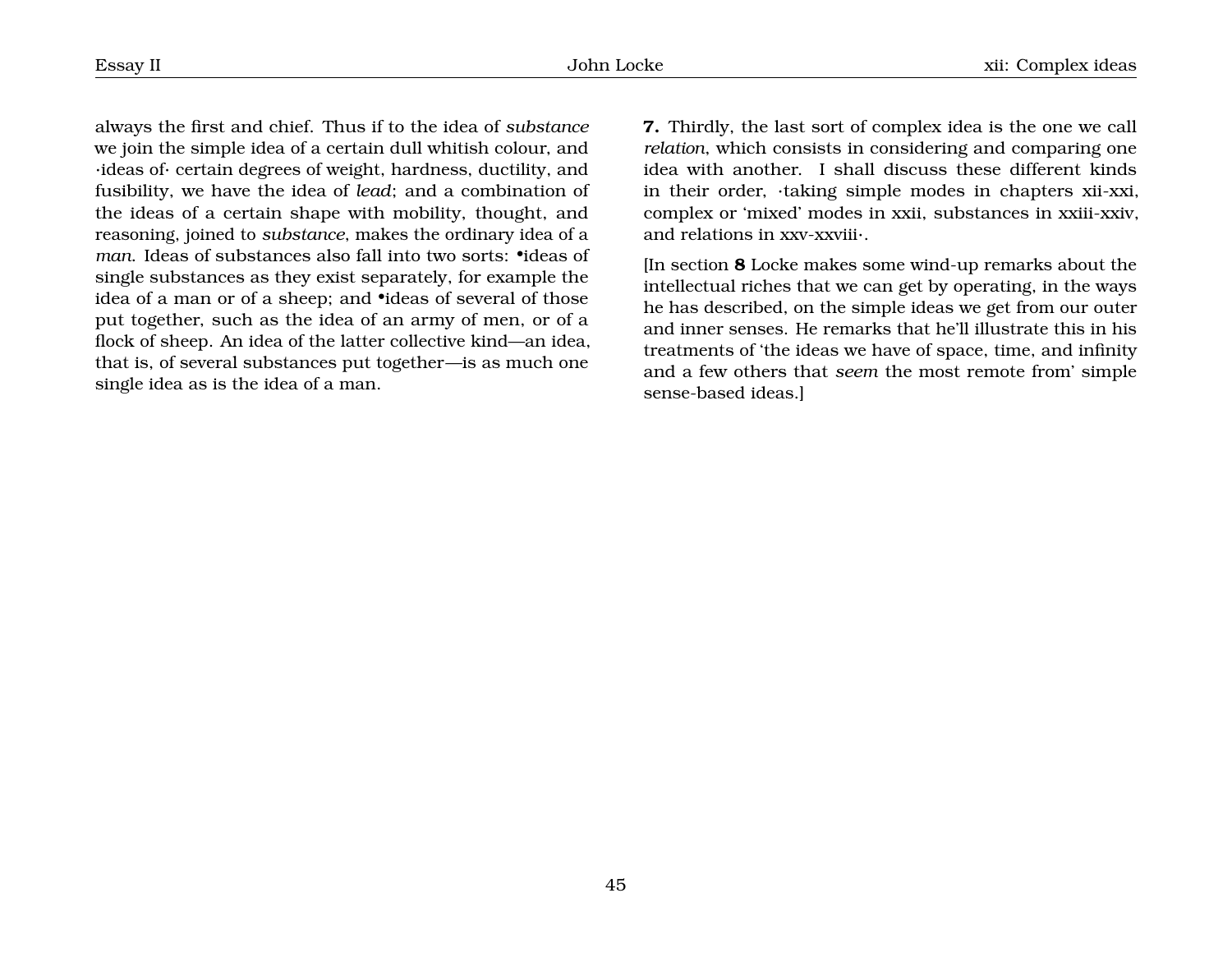## <span id="page-31-0"></span>**Chapter xiii: Simple modes, starting with the simple modes of space**

**1.** I have often mentioned simple ideas, the materials of all our knowledge, focussing on how they come into the mind. Now I shall discuss some of them with a different focus: this time it will be on how they relate to ideas that are more compounded, looking into the different modifications of the same idea—modifications that the mind either finds in real things or makes up on its own initiative. [A 'modification' of a quality is a special case of it, so squareness is a modification of rectangularity (see viii.23); and by a natural extension of that usage, the idea of squareness can be called a modification of the idea of rectangularity.] Those modifications of a single simple idea (which I call *simple modes*) are as perfectly different and distinct ideas in the mind as those that are utterly unalike or even contrary to one another. For •the idea of *two* is as distinct from that of *one* as *blueness* is from *heat* or as either of those is from any *number*; yet •it is made up only of repetitions of the simple idea of a unit. Repetitions of this kind joined together make the distinct simple modes of a dozen, a gross, a million.

[Section **2** merely repeats the point Locke has made in v, that 'we get the idea of space both by our sight and touch'.]

**3.** Space considered in terms purely of length between any two things, without considering anything else between them, is called *distance*; if considered in terms of length, breadth, and thickness I think it may be called *capacity*. The term *extension* is usually applied to it whatever manner it is considered in, ·whether in terms of one or two or three dimensions·.

**4.** Each different distance is a different modification of space; and each idea of any distance is a simple mode of this idea. . . . We have the power of repeating any idea we have of some

distance, and adding it to the first idea as often as we like, without being ever able to come to any stop. That lets us enlarge it as much as we like, which gives us the idea of *immensity* [= 'infinite size'].

**5.** There is another modification of this idea, which is nothing but the relation that the parts of a boundary have to one another. In perceptible bodies whose surfaces come within our reach, this relation is revealed by the sense of *touch*; and the *eye* learns about it from bodies and from ·expanses of· colours whose boundaries are within its view. •Observing how the boundaries terminate either in straight lines that meet at discernible angles or in crooked lines in which no angles can be perceived, •and considering these as they relate to one another in all parts of the boundaries of any body or space, the mind has the idea that we call *shape*, which presents it with infinite variety. For besides the vast number of different shapes that really exist in coherent masses of matter, the mind has the power to make perfectly inexhaustible additions to its stock of ideas, by varying the idea of space and thereby making new compositions. It can multiply shapes ad infinitum, by repeating its own ideas and joining them as it pleases.

[Section **6** continues with the theme of our freedom to make ideas of any shapes we like, whether encountered in reality or not; and adds that we can also form ideas of lengths or distances that are as long or as short as we please.]

**7.** Another idea that belongs in here is the one we call *place*. Whereas in simple *space* we consider the relation of distance between any two bodies or points, in our idea of *place* we consider the relation of distance between •some thing and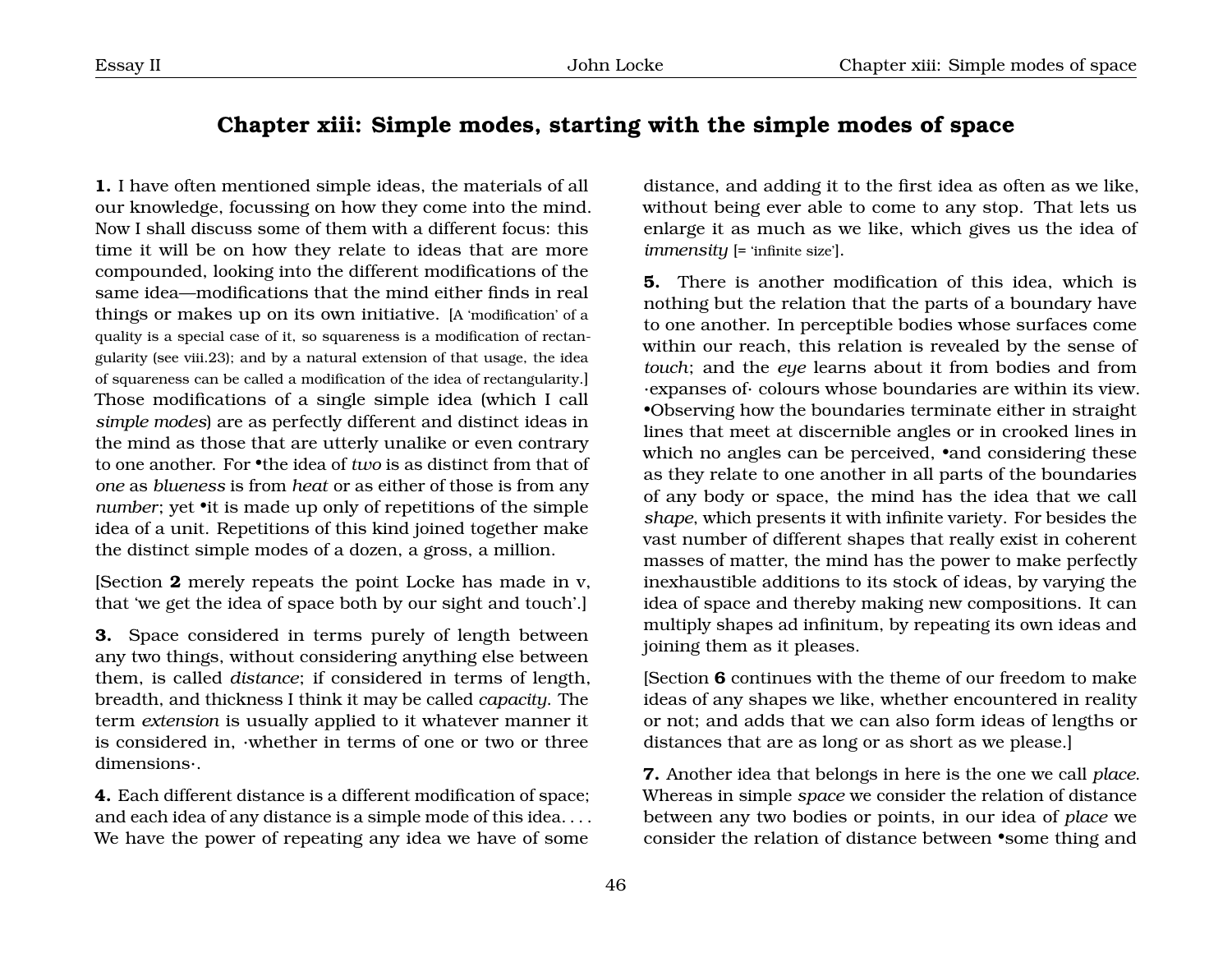•any two or more points that are considered as staying at the same distance from one another and thus as staying at rest. When we find a thing at the same distance now as it was yesterday from two or more points that haven't changed their relative distance in the interim, we say it has 'kept the same place'; whereas if it has perceptibly altered its distance from either of those points we say that it has 'changed its place'. . . .

**8.** ·The idea of a thing's *place* is relative, in a manner I now explain·. If we find the chess-men on the same squares of the board that they were when we left them, we say they are all in the same place, or unmoved, even if the board has been carried from one room into another. That is because we relate them only to the parts of the chess-board, which stay at the same distance from one another. The board, we also say, is in the same place as before if it remains in the same part of the cabin, even if the ship has been sailing on; and the ship is said to be in the same place if it keeps the same distance from the parts of the neighbouring land, even though the earth has rotated. So chess-men, board, and ship have each changed place in respect of more distant bodies that have kept the same distance from one another. . . .

**9.** This modification of distance that we call *place* was made by us for our own use, and we fit it to our convenience. When men speak of the 'place' of a thing, they do it by reference to those adjacent things *that best serve their present purpose*, ignoring other things that might be better determinants of place for another purpose. When we are playing chess, it wouldn't suit our purpose to locate the pieces in relation to anything except the squares on the board; but quite different standards apply when the chess-men are stored in a bag and someone asks 'Where is the black king?' and the right answer is 'In the captain's cabin'. Another example: when

someone asks in what place certain verses are, he doesn't want an answer that names a town or a library or a shelf; he wants an answer such as: 'They are at about the middle of the ninth book of Virgil's *Aeneid*', which remains true however often the book has been moved....

**10.** Because our idea of place is merely that of a thing's relative position, we can have no idea of *the place of the universe*, though we can of any part of it. We have no idea of any fixed, distinct, particular beings, in reference to which we can imagine the universe to be related by distance. On the contrary, beyond it there is only one uniform space or expansion in which the mind finds no variety, no marks. To say that the world *is somewhere* means merely that it *does exist*. . . . Someone who could find out and form a clear idea of *the place of the universe* would be able to tell us—·as in fact obviously nobody can·—whether the universe moves or stands still in the undifferentiated emptiness of infinite space!. . . .

11. Some philosophers—led into this by Descartes maintain that *body* and *extension* are the same thing. One might think they have changed the meaning of one of the words; but I doubt that, because they have so severely condemned others for relying on uncertain meanings and on the deceitful obscurity of doubtful or meaningless words. Well, then, if they mean by 'body' and 'extension' the same as other people do, namely:

> *body*: something that is solid and extended, whose parts are separable and movable in different ways; *extension*: the space that lies between the extremities of those solid cohering parts, and which is possessed by them [these are Locke's exact words],

then they are confounding two very different ideas with one another. Isn't it clear to us all that the idea of *space* is as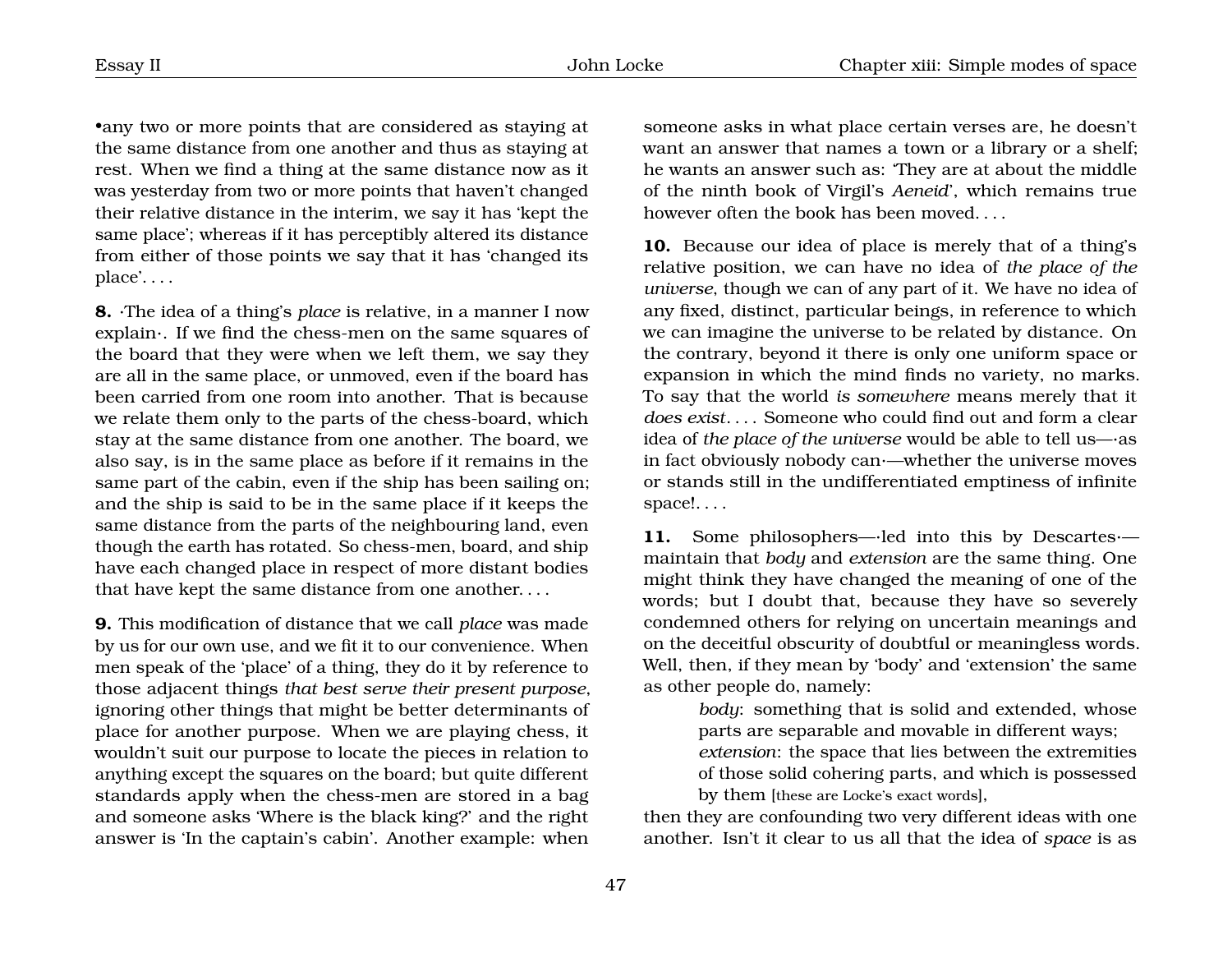distinct from that of *solidity* as it is from the idea of *scarlet colour*? Solidity can't exist without extension; but neither can scarlet colour exist without extension; this doesn't prevent the ideas from being distinct from one another. Many ideas require, as necessary to their existence or conception, *other* ideas, ones that are entirely distinct from them. Motion can't be or be conceived without space, but motion is not space. Equally distinct from one another, I think, are the ideas of space and solidity ·and, therefore, the ideas of space and of body. That follows because·: solidity is so inseparable an idea from body that the latter depends on the former for its filling of space, its contact, impact, and communication of motion on impact. If we can—·as some Cartesians do·—infer that •mind is different from body from the premise that •thinking doesn't include the idea of extension in it, we should be able by parity of argument to conclude that • space is not body, because •it doesn't include the idea of solidity in it. Here are three reasons why *body* and *extension* are two distinct ideas.

**12.** First, extension doesn't include solidity or resistance to the motion of body, as body does.

**13.** Secondly, the parts of pure space are inseparable from one another; so that the continuity can't be broken up either really or in thought. One couldn't possibly break up a region of space into two separated parts, with two surfaces where there had been a continuity; and the very *thought* of such a separation is impossible, being inconsistent with the idea of pure space.

I am not denying that one can consider a portion of space—say a cubic foot of it—without considering the rest; but that is a partial consideration, not a mental separation, which is something different.... One may consider light in the sun without its heat, or mobility in a body without its extension, without thinking of their separation—·that is, without thinking of the sun as cold or of the body as unextended·. . . .

**14.** Thirdly, the parts of pure space are immovable, which follows from their being inseparable, because motion is nothing but change of distance between any two things, and this can't happen between parts that are inseparable.

Thus the established idea of simple space distinguishes it plainly and sufficiently from body, since its parts are *inseparable*, *immovable*, and *without resistance to the motion of body* ·whereas none of these is true of body·.

**15.** If anyone asks me, *What is this space you speak of?* I will tell him when he tells me what his extension is. For to say, as is usually done, that being extended is having *parts outside parts* [Locke puts it in Latin] is to say only that *extension is extension*. I learn nothing about the nature of extension when I am told 'Being extended is having extended parts that are exterior to extended parts'. Compare 'What is a fibre?' is a thing made up of several fibres!'. . . .

**16.** Those who contend that space and body are the same challenge us with a dilemma ·that they learned from Descartes·. Either space is something or it is nothing; if we say it is nothing, then ·they reply that in that case two bodies cannot be separated by it, because· if there is nothing between two bodies they must touch one another. But if instead we say that space is something, they demand that we tell them whether it is body or mind. I answer their question with a question: who told them that there could be nothing but solid beings that can't think, and thinking beings that aren't extended?. . . .

**17.** If someone asks (as people usually *do*) whether space with no body in it is substance or accident [here = 'property'], I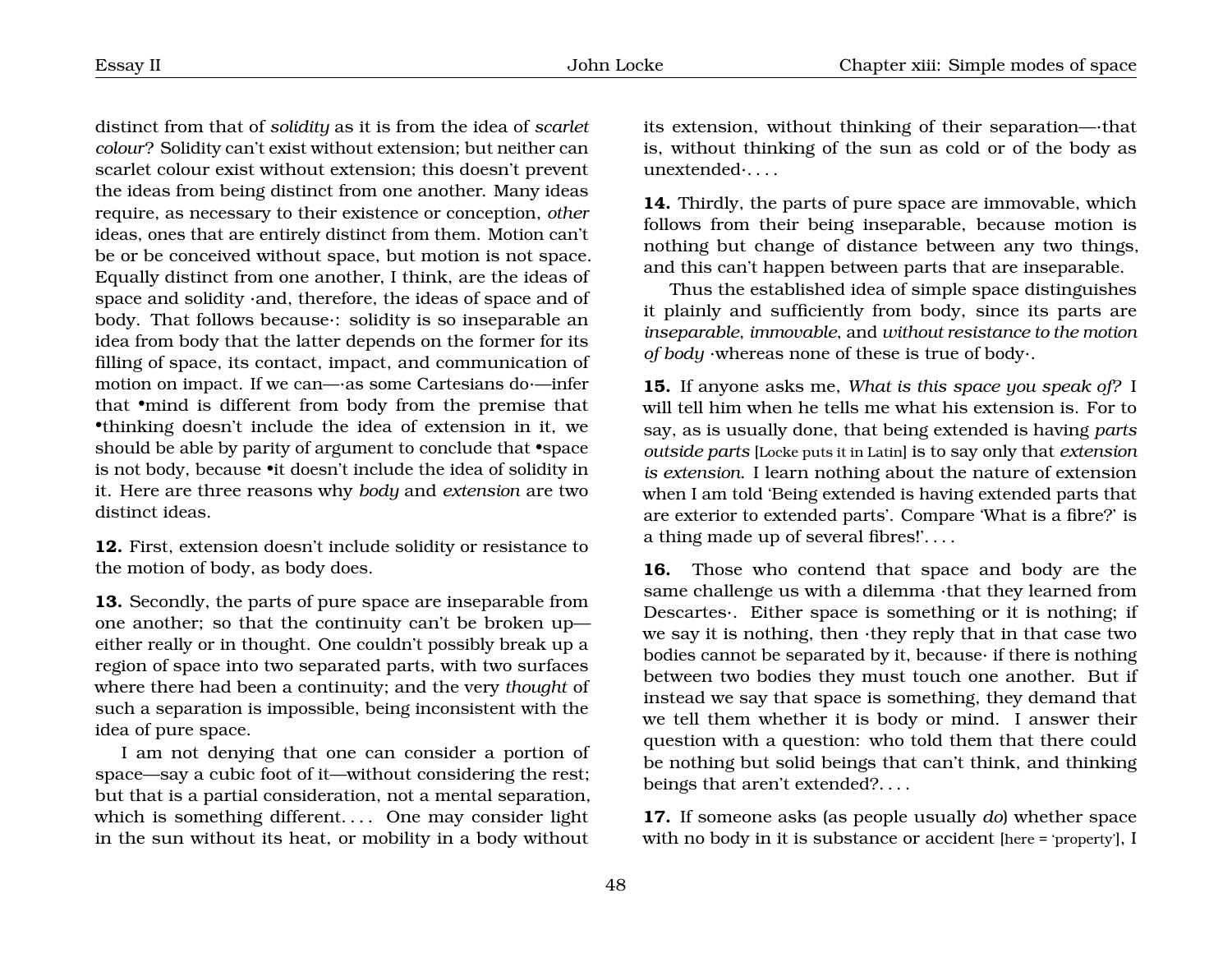answer: I don't know, and I shan't be ashamed to admit my ignorance until the challengers show me a clear distinct idea of substance. ·I shall stay with 'substance' for the next three sections, returning to space in section  $21a \cdot$ .

**18.** I do my best to avoid the fallacies that we tend to fall into when we take words for things. It doesn't help our ignorance when we *pretend* to have knowledge by making meaningless noises. Made-up names don't alter the nature of things, and unless they stand for definite ideas they don't enable us to understand things either. Those who lay so much stress on the sound of the two syllables *substance* should ask themselves what is going on when they apply this word to •the infinite incomprehensible God, to •finite spirits, and to •body. Do they apply it in the same sense? Does it stand for the same idea when each of those three so-different beings are called substances? If it is, does it follow that God, spirits, and body, agreeing in the same common nature of *substance*, differ only in having different modifications of it, comparably with how a tree and a pebble are alike in having the common nature of *body* and differ only in having different modifications of it? That would be very hard to swallow. If instead they say that they apply 'substance' to God, finite spirit, and matter in three different meanings, expressing three different ideas, they ought to make known what those distinct ideas are, or at least to give them three different names, to prevent the confusion and errors that will naturally follow from the promiscuous use of such a suspect term. So far from its having three different meanings, in ordinary usage 'substance' scarcely has *one* that is clear and distinct!....

**19.** The philosophers who first rushed into the notion of *accidents*, as a sort of real beings that needed something to inhere in, were forced to find out the word 'substance'

to support them. [In this context an 'accident' is a property-*instance*. Locke is accusing his opponents of some such thought as this: 'In this ball that I hold in my hand there is sphericity, rubberiness, softness, a certain smell, and so on; that is, there are *this ball's instances* of those general properties; but there must also be something that *has* them, something that they are properties *of*. That must be a substance.'] Consider the poor Indian philosopher who imagined that the earth also needed something to hold it up. If only he had thought of this word 'substance', he wouldn't have needed to find an elephant to support the world and a tortoise to support the elephant: the word 'substance' would have met his needs! That would have been as good an answer to *his* question as it is to the question of our European philosophers who ask what supports a thing's accidents, and answers that it is 'substance'. We have in fact no idea of what substance *is*, but only a confused obscure one of what it *does*, ·namely, it supports accidents·.

[In section **20** Locke continues his attack on 'substance', ending with this sarcastic jibe against the view that accidents must *inhere* in a *substance*:] If the Latin words *inhaerentia* and *substantia* were put into the plain English that translates them—'sticking on' and 'under-propping'—it would be easier for us to see the very great clearness there is in the doctrine of substance and accidents, and show how useful they are in deciding of questions in philosophy.

**21a.** [Through a mistake in the original work, this section and the next were both labelled '21'.] Returning now to our idea of space ·and to the wrongness of identifying it with our idea of body·: I think everyone will agree that there is not an infinite extent of matter ('body') in the universe. Well, then, if a man were placed by God at the edge of the world of bodies, could he stretch his hand beyond his body? If he could, then he would put his arm where there had previously been space without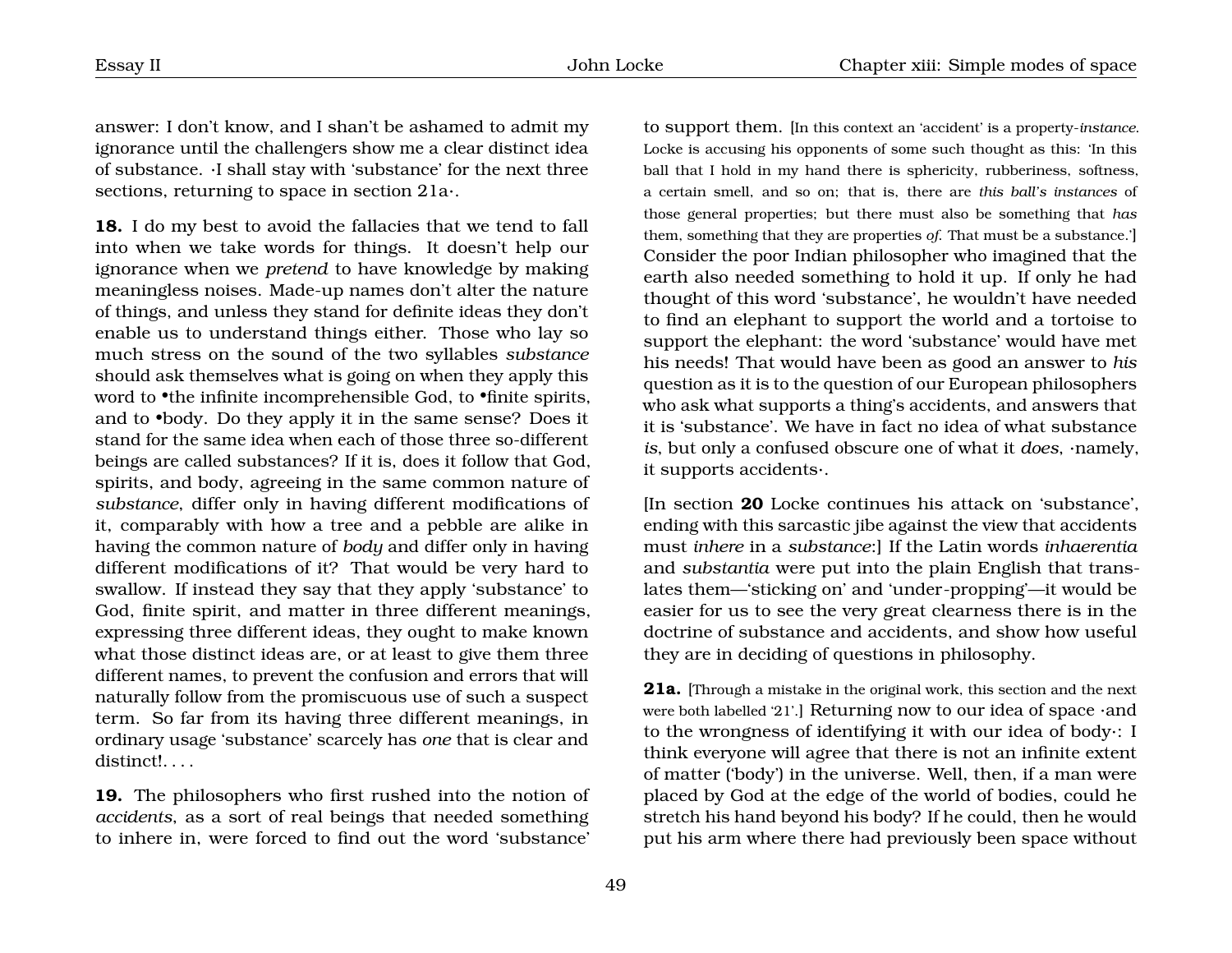body; and if he spread the fingers of his outstretched hand, there would be space between them without body. If on the other hand he *couldn't* stretch out his hand, that would have to be because of some external obstacle; and then I ask whether that obstacle is substance or accident, something or nothing? When they (·the Cartesians·) have settled *that*, they will be able to settle what it is that •can be between two bodies at a distance and •is not body itself and •has no solidity. Anyway, this line of thought ·about *nothing*·:

> If a body is put in motion and *nothing* hinders it (as would be the case beyond the utmost bounds of all bodies), it can continue to move,

is at least as good as this one:

If there is *nothing* between two bodies, they must touch one another.

·Really the former is better than the latter, for· •pure space between two bodies is sufficient to block the inference to their being in contact with one another, whereas •bare space in the way isn't sufficient to stop motion. In fact, these men must either admit that they think body to be infinite (though they don't like saying this aloud) or else affirm that space isn't body after all. A thoughtful person can no more have the thought of a boundary to space than he can think of a limit to time; if anyone's idea of eternity is infinite, so is his idea of immensity; either time and space are both finite or they are both infinite.

**21b.** Furthermore, those who assert the impossibility of space existing without matter must not only make body infinite but must also deny that God has a power to annihilate a part of matter. Presumably no-one will deny that God could put an end to all motion, keeping all the bodies in the universe completely immobile for as long as he pleased. Well, then, if you allow that God could, during such a period of

universal rest, annihilate the book you are now reading, you must also admit the possibility of a vacuum, for the space that was filled by the annihilated book would still exist, and would be a space without body. For the surrounding bodies, being perfectly still, make a diamond-hard wall through which no other body can possibly get in.

Indeed, the supposition of plenitude—·i.e. that the universe is full·—has the consequence that if a particle of matter is removed another particle must move in to take its place. But ·plenitude is only an unsupported supposition, which· needs some better proof than a *supposed* matter of fact which experiment can never establish. ·And it can't be accepted on conceptual rather than matter-of-fact grounds, for· our own clear and distinct ideas plainly satisfy us that there is no necessary connection between space and solidity, since we can conceive the one without the other. [Locke then repeats a point from iv.3: anyone who joins in the debate over plenitude as a matter-of-fact issue thereby commits himself to having distinct *ideas* of space and of matter or body.]

**22.** Without thinking about the edge of the material world, and without appeal to God's omnipotence, we get evidence for the existence of a vacuum from the motion of bodies that we see in our own neighbourhood. I defy anyone to divide a solid body so as to make it possible for the solid parts to move up and down freely every way within the bounds of that surface, without leaving in it an empty space as big as the smallest part into which he has divided the body. [Locke goes on to say, with some eloquence, that this reasoning applies at any size-level you care to choose.]

**23.** But my topic was the question whether the idea of space or extension is the same as the idea of body; and to answer No to this it isn't necessary to prove the *real existence* of a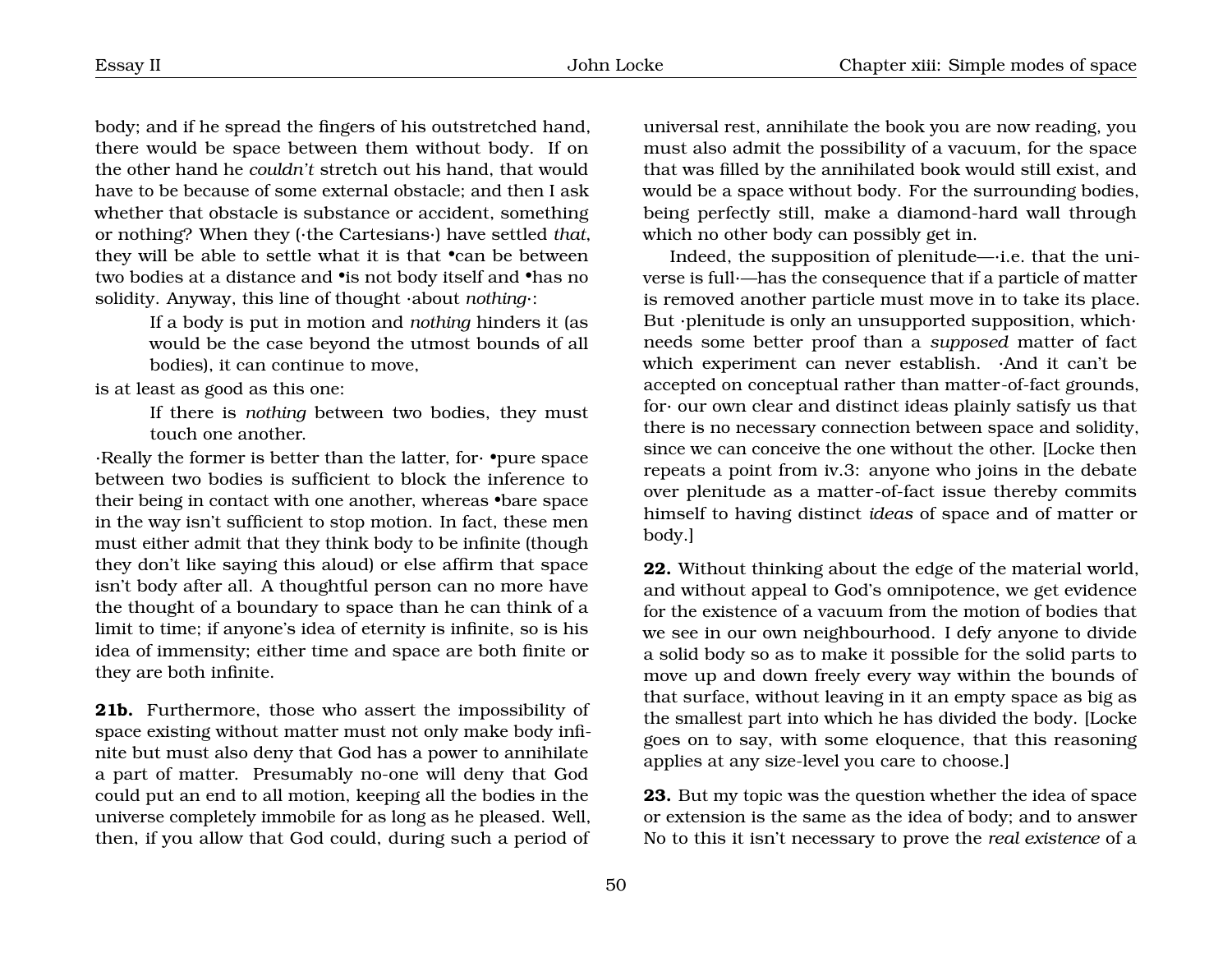vacuum. All that is needed is that we have the *idea* of it, and it is plain that men have that—·i.e. the idea of vacuum, or space without body·—when they argue about whether or not there is a vacuum. If they didn't have the idea of space without body, they couldn't make a question about its existence. . . .

[In section **24** Locke offers a suggestion about *why* the Cartesians made their mistake. (The better Cartesians, that is; he is rude about the others.) By sight and by touch, he says, the extension of bodies is forced in on us all the time, so it has come to dominate the thinking of the Cartesians, seducing them into thinking that none of the other properties of bodies could exist in the world except as properties of extended things. He concludes:] If they had reflected on their ideas of •tastes and smells, as much as on those of •sight and touch, they would have found that the former didn't include in them any idea of extension. Extension is just one affection [= 'property'] of body—one among others—and it is discoverable by our senses, which are hardly acute enough to look into the pure essences of things. ·The Cartesian view, remember, is that extension is *the whole essence of* body·.

[Section **25** presents a mild philosophical joke: the sort of thinking the Cartesians seem to have done should lead one to conclude that *'unity* is the essence of every thing' because every thing is an instance of it—i.e. is *one*.]

[In section **26** Locke repeats his main case against the Cartesian view. He also mentions, but doesn't answer, the question of whether space is •'only a relation resulting from the existence of other beings at a distance' or whether instead it is •a kind of container. He declines to take sides on that question. He ends by suggesting some terminology, including this:] To avoid confusion it might be helpful if the word 'extension' were applied only to matter, or the distance

between the boundaries of particular bodies, and the term 'expansion' were used for space in general, with or without solid matter possessing it. . . .

**28.** ·That last suggestion points to a more general issue that will loom large in Book III, but which warrants one section here·. Knowing precisely what our words stand for would, I imagine, quickly end this dispute and very many others. For I am inclined to think that when men come to examine their simple *ideas* they find them generally to agree, though in conversation they may confuse one another by using different *names*. I imagine that men who abstract their thoughts ·from the words in which they express them·, and examine well the ideas of their own minds, can't differ much in their •thinking, however much they may puzzle one another with •words, which they use according to the ways of speaking of the various schools or sects they grew up in. Though amongst unthinking men who don't scrupulously and carefully examine their own ideas, and don't peel them off from the words men use for them, but rather confound them with words, there is bound to be endless dispute, wrangling, and jargon; especially if they are learned bookish men who are devoted to some sect, and have learned to parrot its way of talking. But if any two *thinking* men really had different ideas, I don't see how they could converse or argue one with another.

Don't misunderstand me. The sort of ideas I am speaking of don't include every floating imagination in men's brains. It isn't easy for the mind to put off those confused notions and prejudices it has absorbed from custom, carelessness. and ordinary talk. It requires trouble and concentration for the mind to examine its ideas far enough to resolve them into the clear and distinct simple ideas out of which they have been compounded, and to see which of its simple ones have a necessary connection with which others. . . .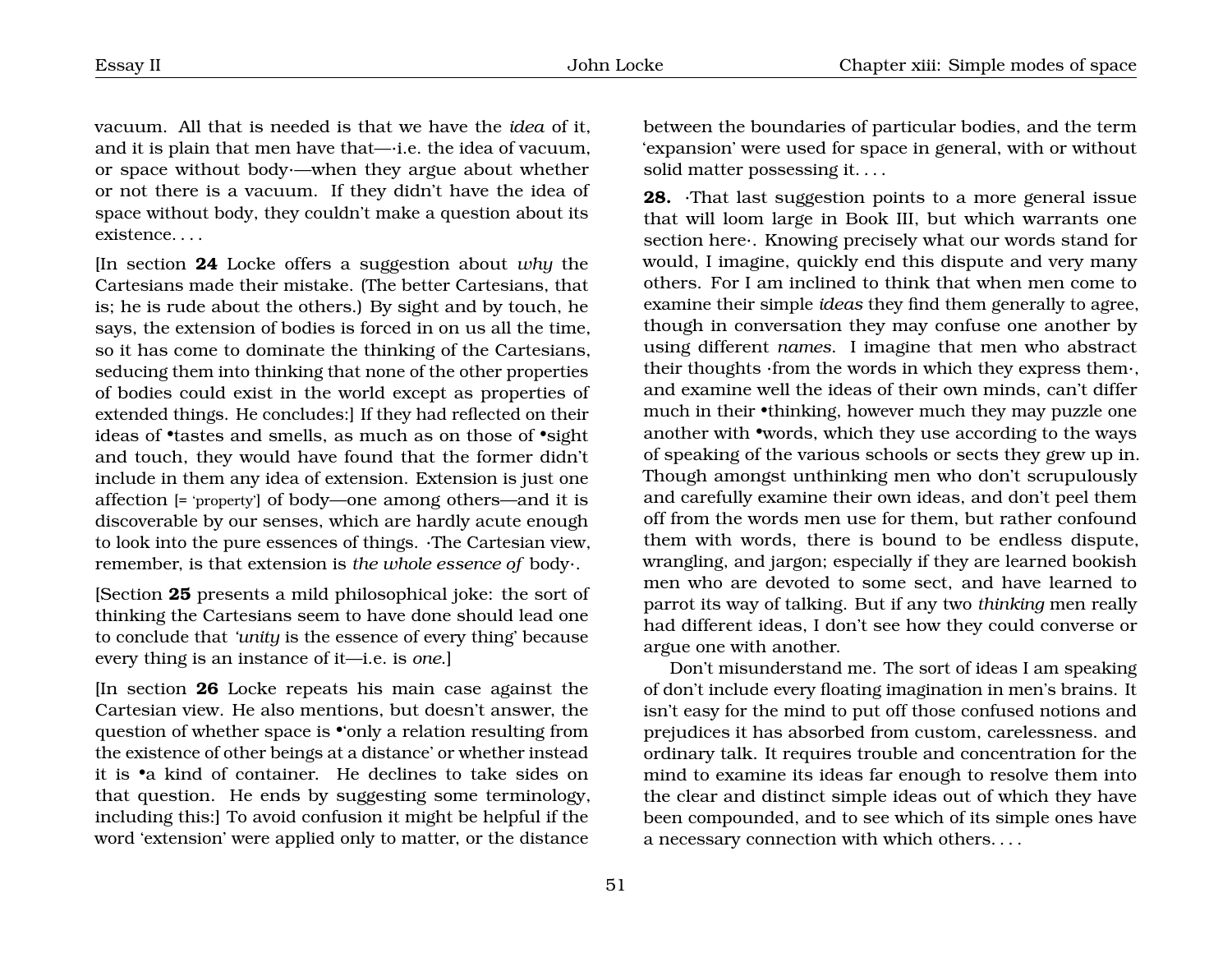# **Chapter xiv: Duration and its simple modes**

**1.** There is another sort of distance or length the idea of which we get not from the permanent parts of *space* but from the fleeting and perpetually perishing parts of *succession*. This we call *duration*; its simple modes are the different lengths of it of which we have distinct ideas—hours, days, years, etc., and time and eternity.

**2.** A great man—·St. Augustine·—when asked by someone what time is, answered: 'When you don't ask me, I know what it is' [Locke gives this in Latin], which amounts to this: 'The more I set myself to think about it, the less I understand it.' This might lead one to think that time, which reveals all other things, is itself not to be discovered. Duration, time, and eternity are plausibly thought to have something very abstruse in their nature. But if we trace these ideas right back to their origins in *sensation* and *reflection*, one of *those* will be able to make these ideas as clear and distinct to us as many others that are not thought to be so obscure. ·Among other things·, we shall find that the idea of *eternity* itself is derived from the same origin as the rest of our ideas.

**3.** To understand *time* and *eternity* correctly, we should attend to the nature of our idea of *duration*, and to how we came by it. Anyone who observes what happens in his own mind must realize that there is a sequence of ideas constantly following one another in his mind, as long as he is awake. Reflection on these appearances of various ideas one after another in our minds is what provides us with the idea of *succession*; and the distance between any two parts of that sequence, or between the appearance of any two ideas in our minds, is what we call *duration*. For while we are thinking, or while we receive successively various

ideas in our minds, we know that we exist; and so we call the existence (or the continuation of the existence) of ourselves our 'duration'. We also speak of the duration of other things that coexist with our thinking.

**4.** We don't perceive duration except when we attend to the sequence of ideas that take their turns in our understandings; which convinces me that our notion of succession and duration comes from *reflection*. [When Locke writes a phrase like 'a succession of ideas', this text replaces 'succession' by 'sequence'. In phrases like 'our notion of succession', the word 'succession' is left alone.] When the sequence of ideas ceases, our perception of duration ceases with it—as everyone finds from his own experience of sleeping for any period of time, long or short. While he is sleeping and not thinking, he has no perception at all, and the duration of his sleep is quite lost to him; there seems to him to be no ·temporal· distance from the moment he stops thinking to the moment he starts again. I am sure that it would be just like that for a man awake, if he could keep only one unvarying idea in his mind. We do in fact see that someone who fixes his thoughts very intently on one thing, not attending much to the sequence of ideas that pass in his mind, lets slip out of his account a good part of that duration and thinks the time that has passed is shorter than it really is. [Locke adds the point that even a sleeping man retains a sense of time passing if he dreams; which he takes as confirmation of his view.]

**5.** Someone who has in this way acquired the notion or idea of duration, can apply it to things that exist while he isn't thinking; just as someone who has acquired the idea of extension from bodies through his sight or touch can apply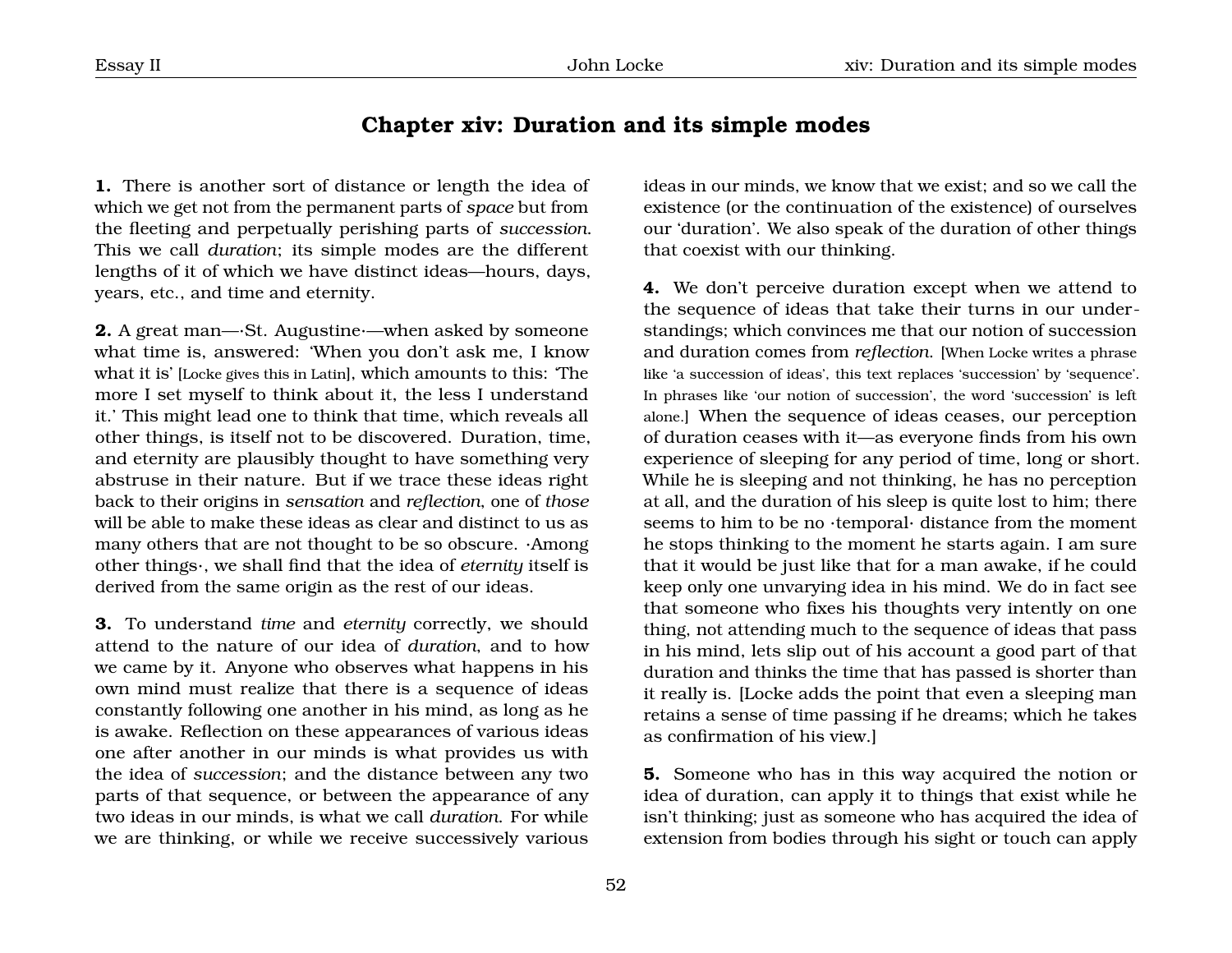it to distances where no body is seen or felt. That enables a man to judge how much time has passed while he was asleep and not dreaming. Having observed the revolution of days and nights, and found the length of their duration to appear regular and constant, he can suppose that this revolution went on in the same way while he was sleeping as it did at other times, and this will give him a measure of how long he slept. But if Adam and Eve (when they were alone in the world), instead of their ordinary night's sleep, had passed a whole twenty-four hours in one continued sleep, the duration of those twenty-four hours would have been irrecoverably lost to them.

**6.** If you think that we get the notion of succession from •sensation rather than •reflection, then consider this: the motion of external bodies produces an idea of succession in your mind only to the extent that it produces there a continued series of distinguishable ideas. A man becalmed at sea may look on the sun, or the sea, or his ship for a whole hour, during which time two and perhaps three of those objects have moved, but because •he hasn't perceived their motion he doesn't get from them any sense of duration, ·i.e. of time passing·. But if during this hour of quiet he has been thinking, •he will perceive the various ideas of his thoughts appearing one after another in his own mind, and thereby find *succession* where he could observe no *motion*.

**7.** I think this is why very slow uniform motions are not perceived by us. In such a case, the change of relative distance is so slow that it causes no new ideas in us—or only ones that are widely separated in time—and so we don't have a constant series of new ideas following one another immediately in our minds, and thus have no perception of motion. . . .

**8.** On the other side, things that move very swiftly are also not perceived to move. It is because they don't affect the senses distinctly with the distinguishable distances of their motion [the last five words are Locke's], and so don't cause any sequence of ideas in the mind. When we see a thing moving around in a circle in less time than our ideas ordinarily succeed one another in our minds, we don't perceive it to move, and see it rather as a perfect unbroken circle of that matter or colour, and not a part of a circle in motion.

**9.** I conjecture (you decide for yourself) that while we are awake our ideas succeed one another in our minds at certain distances, somewhat like the images inside a lantern that are turned around by the heat of a candle. Their appearance in sequence may be sometimes faster and sometimes slower, but I guess that it doesn't vary much in a waking man. There seem to be limits to how quickly and to how slowly ideas can succeed one another in our minds.

**10.** My reason for this odd conjecture is my observation that in the impressions made on any of our senses we can perceive succession only within limits. If the sequence of impressions is exceedingly fast, the •sense of succession is lost, even in cases where it is obvious that there *is* a •real succession. Suppose that a cannon-bullet shoots across a room, on its way ripping off someone's leg: it couldn't be clearer that it must *successively* strike the two sides of the room, and that its damage to the victim must occur *between* those two events. And yet I don't think that anybody who felt the pain of such a shot and heard the blows against the two walls would perceive any succession in these events. A stretch of time like this, in which we perceive no succession, is what we call *an instant*. It is that which takes up the time of *only one idea in our minds*.

**11.** This also happens when the motion is very slow, not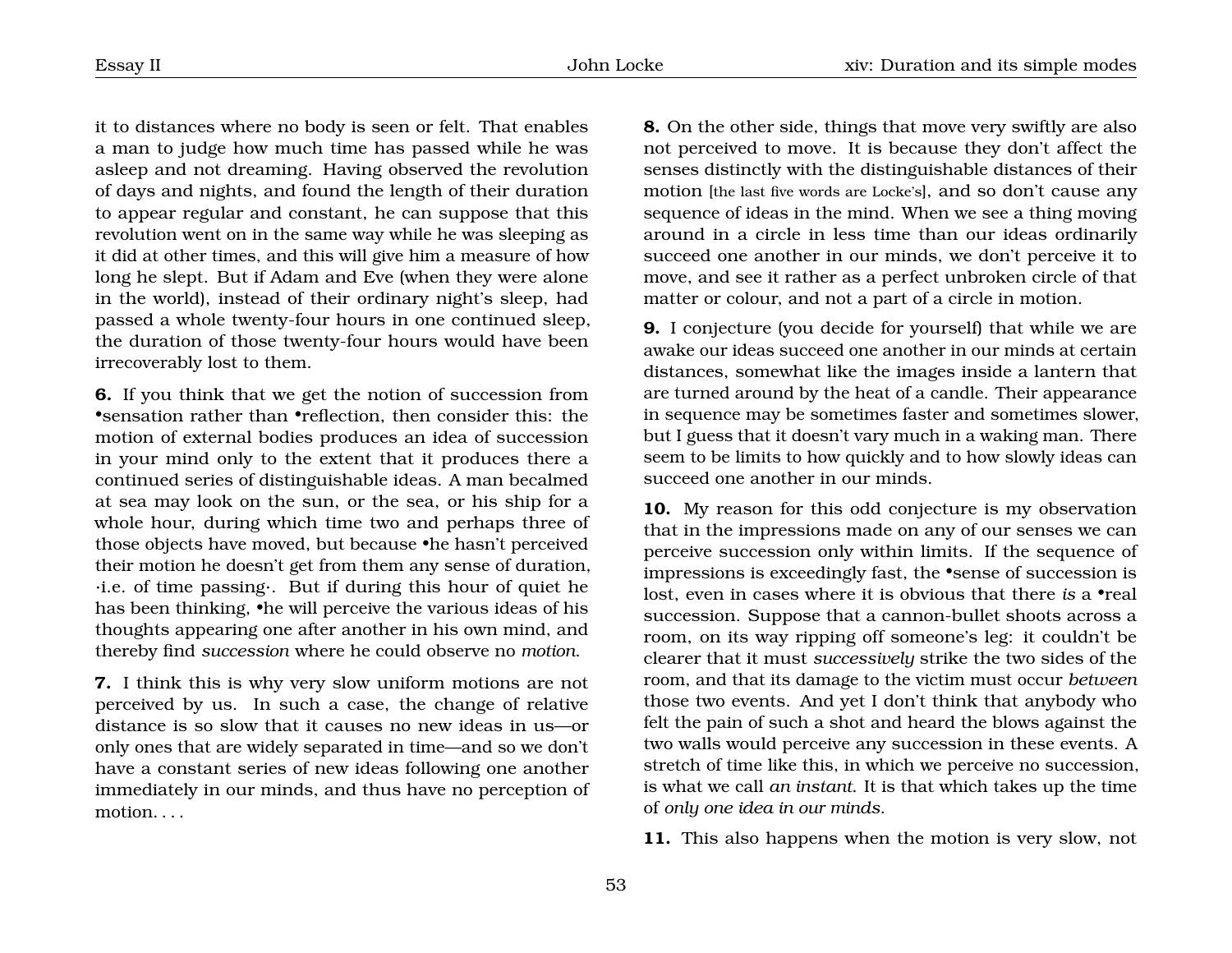providing the mind with a constant series of fresh sensory ideas as fast as the mind is capable of receiving them. In these cases, •other ideas *of our own thoughts* can insert themselves into our minds between •the ideas offered to our senses by the ·slowly· moving body. So the sense of motion is lost. Although the body really does move, its •changes of perceivable distance from some other bodies is slower than the rate at which •ideas of our own minds—·ideas of reflection·—naturally follow one another in sequence. The thing therefore seems to stand still; as is evident in the hands of clocks and shadows of sun-dials, and other constant but slow motions. . . .

**12.** It seems to me, then, that the constant and regular succession of ideas in a waking man is the measure and standard—so to speak—of all other successions. [The remainder of this section repeats the content of sections 10 and 11. Locke will take up temporal measurement in section 17 and run with it to the end of the chapter.]

**13.** Someone may say: 'If the ideas of our minds constantly change and shift in a continual succession, it would be impossible for a man to think long about any one thing.' If this means that a man can't have one single idea for a long time alone in his mind, with no variation, I agree that it isn't possible. The only reason I can give for this opinion is an appeal to experience; and I invite you to try whether you can keep one unvaried single idea in your mind, without any other, for a considerable period of time. ·I can't give a deeper and more explanatory reason for my view, because I lack the knowledge that this would require·. I don't know how the ideas of our minds are made, or what they are made of, or what lights them up for us, or how they come to make their appearances.

[In sections **14–15** Locke predicts the difficulties that will confront anyone who accepts his 'try it for yourself' challenge. Section **16** repeats the thought of section 6, namely that the motions of bodies support our idea of succession only *through* the succession of ideas they cause in us.]

**17.** Once the mind has acquired the idea of duration, the next thing it is natural for it to do is to get some *measure* of this common duration, by which to judge its different lengths and think about the order in which various events occur. Without this, much of our knowledge would be confused, and much of history would be useless. When duration is considered as broken up into measured periods, the proper name for it is 'time'.

**18.** To measure extension we need only to apply our standard or measure to the thing we are measuring—·for example, laying a tape-measure along a length of cloth·. But in measuring duration we can't do that, because no two parts of a sequence can be laid alongside one another. And nothing can measure duration except duration (just as nothing can measure extension except extension); but we can't keep by us any standing unvarying measure of duration, as we can of certain lengths of extension, marked out in durable material things. All we are left with for a convenient measure of time is the dividing up of long periods into *apparently* equal portions, ·these being measured· by constantly repeated kinds of event. Portions of duration that aren't thought of as distinguished and measured by such periods aren't strictly speaking instances of *time*, and we reflect this in phrases like 'before all time' and 'when time shall be no more'.

[Sections **19–20** make and defend the following point: Although in our civilisation we measure time by movements, e.g. those of the earth around the sun, it is a mistake to think—as some philosophers have—that time and motion are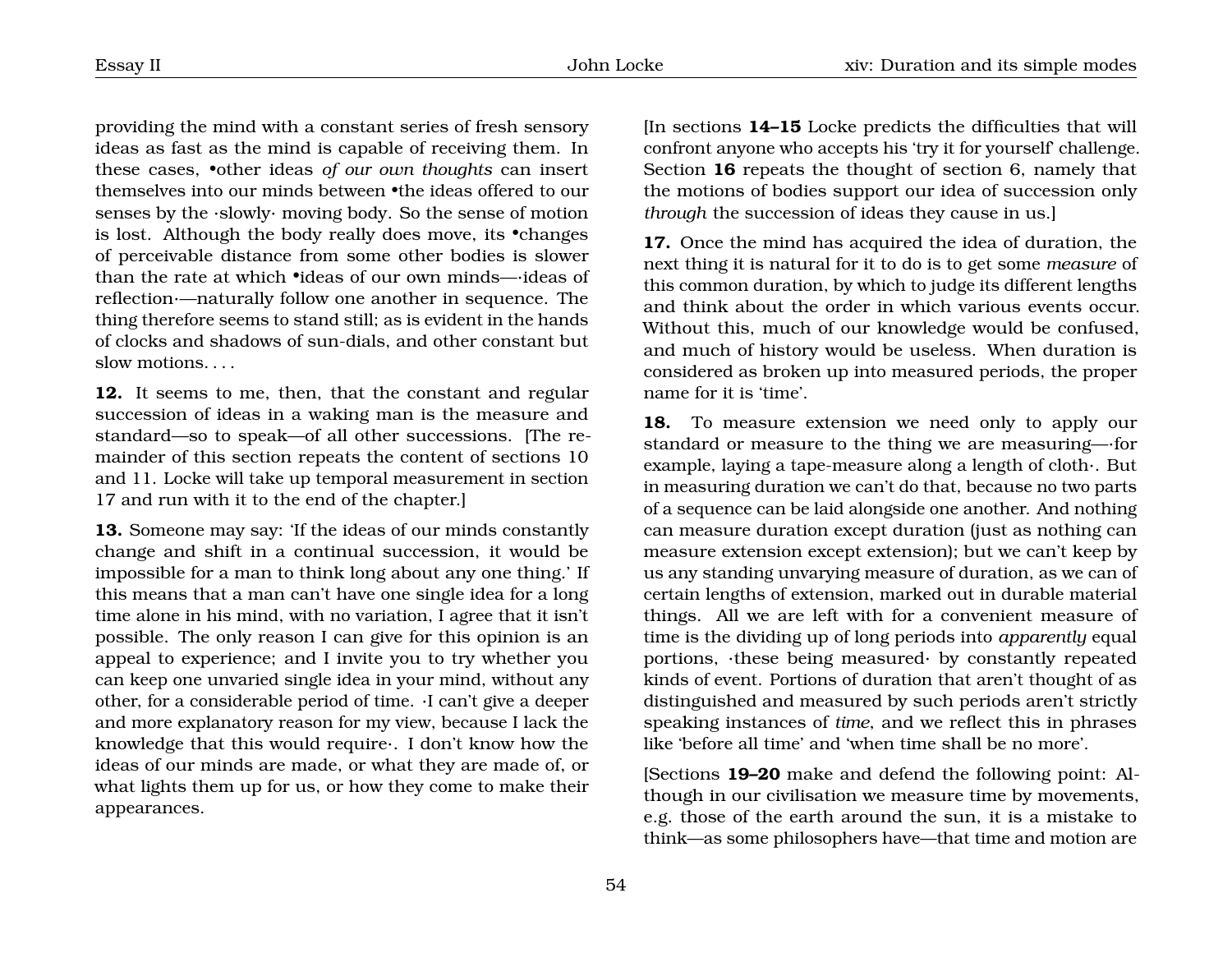essentially tightly linked to one another. All the measuring of time requires is regular periodic events *of some kind*; they need not be movements. Locke gives examples of other standards for the measurement of time.]

**21.** 'Without a regular motion such as the sun's', it may be demanded, 'how could it ever be known that such periods were equal?' I answer that the equality of any other periodic events could be known in the same way that days were known or presumed to be equal at first—namely, through judging them in terms of the contemporaneous series of ideas that had passed in men's minds. [Locke develops this point in a long discussion of which the following episodes are especially notable.] We must carefully distinguish duration itself from the measures we make of it. Duration in itself is to be considered as going on in one constant, equal, uniform course; but none of our bases for measuring it can be known to do so.... If anyone should ask us how we know that the two successive swings of a pendulum are equal, it would be hard to satisfy him that they are infallibly so. . . . Since no two portions of a sequence can be brought together, it is impossible ever certainly to know their equality. All we can do for a measure of time is to take such ·kinds of events· as have continual successive appearances at *seemingly* equidistant periods. And of this seeming equality we have no measure except the sequence of our own ideas, with some confirmation from other probable reasons, to persuade us of their equality.

[In section **22** Locke criticises the view that 'time should be *defined* to be the 'measure of motion', bringing against it the points made in sections 19–20, and adding one further point, namely that •time has no more right to the label 'measure of motion' than •space has.]

[In section **23** Locke contends that there is no necessity about any of the measures of duration that we happen to use—minutes, hours, days, etc. We could adopt any others that satisfied the requirement of 'regular periodical returns'.

**24.** Once the mind has acquired a measure of time such as the annual revolution of the sun, it can apply that measure to durations in which that measure didn't exist.. . . . The idea of duration equal to an annual revolution of the sun is as easily applicable in our thoughts to duration where no sun or motion was, as the idea of a foot or yard, taken from bodies here, can be applied in our thoughts to distances beyond the confines of the world, where are no bodies at all.

[Section **25** expands this point a little.]

**26.** If it is objected that in my account of time I have illegitimately assumed that the world is neither eternal nor ·spatially· infinite, I answer that my present purposes don't require me to *argue* that the world is finite in duration and extension. That it *is* so is at least as conceivable as that it *isn't*, so I am as entitled to assume the finiteness of the world as anyone is to suppose the contrary. ·As regards conceivability·: I am sure that anyone who tries it will easily conceive in his mind the beginning of motion, and so may come to a stop—a go-no-further—in his consideration of motion; but he can't in the same way conceive a beginning of all *duration*. So also in his thoughts he can set limits to body, but not to *space*. The utmost limits of •space and •duration are beyond the reach of thought, as are also the utmost limits of •number—and all for the same reason, as we shall see later.

**27.** The origin of our idea of time also gives us the idea of *eternity*. Here is how. Having acquired the idea of succession and duration in the manner I have described, and having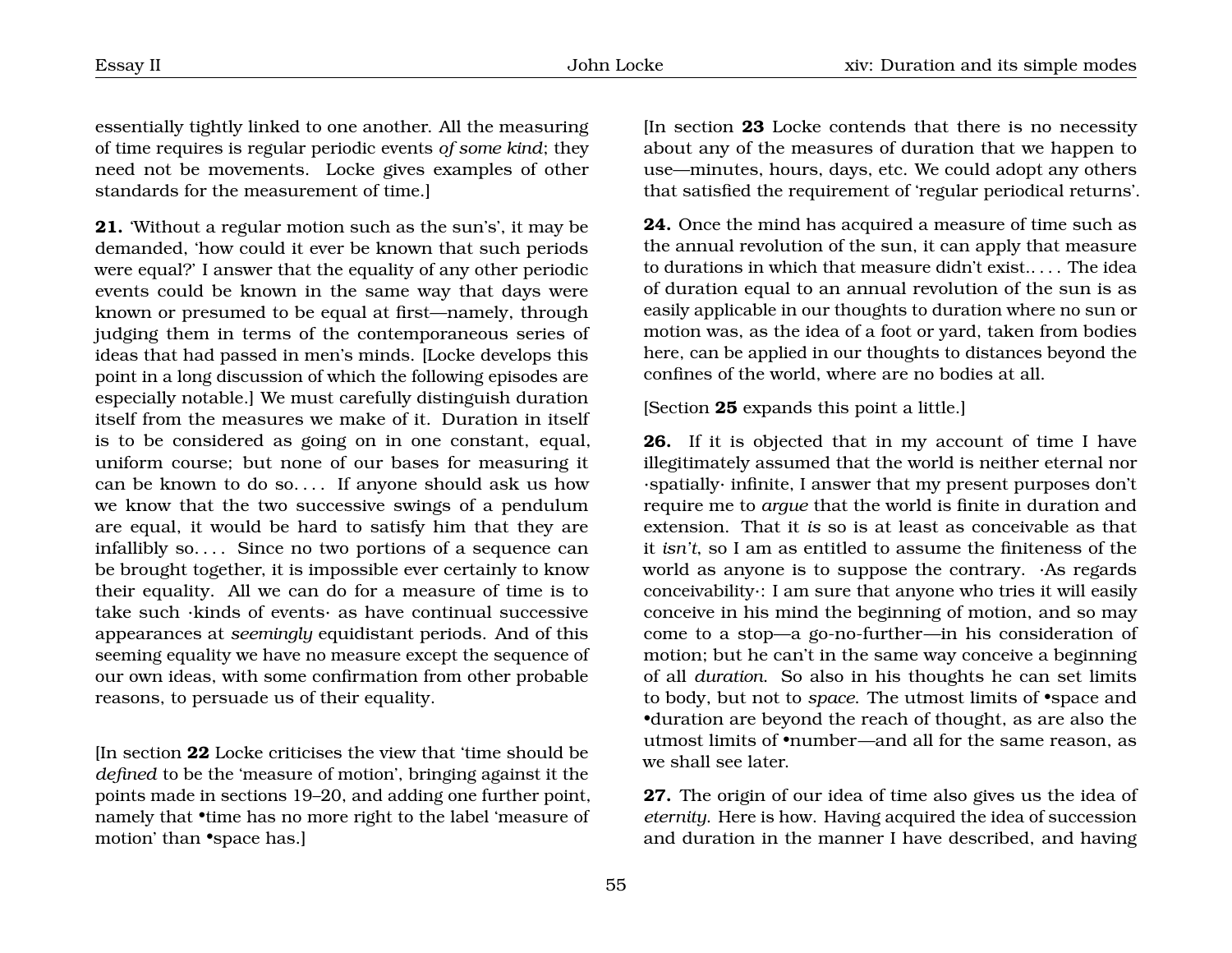from the revolutions of the sun acquired the ideas of certain lengths of duration, we can in our thoughts add such lengths of duration to one another as often as we please, and apply the results of that addition to durations past or future. We can continue to do so without bounds or limits, proceeding ad infinitum.This lets us apply the length of the sun's annual motion to a duration before there was any sun or any motion; which is no more difficult or absurd than to apply my notion of one hour, based on the moving of a shadow on a sun-dial, to the duration of the burning of a candle last night, which is now absolutely separate from all actual motion. All this requires is the thought that if the sun *had* been shining on the dial at that time, its shadow *would have* moved from one hour-line to the next while the candle's flame lasted.

[In sections **28–9** Locke develops the idea that we can have the thought of determinate periods of time before there were any events by which to measure it. The crux is this, from **29**:] For measuring the duration of anything by *time*, the thing need not be co-existent with any motion that we use for temporal measurement, or indeed with *any* periodic revolution ·of a kind we *could* use for such measurement·. All we need is to have *the idea of* the length of some regular periodical appearances, an idea that we can in our minds apply to durations with which the motion or appearance never co-existed.

**30.** . . . .I can imagine that light existed *three days* before the sun existed and moved, by having this thought:

> The duration of light before the sun was created was of a length such that: if the sun *had* been moving then as it does now, it *would have* been equal to three of its daily revolutions.

. . . .In this way I can have the thought of something's being the case a minute, an hour, a day, a year, or a thousand years before there were any moving bodies ·or any other regular periodic events·. For I need only to consider duration equal to one minute, and then I can add one minute more, ·and so on· until I come to sixty; and by the same way of adding minutes, hours, or years,. . . .I can proceed ad infinitum. That involves supposing •a duration that exceeds as many such periods as I can count, however long I go on; and I think that is the notion we have of •eternity. The infiniteness of eternity involves the same idea as we have for the infiniteness of number, to which we can add for ever without end.

**31.** And thus I think it is plain that we get our ideas of duration, and our measures of it, from the two fountains of all knowledge that I have spoken of—reflection and sensation. [Then Locke swiftly recapitulates the six main topics of this chapter: idea of succession, idea of duration, measure of duration, thought of determinate lengths of duration when no measure exists, idea of eternity, idea of 'time in general'.]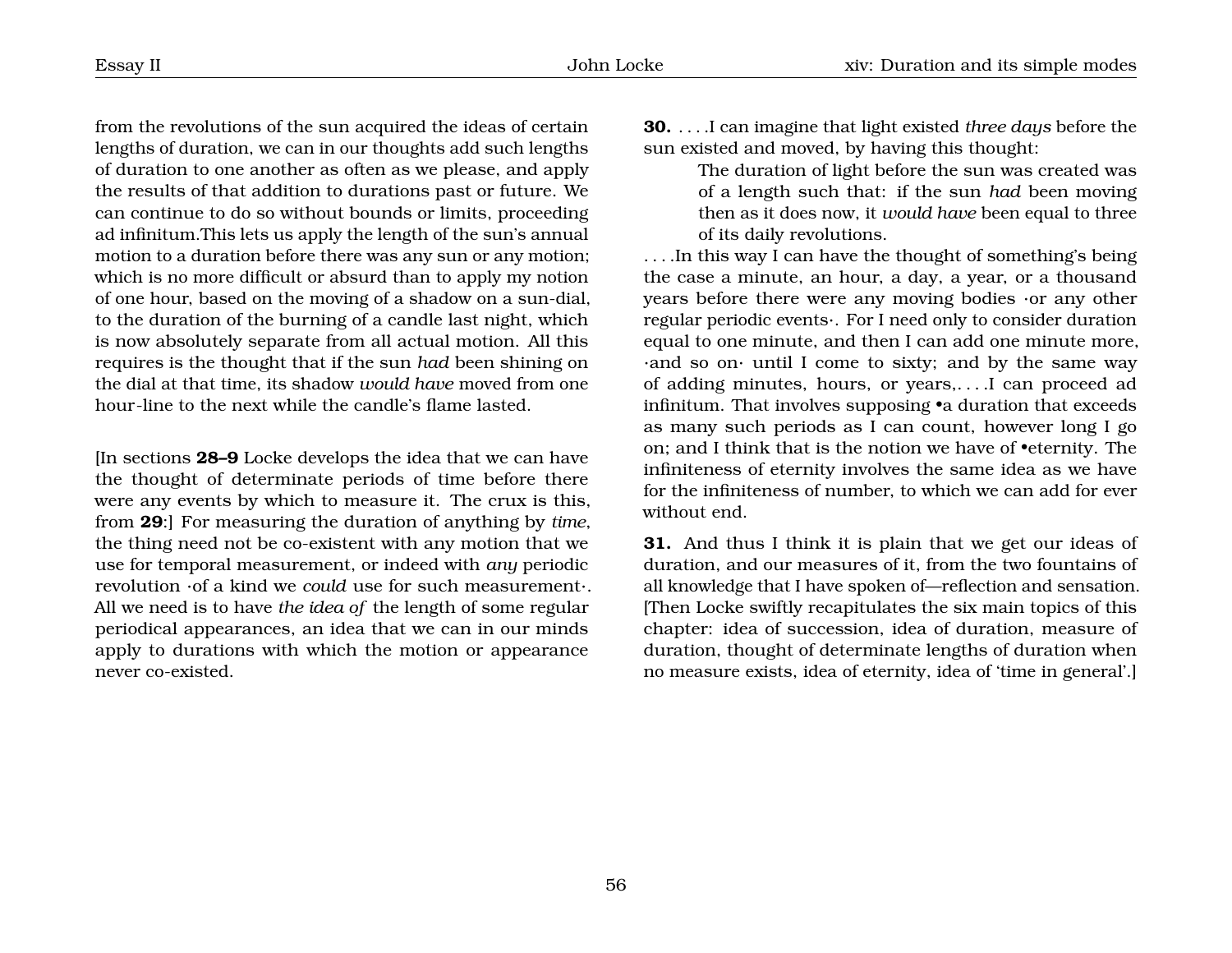# **Chapter xv: Duration and expansion, considered together**

**1.** Though I have dwelt pretty long on the topics of space and duration, I shall stay with them, comparing them with one another. They are important, and also in some ways abstruse and peculiar; and we may be helped to get a clear understanding of them by considering them together. I shall use the term '*expansion*' for the most general and abstract notion of space, because 'extension' for some people involves some thought of extended bodies. . . . In both *expansion* and *duration* the mind has the common idea of continued lengths, capable of greater or less quantities; for we have as clear an idea of •how an hour differs from a day as we have of •how an inch differs from a foot.

**2.** The mind, having acquired the idea of the length of any part of expansion, can repeat it as often as it wants, moving out to the distance of the sun or of the remotest star. In moving out in this way the mind encounters nothing to stop its going on, inside the material world or beyond it. We can easily in our thoughts come to •the end of solid extension: •the outer edge of all body we can easily arrive at ·in our thought·. But when the mind is there, it finds nothing to hinder it from moving on into the endless expansion beyond; of *that* it can't even conceive any end. Don't say 'Beyond the bounds of body there is *nothing at all*', unless you are willing to confine God within the limits of matter. . . .

**3.** Similarly with duration: having acquired the idea of some length of duration, the mind can double, multiply, and enlarge it—beyond the existence of all bodies and all the measures of time taken from the great bodies of the world and their motions. Yet everyone readily admits that although we rightly make duration boundless we cannot extend it beyond all being. We all agree that God fills eternity; and (·returning for a moment to the last topic of section 2·) it is hard to find a reason for anyone to doubt that God likewise fills immensity. His infinite being is certainly as boundless in one way as in the other; and to say that *where there is no body there is nothing at all* is, I think, to give too much importance to matter.

[In section **4** Locke says that many people who are sure that time is infinite hesitate to say the same about space, and he suggests a reason. It is because we think of both time and space—or, more strictly, duration and expansion—as states or properties of some being, some *thing*; where duration is concerned, the thing can be God; but we don't think of God as extended, and so where space is concerned we are apt to think that it stops where matter stops because beyond the edge of the material world there is no *thing* for space to be an attribute of. Here Locke interpolates some thoughts about a likeness between the Latin roots of the words for 'enduring' and for 'hard'. Then, returning to his main thought in this section:] But be that as it may, it is certain that anyone who pursues his own thoughts will find that they sometimes launch out beyond the extent of body into the infinity of space or expansion, the idea of which is distinct and separate from body and all other things.

**5.** *Time* in general is to *duration*, as *place* is to *expansion*. Time and place are such portions of those boundless oceans of eternity and immensity as have been set out and distinguished from the rest, as it were by land-marks. [The remainder of this section elaborates that a little.]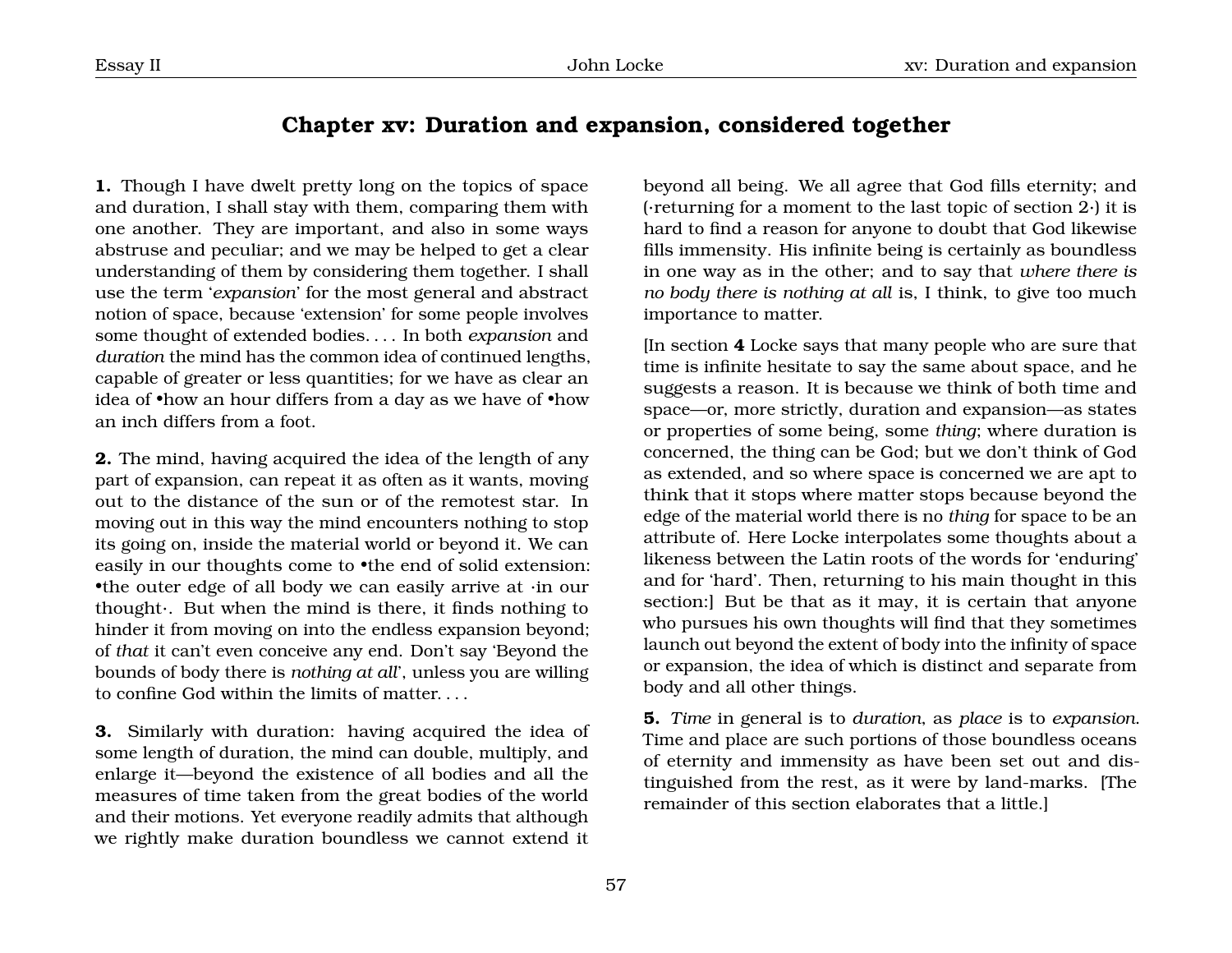**6.** 'Time' and 'place', taken thus ·to stand· for determinate distinguishable portions of those infinite abysses of space and duration that are supposed to be marked off from the rest by known boundaries, have each of them a double meaning.

First, *time* in general is commonly taken for that part of infinite duration that is measured by, and co-existent with, the motions of the great bodies of the universe. In that sense time begins and ends when this sensible world begins and ends—see iv.18. *Place* is also sometimes taken for that portion of infinite space that is occupied by the material world, and is thereby distinguished from the rest of expansion (though this is better called 'extension' than  $'place$ )....

**7.** Secondly, sometimes 'time' is used in a broader sense, and is applied not only to parts of that infinite duration that were really distinguished and measured out by periodical motions of bodies that we use as our measures of time, but also to other portions of it that we suppose to be equal to certain lengths of measured time—thus considering them as bounded and determined ·even if they were really not so·. In this spirit we might say 'Angels were created 7640 years before the world was', thereby marking out as much of that undifferentiated duration as we suppose would have allowed 7640 annual revolutions of the sun if it moved at its actual rate. Likewise we sometimes speak of *place*, *distance*, or *volume* in the great emptiness beyond the edge of the world, when we pick out in thought an amount of it that could contain a body of any assigned dimensions, such as a cubic foot; or suppose a point in it at such-and-such a distance from a given part of the ·material· universe.

**8.** *Where?* and *When?* are questions that can be asked about any finite existent, and we always answer them in terms (·for *Where?*·) of relations to some known parts of •this perceptible world and (·for *When?*·) of relations to certain periods marked out to us by the motions observable in •it. Without some such fixed parts or periods, our finite minds would be lost in the boundless invariable oceans of duration and expansion. [Locke then adds details to this comparison between expansion and duration, space and time.]

**9.** Space and duration are greatly alike in another way, namely that although they are rightly counted as •simple ideas, every distinct idea we have of either of them involves some •composition ·because· it is the very nature of each to consist of parts. Still, they are entitled to count as simple ideas, because their parts are all of the same kind, involving no mixture of any other idea. If the mind could (as with number) reach the thought of a part of extension or duration that is too small to be divided, that would be the indivisible unit or idea by repetition of which the mind would make its more enlarged ideas of extension and duration. But since the mind can't form an idea of any space without parts, it instead makes use of common measures such as inches and feet, and repeats *them* to get ideas of larger extents. ·And similarly with time·. [Locke continues with remarks about the 'obscure and confused' ideas that we have of very large or very small amounts of space or time. (The idea of *ten million cubic miles* isn't clear, though its *ten million* component is so.) He observes that we have a rough and ready idea of a minimum amount of time or of space—namely the smallest amount of which we can form a clear and distinct idea.]

[In section **10** Locke likens expansion to duration in this: both have parts, but it makes no sense to think of either of them as being taken apart.]

**11.** Here is a manifest difference between expansion and duration. The ideas of •length that we have can be turned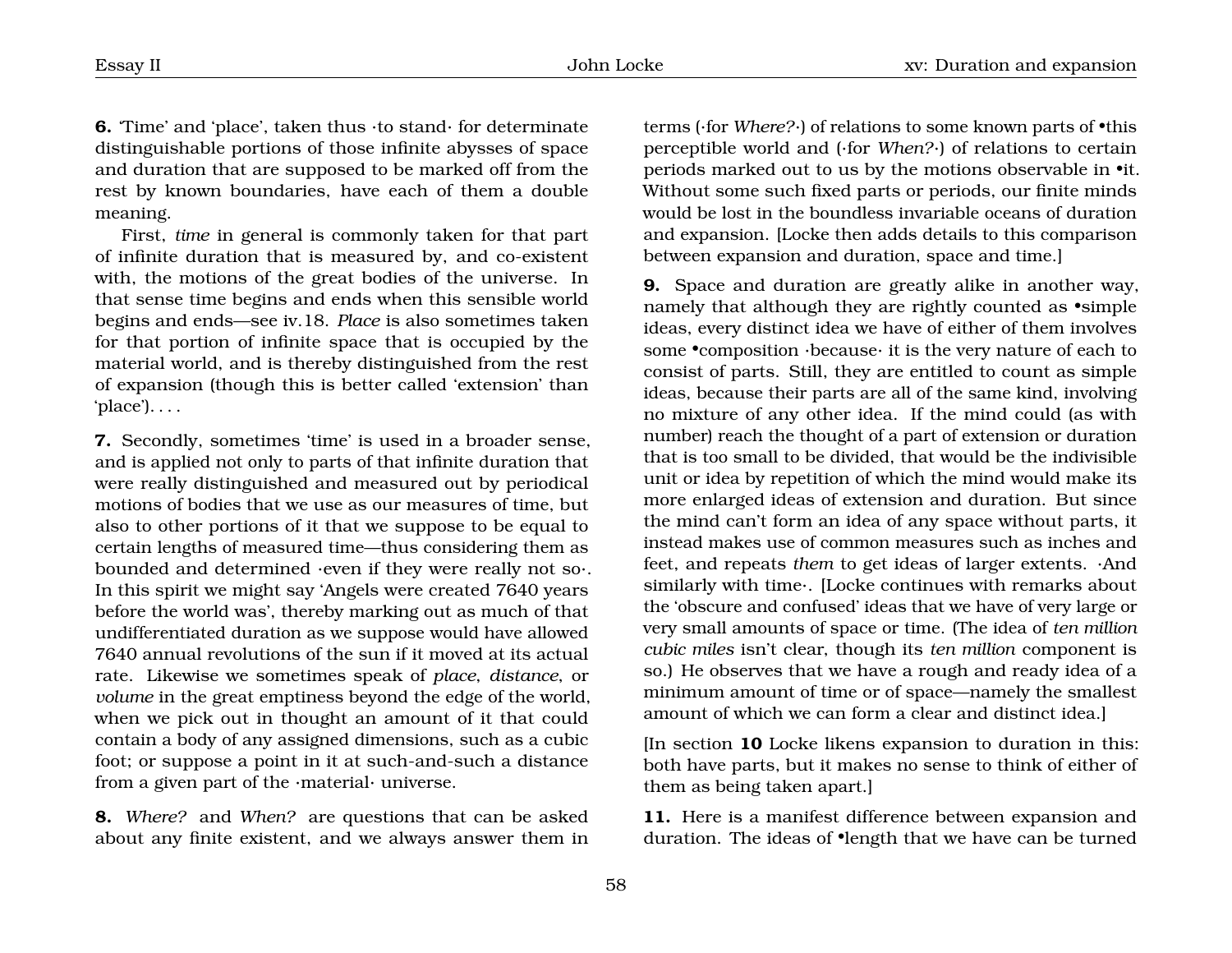in every direction, and so make shape, and breadth, and thickness; whereas •duration is like the length of one straight line, extended ad infinitum, and not capable of multiplicity, variation, or shape. Duration is something of which all things, while they exist, equally partake. For *this present moment* is common to all things that are now in being, and contains that ·present· part of their existence,. . . .and we may truly say that they all exist in the same moment of time.

Whether angels and Spirits have any analogy to this in respect to expansion is beyond my comprehension. Our understandings and comprehensions are suited to our own survival and the purposes of our own lives, but not to the reality and extent of all other things. So it is nearly as hard for us to conceive of any real being with a perfect negation of every kind of expansion as it is to have the idea of a real being with a perfect negation of every kind of duration. So we don't know ·and can't even think about· what •Spirits have to do with space, or how they relate to one another in it. All that we know is that each •body possesses its own portion of it, according to the extent of its solid parts, excluding all other bodies from that portion of space for as long as it is there.

**12.** Duration—and time, which is a part of it—is the idea we have of *perishing distance, of which no two parts exist together*, but follow each other in sequence; and expansion is the idea of *lasting distance, all of whose parts exist together*, and are not capable of succession. [By 'perishing distance' Locke

seems to mean the ever-shrinking temporal distance between the present time and some future event.] ·Because our idea of duration is as it is·, we can't get our minds around the thought of a being that •now exists tomorrow, or that •now has more than the present moment of duration. Yet we can conceive God's eternal duration as being far different from ours and any other finite being's. Our knowledge and power don't range over all past and future things; our thoughts are only of yesterday, and we don't know what tomorrow will bring. We can never bring anything back once it is past; and we can't make present what is yet to come. What I say here about *us* I say of *all finite beings*. Even ones that far exceed man in knowledge and power are still no more than the meanest creature in comparison with God. Something finite, however great and grand it is, stands in no proportion to what is infinite. Because God's infinite duration is accompanied by infinite knowledge and infinite power, he sees all things past and to come; and they are no more distant from his knowledge than the present. And there is nothing that he can't make exist whenever he likes. For the existence of all things depends on his good pleasure, so all things exist at every moment that he thinks fit to have them exist.

A final remark: expansion and duration *contain* each other: every part of space is in every part of duration, and every part of duration is in every part of expansion. In all the great variety of our thoughts, this combination of two distinct ideas seems to have almost no equal. It may be worth thinking about further.

## **Chapter xvi: Number**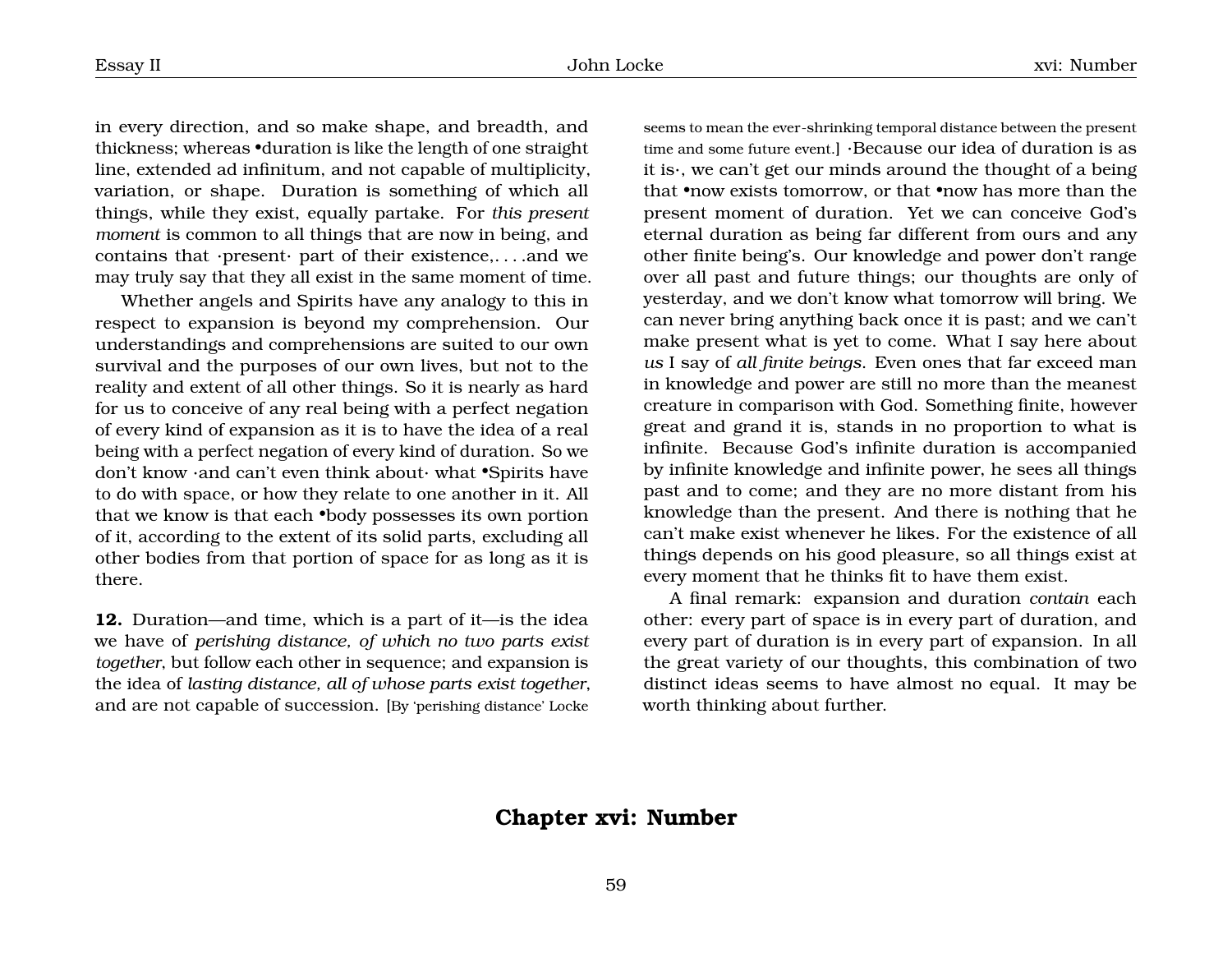**1.** Among all the ideas that we have, none is •suggested to the mind by more ways, and none is •more simple, than the idea of *unity* or *one*. It •hasn't a trace of variety or composition in it; and •every object that our senses are brought to bear on, every idea in our understandings, every thought of our minds, brings this idea along with it. This makes it the most intimate to our thoughts, and also the most universally applicable idea that we have. For *number* applies itself to men, angels, actions, thoughts, everything that exists or can be imagined.

**2.** By repeating this idea in our minds, and adding the repetitions together, we come by the complex ideas of its modes. [Here and in many later passages, 'mode' means what 'modification' meant earlier, e.g. in xiii.1, namely 'special case', so that *two* is a mode of *number*.] Thus by adding one to one we have the complex idea of a couple; by putting twelve units together we have the complex idea of a dozen; and so on for any other number.

**3.** The simple modes of number are the most distinct of all our ideas. Every least variation—namely, of *one unit*—makes each combination as clearly different from its nearest neighbour as it is from the most remote: *two* is as distinct from *one* as from *two hundred*. . . . This is not so with other simple modes, where it can be hard and perhaps impossible for us to distinguish between two nearby ideas even though they are really different. Who will undertake to find a difference between the white of this paper and that of the next degree ·of whiteness· to it? Who can form distinct ideas of every difference in size, however small?

**4.** Demonstrations with numbers may not be more evident and exact than demonstrations with extension, but they are more •general in their use and more •determinate in their application. Or so I am inclined think, because each mode of number is so clearly distinct from all others, even close ones, whereas with extension not every equality and excess is so easy to observe or measure. With number we have the idea of a *unit*, but with extension our thoughts can't arrive at any determined smallness beyond which it can't go, comparable with a unit. . . . No-one can specify an angle that is the *next biggest* to a right angle!

**5.** By repeating the idea of a unit, joining it to another unit, we make one collective idea marked by the name 'two'. If someone can do this, and can carry the procedure further by adding *one* to each collective idea that he reaches, and also gives a name to every number whose idea he comes to, then he can *count*.... He can add one to one, and so to two, and so go on with his tally, taking with him the distinct names belonging to every ·stage in the· progression; and so he is capable of all the ideas of numbers for which he has names. Perhaps not of ideas for which he doesn't have names; because the various simple modes of numbers have no variety, and can't differ from one another in any way except as *more* or *less*, so that names or marks for each separate combination seem more necessary than with any other sort of ideas. For without such names or marks we can seldom make use of numbers in calculating, especially in cases involving a great multitude of units. When such a multitude is assembled ·in thought· without a name or mark to distinguish that precise collection, it will hardly be kept from collapsing into a confused heap.

**6.** I think this is why some Americans [= 'American Indians'] with whom I have spoken, though otherwise quick and intelligent, didn't have our ability to count to 1000, and had no distinct idea of that number, though they could calculate very well up to 20. Their language was scanty, being accommodated only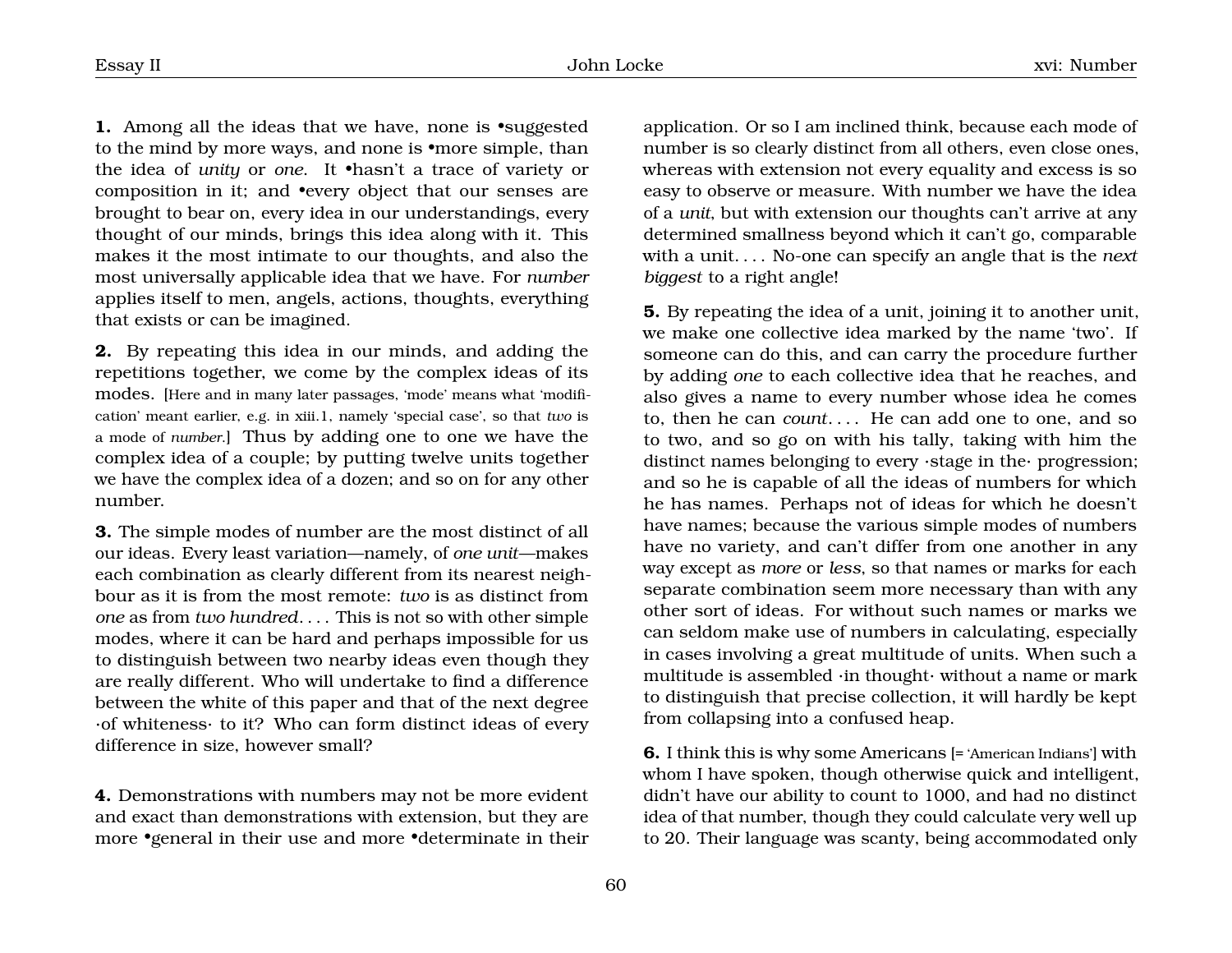to the few necessities of survival in a simple way of life that didn't involve either trade or mathematics; so it contained no word to stand for 1000. When I spoke to them about those greater numbers, they would show the hairs of their head, to express a great multitude that they couldn't number. [After giving another example, Locke speaks of the possibility of our wanting to think about higher numbers than we usually do, and thus needing names for them. He proposes that as well as 'million' we adopt 'billion', 'trillion', 'quadrillion' and so on, up to 'nonillion'—and further if we need to. His billion is a million millions.]

[In section **7** Locke discusses children, who, at a time when they have a great deal of intellectual capacity, can't count or handle particular numbers in other ways; and some adults who 'through the default of their memories' have a life-long inability to cope with higher numbers. He concludes:] To calculate correctly, one must do two things: **1** distinguish carefully two ideas that differ from one another only by one unit; **2** retain in memory the names or marks of the several combinations, from a unit up to that number—not confusedly and at random, but in the exact order in which the numbers follow one another. If one goes wrong in *either* of these, the whole business of numbering will be disturbed, the ideas necessary for distinct numeration won't be achieved, and one will be left only with the confused idea of *multitude*.

**8.** Number is what the mind makes use of in measuring things. The main things that are measurable are expansion and duration; and our idea of infinity, even when applied to those—·in the ideas of •infinite expansion and •infinite duration·—seems to be nothing but the infinity of *number*. What else are our ideas of •eternity and •immensity but the repeated additions of certain ideas of imagined parts of duration and expansion, with ·help from· the infinity of number, in which we can come to no end of addition? ·Regarding that last point·: Let a man collect into one sum as great a number as he pleases, its size doesn't lessen even slightly his power of adding to it, or bring him any nearer the end of the inexhaustible stock of number, where there still remains as much to be added as if none were taken out. This addition—or *addibility*, if you wish—of numbers which is so apparent to the mind is, I think, what gives us our clearest and most distinct idea of infinity. More about that in the next chapter.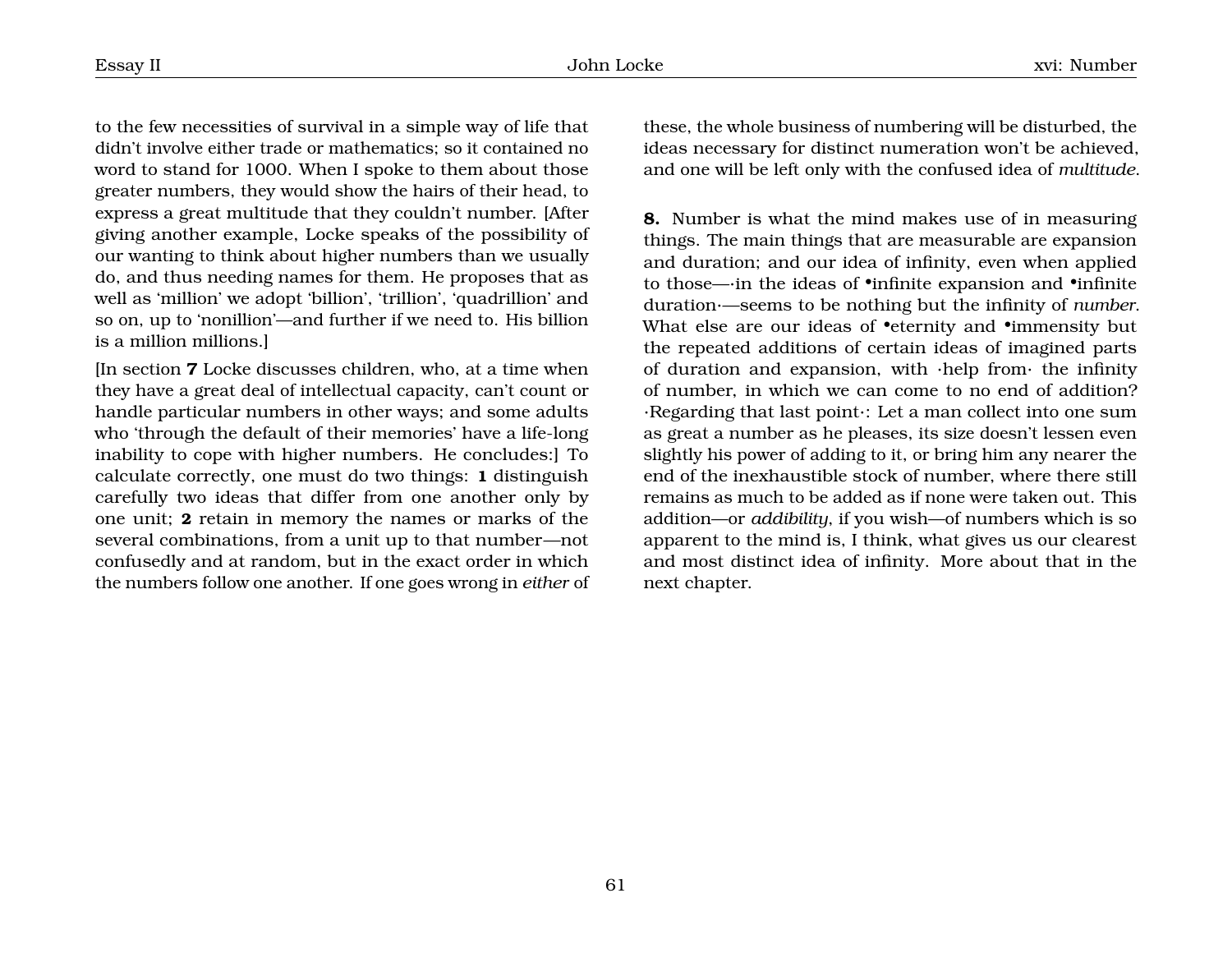## **Chapter xvii: Infinity**

**1.** If you want to know what kind of idea it is that we name 'infinity', you can't do better than to consider •what the idea of infinity is most immediately applied to by the mind, and then •how the mind comes to form this idea.

*Finite* and *infinite* seem to me to be viewed by the mind as modes of *quantity*, and to be attributed primarily and initially only to things that have parts, and can be augmented or diminished by the addition or subtraction of parts, however small. Such are the ideas of *space*, *duration*, and *number*, which we have considered in xiii-xvi. No doubt we must accept that the great God is incomprehensibly infinite; but when we apply 'infinite' to that first and supreme being, we do it primarily in respect to *when* and *where* he exists, ·in the judgment that he exists always and everywhere·; and we apply infinity more figuratively (I think) to his power, wisdom, and goodness, and other attributes, which are in their own natures inexhaustible and incomprehensible, etc. When we call them 'infinite' we have no other idea of this infinity except what carries with it some reflection on, and imitation of, that *number* or *extent* of the acts or objects of God's power, wisdom, and goodness. I make no claim about how these attributes are in God, who is infinitely beyond the reach of our narrow capacities. They certainly contain in them all possible perfection. But this, I say, is how we conceive them, and these are our ideas of their infinity.

**2.** *Finite* and *infinite*, then, are viewed by the mind as modifications of expansion and duration. Next we must consider how the mind comes by these ideas. There is no great difficulty about *finite*. The obvious portions of extension that affect our senses carry the idea of *finite* with them into the mind; and the ordinary periods (hours,

days, years) whereby we measure time and duration are bounded lengths, ·and thus *finite*·. What is difficult is to grasp how we come by those boundless ideas of eternity and immensity, since the objects we interact with fall so far short—immeasurably short—of that largeness.

**3.** Someone who has an idea of some stated length of space finds that he can repeat it, going from the idea of one foot (say) to that of two feet, and that by further addition he can go to three feet, and so on without ever reaching an end of his addition. This holds good whether he started with the idea of a foot, or of a mile, or of the diameter of the earth. Whatever he starts with, and however often he multiplies it, he finds that however far he has gone he has no more reason to stop—and isn't one jot nearer the end—than he was when he set out. From this he takes the idea of infinite space.

**4.** That account of the source of the idea of infinite space doesn't settle whether there actually exists a boundless space answering to the idea, because our ideas aren't always proofs of the existence of things. Still, since the question of space's infinity has come up here, I remark that we are apt to think that space *is* actually boundless; the idea of space or expansion naturally draws us in that direction. Whether we consider it as the extension of body or as existing by itself without any solid matter occupying it, the mind can't possibly find or suppose any end of it, or be stopped anywhere in its progress in this space. Any boundary to the world of bodies—even one with diamond-hard walls—is so far from *stopping* the mind's further progress in space and extension that it actually *helps it to continue*. When we reach the utmost extremity of body, what do we find that can put a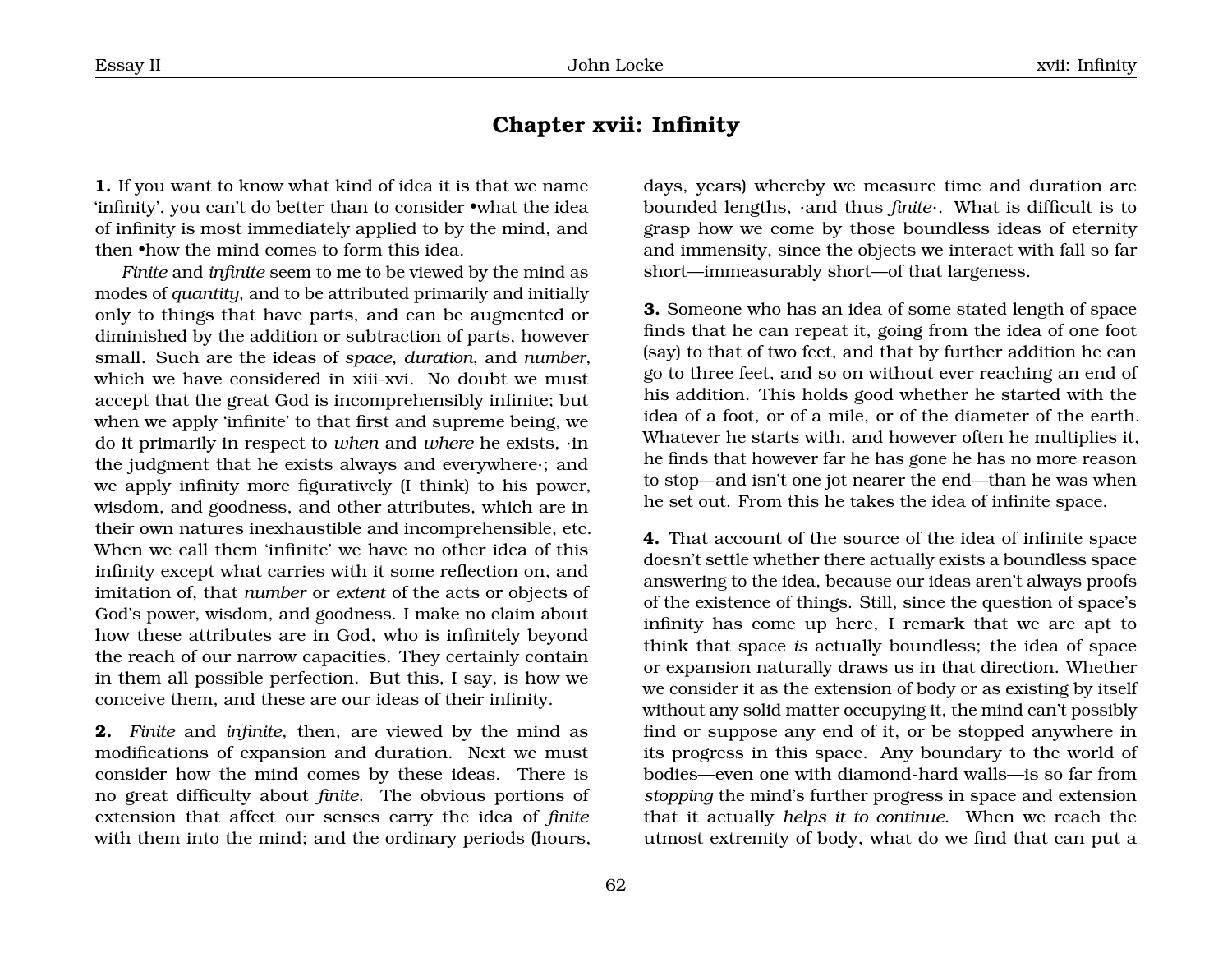stop, and satisfy the mind that it *is* at the end of space when it perceives that it *is not*—when, indeed, it is satisfied that body itself can move into it [= into the space outside the present material boundary]? Here is why. A body can move through empty space within the world of bodies; indeed it can't move anywhere *except* into empty space (·see xiii.22·). It is clear and evident that if a body can move into an empty space interspersed amongst bodies, it must be equally possible for it to move into empty space beyond the outer boundaries of the world of bodies. That is because idea of empty pure space is exactly the same *within* as *beyond* the limits of all bodies, and there is nothing to hinder body from moving into it in either case. Thus, wherever the mind places itself by any thought, either in among bodies or far away from them, it can't find any *end* anywhere in this uniform idea of space; and so it has to conclude, by the very nature and idea of each part of space, that space is actually infinite.

[Section **5** gives a similar account of how we 'come by the idea of eternity' or infinite duration. The question of whether any real thing lasts for ever, Locke says, isn't answered merely by our having an idea of eternity. He holds that if something exists now, then something has existed for eternity, but he will discuss this 'in another place' (IV.x.2–3). and won't discuss it here.]

**6.** If we get our idea of infinity from our ability to repeat our own ideas without end, you may wonder why we don't attribute infinity to ideas other than those of space and duration. Other ideas can be as easily and as often repeated in our minds as can those of space and duration; but nobody ever thinks of infinite sweetness, or infinite whiteness, although we can repeat the idea of sweet or white as frequently as those of a yard or a day. Here is my answer. All the ideas that are considered as having parts, and can be

increased by adding equal or lesser parts, give us through their repetition the idea of infinity; because this endless repetition generates a continued enlargement that cannot come to an end. But with other ideas it is not so. [Locke defends this by canvassing the possibilities for what goes on when one tries to add one idea of whiteness to another. The reason why they don't allow of endless additions, he says, is that the idea of whiteness involves *degrees* but not *parts*. He concludes:] Those ideas that don't consist of parts can't be augmented to whatever proportion men please, or be stretched beyond what men have received by their senses; but space, duration, and number, being capable of increase by repetition, leave in the mind an idea of endless room for more. The latter ideas alone lead our minds towards the thought of infinity.

**7.** Although our idea of infinity arises from thoughts about quantity, when we join infinity to any supposed idea of quantity, and so think about an *infinite quantity*—an infinite space, or an infinite duration—we fall into great confusion. That is because our idea of infinity is an *endlessly growing* idea, while any idea the mind has of a quantity *terminates* in that very idea (which can't be greater than itself); so when we try to combine them in the thought of an infinite quantity we have to adjust a standing measure to a growing volume. So I think there is serious reason to distinguish the idea of •*the infinity of space* from the idea of •*a space that is infinite*. The former is nothing but •a supposed endless progression of the mind over whatever repeated ideas of space it pleases; but to have actually in the mind the idea of •a space that is infinite is to suppose that the mind has already passed over and actually viewed all those repeated ideas of space. Even an endless repetition can never go through them all; so to suppose that one has done so is a plain contradiction.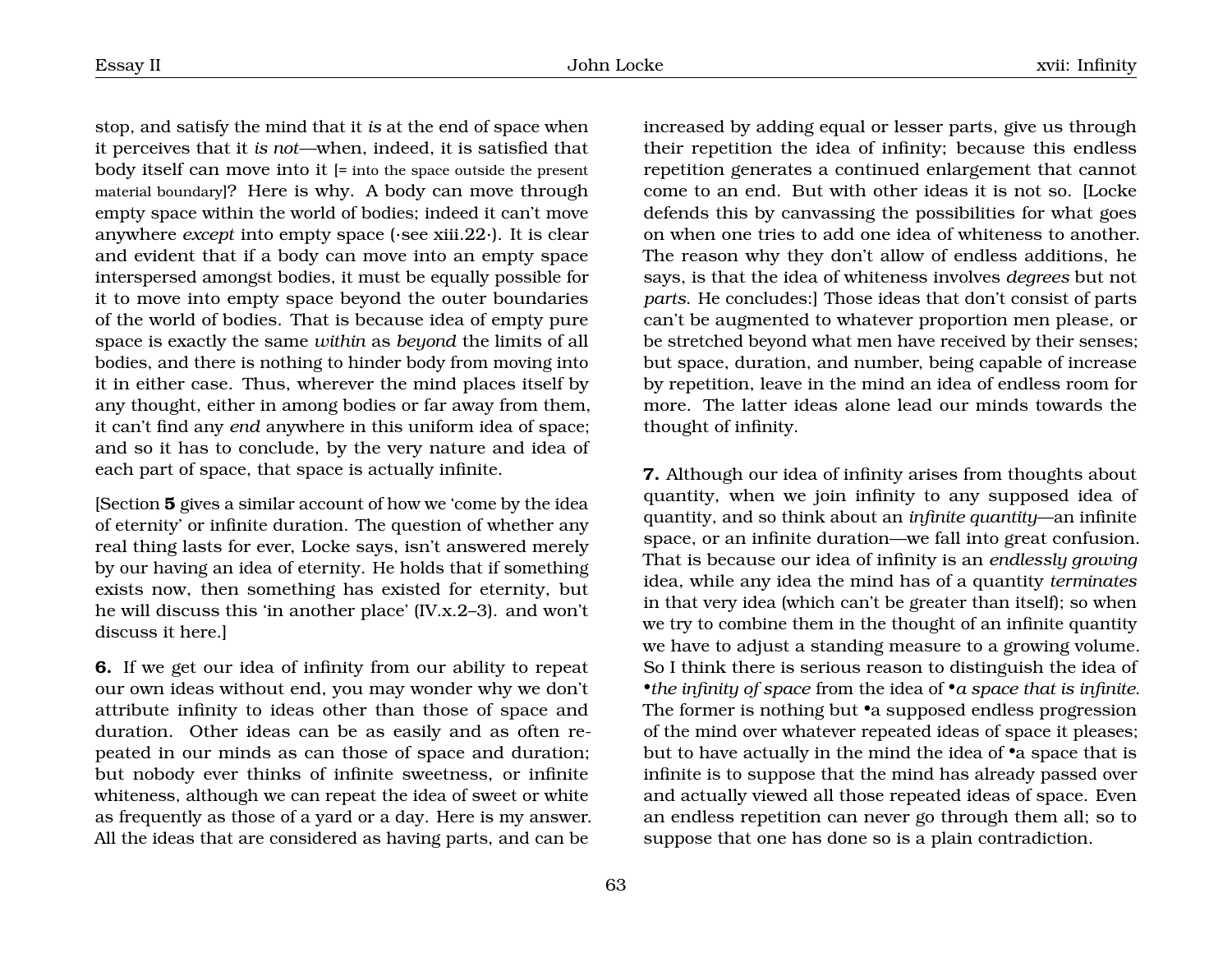**8.** This may become clearer if we apply it to numbers. [Locke then presents a line of thought like that of section 7, leading to the conclusion that we have a clear and legitimate idea of the infinity of number(s) but that it is absurd to think that we can have an 'actual idea of an infinite number'. He applies this also to 'infinite duration', and repeats it for 'infinite space'. A typical episode is this:] However large an idea of space I have in my mind, it is no larger than it is at this instant when I have it, though I am capable of doubling it an instant later, and so on ad infinitum.

[In sections **9–11** Locke argues—amplifying a hint he gave in xvi.8—that when we think about the infinity of space or of duration, what we are engaged with is 'the infinity of number applied to determinate parts of which we have distinct ideas'. Our thought of eternity is that of a duration that is *infinitely many* years long; our thought of 'immensity' is that of a region whose volume is *infinitely many* cubic yards.]

**12.** In any mass of matter our thoughts can never arrive at the ultimate division, so there is an apparent infinity to us in that also. It too involves the infinity of number, but with the difference that it is like division rather than addition. Still, it does involve proceeding ad infinitum, with new numbers—·smaller and smaller fractions·—all the way. A similarity: just as we can't by addition reach the idea of an infinitely great space, so by division we are unable to reach the idea of an infinitely small body; because our idea of infinity is (so to speak) a growing or fugitive idea, always in a boundless progression, stopping nowhere.

**13.** Although hardly anyone is so absurd as to claim to have the positive idea of an actual infinite number,. . . .there are people who imagine they have positive ideas of infinite duration and space. I think it would be enough to destroy any such ·purported· positive idea of something infinite to

ask its owner whether he could add to it; that would easily show his mistake. . . . An infinite idea of space or duration must be made up of infinite parts; so ·the thought of· its infinity must consist in ·the thought of· its having parts •whose number can always be further added to; it doesn't involve •an actual positive idea of an infinite number. It is evident that by adding together finite things (and all the lengths of which we have positive ideas *are* finite) we can never produce the idea of infinite in any way except the way we do with number. . . .—adding more and more units of the same kind, without coming one jot nearer to the end of the process.

**14.** Those who want to prove that their idea of infinite is positive seem to do it through a ridiculous argument: the idea of an *end* is negative, so the idea of infinity—the *negation of an end*—is positive! Someone who sees that where bodies are concerned an end is just the extremity or surface of the body will not readily grant that the end is a bare negative, any more than will someone who sees that the *end* of his pen is black or white! Where duration is concerned, an end isn't •the bare negation of existence but rather •the last moment of it. Also, the people I am arguing against here can't deny that the *beginning* is the first instant of being, and isn't conceived by anyone to be a bare negation; so by their own argument they should admit that the idea of an eternal past, or of a duration *without* a beginning, is a negative one.

[In section **15** Locke develops these views further. He agrees that when we think of (say) the infinity of space our thought does include a positive element, namely the vague thought of a really enormously large stretch of space; but he distinguishes that from a genuine thought about infinity. His crucial triple-point in this section is the following.] **1** The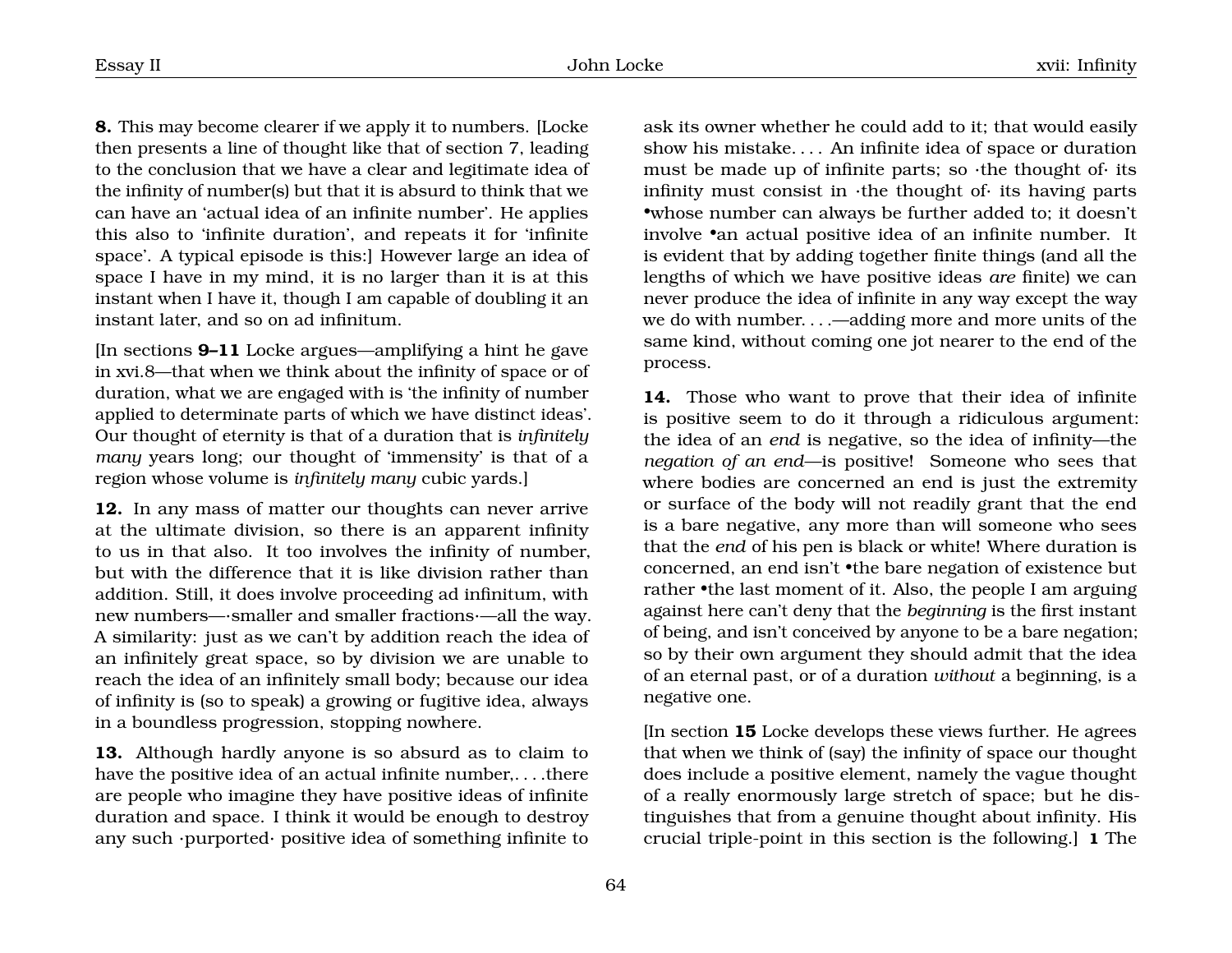idea of *so much* is positive and clear. **2** The idea of *greater* is also clear, but it is only a comparative idea. **3** The idea of *so much greater that it cannot be comprehended* is a plain negative, not a positive. [A little later:] What lies beyond our positive idea towards infinity lies in obscurity, and has the indeterminate confusion of

> a negative idea in which I know that I can't include all that I want to, because that is too large for a finite and narrow ·mental· capacity ·such as mine·;

and that—where the greatest part of what I want to include is left out, and merely given the vague label 'still greater'—must be very far from a positive complete idea. . . .

[In section **16** Locke challenges those who think they have a positive idea of eternity. If there is or could be an eternally existing thing, he demands, has it lasted longer today than it had yesterday? The answer Yes strikes him as absurd because it involves different eternities, with different lengths. But the only way to support the answer No is to equate eternal duration with a kind of eternal *present*, to which the idea of succession, of longer and shorter durations, doesn't apply. He aligns himself with those who find this unintelligible.]

[Section **17** repeats section **14**'s point that there is nothing negative about the concept of a *beginning*.]

**18.** We can no more have a positive idea of the largest space than we can of the smallest space. The latter seems the easier of the two, and more within our intellectual reach, but really all we can manage is a comparative idea of smallness—the idea of a smallness that *will always be less than any of which we have a positive idea*. All our •positive ideas of any quantity, whether big or small, have bounds; though there are no bounds to the •comparative idea through which we can always add to the big or take from the small. [Locke

has mostly been using 'positive' as the opposite of 'negative'; but here and in some other places he uses it as the opposite of 'relational' or 'comparative'.] But the part (big or small) that isn't covered by our positive idea lies in obscurity; and we have no idea of it except the idea of the power of endlessly enlarging one and diminishing the other. The acutest thought of a mathematician can no more isolate ·the idea of· an indivisible ultimate particle of matter than a chemist wielding a pestle and mortar can ·physically· isolate such a particle. And a philosopher by the quickest flight of mind can no more reach ·a thought of· infinite space, containing it within a positive idea, than a surveyor can mark it out with his chain measure. When you think of a cube with a one-inch side, you have a clear and positive idea of it in your mind, and so can form one of  $\frac{1}{2}$ ,  $\frac{1}{4}$ , and so on, until you have the idea something very small. But it still isn't the idea of that incomprehensible smallness that division *can* produce. What remains of smallness [Locke's phrase] is as far from your thoughts as it was when you first began; so you never come to have a clear and positive idea of that smallness that is implied by infinite divisibility.

[Section **19** repeats the main point in a mildly joking manner.]

**20.** I have encountered people who agree that they cannot have a positive idea of •infinite space, but are sure they have one of •eternity. Here is my explanation for their mistaken view that the two should be treated differently. By thinking about causes and effects, they are led to think that we must admit some *eternal being*, and so to consider the reality of that being as matched by their idea of eternity; but on the other hand they have no argument driving them to admit the existence of some *infinite body*, which indeed they find absurd; and so they rush into •concluding that they can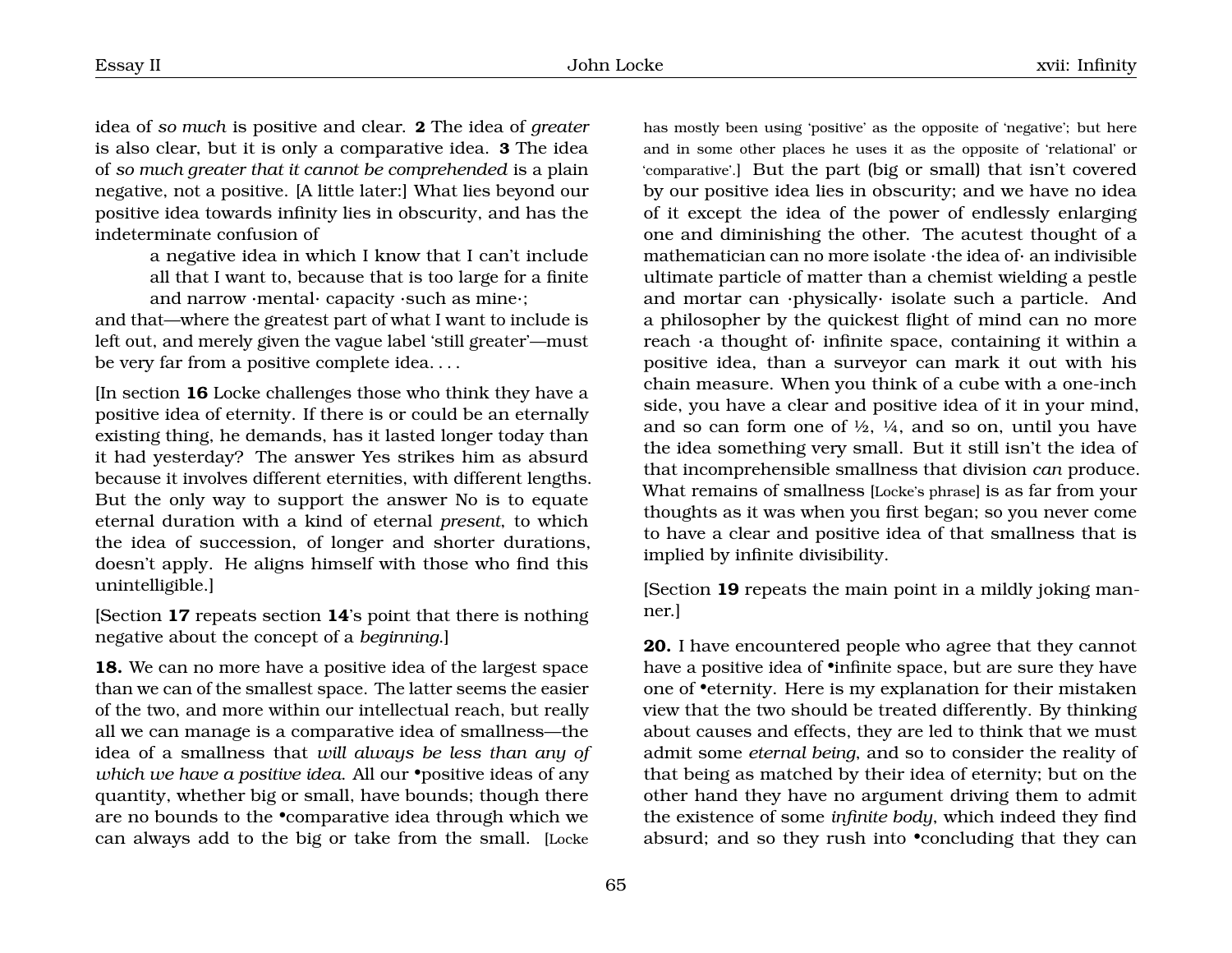have no idea of infinite space because they can have no idea of infinite matter. [The argument about causes and effects and an eternal being is approvingly presented in  $IV.x.2-3$ . This •inference is a poor affair, because the existence of matter isn't necessary to the existence of space any more than the existence of motion or of the sun is necessary to duration, although duration is commonly measured by motion of the sun. A man can have the idea of ten thousand miles square without any body as big as that, as well as the idea of ten thousand years without any body as old as that.... Why should we think our idea of infinite space requires the real existence of matter to support it, when we find that we have as clear an idea of an •infinite duration to come as we have of •infinite duration past? [In the remainder of this section Locke expands these points somewhat, concluding thus:] If a man had a positive idea of infinity, whether of duration or of space, he could add two infinites together, making one infinite infinitely bigger than another—an absurdity too gross to be worth arguing against.

**21.** If after all this you still think you *do* have clear positive comprehensive ideas of infinity, enjoy your privilege! Some of us who *don't* would like to hear from you about it. Until now I have been apt to think that the great and inextricable difficulties that perpetually arise in all discussions about infinity, whether of space, duration, or divisibility, have been sure signs of a defect in our ideas of infinity—namely the disproportion between •infinity itself and •how much our narrow minds can take in. Men talk and dispute about infinite space or duration, as if they had complete and positive ideas of them;. . . .but the incomprehensible nature of the thing they are talking or thinking about leads them into perplexities and contradictions; and their minds are swamped by an object too large and mighty to be surveyed and managed by them.

**22.** If I have lingered rather long on duration, space, and number, and on what arises from thinking about them, namely infinity, it may be no more than the topic requires, for there are few simple ideas whose modes give more exercise to the thoughts of men than those do. I don't claim to have treated them in their full extent; all I need is to show how the mind receives those ideas, such as they are, from •sensation and •reflection, and how even our idea of infinity—remote as it seems to be from any •object of sense or •operation of our mind—originates in sensation and reflection as do all our other ideas. Perhaps some very advanced mathematicians have other ways to introduce ideas of infinity into their minds; but this doesn't alter the fact that even they, like all other men, first acquired their ideas of infinity from sensation and reflection in the manner I have described.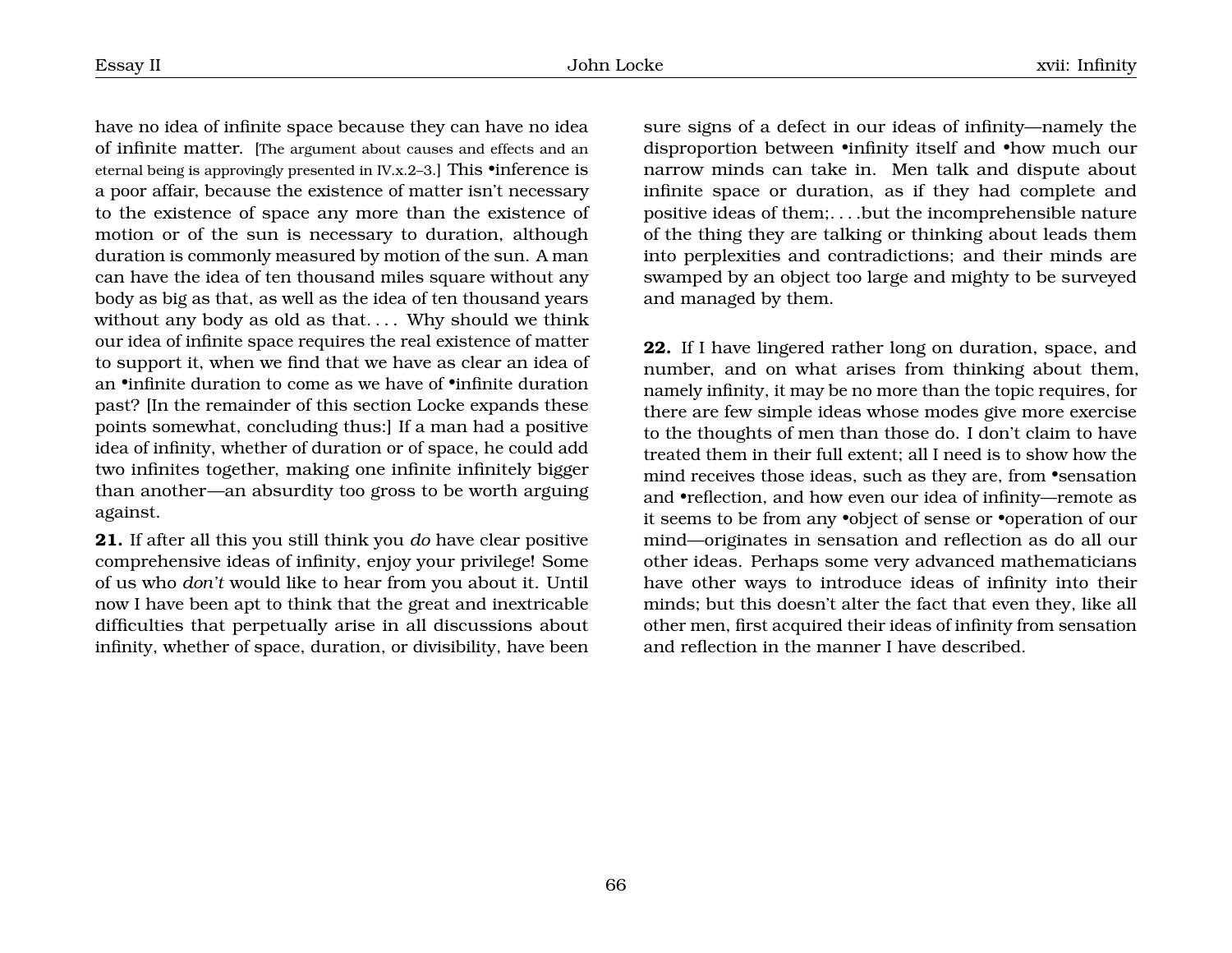# **Chapter xviii: Other simple modes**

**1.** Perhaps I have given enough examples of *simple modes* of the *simple ideas of sensation*, going so far as to show how from simple ideas taken in by sensation the mind comes to extend itself even to infinity. . . . Still, for method's sake I shall briefly describe a few more ·simple modes· before moving on to ideas that are more complex. ·Remember that in my classificatory system *simple modes* are *complex ideas*, though they are *less* complex than *complex modes* are·

**2.** To 'slide', 'roll', 'tumble', 'walk', 'creep', 'run', 'dance', 'leap', 'skip', and many others that might be named, are words for which every English-speaker has in his mind distinct ideas, which are all modifications of *motion*. Modes of motion correspond to those of extension: *swift* and *slow* are two different ideas of motion, measured by distances of time and space put together; so they are complex ideas comprehending time and space with motion.

**3.** We have a similar variety with *sounds*. Every articulate word is a different modification of sound; and from hearing such modifications the mind can be provided with almost infinitely many distinct ideas. [Locke also mentions the sounds of birds and beasts, and the auditory ideas that a composer may have in his mind when silently composing a tune.]

**4.** Ideas of colours are also very various. We pick out some of them as the different degrees or 'shades' (as they are called) of the same colour. But since we very seldom put different *colours* together for use or for pleasure without also giving a role to *shape*—as in painting, weaving, needle-work, etc.—the colours that we pick out for attention usually belong to mixed modes, as being made up of ideas of two kinds, shape and colour, as for example *beauty*, *rainbow*, etc.

**5.** All compounded tastes and smells are also modes made up of the simple ideas of those senses. But because we seldom have names for them, we take less notice of them, and they can't be explained in writing. you'll have to think up your own examples from your own experience.

**6.** Here is a point about simple modes that are considered to be merely different degrees of the same simple idea, ·e.g. slightly different shades of green·. Though many of them are in themselves entirely distinct ideas, when the difference between them is very small they ordinarily don't have separate names, and the differences are not much taken notice of. I leave it to you to think about whether this is •because men haven't had ways of precisely distinguishing amongst them, or rather •because distinguishing them wouldn't yield knowledge that would be of general or necessary use. . . . Once the mind has acquired some simple ideas, it can variously repeat and compound them, and so make new complex ideas. ·This actually happens with some of our simple ideas and not with others·. Though *white*, *red*, *sweet*, etc. haven't been modified or made into complex ideas by various combinations so as to be named and thereby sorted into kinds, some other simple ideas, namely those of *unity*, *duration*, *motion*, etc. (already discussed) and also *power* and *thinking* (·to be discussed in xxi and xix respectively·), have been modified into a great variety of complex ideas with names belonging to them.

[In section **7** Locke offers to explain this. The primary concerns of people have been with *one another*; they have mainly needed efficient ways of thinking and talking about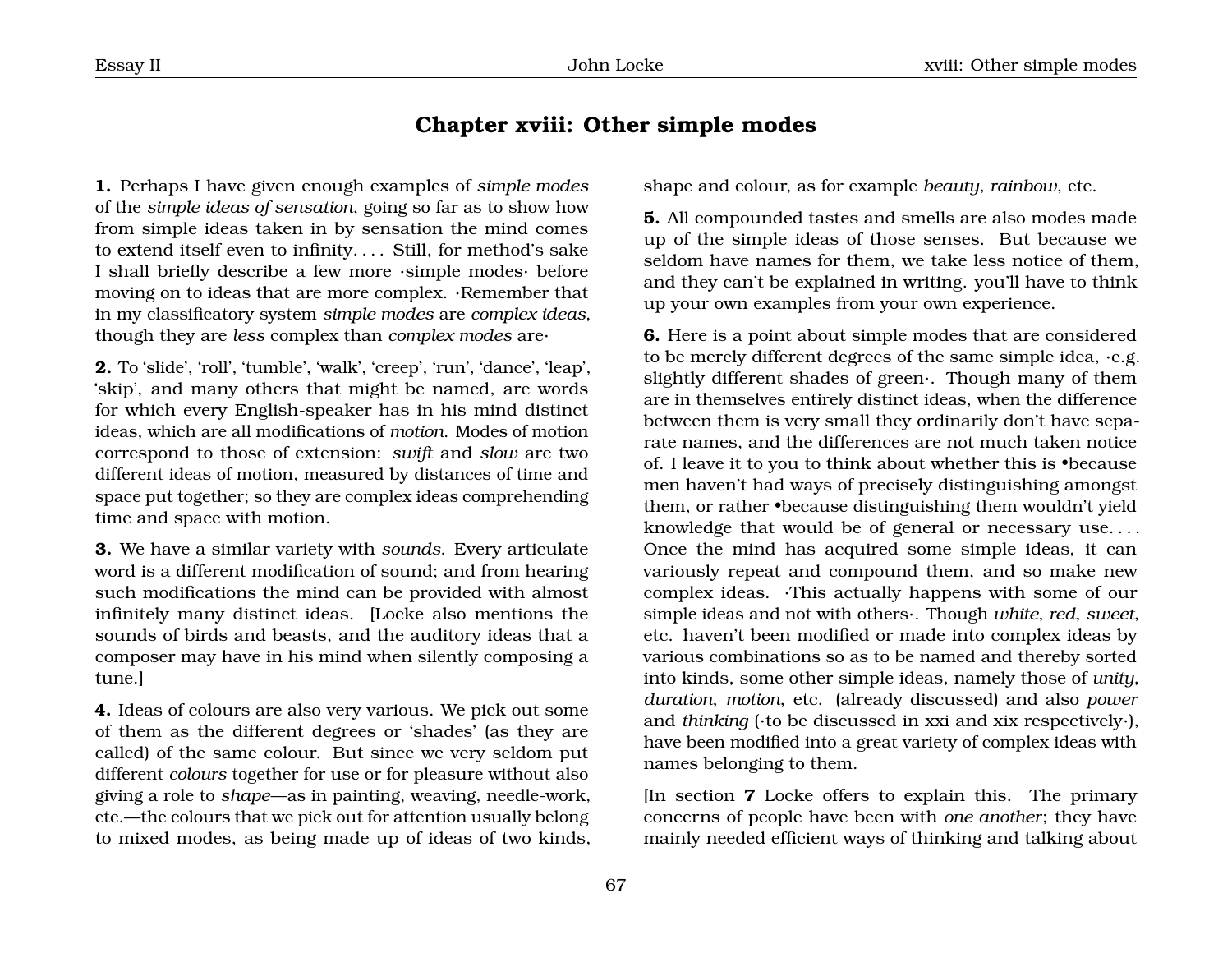their own behaviour—including the actions performed in specialized trades, for which technical terms are coined that the rest of the populace wouldn't understand. Ideas such

as those of tastes and smells haven't had a great role in this kind of thought and speech, which is why we have few names for them. Locke undertakes to return to this in III.]

## **Chapter xix: The modes of thinking**

**1.** When the mind looks in on itself and attends to its own actions, *thinking* is the first action it encounters. The mind observes a great variety of kinds of thinking, receiving different ideas from each. For example, the perception that accompanies and is attached to any impression made on the body by an external object gives the mind a distinct idea that we call *sensation*, which is, as it were, the actual entrance of any idea into the understanding by way of the senses. The same idea, when it occurs without the operation of any such object on the organs of sense, is *remembrance*; if it is sought by the mind and eventually, with considerable effort and difficulty, brought back into view, it is *recollection*. [The section continues with some others: contemplation, 'that which the French call *rêverie*', attention, 'intention, or study', dreaming, ecstasy. Here and in section 4 Locke uses 'intention' in its old sense of 'intentness' or 'strenuous mental focus'.]

**2.** These are a few examples of the various modes of thinking that the mind can observe in itself, and so have distinct ideas of. I don't claim to enumerate them all, or to give an extensive treatment of this set of ideas that are acquired from reflection, for that would fill a book. However, I shall later treat at some length *reasoning*, *judging*, *volition*, and *knowledge*, which are some of the most considerable operations of the mind and ways of thinking.

[Section **3** adds some detail about differences amongst attention, *rêverie*, and dreaming. It ends with this:] Sometimes the mind fixes itself so earnestly on thinking about some objects. . . .that it shuts out all other thoughts, and takes no notice of the ordinary impressions that are then being made on the senses. . . . At other times it hardly notices the sequence of ideas that succeed in the understanding, and doesn't pursue any of them. And at other times it lets them pass almost entirely unregarded, as faint shadows that make no impression.

**4.** I think everyone must have experienced within himself this difference in degree of •intention (and of its opposite, •remission) on a scale running from •*earnest study* at one end to •*very nearly minding nothing at all* at the other. Go down the scale a little further still and you find the mind in sleep—withdrawn from the senses, and out of the reach of motions made on the sense-organs that at other times produce very vivid and perceptible ideas. . . . In this state of withdrawal from the senses, the mind often retains a looser and less coherent manner of thinking that we call *dreaming*. Finally, sound sleep lowers the curtain in front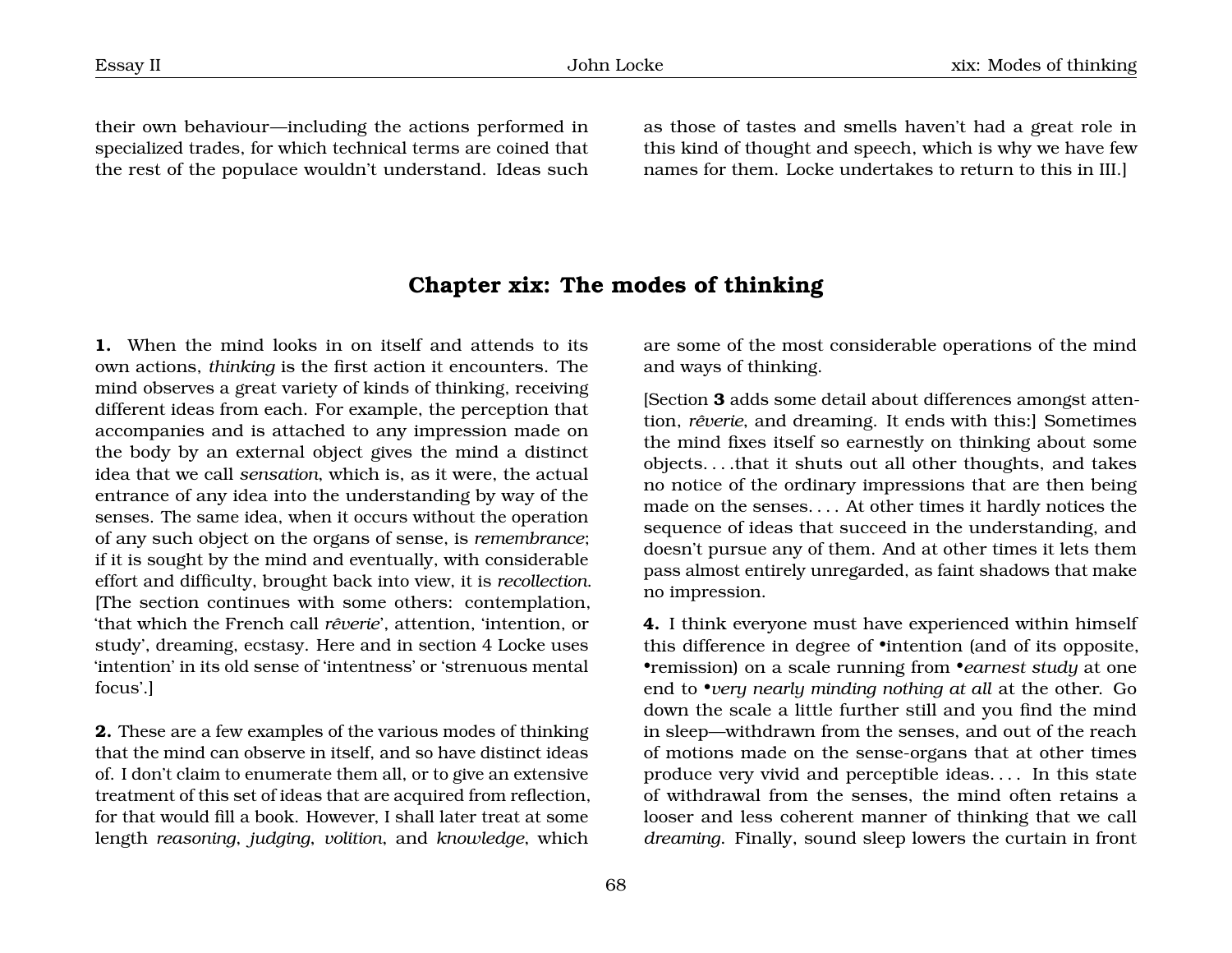of the stage, putting an end to all appearances. . . . A side remark, ·returning briefly to the main topic of i.10–22·: We all have experience of our minds' thinking with various degrees of intensity; even a waking man may have thoughts that are so dim and obscure as to be close to having none at all; so

isn't it probable that thinking is something the soul *does* but is not its *essence*? A thing's •operations can easily be performed more or less intensely, but we don't think of the •essences of things as capable of any such variation.

#### **Chapter xx: Modes of pleasure and pain**

**1.** Among the simple ideas that we receive from both sensation and reflection, *pain* and *pleasure* are two very considerable ones. •Bodily sensations may occur alone or accompanied by pain or pleasure; and •the thoughts or perceptions of the mind may also occur solo or else accompanied by pleasure or pain, delight or trouble, call it what you will. Like other simple ideas, these two can't be described, nor can their names be defined; the only way to know them is by experience. A 'definition' of them in terms of the presence of good or evil makes them known to us only by making us reflect on *what we feel in ourselves* when we think about or undergo various operations of good and evil.

**2.** Things, then, are good or bad only in reference to pleasure or pain. [Locke wrote 'good or evil', but in his usage 'evil' means merely 'bad', without the extra force the word has today. When used as a noun, as in 'presence of evil', it is left unchanged because 'bad' doesn't work well as a noun.] ·So that the attempt to define 'pleasure' and 'pain' in terms of good and evil puts things back to front·. We call something 'good' if it is apt to cause or increase pleasure or diminish pain in us, or else to enable us to get or retain some other good. On the other side, we call something 'bad' if it is apt to produce or increase pain or diminish pleasure in us or. . . .[etc.] I am speaking of pleasure and pain of body or of mind, as they are commonly distinguished, though really they are all states of the mind—sometimes caused by disorder in the body and sometimes by thoughts of the mind.

**3.** Pleasure and pain and that which causes them, good and evil, are the hinges on which our passions turn. If we reflect on ourselves, and observe how these operate in us in various contexts, what states of mind and internal sensations (if I may so call them) they produce in us, this may lead us to form the ideas of our *passions*.

**4.** Anyone reflecting on the thought he has of the delight that any present or absent thing is apt to produce in him has the idea we call *love*. [Locke gives the example of someone who—in season and out—loves grapes.]

**5.** On the other side, the thought of the pain that anything present or absent is apt to produce in us is what we call *hatred*. If my theme were not confined to the bare *ideas of* our passions in their dependence on different kinds of pleasure and pain, I would remark that our love and hatred of •inanimate or unfeeling things is commonly founded on the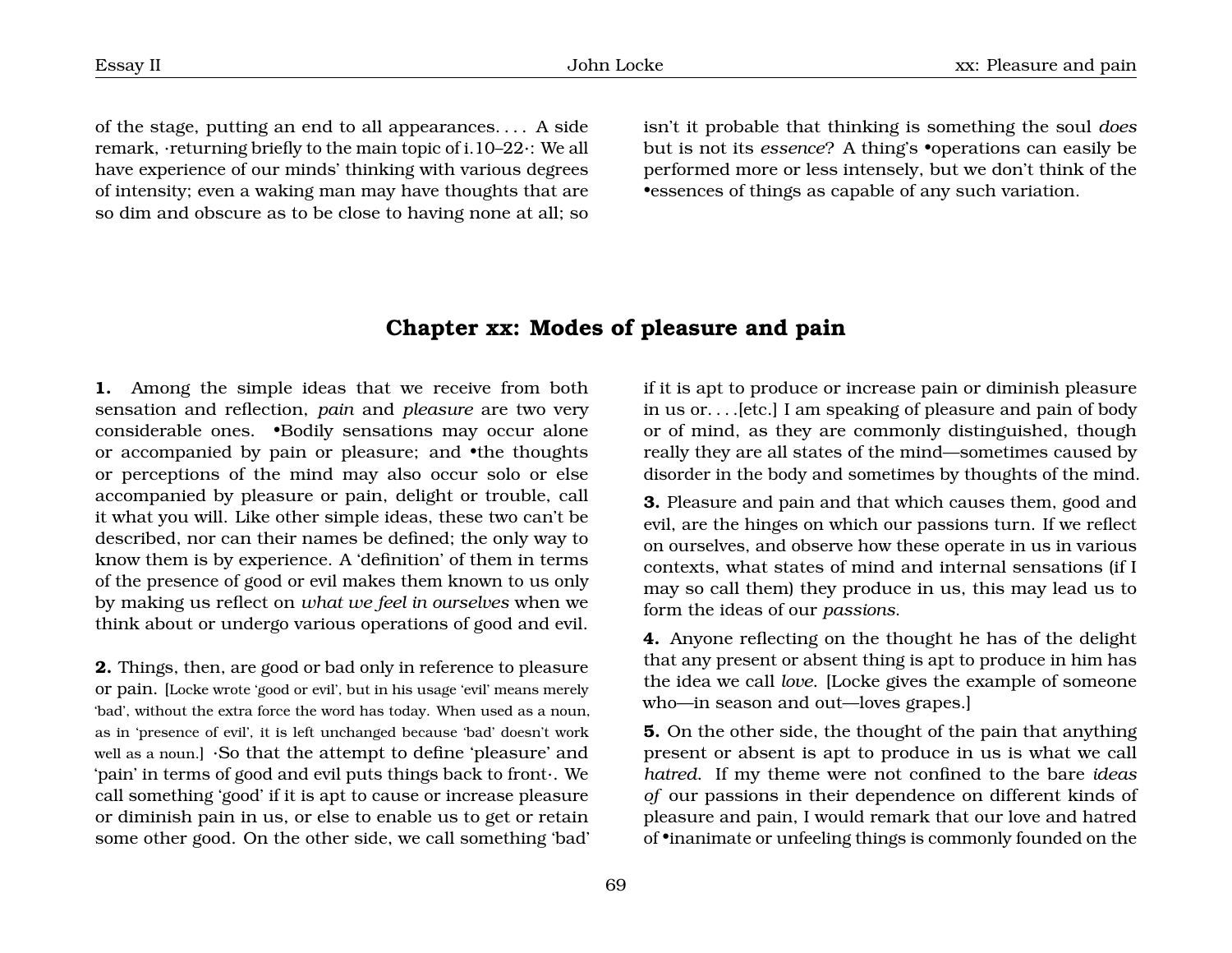pleasure and pain we get from using them and encountering them through our senses, even if such use destroys them. But hatred or love towards •beings who are capable of happiness or misery is often the uneasiness or delight that we get just from the thought that they exist, or from the thought of their being happy. . . . But it suffices to note that our ideas of love and hatred are merely ·ideas of· the dispositions of the mind to experience pleasure or pain, however caused in us.

**6.** A man's uneasiness over the absence of something whose present enjoyment carries the idea of delight with it is what we call *desire*; which is greater or less according to whether the uneasiness is more or less intense. [Locke adds some remarks about uneasiness as 'the chief if not only spur to human industry and action'. He admits that this is off his intended path; he'll deal with it at length in xxi.29–40.]

**7.** *Jo*y is a delight of the mind from the thought of a good that one now possesses or will certainly possess in the future. We are possessed of a good when we have it in our power so that we can use it when we please. Thus a nearly starving man has joy at the arrival of food, even before he has the pleasure of eating it. . . .

**8.** *Sorrow* is uneasiness in the mind upon the thought of a lost good that might have been enjoyed longer; or the sense of a present evil.

**9.** *Hope* is that pleasure in the mind that everyone finds in himself when he thinks about a probable future enjoyment of something that is apt to delight him.

**10.** *Fear* is an uneasiness of the mind from the thought of future evil that is likely to come to us.

**11.** *Despair* is the thought that some good is unattainable. This works variously in men's minds, sometimes producing uneasiness or pain, sometimes slack passivity.

**12.** *Anger* is uneasiness or discomposure of the mind when one is harmed and intends to get revenge for this.

**13.** *Envy* is an uneasiness of the mind caused by the thought of a good that we desire that has been obtained by someone we think should not have had it before us.

**14.** These two last, envy and anger, are not caused simply by pain and pleasure, but have other ingredients in them thoughts regarding oneself or others—which is why they aren't to be found in all men, because some men don't have those thoughts of their own merits (envy) or of intending revenge (anger). All the rest, which come down to purely pain and pleasure, are I think to be found in all men. For basically we •love, desire, rejoice, and hope only in respect of pleasure, and •hate, fear, and grieve only in respect of pain. In short, all these passions are moved by things only when they appear to be causes of pleasure and pain, or to be in some way associated with pleasure or pain. Thus we extend our hatred usually to the subject (at least if it is an agent that has perceptions and purposes) which has given us pain, because the fear it leaves with us is a constant pain. But we don't so constantly love what has done us good, because pleasure doesn't operate on us as strongly as pain does, and because we aren't as apt to •hope that a good-doer will bring pleasure again as we are to •fear that a bad-doer will bring pain again. But this is by the way.

[In section **15** Locke repeats that he means 'pleasure' and 'pain', 'delight' and 'uneasiness', to cover mental as well as bodily ups and downs.]

**16.** It should further be noted that so far as the passions are concerned, the removal or lessening of a pain is considered as a pleasure and operates as such; and the loss or diminishing of a pleasure, as a pain.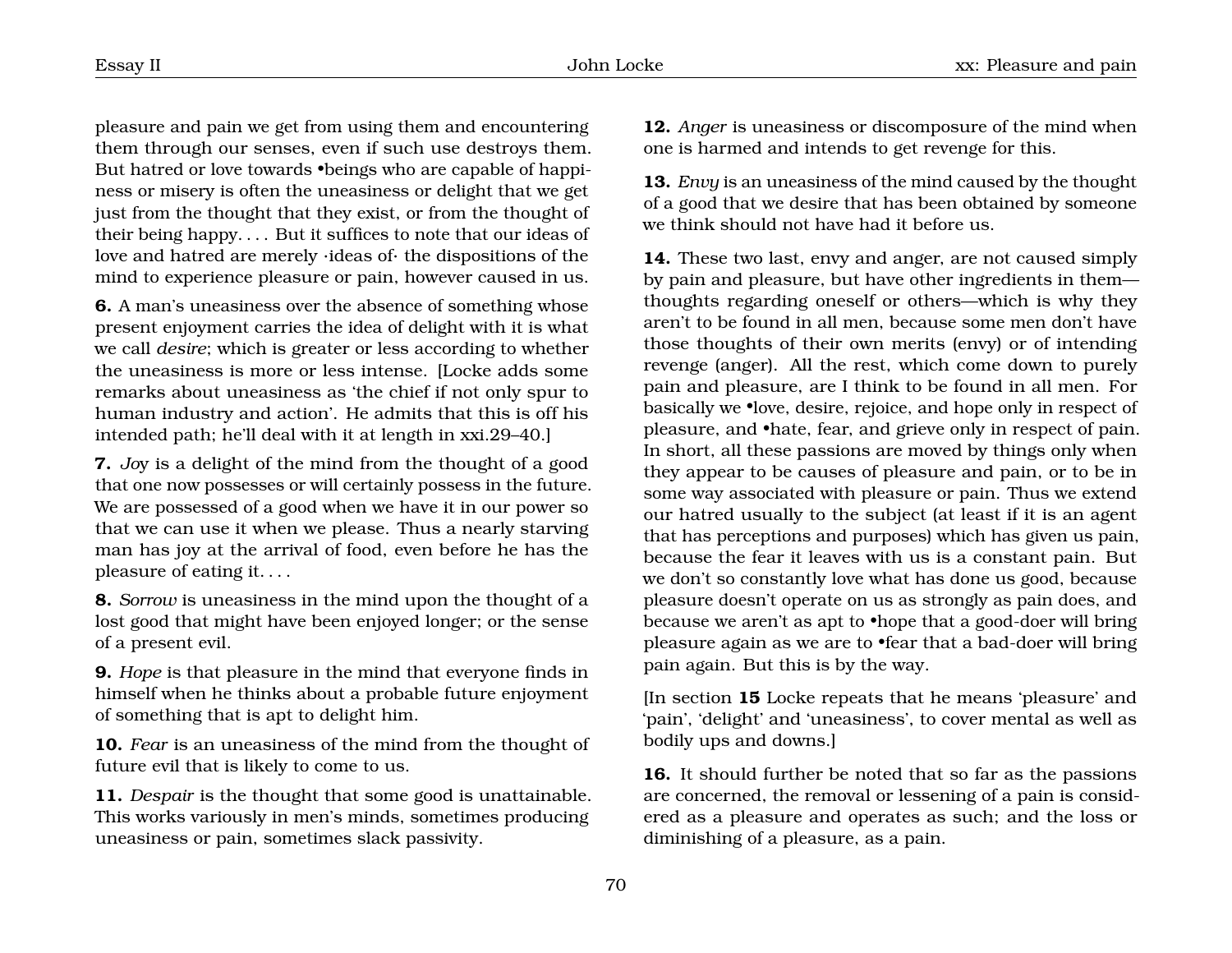**17.** Most of the passions in most persons operate on the body, causing various changes in it; but as these aren't always perceptible, ·and indeed in some cases don't occur at all·, they don't make a necessary part of the idea of each passion. For example, *shame*, which is an uneasiness of the mind on the thought of having done something that is indecent or will lessen others' valued esteem for us, isn't always accompanied by blushing.

**18.** Don't take me to be offering a treatise on the passions. There are many more of them than I have named; and each of those I have attended to merits a much fuller and more detailed treatment. I have mentioned these only as so

many instances of *modes of pleasure and pain* resulting in our minds from various considerations of good and evil. I might perhaps have given instances that are simpler than these ·and don't count as passions·, such as the pains of hunger and thirst and the pleasure of eating and drinking to remove them; the pain of sore eyes, and the pleasure of music; the pain of quarrelsome uninstructive argument, and the pleasure of reasonable conversation with a friend. But the passions are more important to us ·than the simpler pleasures and pains·, which is why I chose to focus on them and to show how our ideas of them come from sensation or reflection.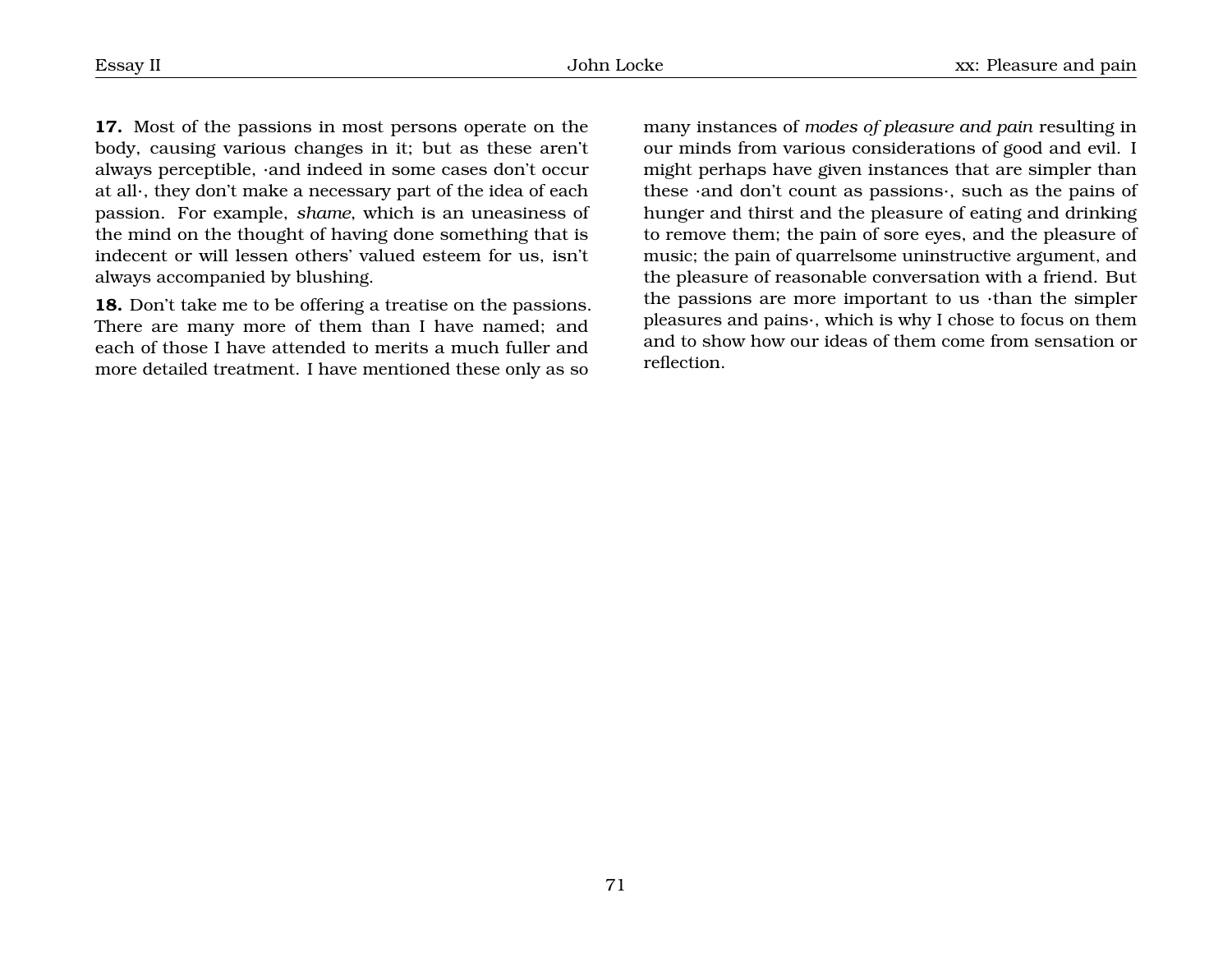## **Chapter xxi: Power**

**1.** The mind being every day informed by the senses of the alteration of the simple ideas [here = 'qualities'] that it observes in things outside it, and

- •noticing how one comes to an end and another begins to exist,
- •reflecting also on what passes within itself, and observing a constant change of its ideas, sometimes by the impression of outer objects on the senses and sometimes by its own choice; and
- •concluding from what it has so constantly observed to have happened that similar changes will in the future be made in the same things by similar agents and in similar ways,

•considers in one thing the possibility of having any of its simple ideas changed, and in another the possibility of making that change, and •so comes by that idea that we call *power*. Thus we say that fire has a power to melt gold, and gold has a power to be melted. . . .; that the sun has a power to blanch wax, and wax a power to be blanched by the sun. . . . In all such cases the power we think of is in reference to the change of perceivable ideas, for we can't observe or conceive any alteration to be made in a thing except by observing or conceiving a change of some of its ideas.

**2.** Power is twofold—the ability to make a change, and the ability to be changed; one may be called *active*, the other *passive* power. [In Locke's usage, 'power' doesn't mean 'strength'; our nearest word to it is 'ability' or 'capability'; sugar's (passive) *power* to be dissolved in hot water is simply its *being able* to be thus dissolved.] God is entirely above passive power; and perhaps matter lacks all active power, so that only *created minds* have powers of both

sorts; but I shan't go into that question. My present business isn't to enquire into what things have power, but rather to explore how we come by the *idea* of it. Still, I thought it worthwhile to make the foregoing remarks, directing our minds to the thought of *God* and *minds* for the clearest idea of active powers ·because otherwise that might have been lost sight of in what follows·. We shall see that active powers loom large in our complex ideas of *natural substances*, and I shall speak of such substances as having active powers, following common assumptions about them, even though they may not be such genuinely active powers as our casual thoughts are apt to represent them. That is why I have thought it worthwhile to direct our mind to God and spirits for the clearest idea of *active power*.

**3.** ·In xii.3 I announced that the three great categories of complex ideas are those of •modes, •substances, and •relations. We are still not finished with •modes. And yet·: I admit that *power* includes in it some kind of •relation—to action or to change—but then *all* our ideas turn out on close inspection to involve a relational element. ideas of extension, duration, and number all contain a secret *relation* of the parts. Shape and motion have something *relative* in them, much more obviously. As for sensible qualities such as colours and smells etc.—what are they but the powers of different bodies in *relation* to our perception? As for their basis in the things themselves, they depend on the volume, shape, texture, and motion of the parts, all of which include some kind of *relation* in them. So our idea of power, I think, ·being no more relational than any of the others·, is entitled to a place among the simple ideas, and be considered as one of them, being one of the ideas that make a principal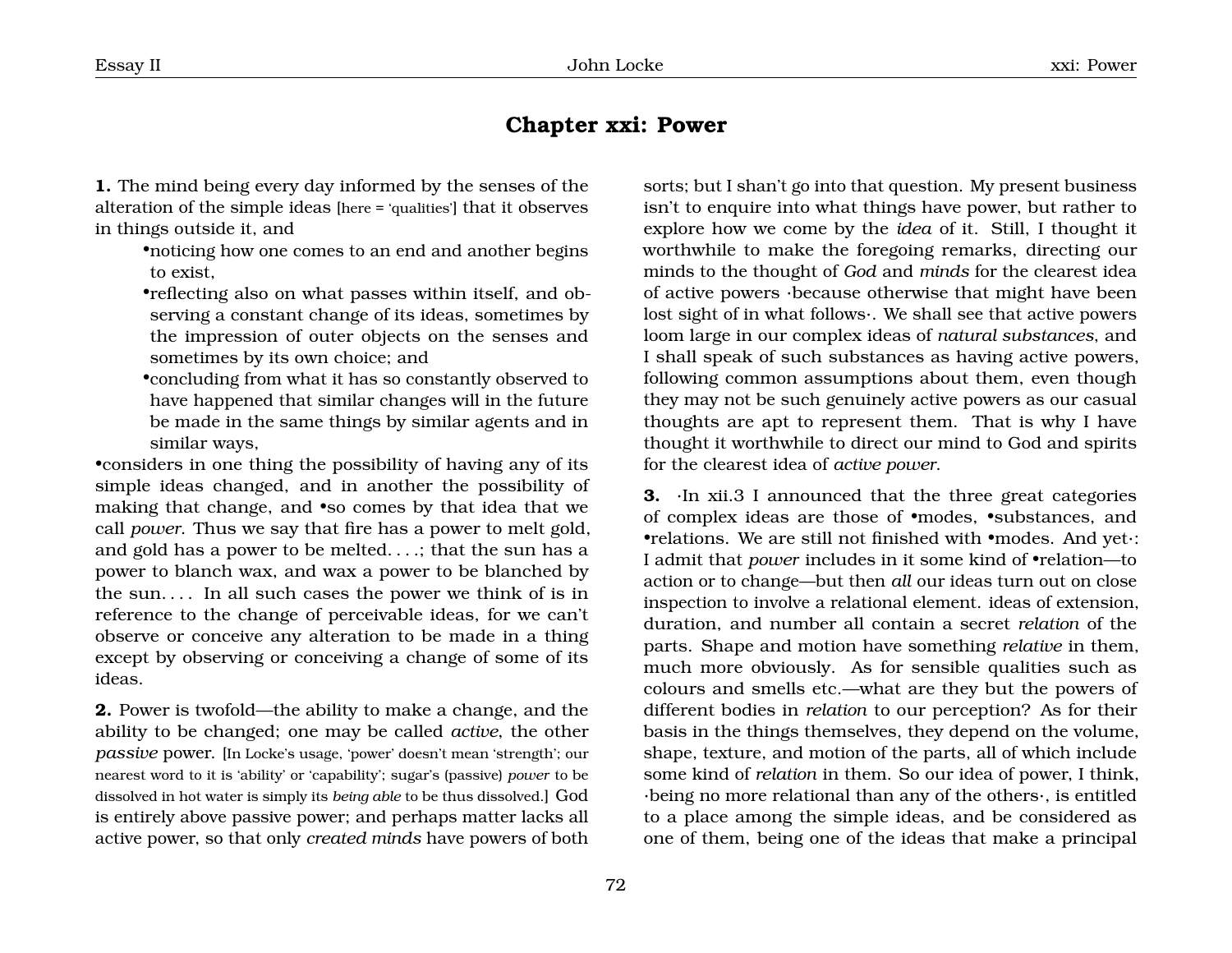ingredient in our complex idea of substances, as we shall see later. [Locke should have said 'a place among the simple *modes*', which he has classified as complex ideas—see xii.5.]

**4.** We are abundantly provided with the idea of passive power by almost all sorts of perceptible things. In most of them we can't help noticing that there are continual changes in their sensible qualities, and indeed a continual turn-over in the stuff they are made of; and from this we reasonably infer that they go on being liable to similar changes ·which is to attribute to them a •passive power to be thus changed $\cdot$ . We are at least as richly provided with examples of •active power (which is the more proper meaning of the word 'power'), because whatever change we observe, the mind must infer ·an active· power somewhere to make that change, as well as ·a passive power·, a possibility in the thing to undergo the change. But if we think about it hard we'll see that bodies don't give us through our senses as clear and distinct an idea of active power as we get from reflecting on the operations of our minds. All power relates to action, and there are just two sorts of action of which we have any idea, namely •thinking and •motion. So let us consider from where we get our clearest ideas of the powers that produce these actions. **1** Body gives us no idea of *thinking*; it is only from reflection that we have that. **2** Neither does body give us any idea of *the beginning of motion*. A motionless body doesn't give us any idea of any active power to move; and when a body is put in motion, that motion is a *•passion* in it rather than an •action [= 'something with respect to which it is •passive rather than •active']. For when the ball obeys the motion of a billiard cue, that isn't any action on its part but mere passion; and when it hits another ball and sets it in motion, it only communicates the motion it had received from something else and loses in itself so much as the second ball

received. This gives us only a very obscure idea of an *active power of moving* in body, because all we see the body do is to *transfer* motion, not to *produce it*. For it is a very obscure idea of *power* that doesn't stretch as far as •the production of an action, and merely takes in •the continuation of a passion. That's all that is involved in the movement of a body that is put into motion: its *continuing to move* after it has been set in motion is no more an action on its part than is its *continuing to be flat* after something has flattened it. The idea of the beginning of motion is one that we get only from reflection on what happens in ourselves, where we find by experience that merely by willing something—merely by a thought of the mind—we can move parts of our bodies that have been at rest. So it seems to me that our sensory perception of the operations of bodies gives us only a very imperfect and obscure idea of active power, since it provides no idea of the power to begin any action, whether physical or mental. If you think you have a clear idea of power from your observations of colliding bodies, I shan't quarrel with you, because sensation is one of the ways by which the mind gets its ideas. But I thought it worthwhile to consider—just in passing—whether the mind doesn't receive its idea of active power more clearly from reflection on its own operations than from any external sensation.

**5.** This at least seems to me evident:- We find in ourselves a power to begin or not begin, and to continue or end, various actions of our minds and motions of our bodies, by a mere thought or preference of the mind in which it commands (so to speak) that such and such an action be done or that it not be done. This power that the mind has to order that a given idea be thought about or that it not be thought about, or to prefer that a given part of the body move rather than stay still (or vice versa), is what we call *the will*. The actual exercise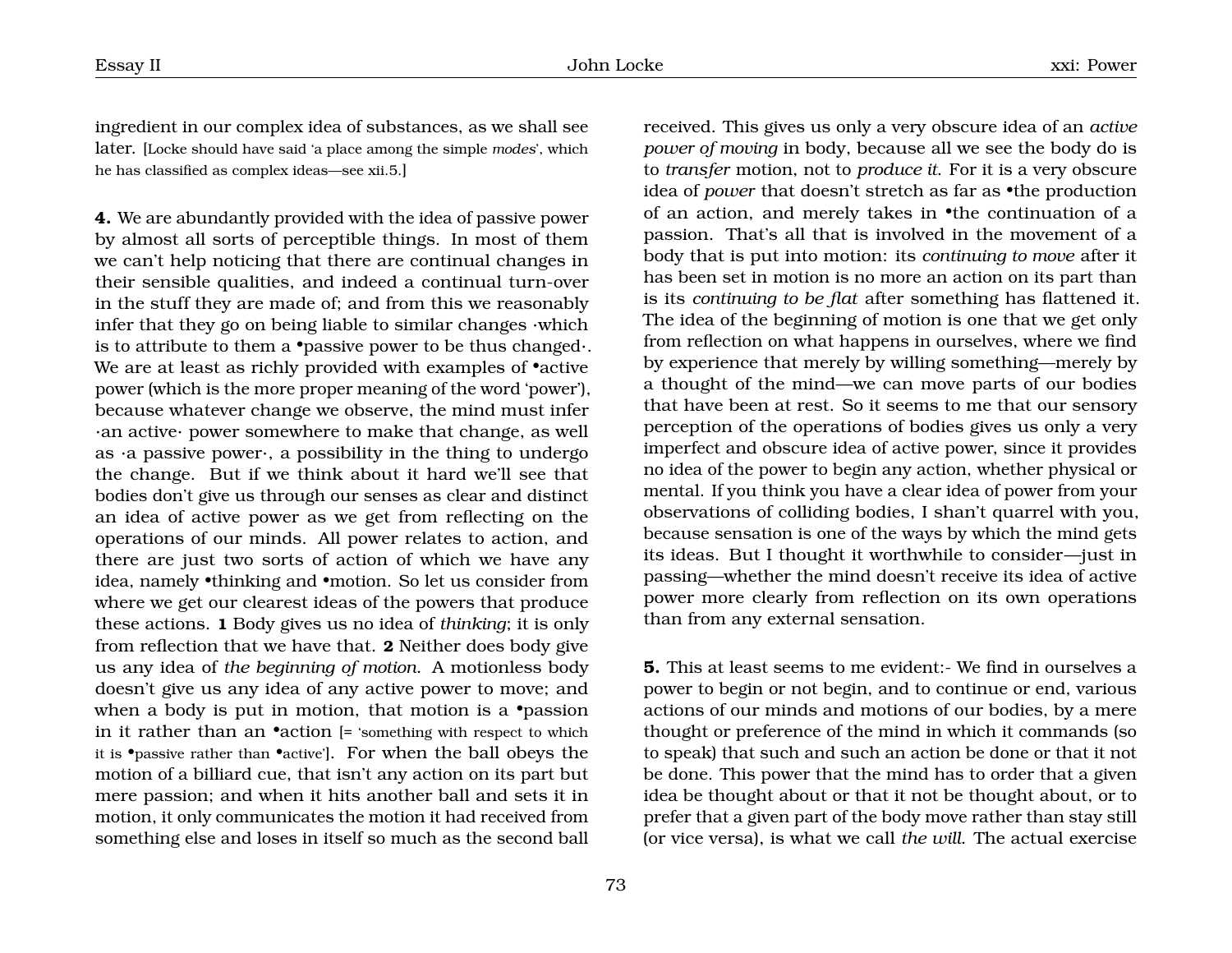of that power in a particular case is what we call *volition* or *willing*. If your doing x (or not doing y) results from such an order or command of the mind, your doing x (or not doing y) is called *voluntary*. And any action that is performed without such a thought of the mind is called *involuntary*. The power of perception is what we call *the understanding*. Perception, which is the act of the understanding, is of three sorts: **1** the perception of ideas in our minds; **2** the perception of the meanings of signs; **3** the perception of the connection or inconsistency, agreement or disagreement, that there is between any ·two· of our ideas. All these are attributed to the understanding, or perceptive power, though in ordinary parlance we are said to 'understand' only with the latter two, not with the mere perception of ideas in our minds.

**6.** These *powers* of the mind, namely of perceiving and of preferring, are usually called two *faculties* of the mind. The word 'faculty' is proper enough as long as it isn't allowed to breed confusion in men's thoughts by being taken to stand for some real beings—·some *things*·—in the soul that perform those actions of understanding and volition. For when we say

the will is the commanding and superior faculty of the soul,

the will is (or is not) free,

the will determines the inferior faculties,

the will follows the dictates of the understanding,

and so on, statements like these can carry a clear and distinct sense, for anyone who attends carefully to his own ideas, and whose thoughts follow the evidence of things rather than the sound of words. But I suspect that this talk about 'faculties' has misled many into a confused notion of active *things* in us,. . . .and that this has led to wrangling, obscurity, and uncertainty in questions relating to them.

**7.** Everyone, I think, finds in himself a power to begin or not begin, continue or put an end to, various actions in himself. From thoughts of the *extent* of this power of the mind over the actions of the man the ideas of liberty and necessity arise. ·These two ideas have been at the heart of an enormous amount of philosophical wrangling, encouraged by much confusion. I shall try to sort all that out in the next twenty sections. In section 28 I shall turn to other topics, though freedom will return to the spotlight in sections 47–56·.

**8.** A man is *free* to the extent that he has the power to think or not, to move or not, according to the preference or direction of his own mind. (The only •actions of which we have any idea boil down to •thinking and •moving, which is why I mention only them.) Whenever it is not equally in a man's power to do something x or not to do it—i.e. whenever doing it is *not* the case that

•if the preference of his mind directs him to do x, he will do x, and

•if the preference of his mind directs him not to do x, he won't do x,

he isn't free, isn't at liberty, is under necessity. Thus, there can't be liberty where there is no thought, no volition, no will; but there may be thought, will, volition, where there is no liberty. Some examples make this clear.

**9.** Nobody thinks that a tennis-ball, whether moving because it has been hit or lying still on the ground, is a free agent. Why? Because we don't think of a tennis-ball as thinking or (therefore) as having any volition, any preference of motion to rest or vice versa. Lacking volition, the ball comes under our idea of *necessary*, and that is how we describe it. Another example: a man is crossing a bridge when it collapses, pitching him into the river below; he doesn't have liberty in this, and isn't a free agent. He does have *volition,* and *prefers*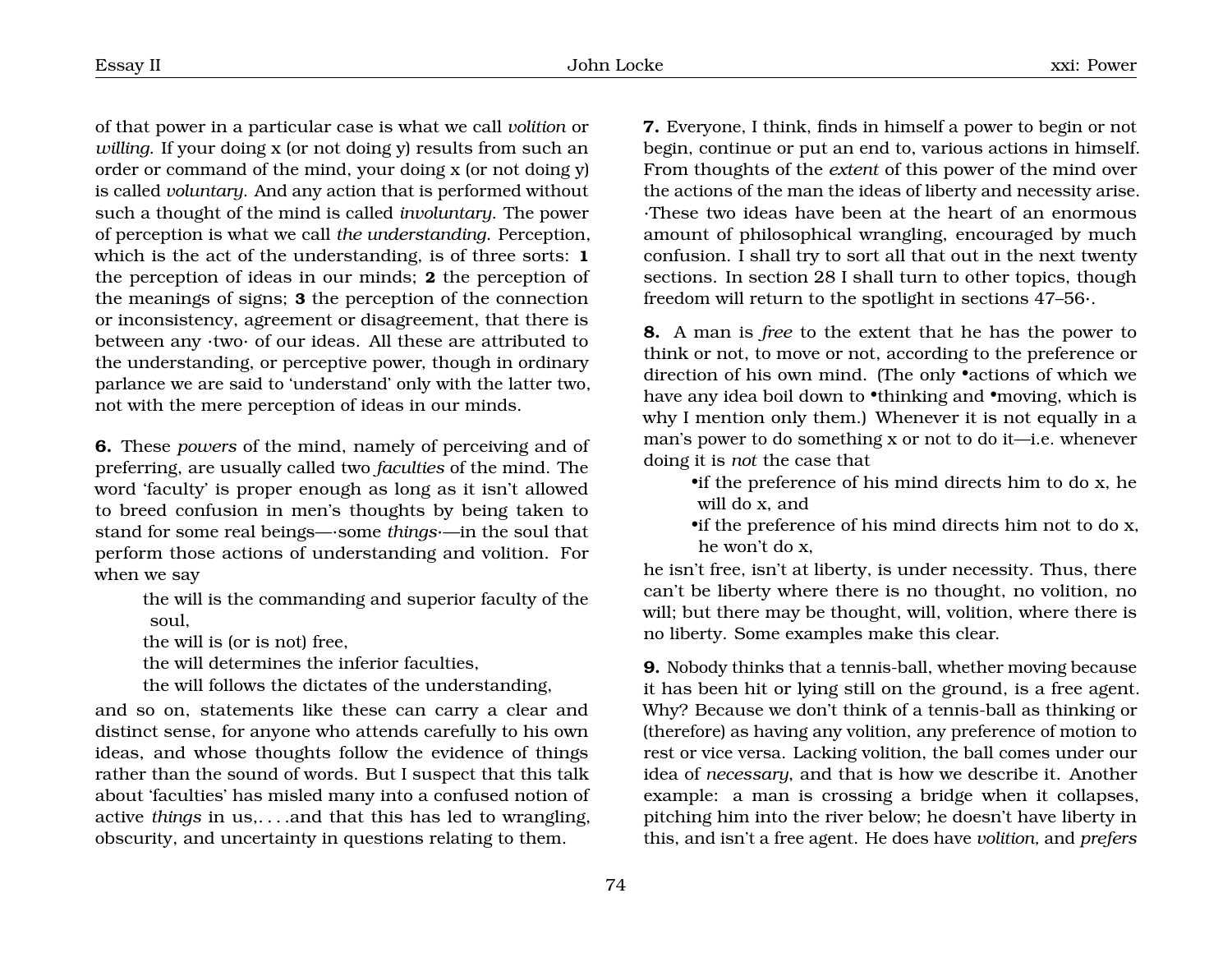his not falling to his falling, but not-falling isn't within his power and so doesn't follow from his volition; and therefore in this matter he isn't free. A third example: a man strikes himself or a friend through a convulsive movement of his arm that it isn't in his power—by volition or the direction of his mind—to stop or refrain from; and nobody thinks he has liberty in this; everyone sympathizes with him, as acting by necessity and constraint.

**10.** ·A fourth example·: a man is carried while fast asleep into a room where there is a person he has been longing to see and speak with; and he is there locked in securely; when he awakes he is glad to find himself in such desirable company, which he stays in willingly, preferring his staying to his going away. Nobody will doubt, I think, that his staying is *voluntary*; and yet it is clear that being locked in he isn't *at liberty not to stay*. So liberty is not an idea belonging to •volition or preferring [Locke's exact words], but to •the person's having the power of doing or not doing something, according to what his mind chooses or directs. idea of liberty reaches as far as *that* power and no further. The moment that power is restrained, or some compulsion removes one's ability to act or refrain from acting, liberty is extinguished.

**11.** We have examples of this—sometimes too many!—in our own bodies. A man's heart beats, and the blood circulates, and it isn't in his power by any thought or volition to stop either process; and therefore in respect to these motions he isn't a free agent. Convulsive motions agitate his legs, so that although he wills it ever so much he can't by any power of his mind stop their motion (as in that strange disease called St. Vitus's dance) but he is perpetually dancing; he isn't at liberty in this action—he *has to* move, just as does as a tennis-ball struck with a racket. On the other side, paralysis or the stocks prevent his legs from obeying the decision of his mind when it prefers that they take his body elsewhere. In all these there is a *lack of freedom*; though the sitting still even of a paralytic, while he prefers it to a removal, is truly *voluntary*. Voluntary then is not opposed to necessary, but to involuntary. For a man may prefer what he can do to what he can't do; he may prefer the state he is in to its absence or change, even though necessity makes it unalterable.

**12.** As with the motions of the body, so with the thoughts of our minds: where any thought is such that we have power to take it up or set it aside according to the preference of the mind, there we are at liberty. A waking man being under the necessity of having some ideas constantly in his mind, is not at liberty *to think or not think*, any more than he is at liberty *to touch other bodies or not*—·given that he touches the ground he stands on·. But whether he turns his thoughts from one idea to another is often within his choice; and then he is as much at liberty in respect of his ideas as he is in respect of bodies he stands on; in each case he can move from one to another as he pleases. Still, just as some bodily movements are unavoidable, so some ideas are unavoidable by the mind, which can't drive them away by the utmost effort it can use. A man on the rack isn't at liberty to set aside the idea of pain and distract himself with other thoughts; and sometimes a boisterous passion hurries our thoughts along as a hurricane does our bodies, without leaving us free to think about other things that we would rather choose. But we consider the man as a free agent again as soon as •his mind regains the power to stop or continue, begin or not begin, any of these thoughts or bodily movements according as •it thinks fit to prefer either to the other.

**13.** *Necessity* occurs where thought is lacking, and where thought is present but doesn't have the power to direct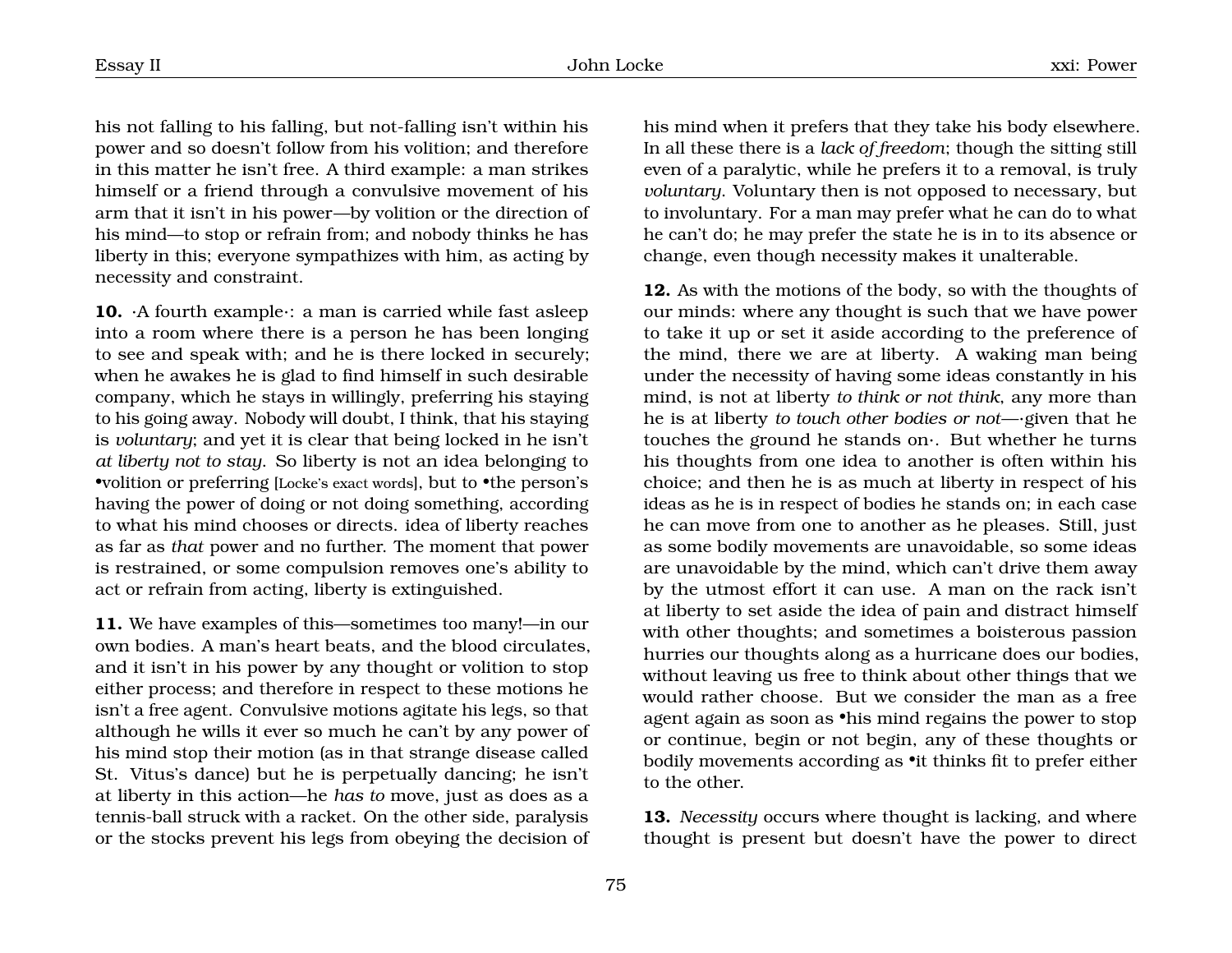the behaviour. If an agent ·has thought and· is capable of volition, but •starts or continues some action that is contrary to the preference of his mind, that is called *compulsion*; if he •stops or restricts an action when this is contrary to his volition, this is called *restraint*.

**14.** If I am right about all this, consider whether it might help to put an end to the question *Is man's will free or not?* This has been long agitated, but I think it is unreasonable because unintelligible. It follows from what I have said that the question itself is as improper and meaningless as *Is man's sleep swift or not?* and *Is man's virtue square or not?* because liberty no more applies to the will than speed does to sleep or squareness to virtue. Liberty, which is a power, belongs only to *agents*, and cannot be an attribute of the will, which is only another *power*.

**15.** It is so difficult to convey in words clear notions of internal actions that I must warn you that my words 'ordering', 'directing', 'choosing', 'preferring', etc. will not distinctly enough tell you what volition is unless you reflect on what you yourself do when you will. For example, 'preferring', though it seems perhaps best to express the act of volition, doesn't do it precisely. A man would *prefer* flying to walking, yet who can say he ever *wills* himself to fly? Clearly, volition is an act of the mind knowingly exerting that control *it takes itself to have* over any part of the man, ·so that we can't will ourselves to fly because we know that we can't do so·. [The rest of this section repeats material from preceding sections.]

**16.** Plainly the will is simply one power or ability, and freedom is another; so that to ask whether the will has freedom is to ask whether one power has another power, whether one ability has another ability—a question too obviously and grossly absurd to argue about or to need an answer. For anyone can see that powers belong only to

•agents, and are attributes only of •substances, and not of powers themselves! So that the question 'Is the will free?' contains the question 'Is the will a substance, an agent?', since freedom can properly be attributed only to acting substances. If freedom can with any propriety of speech be applied to  $\cdot$ any $\cdot$  power, it is to the power a has man to affect movements of parts of his body by his choice or preference. But his having *that* power is what entitles him to be called 'free'; indeed, that power *is* freedom. So now we have the question 'Is freedom free?', and if anyone asked *that*, we would conclude that he didn't know what he was talking about. It would be like someone who, knowing that 'rich' was a word to express the possession of riches, asks 'Are riches rich?'—making himself a candidate for Midas's ears!

**17.** But the absurdity is somewhat disguised—its meaning somewhat hidden—when men speak of the will as a 'faculty' ·and slip into thinking of it as an active substance rather than as a power, which is what it really is·. As soon as it is made clear that the will is merely the power to do something, the absurdity of saying that it is or isn't free plainly reveals itself. If it were reasonable to think and talk of faculties as distinct beings that can act ('The will orders', 'The will is free'), it would also be all right to have a speaking faculty, a walking faculty, and a dancing faculty, and to think and talk of these as producing the relevant actions—'The singing faculty sings', 'The dancing faculty dances'. And when we say such things as that •the will directs the understanding, or •the understanding obeys or disobeys the will, this is no more correct and intelligible than to say that the power of speaking directs the power of singing, or the power of singing obeys or disobeys the power of speaking.

[Section **18** continues that last point, criticising the state-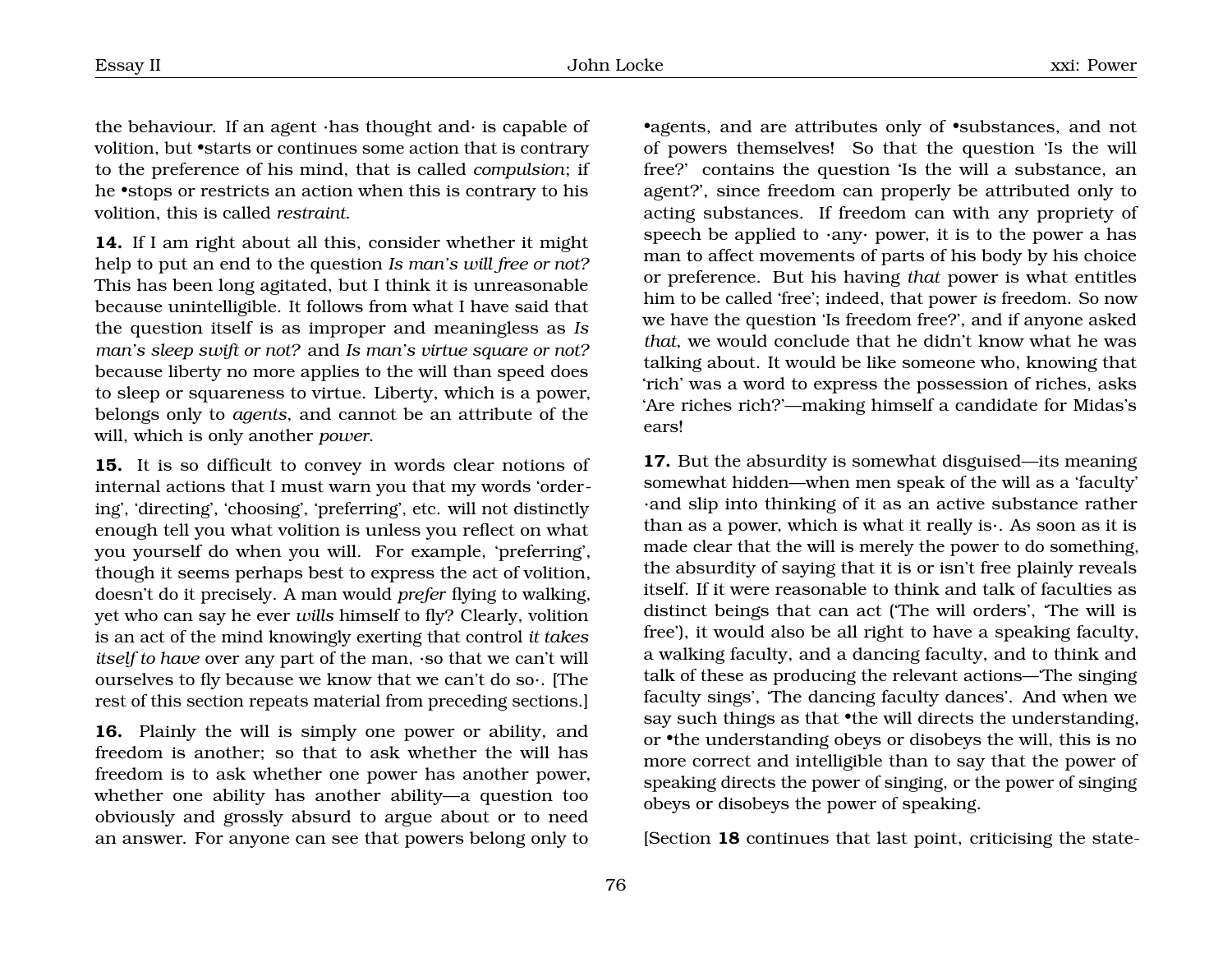ment that 'the understanding operates on the will, or the will on the understanding', as though a power could operate on a power.]

**19.** I grant that this or that •thought may be the occasion of a •volition, that is, of a man's exercising the power he has to choose; and that the •choice of the mind may cause the man's •thinking about this or that thing. (Similarly, the singing of a tune may cause the dancing of a dance, or vice versa.) But in all these cases it isn't one power that operates on another. Rather, the mind operates and exerts these powers; it is the man that does the action, it is the agent that has power or ability. For powers are *relations*, not *agents*; and the only thing that can be free or not free is •that which *has* or *lacks* the power to operate, not •the power itself. . . .

[Section **20** continues with the theme of the misuse of the notion of a faculty. Of course the mind and the body have faculties, because that is to have powers; and they couldn't operate if they had no power to operate. The trouble comes when faculties are treated as things, agents, rather than as powers; and Locke provides examples.]

**21.** To return now to the enquiry about liberty, I think the proper question is not *Is the will free?* but *Is a man free?* ·There are two ways of taking the former question; I shall deal with one in the remainder of this section, and the other in sections 22–4·. [Locke then repeats the position he has already laid out: that freedom consists in the ability to act in the manner one's mind chooses. 'How can we think anyone freer than to have the power to do what he will?' He concludes:] So that in respect of actions within the reach of such a power in him, a man seems as free as it is possible for freedom to make him.

**22.** But the inquisitive mind of men who want to clear themselves of guilt as far as they can, even if that involves

putting themselves into a worse state than that of total necessity, is not content with this notion of freedom. For their purposes freedom isn't useful unless it goes further than this. And so we find people arguing that a man isn't free at all unless he is as *free to will* as he is *free to do what he wills*. So a further question about liberty is raised, namely *Is a man free to will?* Arguments about whether the will is free are, I think, really about this. Here is my answer to it.

[In sections **23–4** Locke presents one basic point: If at some time you have in your mind the question of whether to start walking right now, and you do have the power to start walking and also the power not to do so, you *cannot be free* with respect to the relevant act of volition. Either you will start walking or you won't; whichever it is will be an upshot of your choosing to walk or choosing not to; so you *cannot get out of* making an act of the will settling the matter; and so your act of the will is not free. In such a case, whatever you do will be 'unavoidably voluntary'.]

**25.** Plainly, then, a man is hardly ever at liberty whether to will or not to will. But a new question arises: *Is a man at liberty to will which of the two he pleases, motion or rest*? This question is so obviously absurd that it might suffice to convince people that the question of freedom shouldn't be asked about the will. To ask whether a man is at liberty to will either motion or rest, speaking or silence, whichever he pleases, is to ask, whether a man can will what he wills, or be pleased with what he is pleased with. This needs no answer, I think; and those who insist on asking it must suppose that one act of will arises from another, which arises from yet another, and so on ad infinitum.

**26.** The best way to avoid such absurdities is to establish in our minds definite ideas of the things we are talking about. If the ideas of *liberty* and *volition* were well fixed in our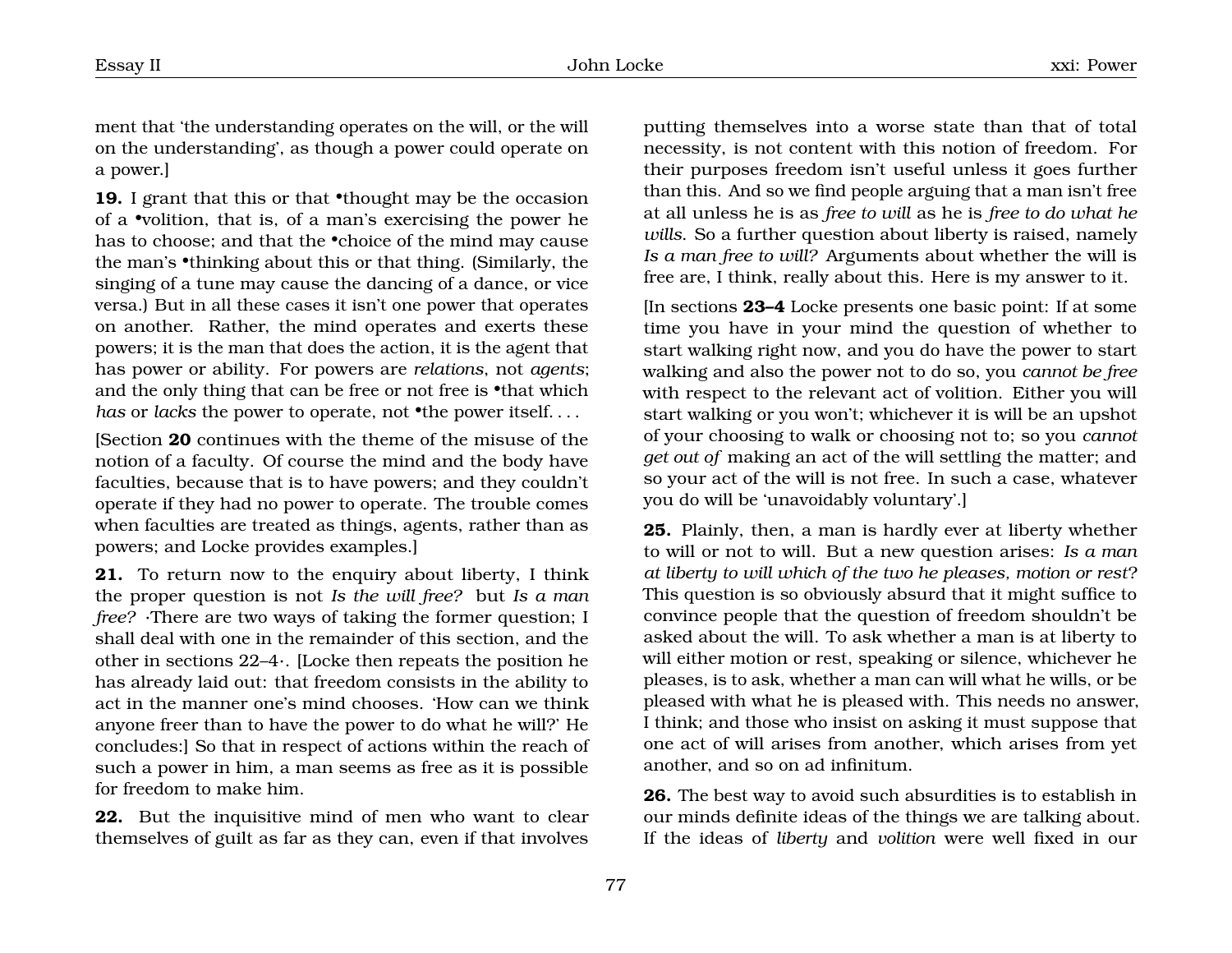understandings, and if we kept them in our minds through all the questions that are raised about liberty and volition, it would be easier (I think) to resolve most of the difficulties that perplex men's thoughts and entangle their understandings; because it would be easier for us to see where the obscurity arose from •the nature of the thing under discussion and where it arose merely from  $*$ the confused meanings of some words.

**27.** *First* then, it should be borne in mind that freedom consists in the dependence on our volition ·or preference· of

an action's being done *or not done*,

not in the dependence on our preference ·or volition· of

#### any action *or its contrary*.

A man standing on a cliff is at liberty to leap twenty yards downwards into the sea, not because he has a power to do the contrary action, which is •to leap twenty yards upwards (for he has no such power), but because he has a power to leap or •not to leap.... A prisoner in a room twenty feet square, when he is at the north side of the room, is at liberty to walk twenty feet southward because he can walk or •not walk it; but he isn't at the same time at liberty to do the contrary, i.e. to •walk twenty feet northward. Freedom, then, consists in our being able to act or not to act according as we shall choose or will. ·With that I leave the topic of freedom until I re-engage with it in section  $47$ .

**28.** *Secondly*, we must remember that volition or willing is an act of the mind directing its thought to the performing of some action and thereby exerting its power to produce it. In the interests of brevity I ask permission to use the word 'action' to include also refraining from action. When walking or speaking are proposed to the mind, *sitting still* and *staying silent* are mere non-actions, but they need the determination of the will as much as *walking* and *speaking*

do, and they are often as weighty in their consequences as the other two, the real actions. Those are reasons for counting such refrainings as actions too, but anyway I am doing so for brevity's sake.

**29.** Thirdly, to the question *What determines the will?* the true answer is *The mind*. The will is the general power of directing action this way or that; it is a power that the agent has; and what determines its exercise in a given case is the agent, the mind, exercising its power in some particular way. If you aren't satisfied with this answer, then you must be asking *What determines the will?* with the meaning *What moves the mind, in every particular instance, to perform the particular act of volition that it does perform?* ·This is an intelligible and respectable question, which doesn't involve treating the will as an agent or anything like that·. To this question I answer:

> The motive for •continuing in the same state or action is one's *present satisfaction* in it; the motive to •change is always some *uneasiness*.

The only thing that ever leads us to will a change of state or the performing of a new action is some uneasiness ·with our present state or action·. This is the great motive that works on the mind, getting it to act. For brevity's sake I shall call this *determining the will*. I shall explain it at more length.

**30.** First, though, I must say something about terminology. Volition is a very simple act, and if you want to understand what it is you will do better by "reflecting on your own mind and observing what it does when it wills than by •any variety of verbal explanations. Yet I have tried to put it into familiar words by using the terms 'prefer' and 'choose' and their like, and these  $\cdot$ are not really right because they $\cdot$  signify *desire* as well as *volition*. . . . I find the will often confounded with. . . .desire, and one put for the other. . . . I think that this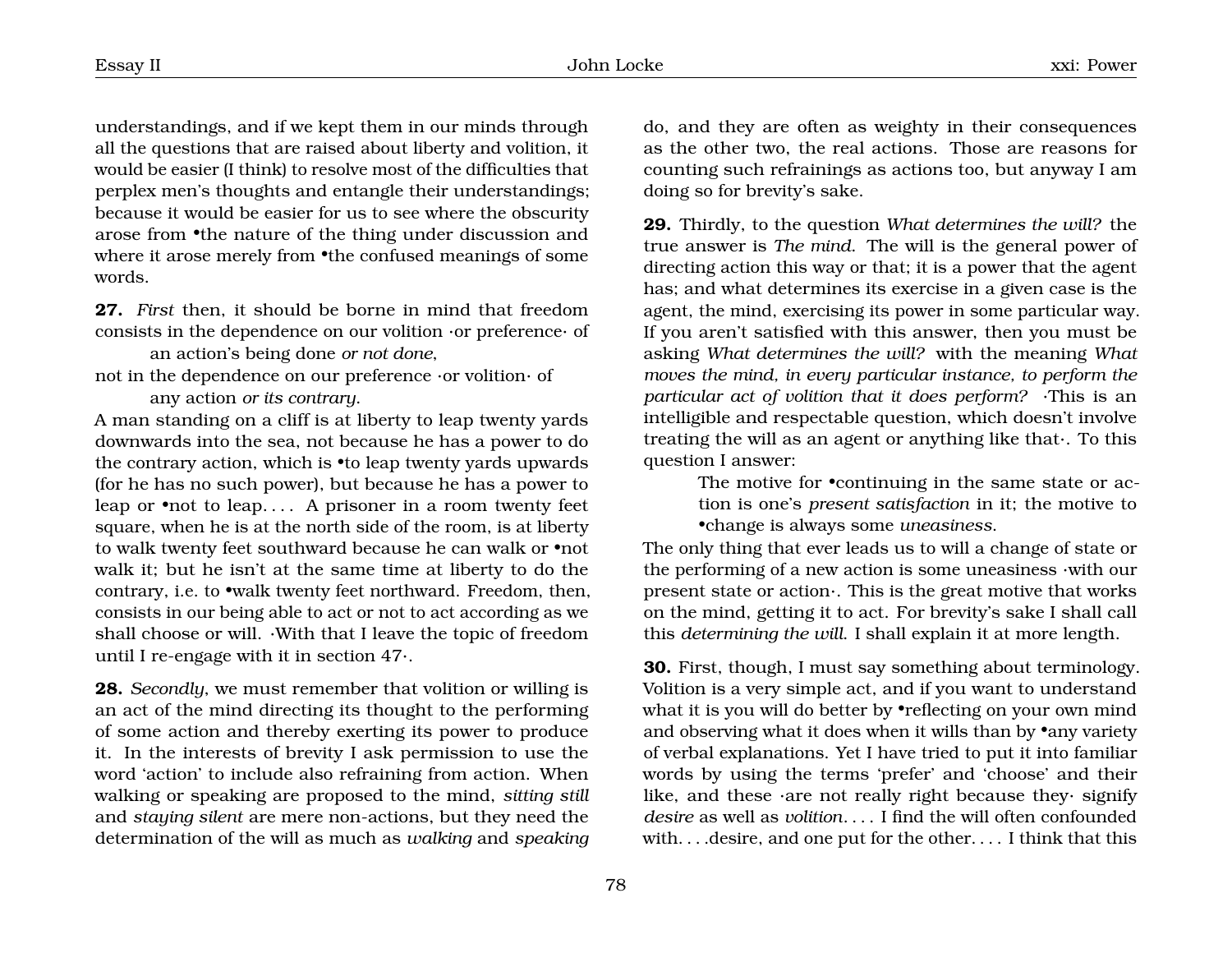has frequently led to obscurity and mistake in this matter, and should be avoided as much as possible. If you turn your thought inwards onto what goes on in your mind when you *will*, you'll see that the will or power of volition has to do only with actions and non-actions that the mind *takes to be in its power*. So the will is quite different from desire, which may go directly against the will in a particular case. [Locke gives two examples, this being one: A man may be suffering pain, knowing that the only way for him to relieve it would give him other, worse, physical ailments. So he *wants* the pain to go away, but he doesn't *will* any action that would make it go away.] This makes it evident that desiring and willing are two distinct acts of the mind, and thus that the will (the power of volition) is distinct from desire.

**31.** To return then to the question *What determines the will in regard to our actions?* I used to accept the widespread opinion—·to which I shall return in section 35·—that what determines the will is *the greater good in view*; but I now think that what does it is some *uneasiness* that the man is at present under. That is what determines the will from moment to moment, getting us to behave as we do. This uneasiness can be called *desire*, for that's what it is: *desire is an uneasiness of the mind for the lack of some absent good*. All bodily pain of whatever kind, and all disquiet of the mind, is uneasiness; and it is always accompanied by—and indeed is hardly to be distinguished from—a desire that is equal to the pain or uneasiness that is being felt. For desire being an uneasiness in the lack of an absent good, in the case of pain the absent good is *ease*, freedom from the pain; and until ease is attained we can call the uneasiness 'desire', for nobody feels pain without wanting to be eased of it, with a desire equal ·in intensity· to that pain. Besides this desire for ease from pain—·which is essentially a desire for something

negative·—there is also desire for absent positive good; and here also the desire and uneasiness are equal. The more strongly we desire any absent good the more intensely are we in pain from not having it. But the intensity of the pain doesn't vary with •how great the good is or is thought to be—only with •the strength of the desire for it. Absent good can be contemplated without desire. But when there *is* desire there is an equally intense uneasiness.

**32.** Everyone who reflects on himself will quickly find that desire is a state of uneasiness. Everyone has felt in desire what the wise man says of hope (which isn't much different from it) 'that it being deferred makes the heart sick' [Proverbs 13:12], and that the greatness of the desire sometimes raises the uneasiness to a level where it makes people cry out 'Give me children, give me the thing desired, or I die' [Genesis 30:1]. Life itself, with all its enjoyments, is a burden that cannot be borne under the lasting and unremoved pressure of such an uneasiness.

**33.** It is true that good and evil, present and absent, work on the mind; but what *immediately* determines the will to each voluntary action is the uneasiness of desire, fixed on some absent good—whether the good be negative (such as the absence of pain) or positive (such as pleasure). I shall now try to show, by argument and from experience, that it is indeed this uneasiness that determines the will to the series of voluntary actions of which the greatest part of our lives is made up.

**34.** When a man is perfectly content with the state he is in, and thus is without uneasiness, there is nothing to move him to stop being in that state. Observe yourself and you'll see that this is right. And so we see that our All-wise Maker has put into us the uneasiness of hunger and thirst and other natural desires, which return at the proper time and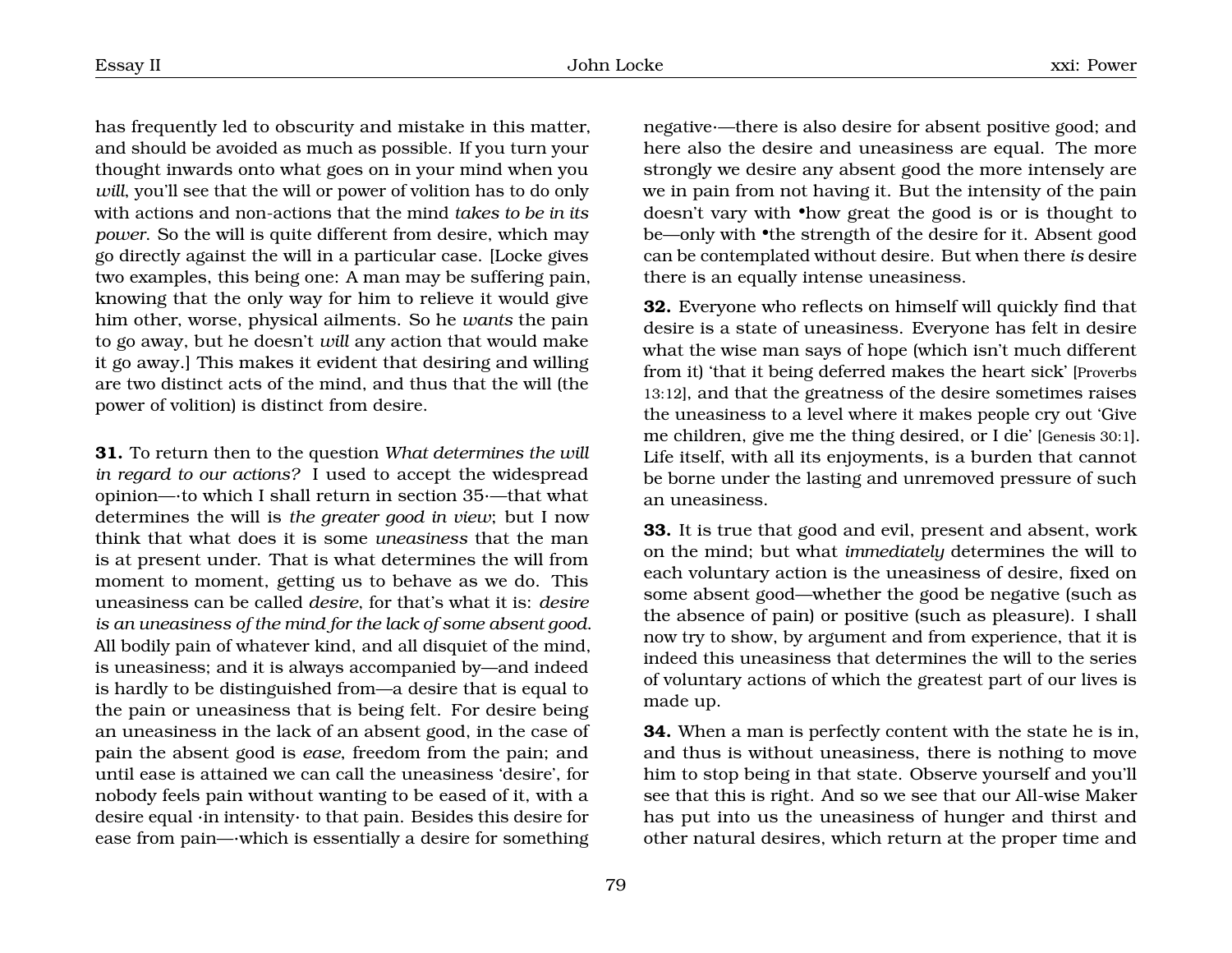determine our wills for the preservation of ourselves and the continuation of our species. If the mere *thought* of those good ends had been sufficient to determine the will and set us to work, it is reasonable to think we would then have had none of these natural pains, and perhaps in this world little or no pain at all. 'It is better to marry than to burn', says St. Paul, [1 Corinthians 7:9] exhibiting what chiefly drives men into the enjoyments of the married state. There is more power in •the push of a little *actual* burning than •the pull of the *prospect of* greater pleasures.

**35.** It is so widely and confidently accepted that what determines the will is *good, the greater good*, that I am not surprised that I took this view for granted when I first published on this topic ·in the first edition of this *Essay*·. And I suspect that many readers will blame me not for that but rather for my present retraction. But when I looked harder into the matter, I was forced to conclude that even what a person *knows to be* the greater good doesn't determine his will until his desire has been correspondingly raised and has made him uneasy in his lack of the good in question. [Locke gives the example of a poor man who agrees that affluence is better than poverty, but who isn't uneasy over his poverty and therefore doesn't bestir himself to get rich; and the example of a man who knows that virtue brings advantages, but who does nothing about it because he doesn't 'hunger and thirst after righteousness'. He writes colourfully of the alcoholic whose knowledge of what would be better for him leads him frequently to resolve to give up drinking, but doesn't lead him actually to give it up because] the uneasiness to miss his accustomed delight returns, the acknowledged greater good loses its hold, and the present *uneasiness* determines his will to start drinking again. He may at the same time make secret promises to himself that

he won't drink any more—that this is the last time he'll act against the attainment of those greater goods. And thus he is from time to time in the state of that unhappy complainer who said *Though I see and approve the better, I follow the worse*. We have constant experience of the truth of this for many people at many times; I know of no way except mine to make this fact intelligible.

**36.** Experience makes it evident that uneasiness alone operates on the will; but *why* is this so? ·In answering this, I shall assume that whenever volition occurs there is some uneasiness, the question being why *it* and not something else acts immediately on the will in every case·. The answer is that at any given time only one item can determine our will, and it naturally happens that uneasiness takes that role ·to the exclusion of anything else that might take it·. The reason for that is that while we are in a state of uneasiness we can't sense ourselves as being happy or on the way to happiness, because everyone finds that pain and uneasiness are inconsistent with happiness, spoiling the savour even of the good things that we do have. So our will always, as a matter of course, chooses the removing of any pain ·or uneasiness· that we still have, as the first and necessary step towards happiness.

**37.** Here is another possible reason why the will is ·immediately· determined only by the will ·and not by the prospect of greater good. The greater good is only prospective, lying in a possible future; it isn't *present* and actual. Uneasiness is the only relevant factor that is ·*present*; and it is against the nature of things that something *absent* should operate where it is not. ·So a merely *future* possible good cannot operate in the actual *present*.· You may object that absent good can, through thought, be brought home to the mind and made to be present. The idea of it may indeed be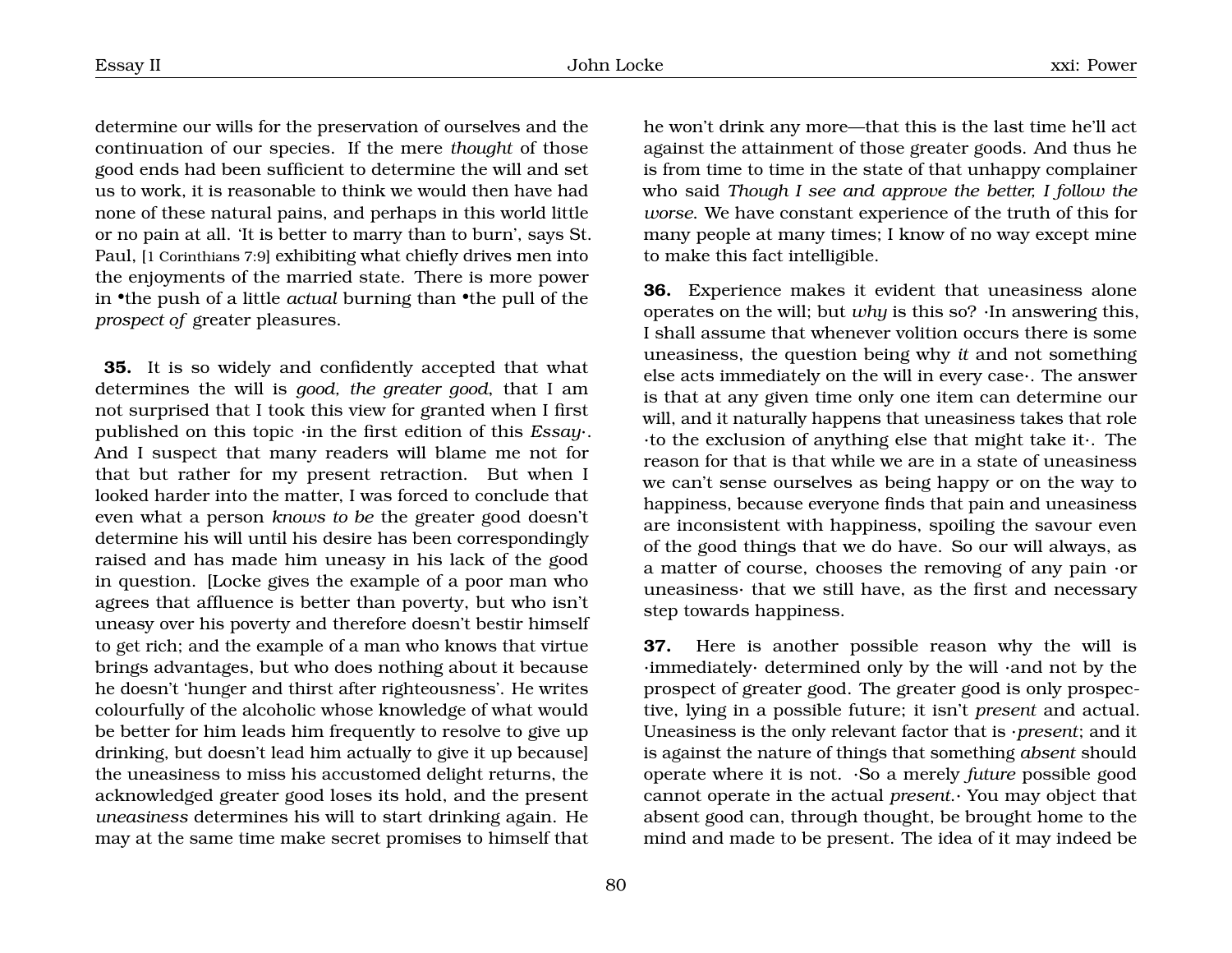in the mind and viewed as present there; but for •something that is in the mind in that way to counter-balance the removal of an uneasiness that we have, •it must raise our desire to a point where the uneasiness of *that* prevails over the other uneasiness in determining the will. Until that happens, the idea in the mind of some good is there only in the way other ideas are, as merely something to think about—not operating on the will and not setting us to work. (I shall give the reason for this shortly.). . . .

[In section **38** Locke writes at length about the fact of sinful conduct by people who really do believe that they are risking the loss of eternal joy in heaven. This would be inexplicable if mere unaided beliefs about the good could determine the will, because in that case *those* beliefs would surely always prevail. But their frequent failure to do so can be understood if one brings in Locke's thesis that uneasiness is what determines the will. Near the end he writes:] Any intense pain of the body, the ungovernable passion of a man violently in love, or the impatient desire for revenge, keeps the will steady and focussed; and the will that is thus determined never lets the understanding set its object aside; all the thoughts of the mind and powers of the body are uninterruptedly employed in one direction by the determination of the will, which is influenced by that towering uneasiness as long as it lasts. . . . ·That completes my defence of my view that uneasiness is always what immediately determines the will. The notion of uneasiness will go on working for me, but won't itself be the topic of further discussion·.

**39.** Up to here my examples of uneasiness have mainly concerned desire. That kind of uneasiness is the chief determinant of desire, and the one we are most conscious of; and it seldom happens that the will orders an action without some desire being involved. (I think that is why

the will and desire are so often taken to be one and the same thing.) Still, some part in the story should be given to kinds of uneasiness that make up or at least accompany the other passions. *Aversion*, *fear*, *anger*, *envy*, *shame*, etc. each have their uneasiness too, which is how they influence the will. Each of those passions usually comes mixed with others,. . . .and I think that desire is nearly always an element in the mix. I am sure that wherever there is uneasiness there is desire. Here is why: we constantly desire happiness; and to the extent that we feel uneasiness, to that extent we lack happiness  $\cdot$  and therefore desire to have it $\dots$ . Also, the present moment is not our eternity! However greatly we are enjoying the present, we look beyond it to the future, and desire goes with that foresight, and it carries the will with it. So that even in joy, what keeps up the action on which the enjoyment depends is the *desire* to continue it and the *fear* of losing it. . . .

**40.** We are attacked by various uneasinesses, distracted by different desires, which raises the question: which of them takes precedence in determining the will to the next action? The answer is that ordinarily it the *most pressing* of them. (That is, the most pressing of the ones that the person thinks *can* be removed; for the will can never be moved towards something it then thinks is unattainable. . . .) What ordinarily determines the will in that series of voluntary actions that makes up our lives is at each moment the most important and urgent uneasiness that we feel at that time. Don't lose sight of the fact that the proper and only object of the will is *some action of ours*, and nothing else. The only outcome we can produce by willing is an action of our own, so that is as far as our will reaches.

**41.** If it is further asked *What is it that moves desire?*, I answer: Happiness, and that alone. 'Happiness' and 'misery'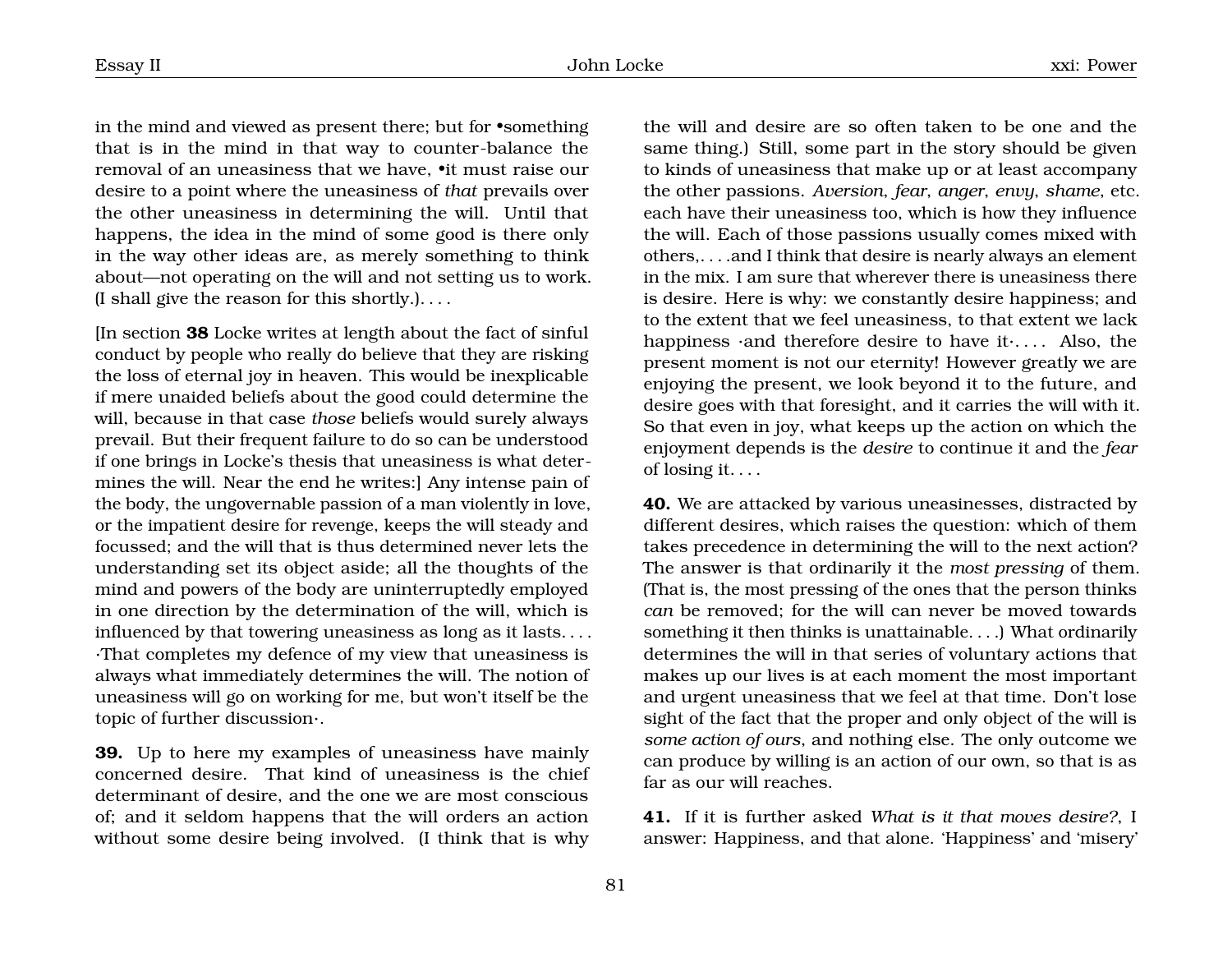are the names of two extremes whose outer bounds we don't know. . . . But we have very lively impressions of some degrees of each, made by various instances of delight and joy on the one side, and torment and sorrow on the other. For brevity's sake I shall bring all these under the labels 'pleasure' and 'pain', because there is pleasure and pain of the mind as well as of the body. . . . Indeed, strictly speaking they are all of the mind, though some arise in the mind from thought, others in the body from certain modifications of motion.

**42.** *Happiness* then in its full extent is the utmost pleasure we are capable of, and *misery* the utmost pain. . . . Now because pleasure and pain are produced in us by the operation of certain objects on our minds or our bodies, and in different degrees, anything that is apt to produce pleasure in us we call 'good', and what is apt to produce pain we call 'bad', *just* because it is apt to produce in us the pleasure or pain that constitutes our happiness or misery. Further, even when what is apt to bring us some degree of pleasure is in itself good, and what is apt to produce some degree of pain is bad, we often don't call it so because it is in competition with a •greater of its sort.... If we rightly estimate what we call 'good' and 'bad', we shall find it lies to a large extent in •comparison: the cause of every lesser degree of pain, as well as every greater degree of pleasure, has the nature of good, and vice versa.

**43.** Although good is the proper object of desire in general, sometimes a man's desire remains unmoved by the prospect of good, because he doesn't regard that good as a necessary part of his happiness. Everyone constantly pursues happiness, and desires whatever contributes to it; *other* acknowledged goods a person can look at without desire, pass by, and be content to go without. There is pleasure in

knowledge, and many men are drawn to sensual pleasures. Now, let one man place his satisfaction in sensual pleasures, another in the delight of knowledge; each admits there is great pleasure in what the other pursues; yet neither makes the thing that delights the other a part of *his* happiness, and their desires are not moved that way. (As soon as the studious man's hunger and thirst make him uneasy,. . . .his desire is directed towards eating and drinking, though possibly not caring much *what* food he gets to eat. And on the other side, the epicure buckles down to study when shame, or the desire to look good to his mistress, makes him uneasy in his lack of some sort of knowledge.) Thus, however intent men are in their pursuit of happiness, a man may have a clear view of good—great and acknowledged good—without being concerned for it or moved by it, if he thinks he can be happy without it. But men are always concerned about pain, ·which is an intense uneasiness·. They can feel no uneasiness without being moved by it. And therefore whenever they are uneasy from their lack of some good that they think they need for their happiness, they start to desire it.

**44.** Something that each of us can observe in himself is this: although •the greater visible good doesn't always raise a man's desires in proportion to the greatness he acknowledges it to have, •every little trouble moves us and sets us to work to get rid of it. The nature of our happiness and misery makes it evident why this should be so. Any present pain, of whatever kind, makes a part of our present misery; but the absence of a good doesn't necessarily do so. If it always did, we would be constantly and infinitely miserable, because there are infinite degrees of happiness that we don't possess. So when we are free of all uneasiness, a moderate portion of good is enough to keep us content in the present; and a fairly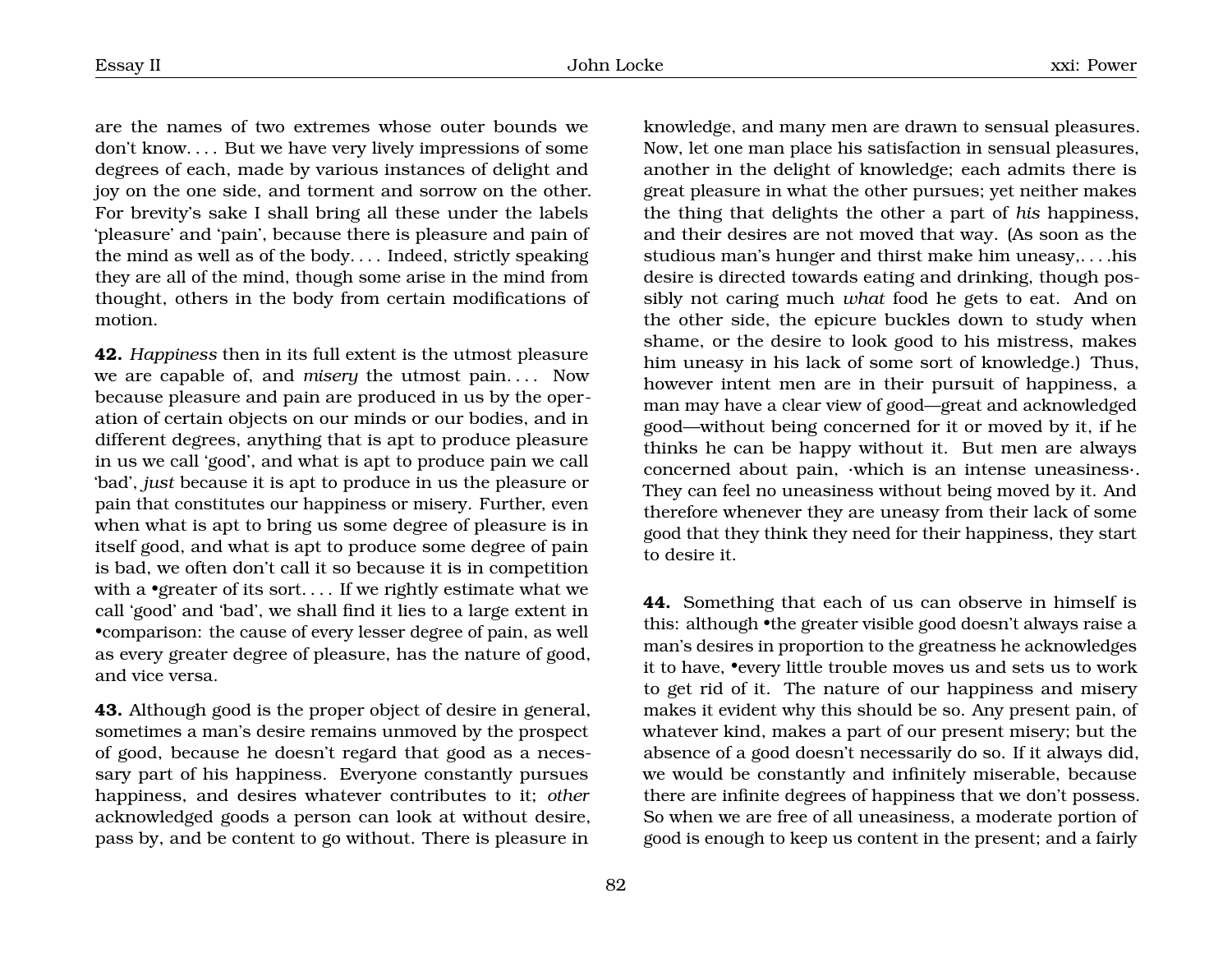low level of pleasure in a series of ordinary enjoyments adds up to a happiness with which most of us can be satisfied. (If this were not so, there'd be no room for the obviously trivial actions that we so often exercise our wills on, voluntarily spending much of our lives on them—a pattern of conduct that couldn't persist if our will or desire were constantly directed towards the greatest apparent good.) Few people need go far afield to be convinced that this is so. In this life, indeed, most people who are happy to the extent of having a constant series of *moderate* pleasures with no admixture of uneasiness would be content to continue in •this life for ever; even though they can't deny that there *may be* a state of eternal durable joys in an •after-life, far surpassing all the good that is to be found in this one. In fact they can't avoid realizing that such a wonderful after-life is *more* possible than is their getting and keeping the pittance of honour, riches, or pleasure that they are now pursuing to the neglect of that eternal state. And yet,

> •with a clear view of this difference, •satisfied of the possibility of a perfect, secure, and lasting happiness in a future state, and •quite sure that it is not to be had in this life while they limit their happiness to some little enjoyment and exclude the joys of heaven from making a necessary part of it,

*still* their desires are not moved by this greater apparent good, nor are their wills determined to any action or effort towards its attainment.

[In section **45** Locke discusses at length the phenomenon of people not being moved to seek what they believe are very great long-term goods because their wills are activated by little present uneasinesses aimed at smaller goods that they think of as necessary for their happiness. These dominant uneasinesses may be for food, drink and so on, but there

are also 'fantastical' uneasinesses directed at honour, power, riches, etc. 'and a thousand other irregular desires that custom has made natural to us'. When we are in pain, misery, uneasiness, Locke says, the first thing we need, in order to become happy, is to get out of that state; and in that situation:] the absence of absent good does not contribute to our unhappiness, and so the thought of absent good—even if we have it, and admit that the item in question *would* be good—is pushed aside to make way for the removal of the uneasinesses that we feel. This situation will change only if appropriate and repeated contemplation of an absent good •brings it nearer to our mind, •gives us a taste of that good, and •raises in us some desire. That desire then starts to contribute to our present uneasiness, and competes with our other uneasinesses in the push to be satisfied; and if it exerts enough pressure it will in its turn come to determine the will.

**46.** By thoroughly examining any proposed good, we can raise our desires to a level that is proportional to *how good* it is, and then it may come to work on the will, and be pursued. . . .wills are influenced only by the uneasinesses that are present to us; while we have any of those they are always soliciting, always ready at hand to give the will its next push. When any balancing goes on in the mind, ·it isn't a balancing of prospective goods against one another; rather· it concerns only which desire will be the next to be satisfied, which uneasiness the next to be removed. So it comes about that as long as any uneasiness, any desire, remains in our mind, there is no room for good—considered just in itself as *good*—to come at the will or to have any influence on it. . . .

**47.** Despite what I have said ·in section 40·, it doesn't *always* happen that the greatest and most pressing uneasiness determines the will to the next action. As we find in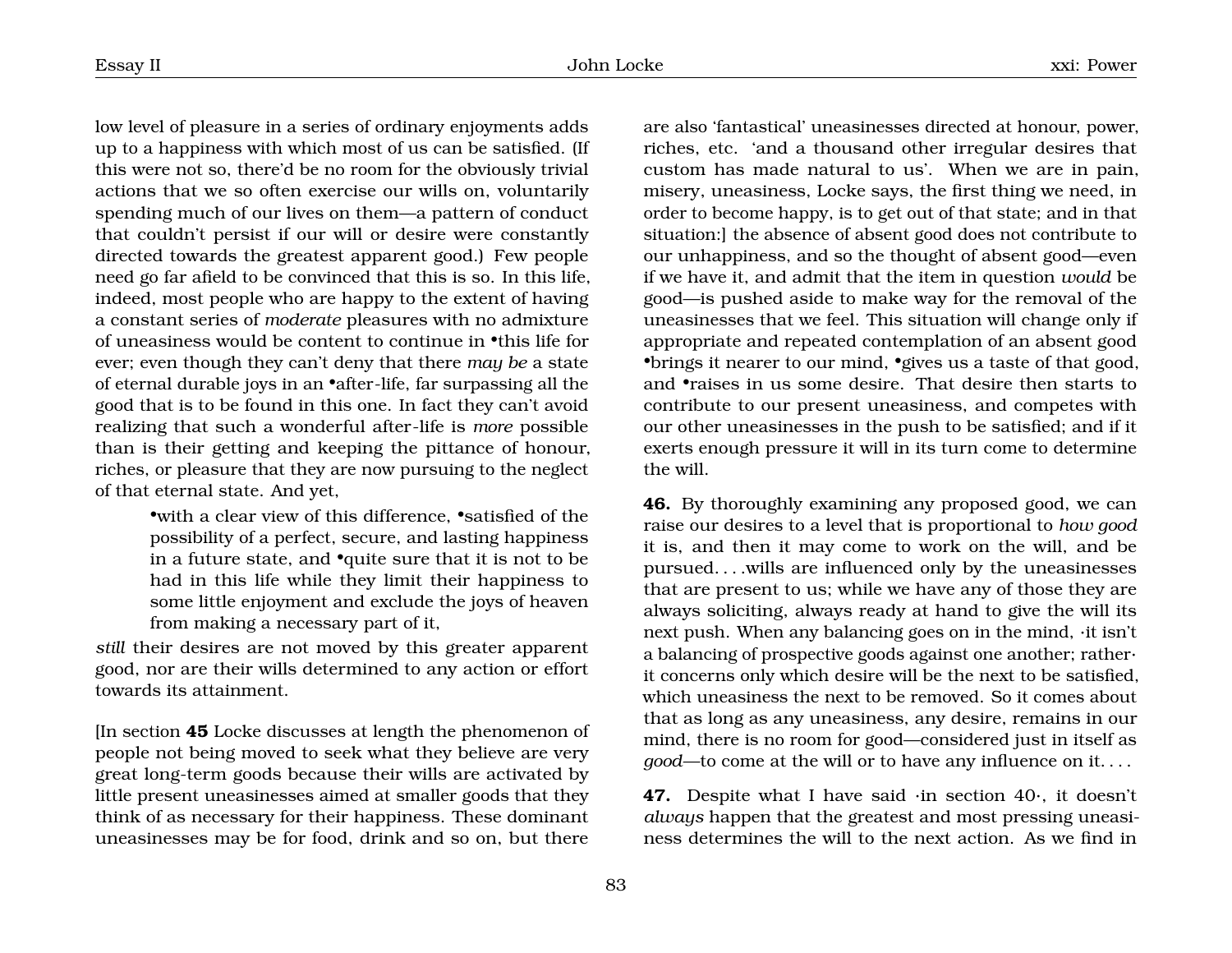our own experience, the mind is usually able to *suspend acting* on some one of its desires, and so—taking them one at a time—to suspend acting on any of them. Having done this, the mind is at liberty to consider the objects of its desires—·the states of affairs that it wants to bring about·—to examine them on all sides and weigh them against others. In this lies man's liberty; and all the mistakes, errors, and faults that we run into in living our lives and pursuing happiness arise from not availing ourselves of this liberty, and instead rushing into the determination of our wills, going into action before thinking enough about what we are aiming at. ability to suspend the pursuit of this or that desire seems to me to be the source of all freedom; it is what so-called 'free will' consists in. When we exercise it and *then* act, we have done our duty, all that we can or ought to do in pursuit of our happiness; and it isn't a *fault* but a *perfection* of our nature to desire, will, and act according to the last result of a fair examination.

**48.** This is so far from confining or weakening our freedom, that it is the very essence of it; it doesn't cut short our liberty, but brings it to its proper goal; and the further we are removed from such a determination—·that is, from being made to act by the judgments we have made and the uneasinesses that result from them·—the nearer we are to misery and slavery. If the mind were perfectly indifferent [= 'in perfect balance'] about how to act, not fixed by its last judgment of the good or evil that is thought to attend its choice, that would be a great imperfection in it. A man is at liberty to lift his hand to his head, or let it rest in his lap; he is perfectly indifferent as between these, and it would be an imperfection in him if he lacked that power—·that is, if he were unable to lift his hand, or unable not to lift it, given that no desire of his selects one course of action rather than the

other·. But it would be as great an imperfection if he had the same indifference as between lifting his hand and not lifting it in a situation where by raising it he would save himself from a blow that he sees coming. It is as much a perfection that desire (or the power of preferring) should be determined by good as that the power of acting should be determined by the will; and the more certain such determination is, the greater is the perfection. Indeed, if we were determined by anything *but* the last result of our judgments about the good or evil of an action, *we would not be free*. . . .

**49.** If we think about those superior beings above us who enjoy perfect happiness—·that is, the angels in heaven·—we shall have reason to judge that they are more steadily determined in their choice of good than we are; and yet we have no reason to think they are less happy or less free. And if such poor finite creatures as us were entitled to say anything about what infinite wisdom and goodness could do, I think we might say that God himself *cannot* choose what is not good; his freedom does not prevent his being determined by what is best.

**50.** Would anyone choose to be an imbecile so as to be less determined by wise thoughts than a wise man? Is it worth the name of 'freedom' to be at liberty to play the fool, and draw shame and misery upon oneself? Breaking loose from the conduct of reason, and lacking that restraint of examination and judgment that keeps us from choosing or doing the worse—if *that* is liberty, true liberty, then madmen and fools are the only free men! Anyone who chose to be mad for the sake of such 'liberty' would have to be mad already. I don't think that anybody thinks that our liberty is restricted in a way we might complain of by the fact that we are constrained to act so as to secure the happiness that we constantly desire. God Almighty himself is under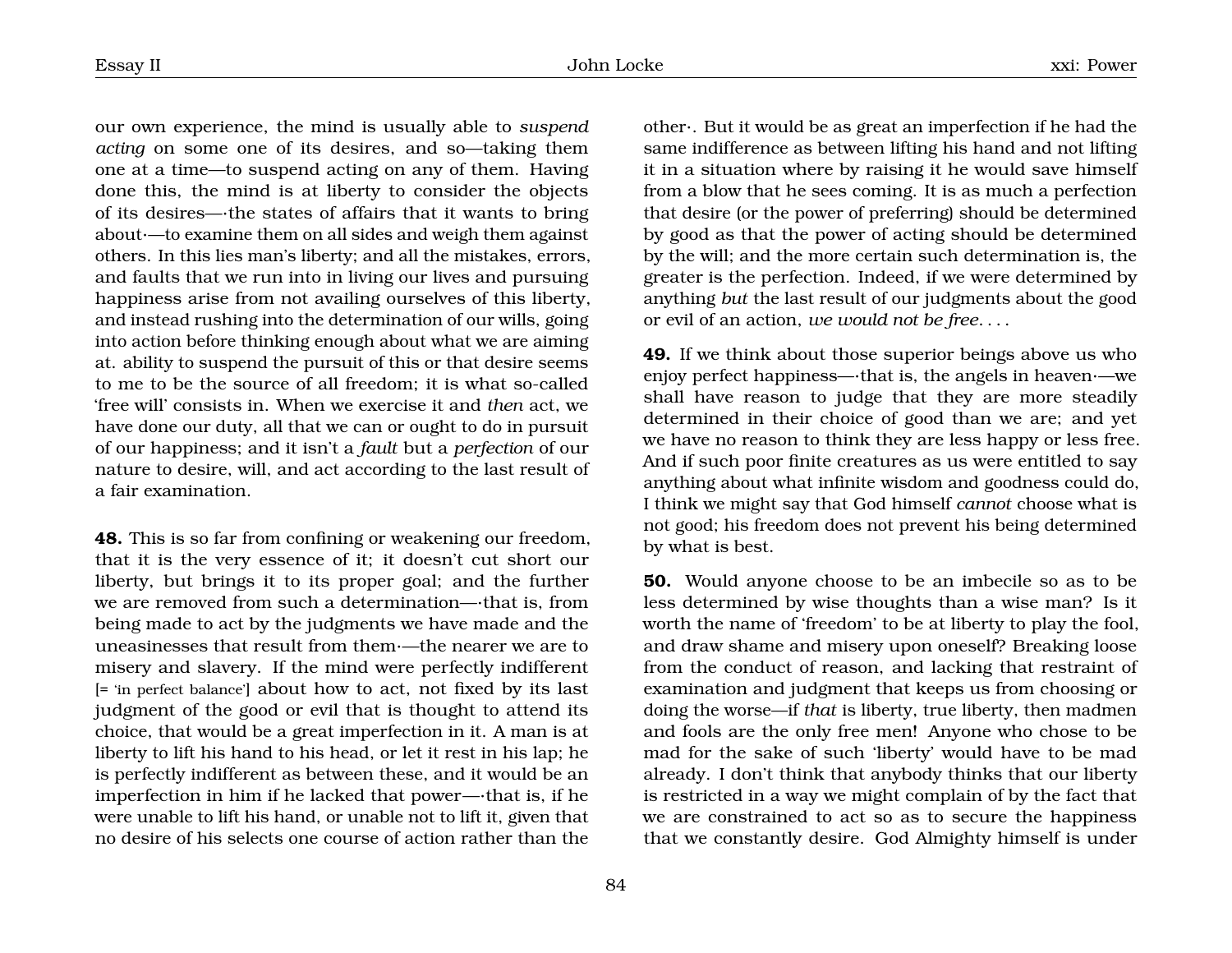the necessity of being happy; and the more any thinking being is under that necessity, the nearer it comes to infinite perfection and happiness. To protect us—ignorant and short-sighted creatures that we are—from mistakes about true happiness, we have been given a power to suspend any particular desire and keep it from determining the will and engaging us in action. This is •standing still when we aren't sure enough of which way to go. Examination ·of

the possibilities  $\cdot$  is  $\cdot$  consulting a guide. The determination of the will after enquiry is •following the direction of that guide. And someone who has a power to act or not to act, according as such determination of the will directs, is free; such determination doesn't limit the power in which liberty consists. Someone who has his chains knocked off and the prison doors opened for him is perfectly at liberty, because he can either go or stay, as he chooses, even if his preference is determined to stay because of the darkness of the night, the badness of the weather, or his lack of anywhere else to sleep. He doesn't stop being free, although his desire for some convenience gives him a preference—all things considered—for staying in his prison.

[Section **51** continues with this theme.]

**52.** The liberty of thinking beings in their constant pursuit of true happiness turns on the hinge of their ability in particular cases to

> suspend this pursuit until they have looked forward ·in time· and informed themselves about whether the particular thing they want and are considering pursuing really does lie on the way to their main end, really does make a part of the ·happiness· that is their greatest good.

By their nature they are drawn towards happiness, and that requires them to take care not to mistake or miss it; and so

it demands that they be cautious, deliberate, and wary about how they act in pursuit of it. Whatever necessity requires us to pursue real happiness, the same necessity with the same force requires us to suspend action, to deliberate, and to look carefully at each successive desire with a view to discovering whether the satisfaction of it—·rather than promoting our happiness·—won't interfere with our true happiness and lead us away from it. This, it seems to me, is the great privilege of finite thinking beings; and I ask you to think hard about whether the following isn't true:

> The course of men's behaviour depends on what use they make of their ability to suspend their desires and stop them from determining their wills to any action until they have examined the good and evil of the contemplated action, fairly and with as much care as its importance merits. This ability is what brings freedom into the lives of men—all the freedom they have, all they can have, all that can be useful to them. This ·suspension of desire, followed by deliberation·, is something we *can* do, and when we have done it we have done our duty, all we can do, all we need to do.

Since the will needs knowledge to guide its choice, all we can do is to hold our wills undetermined until we have examined the good and evil of what we desire. What follows after that follows in a chain of consequences linked one to another, all depending on the last ruling of the judgment; and we have power over whether that ruling comes from a hasty and precipitate view or from a due and mature examination.

[In section **53** Locke writes about how greatly people vary in their tastes and in what they think would make them happy, and urges the importance of our exercising our *freedom* to suspend judgment and give ourselves time for further reflection and enquiry. In extreme cases one can't do this,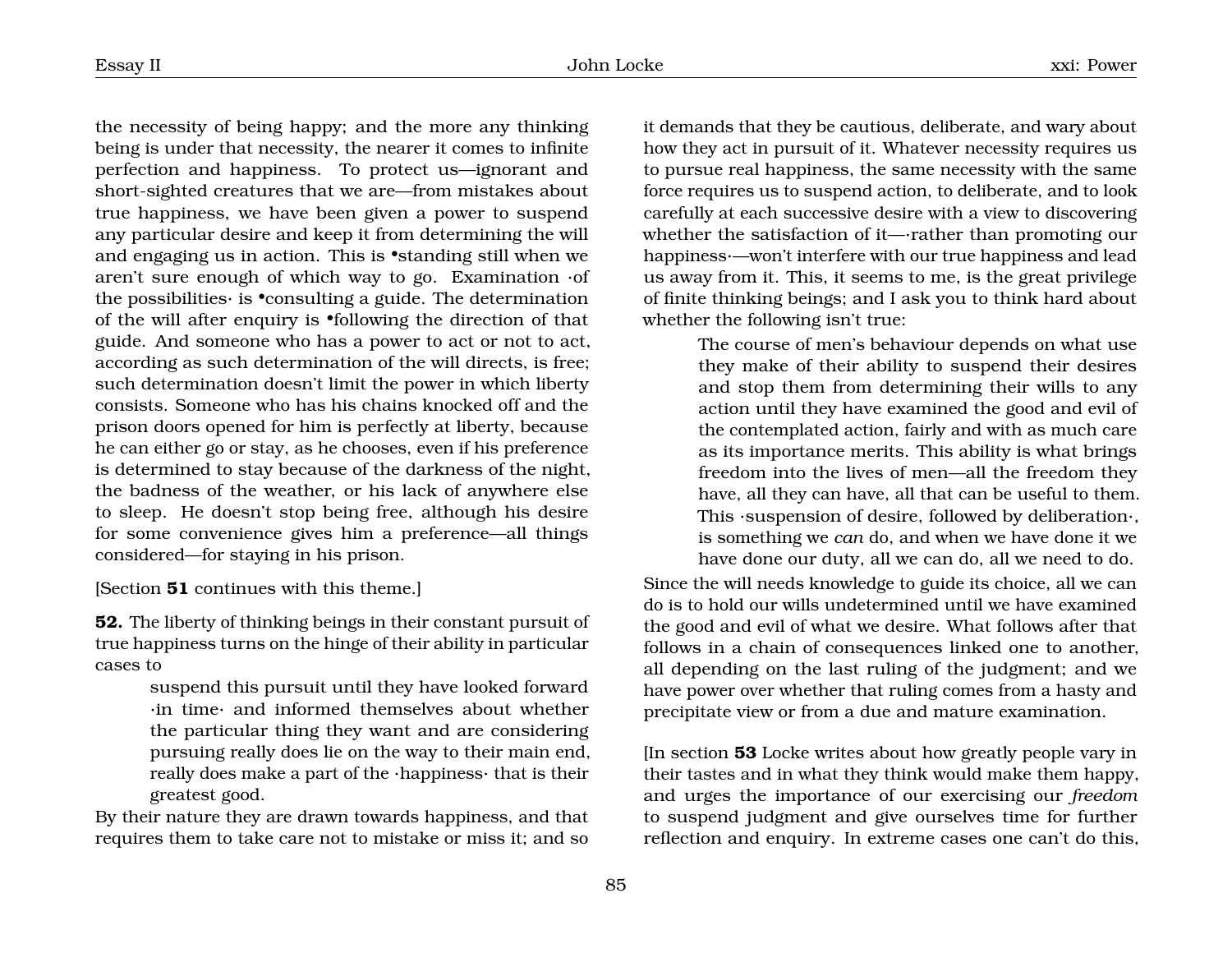for example a man under torture may be unable to refrain from telling his torturers *right now* what they want to know. And 'love, anger, or any other violent passion' may have the same effect. But we should work on freeing ourselves from being dominated in that manner. He continues:] In this we should •take trouble to bring it about that whether something is to our mind's taste depends on the real intrinsic good or bad that is in it, and •not permit an admitted or supposed possible great good to slip out of our thoughts without leaving any taste of itself, any desire for it, until by adequate thought about its true worth we form an appetite in our mind that is suitable to it, and make ourselves uneasy in the lack of it or in the fear of losing it. . . . Let no-one say he *can't* govern his passions, can't prevent them from taking over and sweeping him into action; for what you can do before a prince or a great man you can do alone or in the presence of God, if you want to.

**54**. How does it come about that, although all men desire happiness, their wills carry them in such contrary directions and thus carry some of them to do bad things? What I have said makes it easy to answer this, which I do as follows. The various and contrary choices that men make show •not that they don't all pursue good but •rather that different people find different things good—that we don't all place our happiness in the same thing, or choose the same way to get it. If we were concerned only with how things go in this life, the explanation of why •one man devotes himself to study and knowledge and •another to hawking and hunting, why •one chooses luxury and debauchery and •another sobriety and riches, would not be because some of these didn't aim at their own happiness but because different things make them happy. So the physician was right in what he said to his patient who had sore eyes: 'If you get more pleasure from

the taste of wine than from the use of your sight, wine is good for you; but if the pleasure of seeing is greater to you than that of drinking, wine is bad.'

**55.** The mind has its own taste for things, as well as the palate; and you'll do no better trying to delight all men with riches or glory. . . .than trying to satisfy all men's hunger with cheese or lobsters. . . . As •pleasant tastes depend not on the things themselves but on how they suit this or that particular palate (and palates vary greatly), so also •the greatest happiness consists in having the things that produce the greatest pleasure and not having any that cause disturbance or pain. Now these, to different men, are very different things. So if men have nothing to hope for in an after-life, if *this* is the only life in which they can enjoy anything, it is neither strange nor unreasonable that they should seek their happiness by avoiding all the things that disease them here and pursuing all that delight them ·here·—and it's not surprising that there should be much variety and difference among these. For if there is no prospect beyond the grave, the inference is certainly right: 'let us eat and drink,' let us enjoy what we delight in, 'for tomorrow we shall die' [Isaiah 22:13]. This, I think, may serve to show us why men pursue different ends even though the desires of all of them are bent on happiness. It can happen that men choose different things and they all choose rightly—if we suppose them ·to have no prospect of an after-life, which involves supposing them· to be merely like a crowd of poor insects—some of them bees delighting in flowers and their sweetness, others beetles enjoying other kinds of food—all of them able to enjoy themselves for a season, after which they go out of existence for ever.

**56.** . . . .Liberty plainly consists in a power to do or not to do, as we choose. This much in undeniable; but it seems to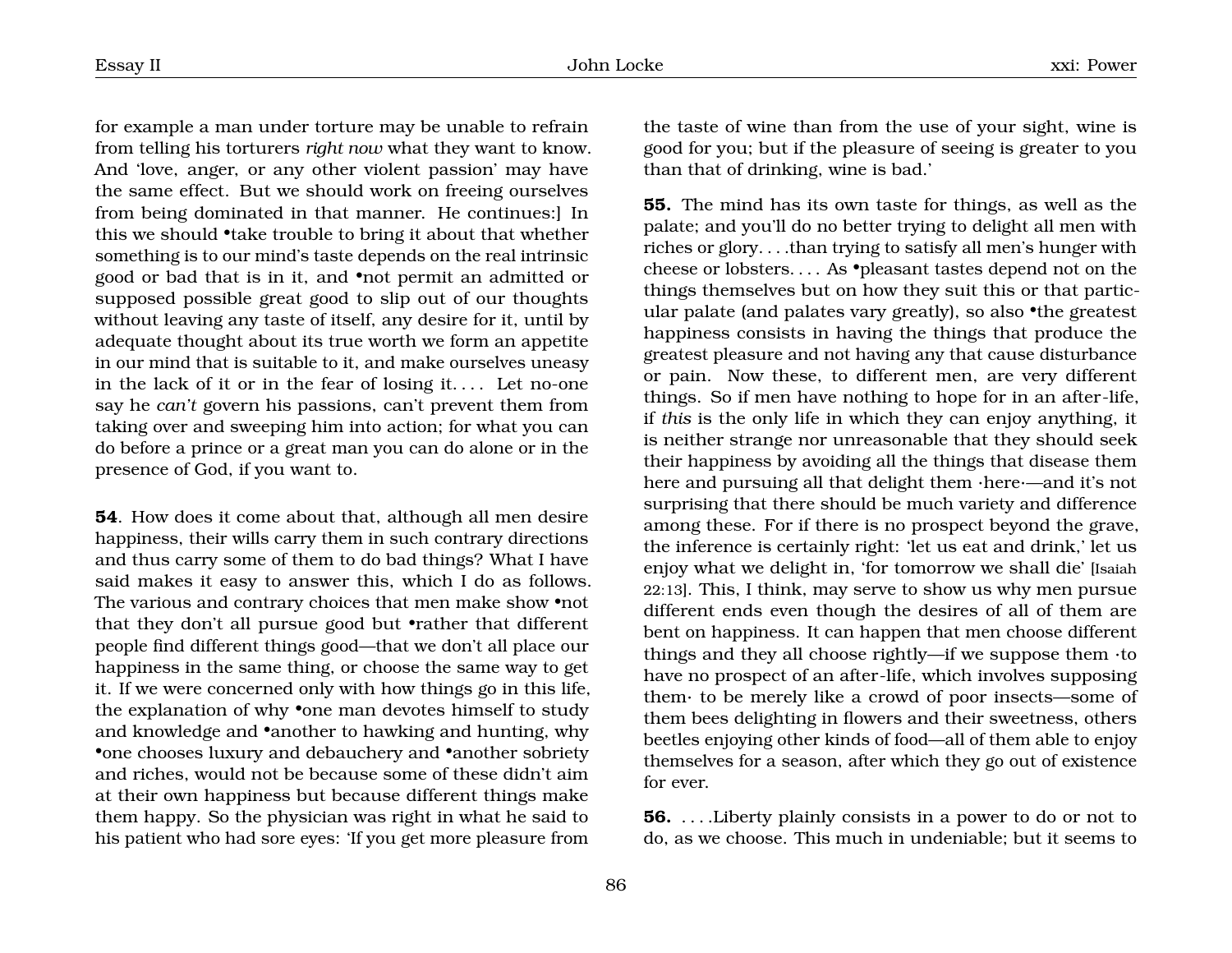cover only the actions of a man resulting from his volition, so there remains the question *Is he at liberty to will or not?'* ·In sections 23–4· I have answered that in most cases a man isn't at liberty to refrain from the act of volition: he must exert an act of his will through which the proposed action is done or ·one through which it is· not done. Still, in one kind of case a man *is* at liberty in respect of willing, namely in choosing a remote good as an end to be pursued. Here a man can suspend choosing either for or against the thing proposed until he has examined whether it really is—or really will lead to—something that will make him happy. Once he has chosen it, thereby making it a part of his happiness, it raises desire, which gives him a corresponding uneasiness, which determines his will, which sets him to work in pursuit of his choice. This shows us how a man can deserve punishment, even though in all his particular actions he *necessarily* wills what he then judges to be good. His will is always determined by whatever is judged good by his understanding, but that doesn't excuse him if *by a too hasty choice* of his own making he has adopted wrong measures of good and evil—judgments which, however false they are, have the same influence on all his future conduct as if they were true. He has spoiled his own palate, and must take responsibility for the sickness and death that follows from that. . . . What I have said may help to show us why men prefer different things and pursue happiness by contrary courses. But since men are always constant and in earnest about happiness and misery, the question still remains *How do men come to prefer the worse to the better*, and to choose what they admit has made them miserable?

[In section **57** Locke sketches an answer to his question. Some of the variation, and especially some of the conduct that isn't conducive to the happiness of the agent, is due to **1**

'causes not in our power', such as extreme pain, overwhelming terror, and so on. The other source of counterproductive behaviour is **2** wrong judgment. Locke deals briefly with **1** in this section, and devotes sections 58–68 to **2**.]

**58.** I shall first consider the wrong judgments men make of future good and evil, whereby their desires are misled. Nobody can be wrong about whether his present state, considered just in itself and apart from its consequences, is one of happiness or misery. Apparent and real good are in this case always the same; and so if every action of ours ended within itself and had no consequences, we would never err in our choice of good; we would always infallibly prefer the best. . . .

**59.** But our voluntary actions don't carry along •with them in their present performance all the happiness and misery that •depend on them. They are *prior* causes of good and evil that come to us *after* the actions themselves have passed and no longer exist. So our desires look beyond our present enjoyments, and carry the mind forward to any absent good that we think is needed to create or increase our happiness. The absent good gets its attraction from the belief that it is needed for happiness. Without that belief we are not moved by absent good. In this life we are accustomed to having a narrow range, in which we enjoy only one pleasure at a time; and when we have such a single pleasure and have no uneasiness, the pleasure is enough to make us think we are happy; and we aren't affected by all remote good, even when we are aware of it. Because our present enjoyment and freedom from pain suffices to make us happy, we don't want to risk making any change. . . . But as soon as any new uneasiness comes in, our happiness is disturbed and we are set to work again in the pursuit of happiness.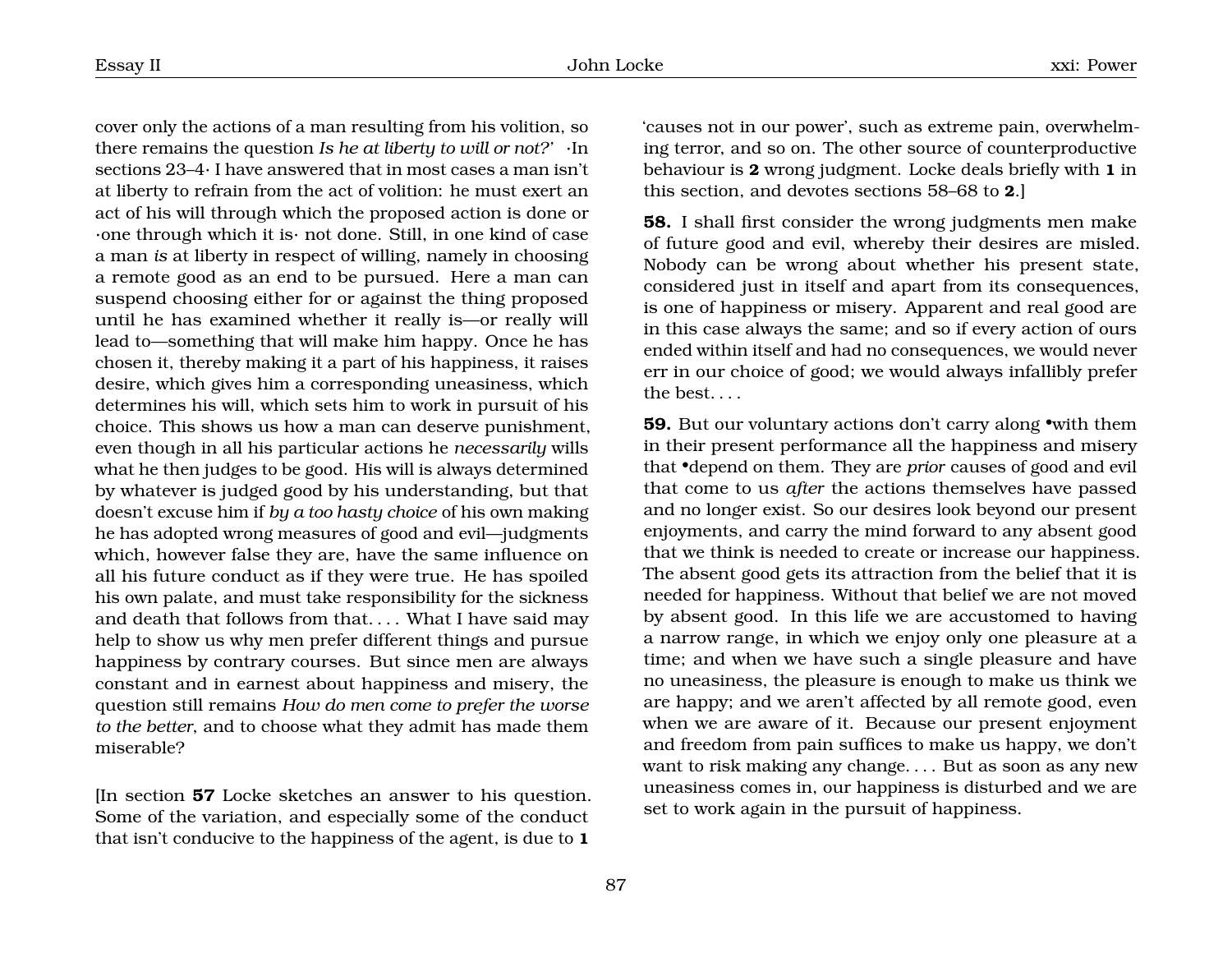**60.** One common reason why men often are not raised to the desire for the greatest absent good is their tendency to think they can be happy without it. While they think *that*, the joys of a future state don't move them; they have little concern or uneasiness; and the will, free from the determination of such desires ·for distant-future goods·, is left to pursue nearer satisfactions, removing those uneasinesses that it feels from its lack of them and its longing for them. [The remainder of this section develops this line of thought, applying it especially to those who ignore the prospects of the after-life in their pursuit of relatively trivial earthly pursuits. The section concludes:] For someone who—·unlike a bee or a beetle·—has a prospect of the different state that awaits all men after this life, a state of perfect happiness or of misery depending on their behaviour here, the measures of good and evil that govern his choice are utterly changed. For no pleasure or pain in this life can be remotely comparable to the endless happiness or intense misery of an immortal soul in the after-life, so his choices about how to act will depend not on the passing pleasure or pain that accompanies or follows them •here but on whether they serve to secure that perfect durable happiness •hereafter.

**61.** To understand in more detail the way men often bring misery on themselves, although they all earnestly pursue happiness, we must consider how things come to be *mis*represented to our desires. That is done by the ·faculty of· judgment telling untruths about them. To see what causes wrong judgments, and what their scope is, we must note that things are judged good or bad in a double sense. In the strict and proper sense, only pleasure is good, only pain bad. But things that draw pleasure and pain after them are also considered as good and bad, because our desires—those of any creature with foresight—aim not only at present pleasure

and pain but also at whatever is apt to cause pleasure or pain for us at a later time.

**62.** The wrong judgment that often misleads us and makes the will choose the worse option lies in misreporting the various comparisons of these ·consequences that I have just mentioned·. I am not talking about one person's opinion about someone else's choices, but of the choices a man makes that he himself eventually admits were wrong. Now, it is certain that every thinking being seeks happiness, which consists in the enjoyment of pleasure without much uneasiness mixed into it; and it is impossible that anyone should willingly slip something nasty into his own drink, or leave out anything in his power that would help to complete his happiness—impossible, that is, unless he has made a wrong judgment. . . . ·Such judgments are of two kinds: **1** about the relative goodness or badness of items considered just in themselves, and **2** about what the consequences will be of various items. I'll discuss **1** in sections 63–5, and **2** in sections 66–7. Yet another kind of judgment will be discussed in section 68·.

**63.** When we compare *present* pleasure or pain with *future* (which is usually the case in most important questions about what to do), we often make wrong judgments about them, measuring them differently because of our different temporal distances from them. Nearby objects are apt to be thought to be bigger than ones that are actually bigger but are further away; and so it is with pleasures and pains, with which *the present* is apt to win the contest. Thus most men, like spendthrift heirs, are apt to judge a little in hand to be better than a great deal to come. But everyone must agree whatever his values are—that this is a wrong judgment. That which is future will certainly come to be present, and then, having the same advantage of nearness, will show itself in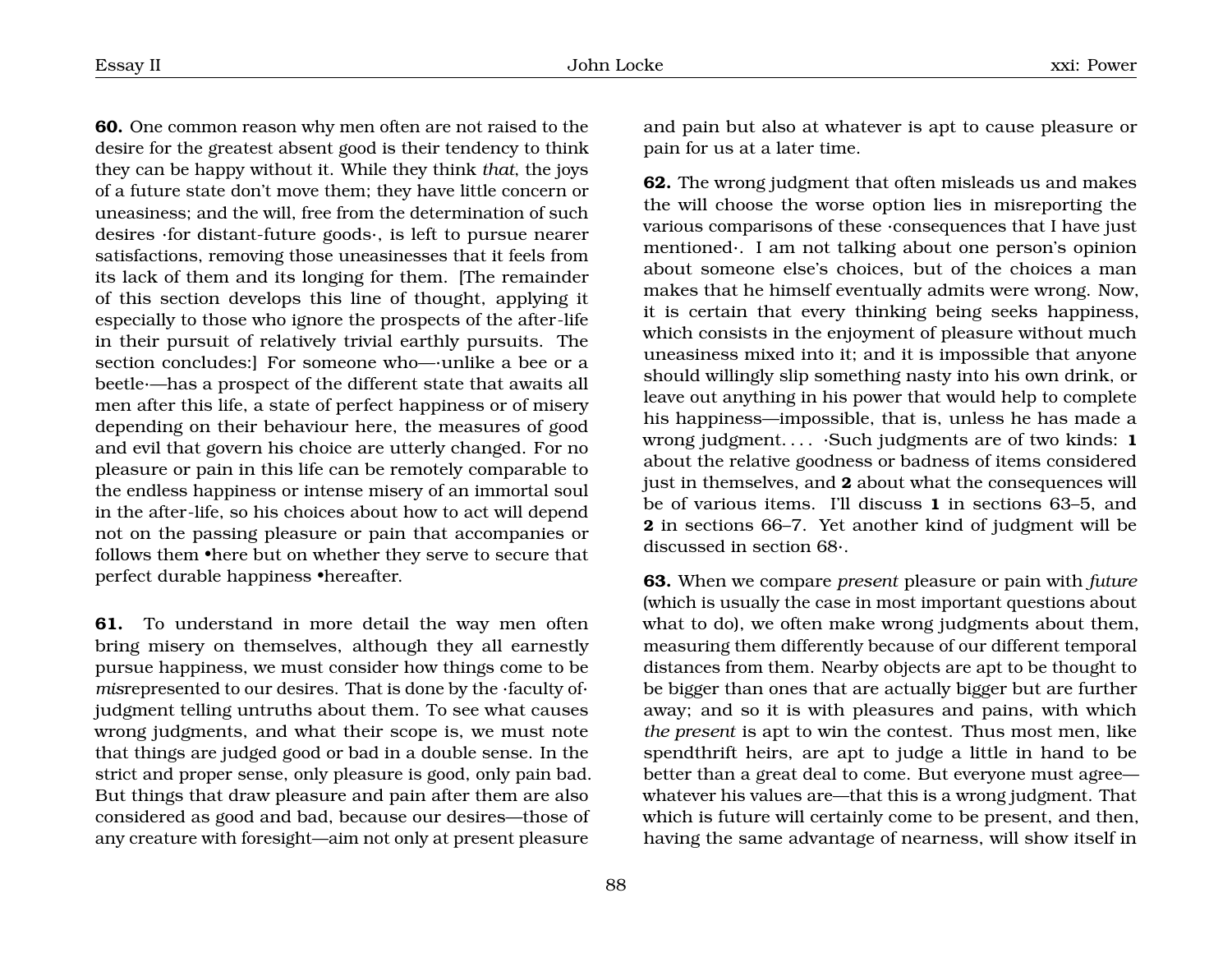its full size, revealing the mistake of someone who judged it by unequal measures. [In the remainder of the section Locke develops this point at some length, with special reference to the drinker who knows he'll have a hangover in the morning.]

**64.** It is because of the weak and narrow constitution of our minds that we judge wrongly when comparing present pleasure or pain with future. We can't thoroughly enjoy two pleasures at once, much less enjoy a pleasure—with a few exceptions—while pain possesses us. A present pleasure, if it isn't feeble to the point of hardly being a pleasure, fills our narrow souls, taking up the whole mind so as to leave hardly any room for thoughts of absent things. Even if among our pleasures there are some that aren't strong enough to exclude thoughts about things in the future, we so intensely hate pain that a little of it extinguishes all our pleasures. So we come to desire to be rid of the present evil, whatever the cost; we are apt to think that nothing absent can equal it, because in our present pain we find ourselves incapable of any degree of happiness. . . . Nothing, we passionately think, can exceed—hardly anything can *equal*—the uneasiness that now sits so heavily on us. And *not* having a present pleasure that is available is a pain, often a very great one, with one's desire being inflamed by a near and tempting object. So it is no wonder that *that* operates in the same way that pain does, lessens future goods in our thoughts, and so forces us blindfold (so to speak) into the embraces of the nearby pleasure.

[In section **65** Locke makes the point that in our judgments about possible future pleasure 'of a sort we are unacquainted with' we are apt, if that pleasure is in competition with something that is closer in time, to underestimate the former on the ground that if we actually had it we would find that it didn't live up to its billing. He continues:] But this way of thinking is wrong when applied to the happiness of the after-life. . . . For that life is intended ·by God· to be a state of happiness, so it must certainly be agreeable to everyone's wish and desire. . . . The manna in heaven will suit everyone's palate. . . .

**66.** When there is a question of some action's being good or bad in its consequences, we have two ways of judging wrongly. **1** We may underestimate *how* bad a given bad consequence would be. **2** We may underestimate the probability that a given bad upshot *will* be a consequence of the proposed action—allowing ourselves to believe wrongly that the threatened consequence may somehow be avoided, e.g. by hard work, skill, nimbleness, change of character, repentance, etc. I could show, case by case, that these are wrong ways of judging; but I shall merely offer the following general point. It is very wrong and irrational to risk losing a greater good in order to get a lesser one on the basis of uncertain guesses and before the matter has been examined as thoroughly as its importance demands. Everyone must agree with this, I think, especially if he considers the usual causes of this wrong judgment, of which I now describe three.

**67.** One is ignorance. Someone who judges without informing himself as fully as he can is guilty of judging amiss. The second is carelessness, when a man overlooks things that he *does* know. This is a sort of self-induced temporary ignorance, which misleads our judgments as much as the other. Judging is like balancing an account to see whether there is profit or loss; so if either column is added up in a rush, resulting in the omission of some figures that ought to be included, this haste causes as wrong a judgment as if it were perfect ignorance. What usually causes it is the domination by some present pleasure or pain. understanding and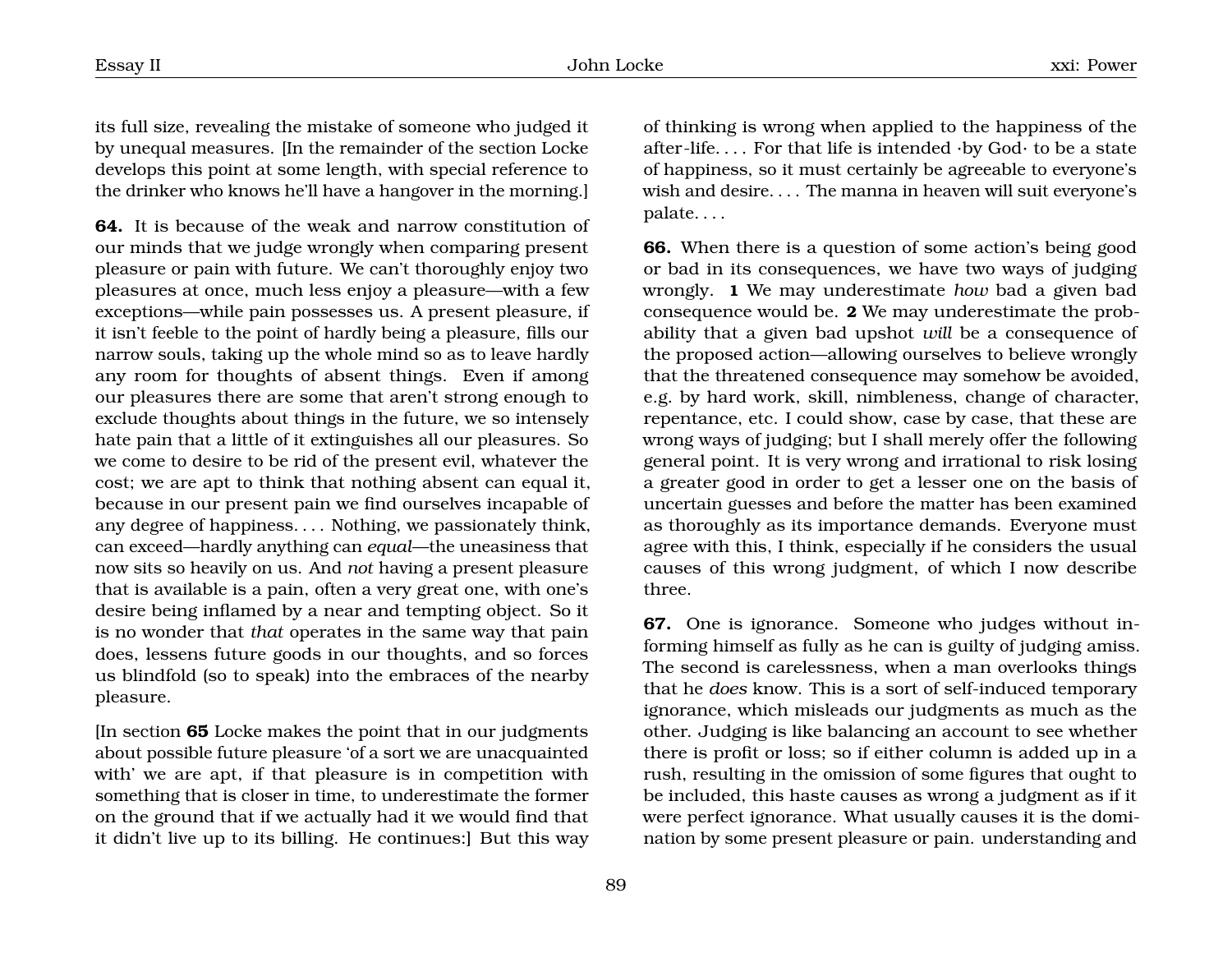reason were given us so that we won't rush in, but instead will search and see and *then* judge. Understanding without liberty would be useless, and liberty without understanding (if there could be such a thing) would signify nothing. If a man sees what would do him good or harm, make him happy or miserable, without being able to move one step towards or from it, what good is it to him that he sees it? And if someone is at liberty to ramble in perfect darkness, how is his liberty any better than if he were driven up and down as a bubble by the force of the wind? Being acted on by a blind impulse from •within oneself is no better than being acted on by one from •outside. So the first great use of liberty is to hinder blind headlong rushing; the principal exercise of freedom is to stand still, open the eyes, look around, and take a view of the consequences of what we are going to do—doing all this with as much thoroughness as the weight of the matter requires. I shan't here explore this matter further. . . . I shall consider only one other kind of false judgment, which I think I ought to mention because it has great influence though it may usually be overlooked.

**68.** All men desire happiness, that's past doubt; but when they are rid of pain they are apt to settle for any pleasure that is readily available or that they have grown to be fond of, and to be satisfied with that, and thus to be happy until some new desire disturbs that happiness and shows them that they are not happy. Some goods exclude others; we can't have them all; so we don't fix our desires on every apparent greater good unless we judge it to be necessary to our happiness; if we *think we can be happy without it*, it doesn't move us. This brings up a third way in which men judge wrongly, namely by thinking something not to be necessary to their happiness when really it is so. This can mislead us •in our choice of goods to aim at and •in the

makes the point that •careful thought about the good to be attained may make one *reconciled to the unpleasantness* of the means to it, whereas •'use and practice' can lead one to *enjoy* those means, finding them pleasant after all.] Habits have powerful charms. They put so much easiness and pleasure into what we accustom ourselves to doing that we can't give it up without uneasiness. Though this ·fact about

human nature· is very visible, and everyone's experience

means we adopt to achieve a good. We are encouraged to think that some good would not contribute to our happiness by the real or supposed unpleasantness of the actions needed to achieve it, for we tend to find it so absurd that we should *make ourselves unhappy* in order to *achieve happiness* that we don't easily bring ourselves to it.

**69.** ·We now come to a fourth and final kind of error—not exactly an error of *judgment*—that men can make in their approach to issues concerning goods and happiness. Before presenting it, we need to grasp a background fact·. It is evident that in many cases a man has it in his power to change the pleasantness and unpleasantness that accompanies a given sort of action. It's a mistake to think that men can't come to take pleasure in something they used to dislike or regard with indifference. In some cases they can do it just by careful thinking; in most cases they can do it by practice, application, and habit. Bread or tobacco may be neglected even when they are shown to be useful to health, because of an indifference or dislike for them. But thought about the matter recommends that they be tried, and if they are tried the person finds that they are pleasant after all, or else through frequent use they *become* pleasant to him. This holds in the case of virtue also. Actions are pleasing or displeasing, either in themselves or considered as a means to a greater and more desirable end. [Locke the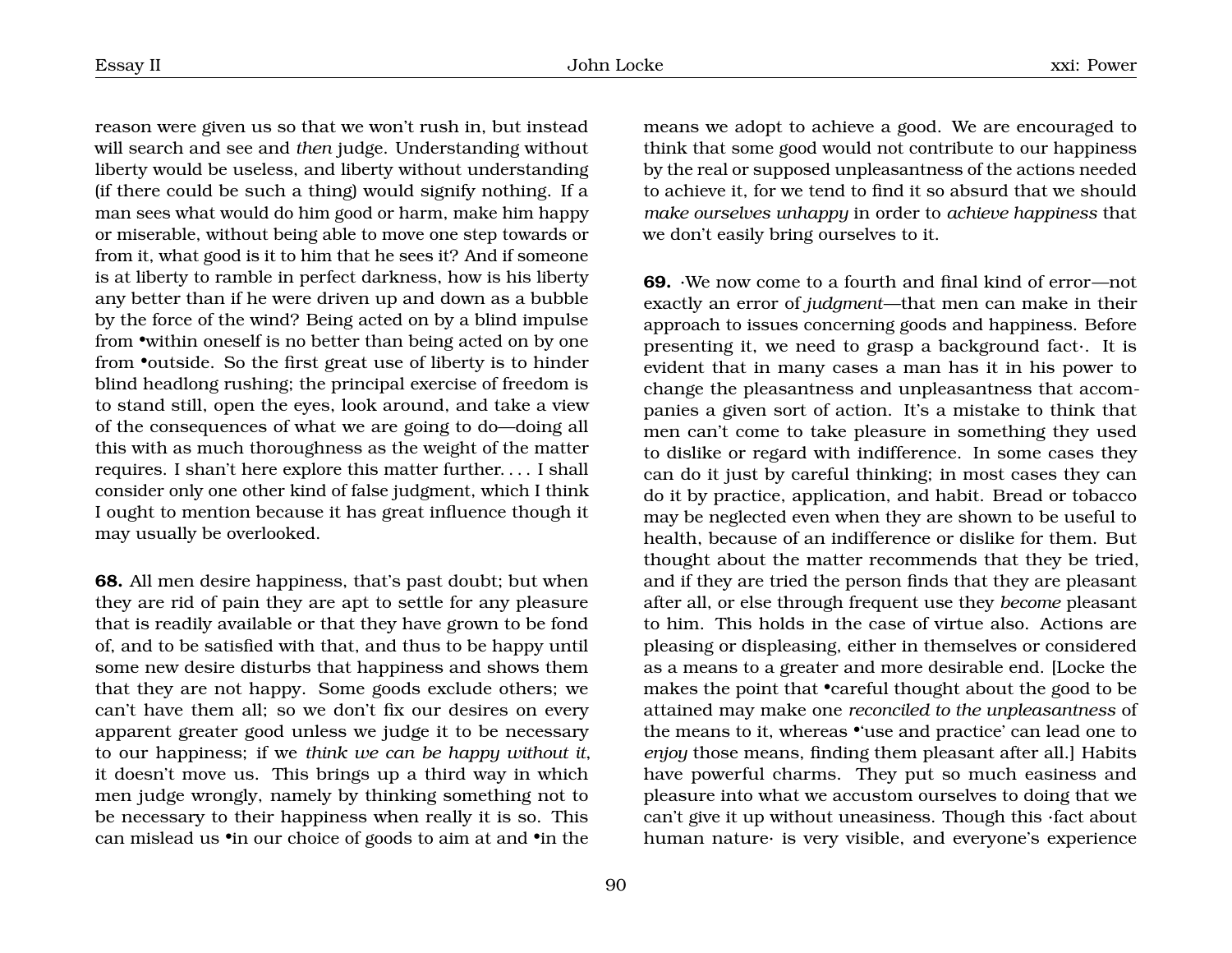displays it to him, it is much neglected as a help to men in their achievement of happiness. So neglected, indeed, that many people will think it paradoxical to say ·as I do· that men can make things or actions more or less pleasing to themselves, and in that way remedy something that is responsible for great deal of their wandering. . . .

**70.** I shan't go on about how men mislead themselves by wrong judgments and neglect of what is in their power. That would make a volume, and it isn't my business. ·But there is one point about it that I shall present here because it is so important·. If someone is so unreasonable as to fail to think hard about *infinite* happiness and misery, he isn't using his understanding as he should. The •rewards and punishments of the after-life that the Almighty has established as the enforcements of his law have enough weight to determine the choice, against •*whatever* pleasure or pain this life can show. For this to be so, the eternal state has only to be regarded as a bare *possibility*, and nobody could question that. Exquisite and endless happiness is a possible consequence of a good life here, and the contrary state the possible reward of a bad one; and someone who accepts this must admit that his judgment is wrong if he doesn't conclude that a virtuous life (which may bring the certain expectation of everlasting bliss) is to be preferred to a vicious one (with the fear of that dreadful state of misery that may overtake the guilty, or at best the terrible uncertain hope of annihilation). This would obviously hold good even if the virtuous life here had nothing but pain, and the vicious one brought continual pleasure; which in fact is far from the case.... The •worst that comes to the pious man if he is *wrong* ·is that there is no after-life, which· is the •best that the wicked man can get if he is *right.* With ·possible· infinite happiness on the virtue side of the balance and ·possible· infinite misery on the vice side, it

would be *madness* to choose the latter. . . . •If the good man is right, he will be eternally happy; if he is wrong, he won't be miserable—he won't feel anything. On the other side, •if the wicked man is right, he won't be happy (·he won't feel anything·); if he is wrong, he'll be infinitely miserable. . . . I have said nothing about the certainty or *probability* of a future state, because I have wanted to show the wrong judgment that anyone must admit that he is making—*on his own principles*—if he prefers the short pleasures of a vicious life while he is certain that an after-life is at least *possible*.

**71.** ... . In correcting a slip that I had made in the first edition of this work, I was led to my present view about human liberty ·which I now repeat, before arguing against a rival view that I didn't mention earlier·.

> *Liberty* is a power to act or not act according as the mind directs. A power to direct the operative faculties to motion or rest in particular instances is *the will*. What determines the will to any change of operation is some present *uneasiness*, which is—or at least is always accompanied by—*desire*. Desire is always moved to avoid evil, because a total freedom from pain is always a necessary part of our happiness. But a ·prospective· greater good may fail to move desire, because it doesn't make a necessary part of the person's happiness or because he thinks it doesn't. All that we ever desire is to be happy. But although this general desire of happiness operates constantly and invariably, the satisfaction of any particular desire can be suspended from determining the will until we have maturely examined whether the apparent good in question really does make a part of our real happiness. What we judge as a result of that examination is what ultimately determines us. A man couldn't be free if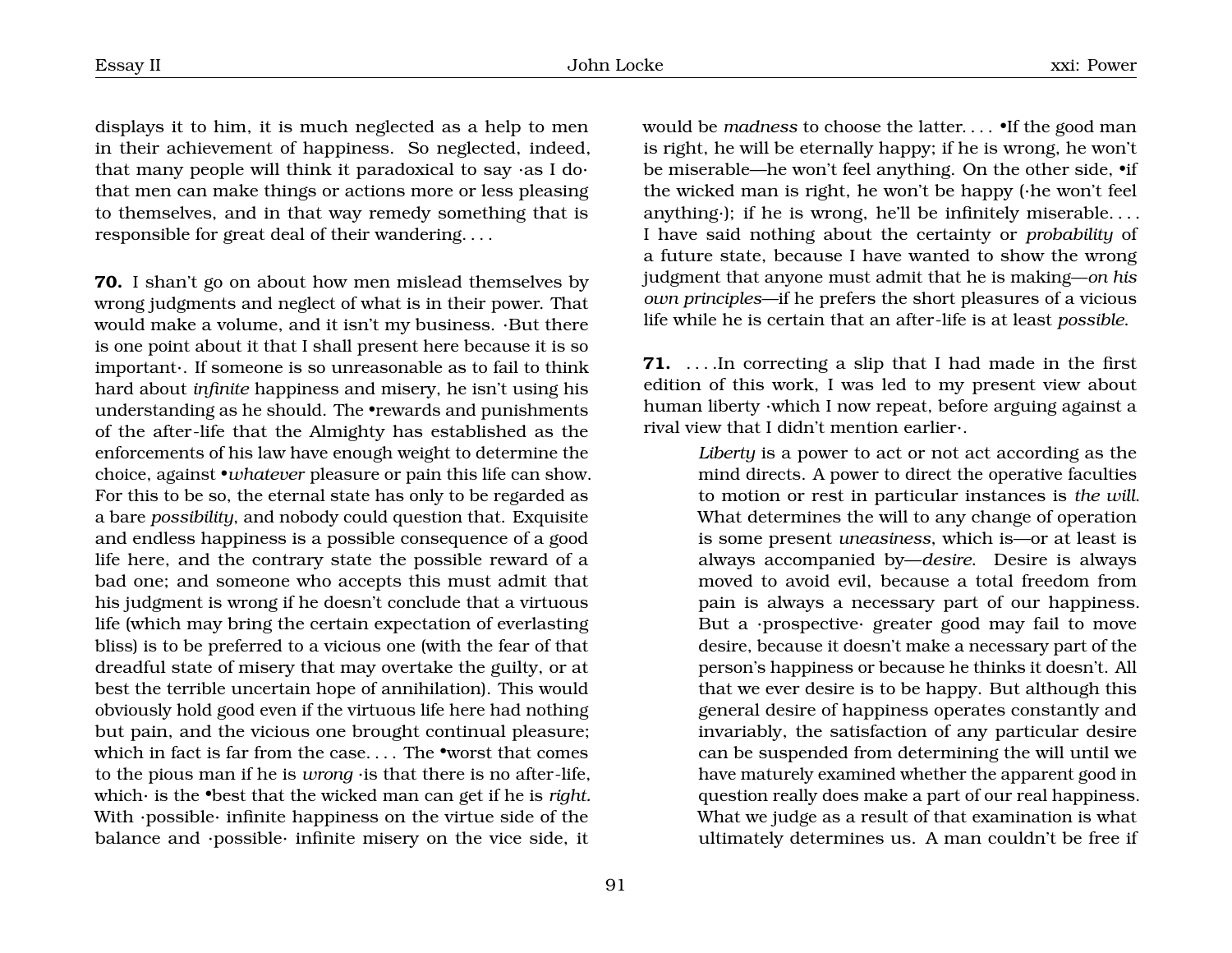•his will were determined by anything other than •his own desire, guided by •his own judgment.

I know that some people equate a man's liberty with his being, before his will is determined, *indifferent*—·that is, able to go either way·. I wish those who lay so much stress on this supposed indifference had told us plainly whether it comes •before the thought and judgment of the understanding as well as •before the decree of the will. ·It may seem that they have to say that it does·. For it is pretty hard to place the indifference between them, that is, immediately *after* the judgment of the understanding and *before* the determination of the will; because the determination of the will *immediately* follows the judgment of the understanding. On the other hand, to equate liberty with an indifference that *precedes* the thought and judgment of the understanding places it in such darkness that we can neither see nor say anything of it. At any rate, it gives 'liberty' to something that isn't capable of having it, because we all agree that no agent is capable of liberty except as a *consequence* of thought and judgment. If liberty is to consist in indifference, then, it must be an indifference that remains after the judgment of the understanding and indeed after the determination of the will ·because, as we have seen, it cannot occur before both, and cannot come between them either ·. That, however, isn't •an indifference of *the man*. He has judged whether it is best to act or not to act ·and has decided or chosen accordingly·, so *he* isn't now indifferent. Rather, it is •an indifference of his operative powers: they are equally able to operate and to refrain from operating now, *after* the will's decree, just as they were *before* it; if you want to call this 'indifference', do so! This indifference gives a man a kind of freedom: for example, I have the ability to move my hand or to let it rest; that operative power is 'indifferent' as between moving and not moving; I am then in that respect perfectly free. My will determines that operative power to keep my hand still; but I am free, because my operative power remains indifferent as between moving and not moving; my will has ordered the keeping-still of my hand, but the *power to move it* hasn't been lost or even lessened; *that power*'s indifference as between moving and not moving is just as it was before the will commanded, as can be seen if the will puts it to the trial by ordering that my hand move. It would be otherwise if my hand were suddenly paralysed, or (on the other side) if it were set moving by a convulsion; in those cases, the indifference of the operative faculty is lost. That is the only sort of indifference that has anything to do with liberty.

[Section **72** opens with Locke saying that he has spent so long on liberty because of the topic's importance. He also reports that the view about liberty that he presented in the first edition came to seem to him wrong, and expresses some pride in his willingness to admit to his errors and to correct them. In the remainder of the section he returns to something he said in section 4, namely that when bodies move their movement is given to them by other bodies, so that this is *passive* rather than *active* power. He now remarks that many mental events exhibit passive rather than active power, for example when the mind acquires an idea 'from the operation of an external substance'. He concludes:] This reflection may be of some use to preserve us from mistakes about powers and actions that we can be led into by grammar and the common structure of languages—the point being that grammatically 'active' verbs don't always signify action. When for example I *see* the moon or *feel* the heat of the sun, the verbs are active but what they report is no action by me but only the passive reception of ideas from external bodies. On the other hand, when I *turn* my eyes another way, or *move* my body out of the sunbeams, I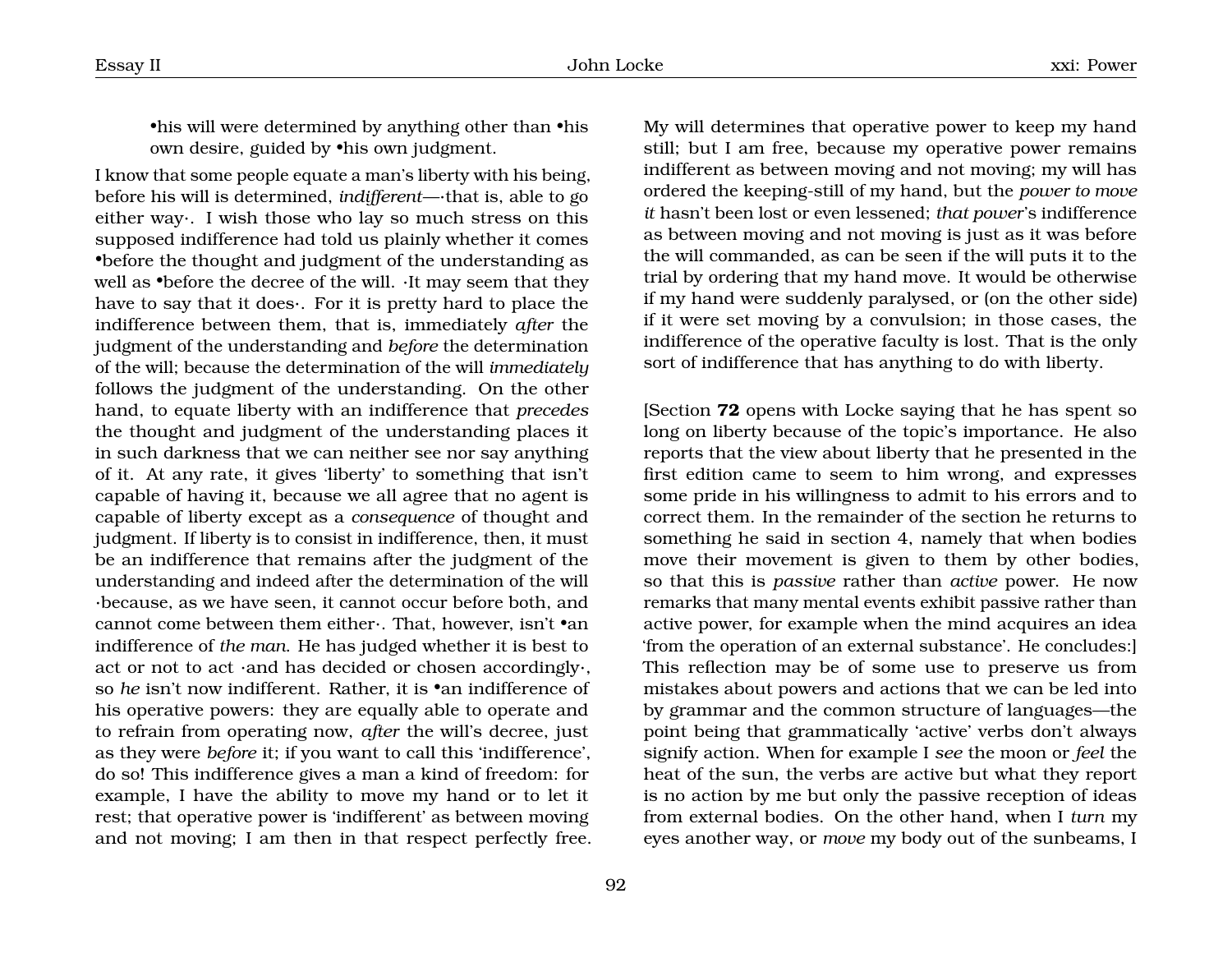am genuinely active, because I put myself into that motion of my own choice, by a power within myself. Such an action is the product of active power.

**73.** So now I have presented in compact form [chapters ii-xxi] a view of our original [here = 'basic'] ideas, out of which all the rest are made up. I believe that hard philosophical work would show that all our ideas come down to these very few primary and original ones:

extension

solidity

mobility, or the power of being moved.

We get these ideas from bodies, through our senses. Also (coining two new words, which I think will be useful):

perceptivity, or the power of perception or thinking motivity, or the power of moving.

We get these from our own minds, through reflection. When we add

> existence duration number

which come to us through sensation and reflection, we may have completed the list of original ideas on which the rest depend. For I think that these would suffice to explain the nature of colours, sounds, tastes, smells, and all our other ideas, if only we had faculties acute enough to perceive the textures and movements of the minute bodies that produce in us those sensations ·of colour, taste, and so on·. But it is no part of my purpose in this book to investigate scientifically the textures and structures of bodies through which they have the power to produce in us the ideas of their sensible qualities. For my purposes it is enough to note that gold or saffron has a power to produce in us the idea of yellow, and snow or milk the idea of white, which we can only have by our sight; I needn't explore the physics of what gives them those powers. Though ·I'll say just this about the causes of those powers·: when we go beyond the bare ideas in our minds and start to think about their causes, we can't conceive anything in a sensible object through which it could produce different ideas in us except the sizes, shapes, numbers, textures, and motions of its imperceptible parts.

## **Chapter xxii: Mixed modes**

**1.** In the foregoing chapters ·xiii–xxi· I have discussed *simple modes*, showing through examples of some of the most important of them what they are and how we come by them. Now I am ready to consider the ideas that we call *mixed modes*. Examples are the complex ideas of *obligation*, *drunkenness*, a *lie*, etc., which I call mixed modes because

they consist of combinations of simple ideas of different kinds, unlike the more simple modes, which consist of simple ideas all of the same kind. These mixed modes are distinguished from the complex ideas of *substances* by the fact that they are not looked upon to be typical marks of any real beings that have a steady existence, and are only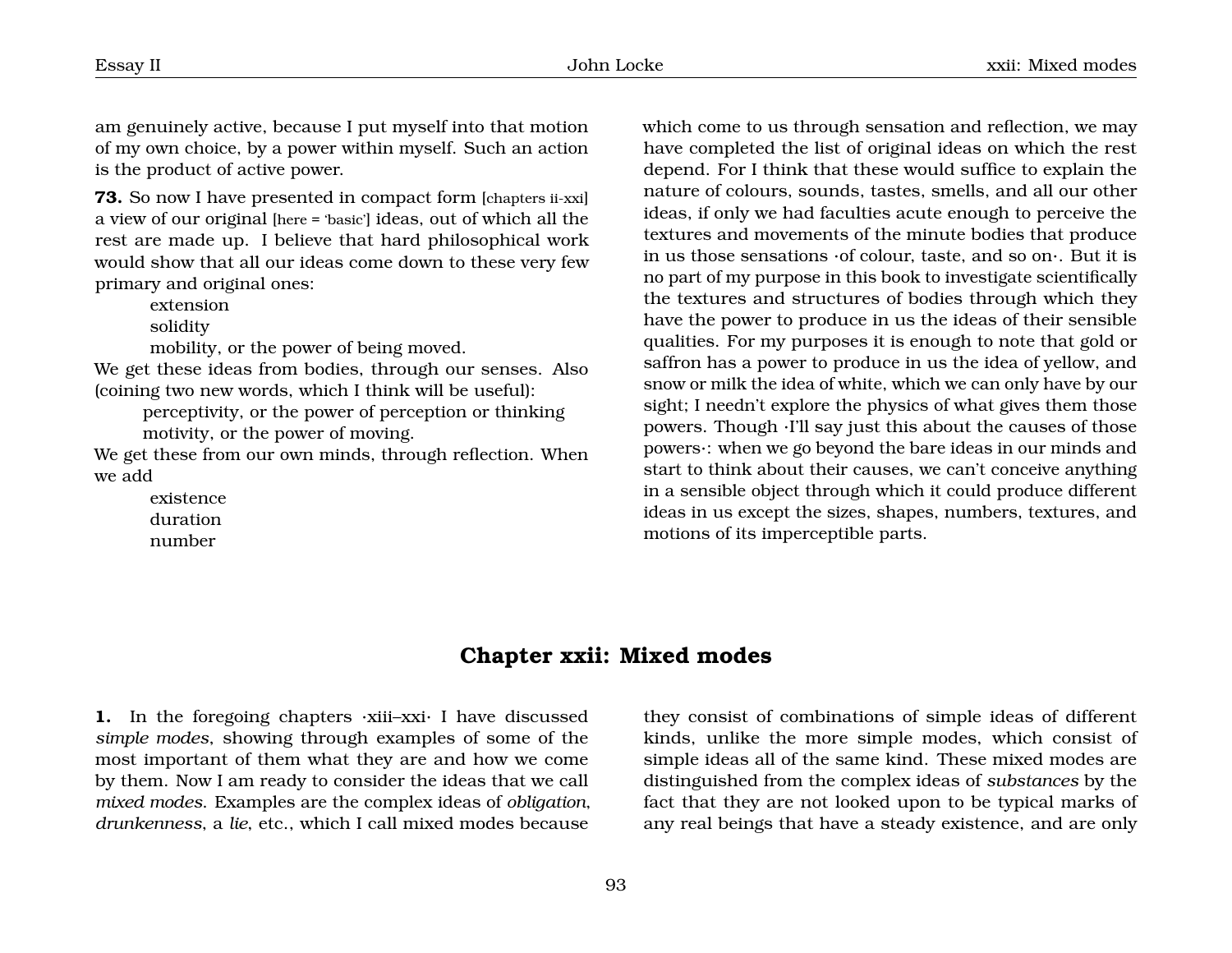scattered and independent ideas put together by the mind.

**2.** Experience shows us that the mind gets its simple ideas in a wholly passive manner, receiving them all from the existence and operations of things presented to us by sensation and reflection; we can't make such an idea for ourselves. But mixed modes—our present topic—are quite different in their origin. The mind often exercises an active power in making these several combinations: once it has some simple ideas, it can assemble them into various complexes, thus making a variety of complex ideas, without examining whether they exist together in that way in nature. I think that is why these ideas are called *notions*, implying that they have their origin and their constant existence more in the thoughts of men than in the reality of things. To form such ideas it sufficed that the mind puts the parts of them together, and that they were consistent in the understanding, without considering whether they had any real being; though I don't deny that some of them might be taken from observation. The man who first formed the idea of *hypocrisy* might either have •taken it at first from observing someone who made a show of good qualities that he didn't really have, or else have •formed that idea in his mind without having any such pattern to fashion it by. ·There must be cases of the latter sort·. For it is evident that in the beginning of languages and societies of men, some of their complex ideas. . . .must have been in men's minds before they existed anywhere else; and that many names standing for such complex ideas were in use before the combinations they stood for ever existed.

**3.** Now that we have languages that abound with words standing for such combinations, one common way of acquiring these complex ideas is through *explanations* of ·the meanings of· the terms that stand for them. Because such an idea consists of a number of simple ideas combined,

the words standing for those simple ideas can be used to explain what the complex one is. This procedure requires only that the pupil understand those names for simple ideas; he needn't ever have encountered this particular combination of them in the real world. In this way a man can come to have the idea of *sacrilege* or *murder* without ever seeing either of them committed.

**4.** What gives a mixed mode its unity? How do precisely *these* simple ideas come to make a single complex idea? In some cases the combination doesn't exist in nature, so *that* can't be the source of the idea's unity. I answer that the idea gets its unity from *the mind's act* of combining those simple ideas and considering them as one complex idea of which those are the parts; and the giving of a name to the complex idea is generally viewed as the final stage in the process of combination. For men seldom think of any collection of simple ideas as making one complex one unless they have a name for it. Thus, though *the killing of an old man* is as fit in nature to be united into one complex idea as *the killing of one's father*, because the former has no name (comparable with 'parricide' for the latter) it isn't taken for a particular complex idea. . . .

**5.** Of all the combinations of simple ideas that are, in the nature of things, fit to be brought together into complex ideas, men select some for that treatment and neglect others. Why? The answer lies in the purposes for which men have language. The purpose of language is for men to show their thoughts, or to communicate them to one another, as quickly as possible; so men usually make *and name* the complex modes for which they have frequent use in everyday life and conversation; and ones that they seldom have occasion to mention they leave loose, without names to tie them together. When they *do* need to speak of one of these combinations,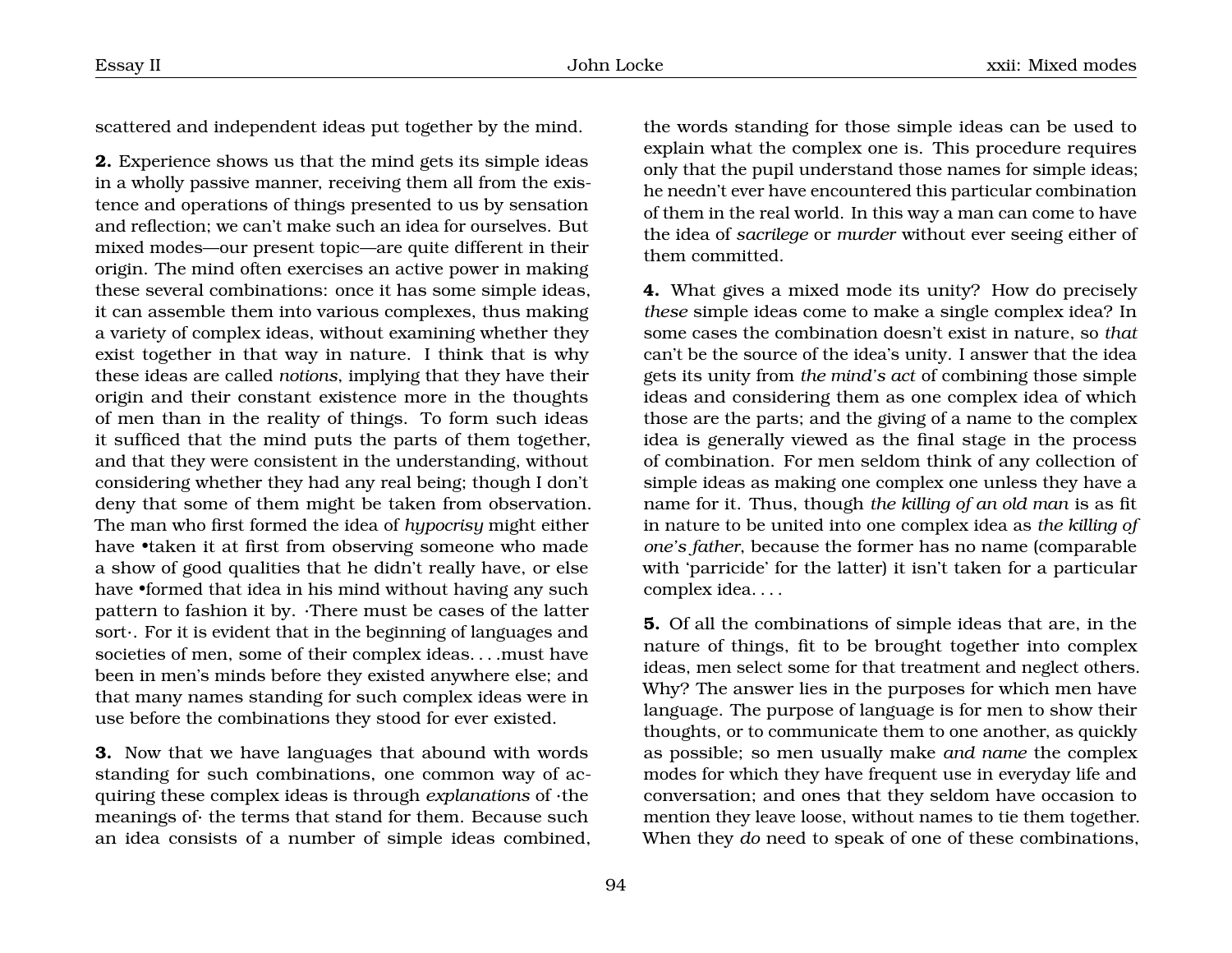they can do so through the names of their constituent simple ideas. The alternative is to trouble their memories with the burden of too many complex ideas that they seldom or never have any occasion to make use of.

[In sections **6–7** Locke gets two explanations out of his view that complex-idea words are coined when *needed*. It explains, he says in section 6, why every culture has words that aren't strictly translatable into the language of others; and (in section 7) why within a single language the meanings of words constantly change. He then returns to his main theme:] If you want to see how many different ideas are in this way wrapped up in one short sound, and how much of our time and breath is thereby saved, try to list all the ·simple· ideas that are involved in the meaning of 'reprieve' or 'appeal'!

**8.** Mixed modes are fleeting and transient combinations of simple ideas; they have a short existence everywhere except in the minds of men, and even there they exist only while they are thought of; their greatest permanency is in their *names*, which are therefore apt to be taken for the ideas themselves. If we ask where the idea of a *triumph*. . . .exists, it is evident this collection of ideas could not exist all together anywhere in the thing itself, for a triumph is an action that stretches through time, so that its constituents could never all exist together. [Locke is using 'triumph' in its sense of 'victory parade'.] This will be dealt with more extensively when I come to treat of words and their use ·in Book III·, but I couldn't avoid saying this much at the present stage.

**9.** So there are three ways in which one can acquire a complex idea of a mixed mode. •By experience and observation of things themselves: by seeing men wrestle, we get the idea of *wrestling*. •By invention, putting together several simple ideas in our own minds: he that first invented *printing* had

an idea of it in his mind before it ever existed. The most usual way, •by explaining the names of actions we never saw or notions we can't see, enumerating all the ideas that are their constituent parts. . . . All our complex ideas are ultimately resolvable into simple ideas out of which they are built up, though their immediate ingredients (so to speak) may also be complex ideas. The mixed mode that the word 'lie' stands for is made of these simple ideas:

•Articulate sounds.

•Certain ideas in the mind of the speaker.

•Those words the signs of those ideas.

•Those signs put together by affirmation or negation, otherwise than the ideas they stand for are ·related· in the mind of the speaker.

I don't think I need to go any further in the analysis of that complex idea we call a *lie*. What I have said is enough to show that it is made up of simple ideas, and it would be tedious to enumerate every particular simple idea that goes into this complex one. . . . All our complex ideas. . . .can ultimately be resolved ·or analysed· into simple ideas, which are the only materials of knowledge or thought that we have or can have. There is no reason to fear that this restricts the mind to too scanty a supply of ideas: think what an inexhaustible stock of •simple modes we get from *number* and *shape* alone! So we can easily imagine how far from scanty our supply of •mixed modes is, since they are made from the various combinations of different simple ideas and of their infinite modes. . . .

**10.** The simple ideas that have been most modified, and had most mixed ideas (with corresponding names) made out of them are these three: *thinking* and *motion* (which cover all action) and *power* (from which these actions are thought to flow). Action is the great business of mankind, and the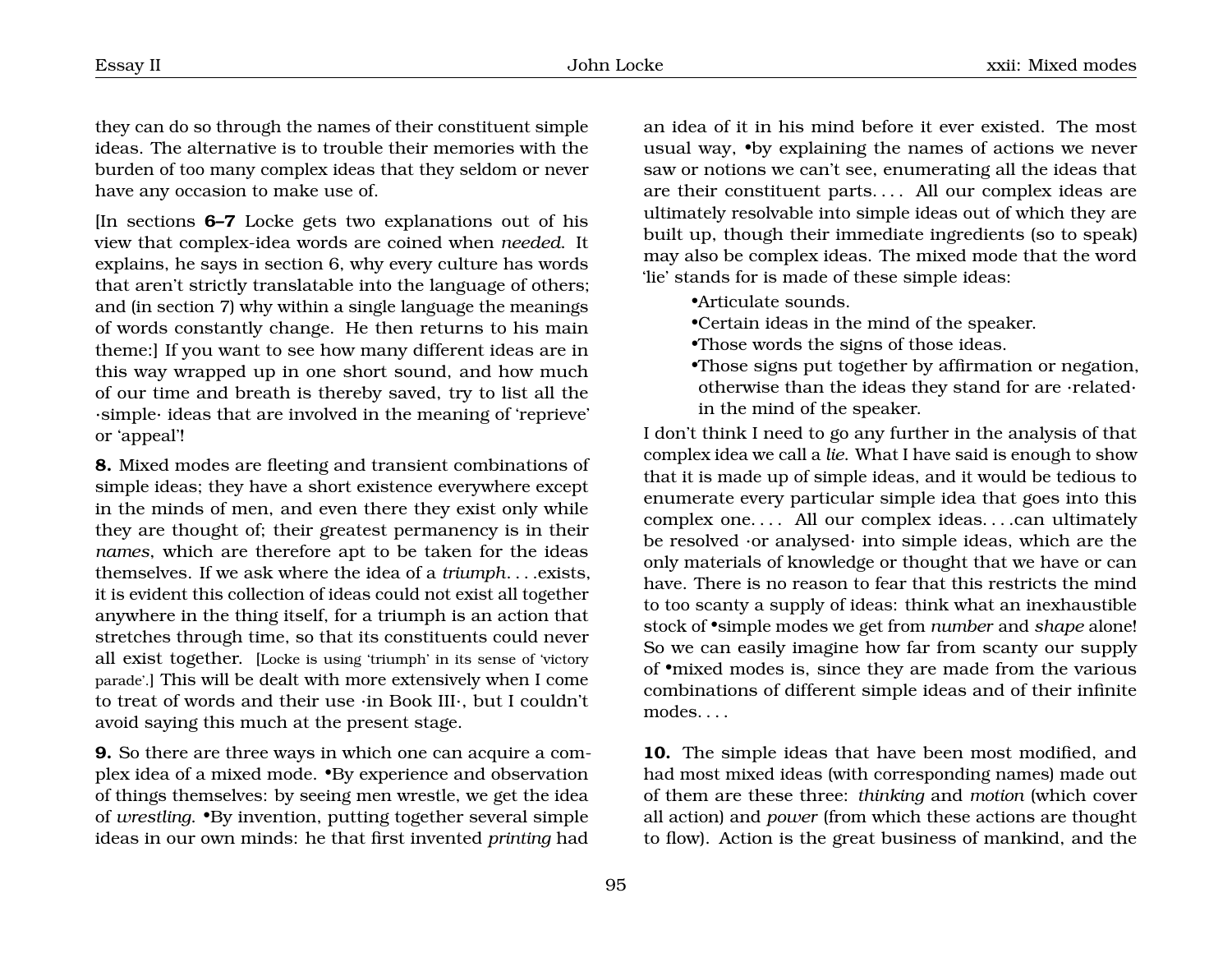whole subject-matter of all laws; so it is no wonder that all sorts of modes of thinking and motion should be attended to, their ideas observed and laid up in the memory, and names assigned to them. Without all this, laws could not be well made, or vice and disorders repressed. Nor could men communicate well with one another if they didn't have such complex ideas with names attached to them. So men have equipped themselves with settled names, and supposedly settled ideas in their minds, of kinds of •actions distinguished by their causes, means, objects, ends, instruments, time, place, and other circumstances, and also of their •powers to perform those actions. For example, *boldness* is the •power to speak or do what we want, publicly, without fear or disorder. . . . When a man has acquired a power or ability to do something through doing it frequently, we call that a 'habit'; when he has a power that he is ready to exercise at the drop of a hat, we call it a 'disposition'. Thus ·for example· *testiness* is a disposition or aptness to be angry. Summing up: Let us examine any modes of action, for example

•consideration and assent, which are actions of the mind,

•running and speaking, which are actions of the body, •revenge and murder, which are actions of both together;

and we shall find them to be merely collections of simple ideas that together make up the complex ideas signified by those names.

**11.** Power is the source of all action; and the substances that *have* the powers, when they exert a power to produce an act, are called *causes*; and what comes about by the exerting of that power—a substance that is produced, or simple ideas [here = 'qualities'] that are introduced into any subject—are called *effects*. The efficacy through which the new substance or idea is produced is called *action* in the subject that exerts the power, and *passion* in the subject in which any simple idea is changed or produced. Although this efficacy takes many forms, I think that in thinking beings it is conceivable only as modes of •thinking and •willing, and in bodies only as modifications of •motion. If there is any kind of action other than these, I have no notion or idea of it; and so it is far from my thoughts, apprehensions, and knowledge, and I am as much in the dark about it as I am about five extra senses or as a blind man is about colours. Many words that *seem* to express some action, really signify nothing of the action—nothing of the *how* of it—but merely the effect together with some facts about •the thing that causes or •the thing upon which the cause operates. Thus, for example, *creation* and *annihilation* contain in them no idea of the action or how it is produced, but merely of the cause and the thing done. Similarly, when a peasant says 'Cold freezes water', although the word 'freeze' seems to import some ·specific kind of· action, all it really means ·in the mouth of the peasant $\cdot$  is that water that was fluid has become hard, implying no idea of the action through which this is done.

[In section **12** Locke remarks that his purpose has been to show how words with complex meanings can be defined, not actually to define them all.]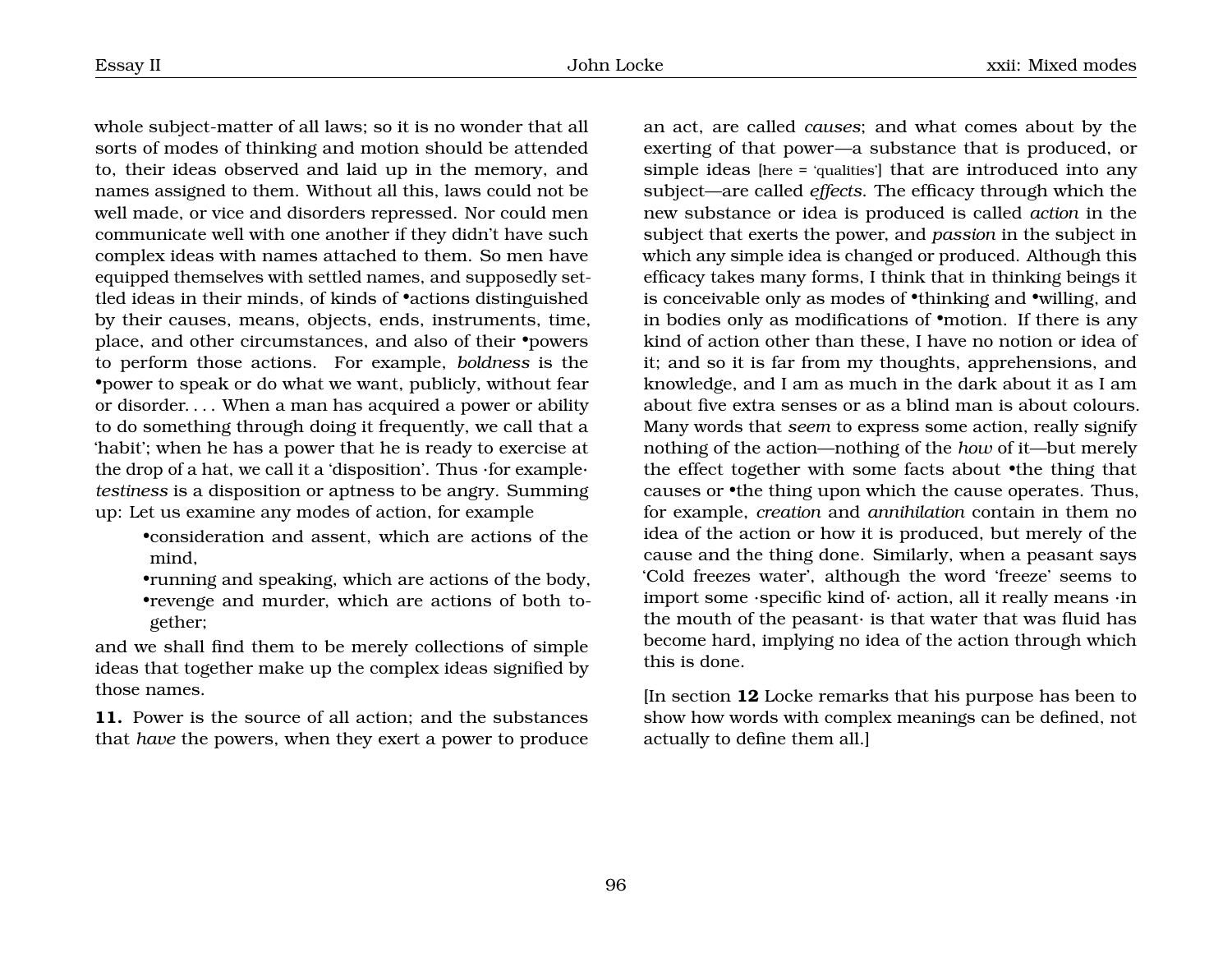# **Chapter xxiii: Complex ideas of substances**

**1.** The mind is supplied with many simple ideas, which come to it through the senses from outer things or through reflection on its own activities. Sometimes it notices that a certain number of these simple ideas go constantly together, and it presumes them to belong to *one thing*; and—because words are suited to ordinary ways of thinking and are used for speed and convenience—those ideas when united in one subject are called by *one name*. Then we carelessly talk as though we had here one simple idea, though really it is a complication of many ideas together. What has happened in such a case is that, because we can't imagine how these simple ideas could exist by themselves, we have acquired the habit of assuming that they exist in (and result from) some substratum, which we call *substance*. ['Substratum' = 'what underlies' = something that serves as the *basis* or *foundation* of something else.]

**2.** So that if you examine your notion of *pure substance in general*, you'll find that your only idea of it is a supposition of *an unknown support of qualities* that are able to cause simple ideas in us—qualities that are commonly called 'accidents'. If anyone were asked •'What is the subject in which colour or weight inheres?', he would have to reply 'In the solid extended parts'; and if he were asked •'What does that solidity and extension inhere in?', he wouldn't be in a much better position than the Indian philosopher who said that the world was supported by a great elephant, and when asked what the elephant rested on answered 'A great tortoise'. Being further pressed to know what supported the broad-backed tortoise, he replied that it was *something he knew not what*. So too here, as in all cases where we use words without having clear and distinct ideas, we talk like children who, being

asked 'What's *this*?' about something they don't recognize, cheerfully answer 'It's a *thing*'. Really all this means, when said by either children or adults, is that they don't know what it is, and that 'the thing' they purport to know and talk about isn't something of which they have any distinct idea at all—they are indeed perfectly in the dark about it. So the idea of ours to which we give the general name 'substance', being nothing but the supposed but unknown support of those qualities we find existing and which we imagine can't exist '*sine re substante*'—that is, without some thing to support them—we call that support *substantia*; which, according to the true meaning of the word, is in plain English *standing under* or upholding. ['Sub' is Latin for 'under', and 'stans' is Latin for 'standing'; so 'substans' (English 'substance') literally means something that stands under something.]

**3.** In this way we form an obscure and relative idea of substance in general. ·It is *relative* because it isn't an idea of what substance is like in itself, but only an idea of how it •relates to something else, namely the qualities that it •upholds or stands under·. From this we move on to having ideas of various sorts of substances, which we form by collecting combinations of simple ideas that we find in our experience tend to go together and which we therefore suppose to flow from the particular internal constitution or unknown essence of a substance. Thus we come to have the ideas of a *man*, *horse*, *gold*, *water*, etc. If you look into yourself, you'll find that your only clear idea of these sorts of substances is the idea of certain simple ideas existing together. It is the combination of ordinary qualities observable in *iron*, or a *diamond*, that makes the true complex idea of those kinds of substances—kinds that a smith or a jeweller commonly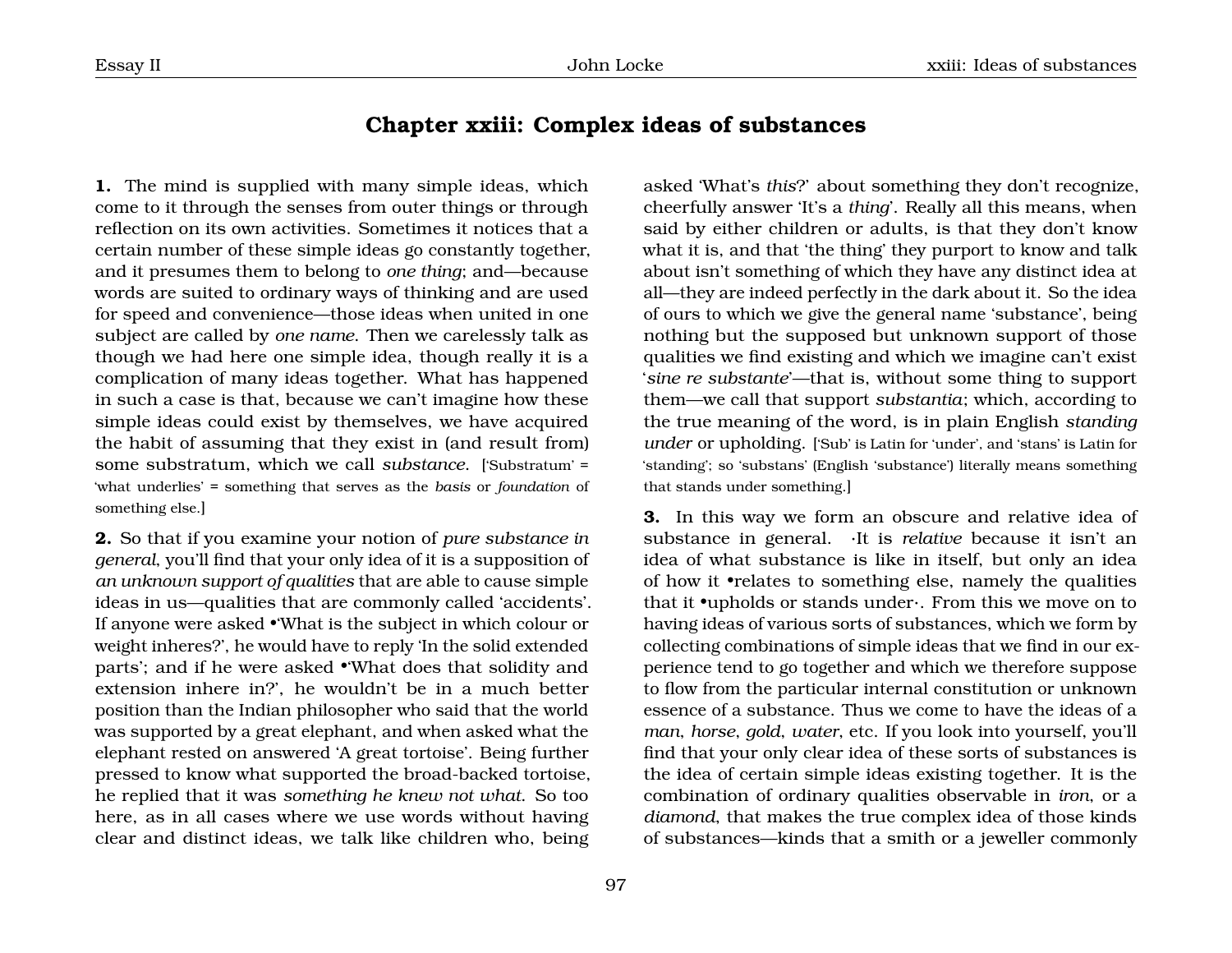knows better than a philosopher does. Whatever technical use he may make of the term 'substance', the philosopher or scientist has no idea of *iron* or *diamond* except what is provided by a collection of the simple ideas that are to be found in them—with •one further ingredient. complex ideas of substances are made up of those simple ideas plus •the confused idea of some *thing* to which they belong and in which they exist. So when we speak of any sort of substance, we say it is a thing having such or such qualities: body is a thing that is extended, shaped, and capable of motion; •spirit, a thing that can think; and we say that hardness and power to attract iron are qualities to be found *in* a loadstone, ·conceived of as a *thing* containing these qualities·. [Loadstone is a kind of rock that is naturally magnetic.] These and similar ways of speaking show that the substance is always thought of as some thing in addition to the extension, shape, solidity, motion, thinking, or other observable ideas, though we don't know what it is. [Locke uses •'spirit', as he does 'soul', to mean merely 'thing that thinks' or 'thing that has mental properties'. It doesn't mean something *spiritual* in any current sense of the term.]

**4.** So when we talk or think of any particular sort of corporeal substances—e.g. horse, stone, etc.—although our idea of it is nothing but the collection of simple ideas of qualities that we usually find united in the thing called 'horse' or 'stone', still we think of these qualities as existing in and supported by some common subject; and we give this support the name 'substance', though we have no clear or distinct idea of what it is. We are led to think in this way because we can't conceive how qualities could exist unsupported or with only one another for support.

**5.** The same thing happens concerning the operations of the mind—thinking, reasoning, fearing, etc. These can't exist by themselves, we think, nor can we see how they could belong

to body or be produced by it; so we are apt to think that they are the actions of some other substance, which we call 'spirit'. We have as clear a notion of the substance of •spirit as we have of •body. The latter is supposed (without knowing what it is) to be •the substratum of those simple ideas that come to us from the outside, and the former is supposed (still not knowing what it is) to be •the substratum of the mental operations we experience within ourselves. Clearly, then, we have as poor a grasp of the idea of bodily substance as we have of spiritual substance or spirit. So we shouldn't infer that there is no such thing as spirit because we have no notion of the substance of spirit, any more than we should conclude that there is no such thing as body because we have no clear and distinct idea of the substance of matter.

**6.** Whatever the secret, abstract nature of substance in general may be, therefore, all our ideas of particular sorts of substances are nothing but combinations of simple ideas co-existing in some unknown cause of their union. We represent particular sorts of substances to ourselves through such combinations of simple ideas, and in no other way. They are the only ideas we have of the various sorts of things—the sorts that we signify to other people by means of such names as 'man', 'horse', 'sun', 'water', 'iron'. Anyone who hears such a word, and understands the language, forms in his mind a combination of those simple ideas that he has found—or thinks he has found—to exist together under that name; all of which he supposes to rest in and be fixed to that unknown common subject that doesn't inhere in anything else in its turn. Consider for instance the idea of the sun: it is merely a collection of the simple ideas, bright, hot, roundish, having a constant regular motion, at a certain distance from us—and perhaps a few others, depending on how accurately the owner of the idea has observed the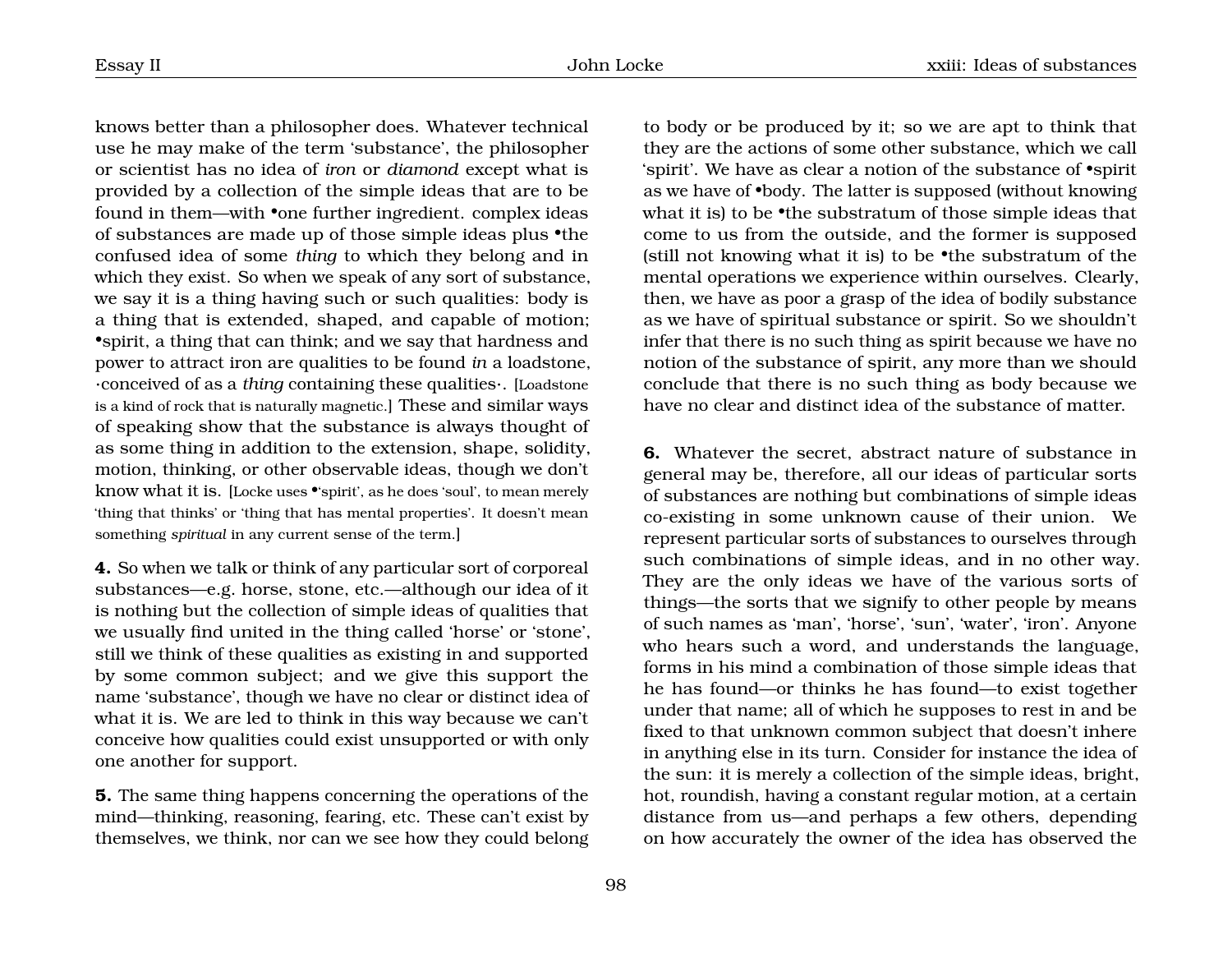properties of the sun.

**7.** The most perfect idea of any particular sort of substance results from putting together most of the simple ideas that do exist in it—·i.e. in substances of that sort·—including its active powers and passive capacities. (These are not simple ideas, but for brevity's sake let us here pretend that they are.) Thus the complex idea of the substance that we call *a loadstone* has as a part *the power of attracting iron*; and *a power to be attracted by a loadstone* is a part of the complex idea we call 'iron'. These *powers* are counted as inherent *qualities* of the things that have them. Every substance is as likely, through the powers we observe in it, (a) to change the perceptible qualities of other subjects as (b) to produce in us those simple ideas that we receive *immediately* from it. When (b) happens with fire (say), our senses perceive in fire its heat and colour, which are really only the fire's powers to produce those ideas in us. When (a) happens, we also learn about the fire because it acts on us *mediately* [= 'through an intermediary'] by turning wood into charcoal and thereby altering how *the wood* affects our senses. . . . In what follows, I shall sometimes include these powers among the simple ideas that we gather together in our minds when we think of particular substances. Of course they aren't really *simple;* but they are *simpler* than the complex ideas of kinds of substance, of which they are merely parts.

**8.** It isn't surprising that powers loom large in our complex ideas of substances. We mostly distinguish substances one from another through their secondary qualities, which make a large part of our complex ideas of substances . (Our senses will not let us learn the sizes, textures, and shapes of the minute parts of bodies on which their real constitutions and differences depend; so we are thrown back on using their secondary qualities as bases for distinguishing them one

from another.) And all the secondary qualities, as has been shown  $\cdot$ in viii $\cdot$ , are nothing but powers....

**9.** The ideas that make our complex ideas of bodily substances are of three sorts. First, the ideas of the *primary qualities* of things, including the size, shape, number, position, and motion of the parts of bodies. We discover these by our senses, but they are in the bodies even when we don't perceive them. Secondly, the sensible [= 'perceptible'] *secondary qualities*. They depend on the primary qualities, and are nothing but the powers that bodies have to produce certain ideas in us through our senses. These ideas are not in the things themselves except in the sense that a thing is 'in' its cause. Thirdly, when we think that one substance can cause an alteration in the primary qualities of another, so that the altered substance would produce in us different ideas from what it did before, we speak of the active *powers* of the first substance and the passive *powers* of the second. We know about the powers of things only through sensible simple ideas. For example, whatever alteration a loadstone has the power to make in the minute particles of iron, we wouldn't suspect that it had *any* power to affect iron if that power weren't revealed by how the loadstone makes the iron particles move. I have no doubt that bodies that we handle every day have powers to cause thousands of changes in one another—powers that we never suspect because they never appear in sensible effects.

**10.** So it is proper that powers should loom large in our complex ideas of substances. If you examine your complex idea of *gold*, you'll find that several of the ideas that make it up are only ·ideas of· powers. For example, the power of being melted without being burned away, and the power of being dissolved in aqua regia [a mixture of nitric and hydrochloric acids]—these ideas are as essential to our complex idea of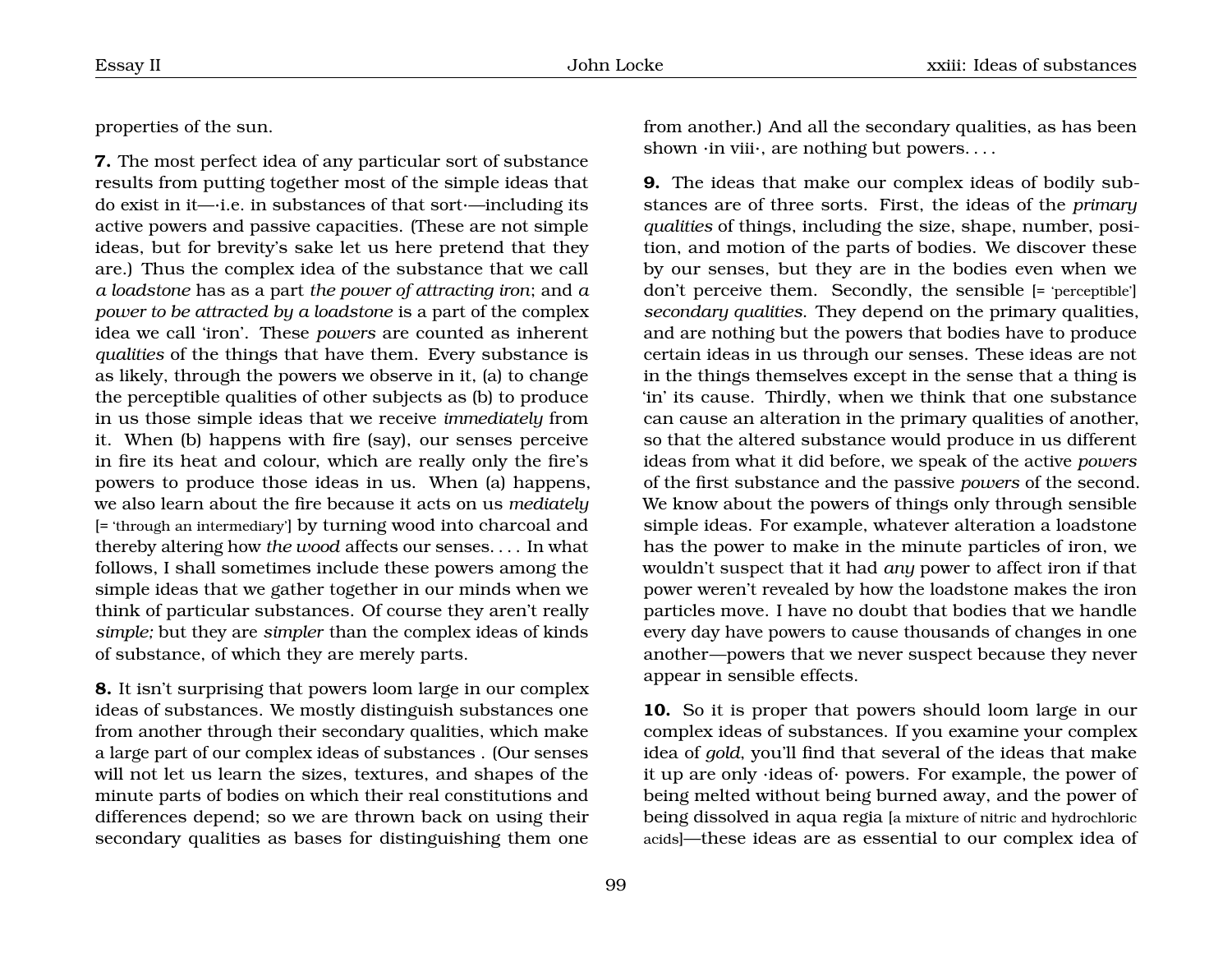gold as are its colour and weight. Indeed, colour and weight when properly understood turn out also to be nothing but powers. For yellowness is not actually in gold, but is a power that gold has, when placed in proper light, to produce a certain idea in us through our eyes. Similarly, the heat that we can't leave out of our idea of the sun is no more really in the sun than is the white colour it gives to wax. These are both equally powers in the sun, which operates on a man—through the motion and shape of its sensible parts—so as to make him have the idea of heat; just as it operates on wax so as to make it capable of producing in a man the idea of white.

**11.** If our senses were sharp enough to distinguish the minute particles of bodies and the real constitution on which their sensible qualities depend, I am sure they would produce in us ideas quite different from the ones they now produce; the yellow colour of gold, for example, would be replaced by an admirable texture of parts of a certain size and shape. Microscopes plainly tell us this; for what to our naked eyes produces a certain colour is revealed through a microscope to be quite different. Thus sand or ground glass, which is opaque and white to the naked eye, is transparent under a microscope; and a hair seen this way loses its former colour and is mostly transparent, with a mixture of bright sparkling colours like the ones refracted from a diamond. Blood to the naked eye appears all red; but when its lesser parts are brought into view by a good microscope, it turns out to be a clear liquid with a few red globules floating in it. We don't know how these red globules would appear if glasses could be found that would magnify them a thousand or ten thousand times more.

**12.** God in his infinite wisdom has given us senses, faculties, and organs that are suitable for the conveniences of life

and for the business we have to do here. senses enable us to know and distinguish things, and to examine them in enough detail to be able to make use of them and in various ways accommodate them to our daily needs. insight into their admirable structures and wonderful effects goes far enough for us to admire and praise the wisdom, power, and goodness of their author. . . . But it seems that God didn't intend that we should have a perfect, clear, and adequate knowledge of things; and perhaps no finite being *can* have such knowledge. faculties, dull and weak as they are, suffice for us to discover enough in created things to lead us to •the knowledge of the creator, and •the knowledge of our duty; and we are also equipped with enough abilities to •provide for the conveniences of living. These are our business in this world. But if our senses were made much keener and more acute, the surface appearances of things would be quite different for us, and, I'm inclined to think that this would be inconsistent with our survival—or at least with our well-being—in this part of the universe that we inhabit. Think about how little we are fitted to survive being moved into air not much higher than the air we commonly breathe—that will give you reason to be satisfied that on this planet that has been assigned as our home God has suited our organs to the bodies that are to affect them, and vice versa. If our sense of hearing were merely one thousand times more acute than it is, how distracted we would be by perpetual noise! Even in the quietest retirement we would be less able to sleep or meditate than we are now in the middle of a sea-battle. If someone's eyesight (the most instructive of our senses) were a thousand or a hundred thousand times more acute than it is now through the best microscope, he would be able to see with his naked eyes things several million times smaller than the smallest object he can see now; ·and this would have •a good result and •a bad one·. •It would bring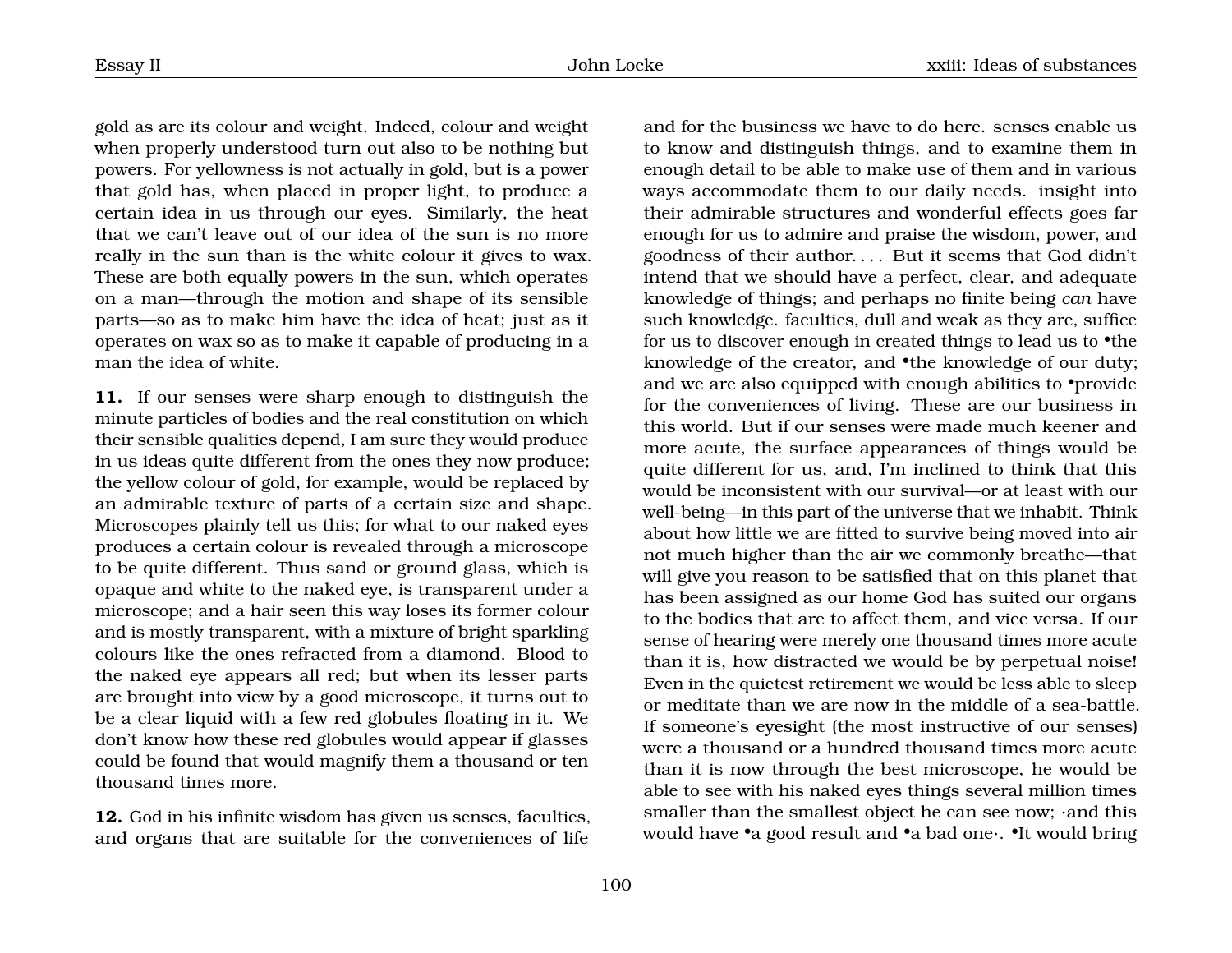him nearer to discovering the texture and motion of the minute parts of corporeal things, and he would probably get ideas of the internal structures of many of them. But then •he would be in a quite different world from other people: nothing would appear the same to him as to others; the visible ideas of everything would be different. So that I don't think that he could converse with others concerning the objects of sight, or communicate in any way about colours, their appearances being so wholly different. [The section continues with further remarks about the disadvantages of having 'such microscopical eyes (if I may so call them)'. It ends thus:] Someone who was sharp-sighted enough to see the arrangement of the minute particles of the spring of a clock, and observe the special structure and ways of moving on which its elastic motion depends, would no doubt discover something very admirable. But if his eyes were so formed that he couldn't *tell the time* by his clock, because he couldn't from a distance take in all at once the clock-hand and the numerals on the dial, he wouldn't get much advantage from the acuteness of his sight: it would let him in on the structure and workings of the parts of the machine while also making it useless to him!

[In section **13**—an admitted interruption of the main line of thought—Locke remarks that the structure of our sense organs is what sets limits to what we can perceive in the material world, and offers his 'extravagant conjecture' about 'Spirits', here meaning something like 'angels'. Assuming that they 'sometimes' have bodies, angels may be able to alter their sense organs at will, thus being able to perceive many things that we can't. Locke can't hide his envy about this, though he says that 'no doubt' God has good reasons for giving us sense-organs that we cannot flex at will, like muscles.]

**14.** Each of our ideas of a specific kind of substances is nothing but a collection of simple ideas considered as united in one thing. These ideas of substances, though they strike us as simple and have simple words as names, are nevertheless really complex and compounded. Thus the idea that an Englishman signifies by the name 'swan', is white colour, long neck, red beak, black legs, and webbed feet, and all these of a certain size, with a power of swimming in the water, and making a certain kind of noise—and perhaps other properties as well, for someone who knows a lot about this kind of bird—all united in one common subject.

15. Besides the complex ideas we have of *•material sensi*ble substances, we can also form the complex idea of an •immaterial spirit. We get this through the simple ideas we have taken from operations of our own minds that we experience daily in ourselves, such as

> thinking understanding willing knowing, and power of beginning motion, etc.

all co-existing in some substance. By putting these ideas together, we have as clear a perception and notion of immaterial substances as we have of material ones. For putting together the ideas of •thinking and •willing and •the power of starting or stopping bodily motion, joined to *substance*, of which we have no distinct idea, we have the idea of an •immaterial spirit; and by putting together the ideas of •solid parts that hold together, and •a power of being moved, joined with *substance*, of which likewise we have no positive idea, we have the idea of •matter. [Here 'positive' contrasts with 'relative'. The *idea of substance in general* is relative because it is only the idea of whatever-it-is that relates to qualities by upholding and uniting them.]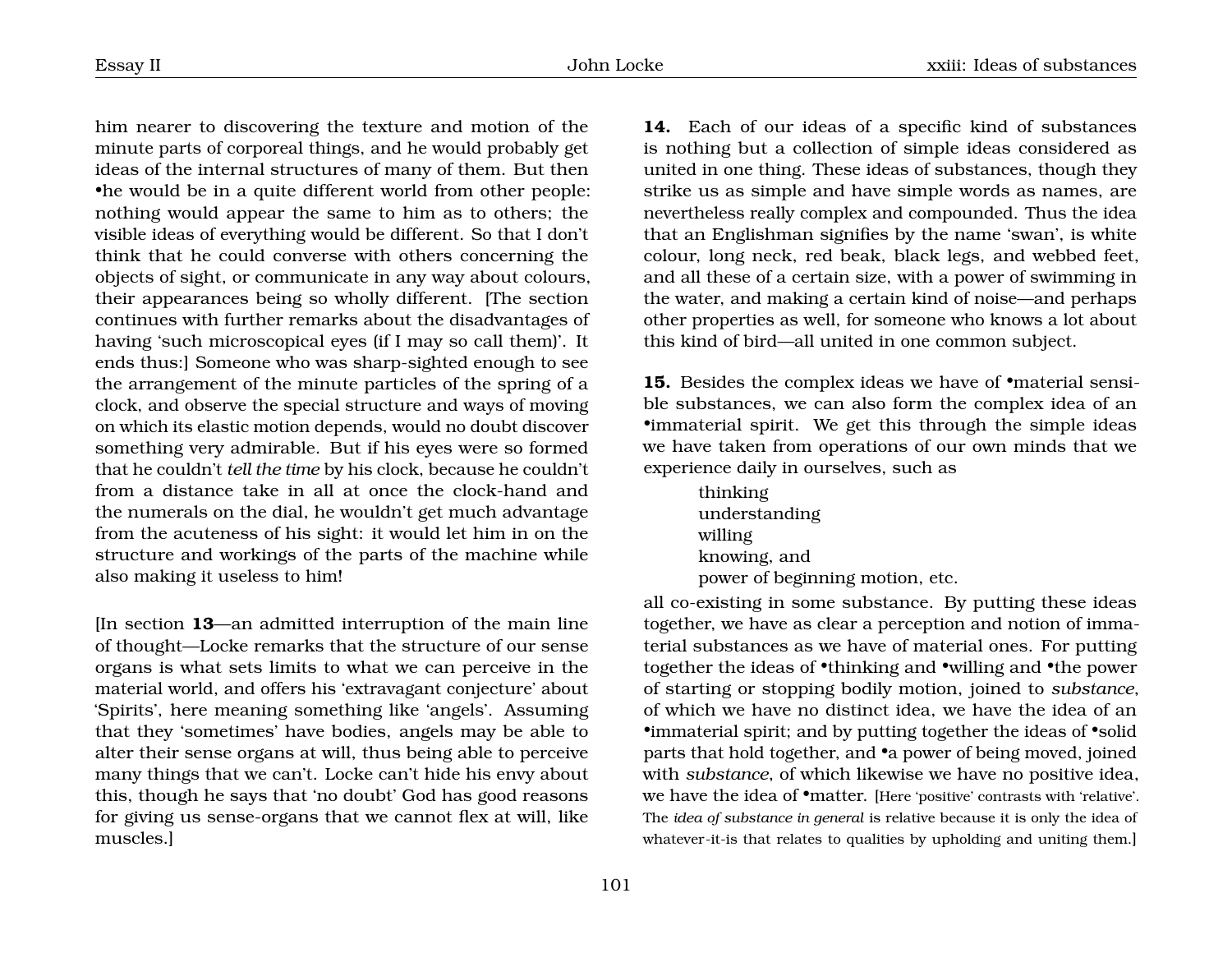The one is as clear and distinct an idea as the other, the ideas of thinking and moving a body being as clear and distinct as the ideas of extension, solidity, and being moved. For our idea of substance is equally obscure, or none at all, in both: It is merely a supposed *I know not what*, to support qualities. Those who believe that our senses show us nothing but material things haven't thought hard enough! When you think about it, you'll realize that every act of sensation gives us an equal view of both parts of nature, the corporeal and the spiritual  $\models$  the bodily and the mental'. For while I know by seeing or hearing etc. that there is some bodily thing outside me that is the object of that sensation, I know with even more certainty that there is some spiritual being within me that sees and hears. This seeing and hearing can't be done by mere senseless matter; it couldn't occur except as the action of an immaterial thinking being.

**16.** All that we know of body is contained in our complex idea of it as extended, shaped, coloured, and having other sensible qualities; and all this is as far from the idea of the substance of body as we would be if we knew nothing at all. And although we think we are very familiar with matter, and know a great deal about many of its qualities, it may turn out that our basic ideas of •body are no more numerous, and no clearer, than our basic ideas of •immaterial spirit.

**17.** The basic ideas that we have that apply to body and not to spirit are •the holding together of parts that are solid and therefore separable, and •a power of causing things to move by colliding with them. Bodies also have shapes, but shape is merely a consequence of finite extension.

**18.** The ideas we have belonging exclusively to spirit are •thinking and •will (which is the power of putting body into motion by thought) and •liberty. Whereas a body can't help setting in motion a motionless body with which it collides, the mind is at liberty to put bodies into motion or refrain from doing so, as it pleases. The ideas of •existence, •duration, and •mobility are common to both body and spirit.

**19.** It shouldn't be thought strange that I attribute mobility to spirit. Spirits, like bodies can only operate *where they are*; we find that a single spirit operates at different times in different places; so I have to attribute *change of place* to all finite spirits (I'm not speaking of ·God·, the infinite spirit, here). For my soul  $[=$  'spirit' = 'mind'] is a real thing just as much as my body is, and is equally capable of changing its distance from any other ·spatially located· being; and so it is capable of motion. . . .

**20.** Everyone finds in himself that his soul •can think, will, and operate on his body in the place where that body is, but •cannot operate on a body or in a place a hundred miles away. You can't imagine that your soul could think or move a body in Oxford while you are in London, and you have to realize that your soul, being united to your body, continually changes its location during the whole journey between Oxford and London, just as does the coach or horse that you ride on—so I think it can be said to be truly *in motion* throughout that journey. If that isn't conceded as giving a clear idea enough of the soul's motion, you will get one from ·the thought of· its being separated from the body in death; for it seems to impossible that you should think of it as •leaving the body while having no idea of •its motion.

[In section **21** Locke discusses a scholastic reason for denying that souls or spirits can move, and derisively challenges its supporters 'to put it into intelligible English'. He concludes:] Indeed motion cannot be attributed to God—not because he is an immaterial spirit but because he is an infinite one.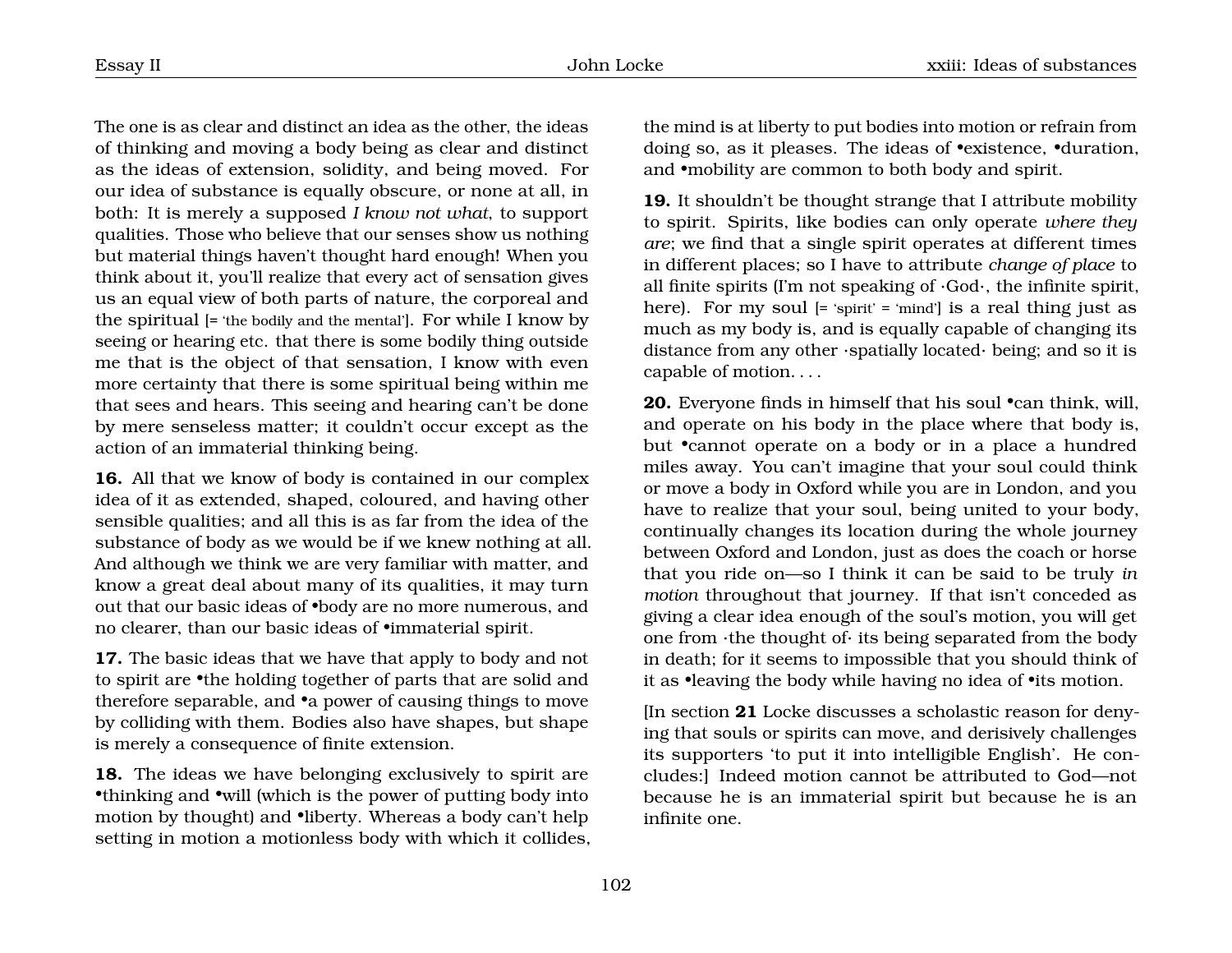**22.** Let us compare our complex idea of *immaterial spirit* with our complex idea of *body*, and see whether one is more obscure than the other—and if so, which. idea of body, I think, is ·that of·

> *an extended solid substance, capable of transferring motion by impact*;

and our idea of soul or immaterial spirit is ·the idea· of

*a substance that thinks, and has a power of making a body move, by willing or thought*.

Which of these is more obscure and harder to grasp? I know that people whose thoughts are immersed in matter, and have so subjected their minds to their senses that they seldom reflect on anything that their senses can't reach, are apt to say that they can't comprehend a *thinking thing*. Perhaps they can't, but then if they think hard about it they'll realize that they can't comprehend an *extended thing* either.

**23.** If anyone says 'I don't know what it is that thinks in me', he means that he doesn't know what the substance is of that thinking thing. I respond that he has no better grasp of what the substance is of that solid thing. If he also says 'I don't know *how* I think', I respond that he also doesn't know *how* he is extended—that is, how the solid parts of body cohere together to make extension. ·I shall discuss the cohesion problem—the problem of explaining how portions of matter hang together to compose planets or pebbles or grains of sand—from here through to the end of section 27·. The pressure of the particles of air may account for the cohesion of some parts of matter that are bigger than the particles of air and have pores that are smaller than those particles; but that can't explain the coherence of the particles of air themselves. Whatever holds *them* together, it isn't the pressure of the air! And if the pressure of any matter that is finer than the air—such as the *ether*—can

unite and hold together the parts of a particle of air (as well as of other bodies), it still can't make bonds *for itself* and hold together the parts that make up every least particle of that *materia subtilis* [= 'extra-fine matter']. Thus, however ingeniously we develop our explanation of how the parts of perceptible bodies are held together by the pressure of other imperceptible bodies ·such as the particles of the ether·, that explanation doesn't extend to the parts of the ether itself. The more success we have in showing that the parts of other bodies are held together by the external pressure of the ether, and can have no other conceivable cause of their cohesion and union, the more completely we are left in the dark about what holds together the *parts of each particle* of the ether itself. We •can't conceive of those particles as not having parts, because they are bodies, and thus divisible; but we also •can't conceive of how their parts cohere, because the explanation of how *everything else* coheres cannot be applied to *them*.

**24.** ·The foregoing argument shows that even if pressure from the ether •*could* explain the cohesion of most bodies, it leaves unexplained the cohesion of the particles of the ether itself·. But in fact pressure, however great, from a surrounding fluid ·such as the ether· •cannot be what causes the cohesion of the solid parts of matter. Such a pressure might prevent two things with polished surfaces from moving apart in a line •perpendicular to those surfaces,. . . .but it can't even slightly hinder their pulling apart in a line •parallel to those surfaces—·I shall call this a 'lateral motion'·. The surrounding fluid is free to occupy each part of space that is deserted through such a lateral motion; so it doesn't resist such a motion of bodies joined in that way, any more than it would resist the motion of a body that was surrounded on all sides by that fluid and didn't touch any other body.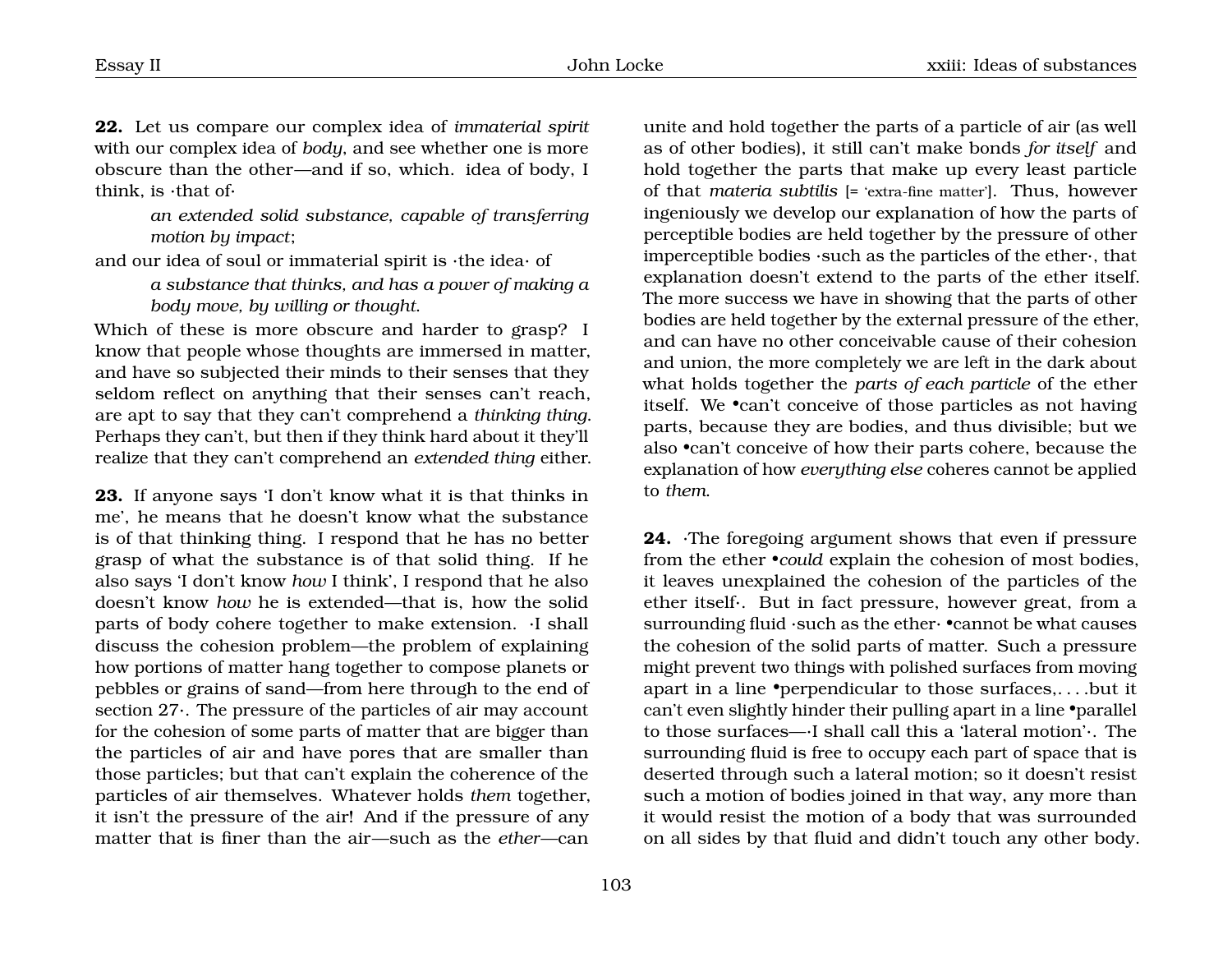And therefore, if there were no other cause of cohesion ·than this surrounding-fluid one·, all parts of ·all· bodies would be easily separable by such a lateral sliding motion. So it is no harder for us to have a clear idea of how the soul thinks than to have one of how body is extended. For the •extendedness of body consists in nothing but the •union and cohesion of its solid parts, so we shall have a poor grasp of the extension of body when we don't understand the union and cohesion of its parts; and we *don't* understand that, any more than we understand what thinking is and how it is performed.

**25.** Most people would wonder how anyone should see a difficulty in what they think they observe every day. 'Don't we see the parts of bodies stick firmly together? Is there anything more common? And what doubt can there be made of it?' And similarly with regard to thinking and voluntary motion: 'Don't we experience it every moment in ourselves? So can it be doubted?' The matter of fact is clear, I agree, but when we want to look more closely and think about *how* it is done, we are at a loss both about extension and about thought. . . .

**26.** The little bodies that compose the fluid we call 'water' are so extremely small that I have never heard of anyone claiming to see their distinct size, shape, or motion through a microscope (and I've heard of microscopes that have magnified up to a hundred thousand times, and more). And the particles of water are also so perfectly loose one from another that the least force perceptibly separates them. Indeed, if we think about their perpetual motion we must accept that they *don't* cohere with another; and when a sharp cold comes they unite, they consolidate, these little atoms cohere, and they can't be separated without great force. Something we don't yet know—and it would be a great discovery—is what the bonds are that tie these heaps of loose little bodies

together so firmly, what the cement is that sticks them so tightly together ·in ice·. But someone who made that discovery would still be long way from ·solving the *general* problem·, making intelligible the extension of body (which is the cohesion of its solid parts). For *that* he would need to show how the parts of those bonds—or of that cement, or of the least particle of matter that exists—hold together. It seems, then, that this primary and supposedly obvious quality of body, ·extension·, turns out when examined to be as incomprehensible as anything belonging to our minds, and that it is as hard to conceive a solid extended substance as it is to conceive a thinking immaterial one. . . .

**27.** Here is a further difficulty about solving the cohesion problem through an appeal to surrounding pressures. Let us suppose that matter is finite (as no doubt it is). Now think about the outermost bounds of the universe, and ask yourself:

> What conceivable hoops, what bond, can hold *this unified mass of matter* together with a pressure from which steel must get its strength and diamonds their hardness and indissolubility?

If matter is finite, it must have boundaries, and there must be something that stops it from scattering in all directions. If you try to avoid this ·latest· difficulty by supposing that the material world is *infinite* in extent, ask yourself what light you are throwing on the cohesion of body—whether you are making it more intelligible by relying on the most absurd and incomprehensible of all suppositions. So far is our ·idea of· the extension of body (which is nothing but the cohesion of solid parts) from being clearer or more distinct when we enquire into the nature, cause, or manner of it, than is the idea of thinking!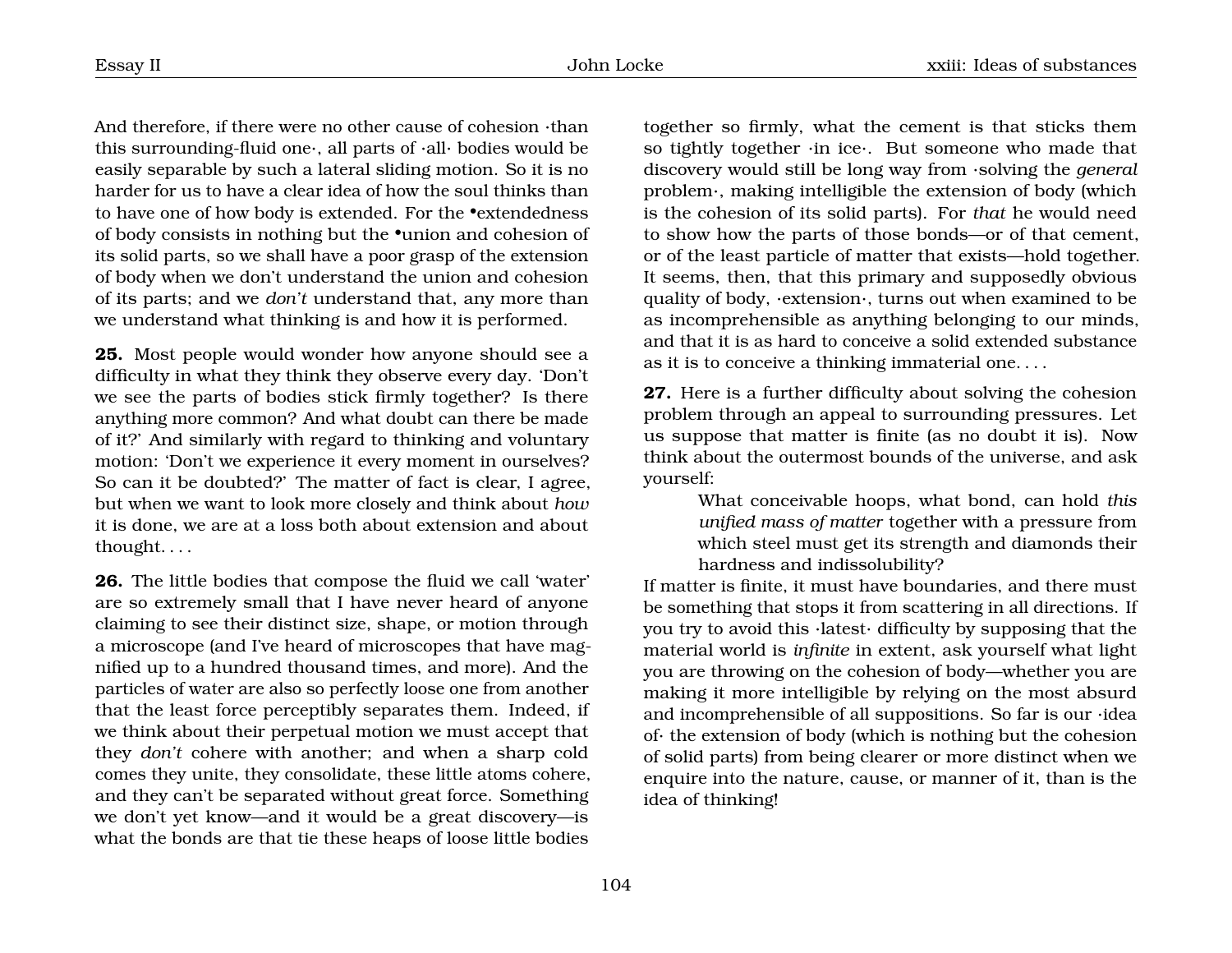**28.** Another idea that we have of body is ·the idea of· the *power of transferring motion by impact*: and of our souls ·the idea of· *the power of exciting motion by thought*. Everyday experience clearly provides us with these two ideas, but here again if we enquire how each power is exercised, we are equally in the dark. In the most usual case of motion's being communicated from one body to another through impact, the former body loses as much motion as the other acquires; and the only conception we have of what is going on here is that *motion passes out of one body into the other*. That seems to me to be as obscure and inconceivable as how our minds move or stop our bodies by thought, which we every moment find they do. Daily experience provides us with clear evidence of motion produced by impact, and of motion produced by thought; but as for *how* this is done, we are equally at a loss with both. So that when we think about •the communication of motion, whether by body or by spirit, •the idea of it that is involved in spirit-as-mover is at least as clear as •the one involved in body-as-mover. And if we consider the *active power of moving* (called 'motivity' ·in xxi.73·), it is much clearer in spirit than body. Place two bodies at rest side by side; they give us no idea of a power in the one to move the other, except through a borrowed motion. The mind, on the other hand, every day gives us ideas of an active power of moving bodies. This gives us reason to think that active power may be the proper [here = 'exclusive'] attribute of spirits, and passive power the proper attribute of matter. If that is so, then created spirits are not totally other than matter, because as well as being active (as matter isn't) they are also passive (as matter is). Pure spirit, namely God, is only active; pure matter is only passive; and beings ·like us· that are both active and passive may be judged to involve both. . . .

**29.** In conclusion: Sensation convinces us that there are •solid extended substances, and reflection that there are •thinking ones. Experience assures us that •one has a power to move body by impact, •the other by thought. That much is sure, and we have clear ideas of it; but we can't go any further. If we start asking about nature, causes, and manner ·of operation·, we see no more clearly into the nature of extension than we do into the nature of thinking. It is no harder to conceive how a substance that we don't know should •by thought set body into motion, than how a substance that we don't know should •by impact set body into motion. . . .

[In sections **30–31** Locke sums up the results of the last few sections, re-emphasizing that the idea of a thinking substance is not less respectable than that of an extended substance. He concludes section 31 with a new difficulty about the latter:] Nothing in our notion of spirit is more perplexed, or nearer a contradiction, than something that the very notion of body includes in it, namely the *infinite divisibility* of any finite extended thing. Whether we accept this or reject it, we land ourselves in consequences that we can't explain or make consistent within our thought—consequences that carry greater difficulty, and more apparent absurdity, than anything that follows from the notion of an immaterial knowing substance.

[In section **32** Locke starts by rehearsing the arguments he has given for the view that 'we have as much reason to be satisfied with our notion of immaterial spirit as with our notion of body, and of the existence of the one as well as of the other'. He then launches, without announcing that he is doing so, into a new issue: is a human being an extended thing that thinks, or rather a pair of things of which one is extended and the other thinks?] It is no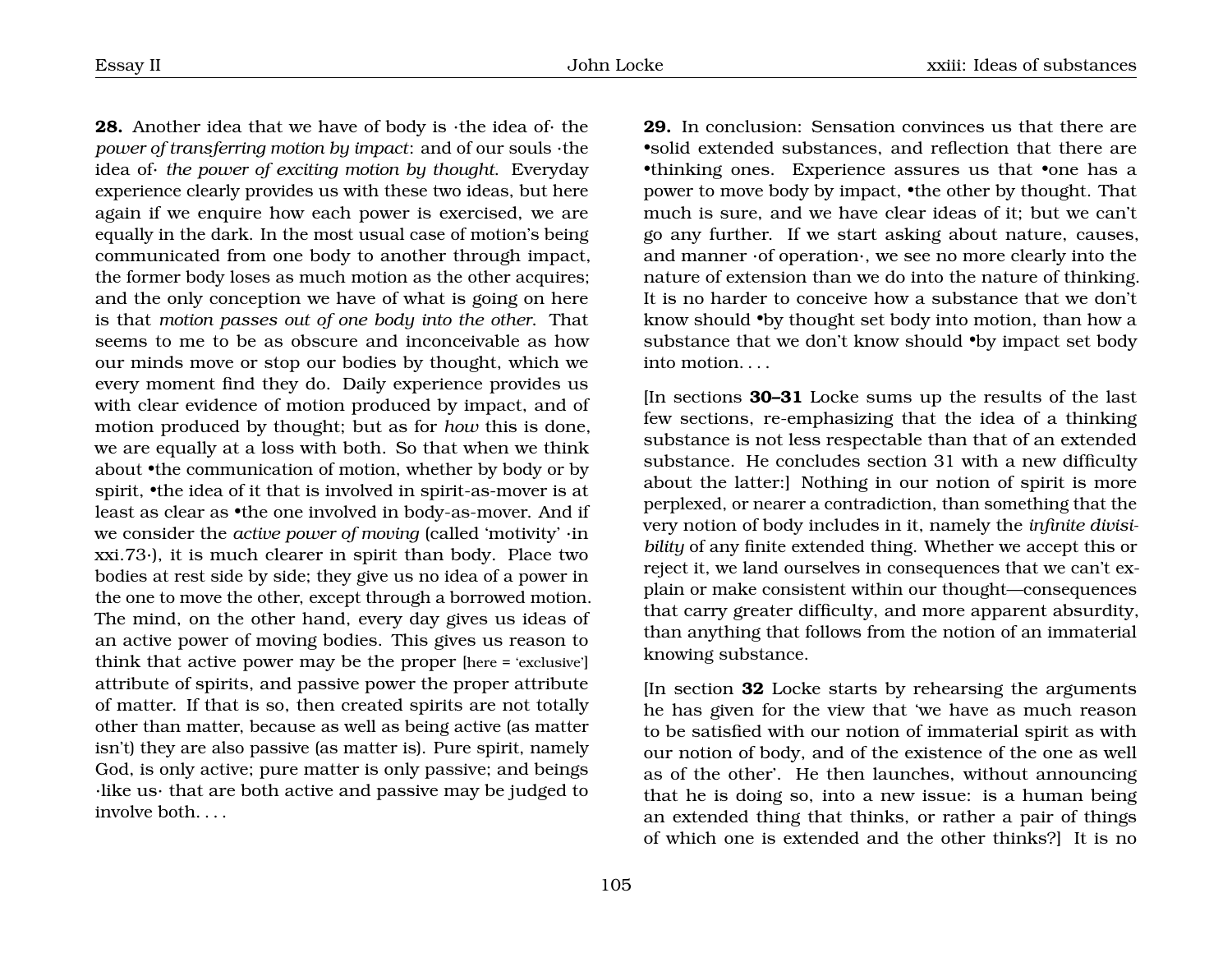more a contradiction that •thinking should exist separate and independent from solidity than that •solidity should exist separate and independent from thinking. Thought and extension are simple ideas, independent one from another; and we are as entitled to allow •a thinking thing without solidity as we are •a solid thing without thinking. It may be hard to conceive how thinking could occur without matter, but it's at least as hard to conceive how matter could think. Whenever we try to get beyond our simple ideas, to dive deeper into the nature of things, we immediately fall into darkness and obscurity, perplexity and difficulties. But whichever of these complex ideas is clearer, that of body or that of immaterial spirit, each is evidently composed of the simple ideas that we have received from sensation or reflection. So are all our other ideas of substances, even that of God himself.

[In section **33** Locke develops that last remark, contending that we can build up our idea of God as infinitely powerful, wise, etc. through a general procedure that he illustrates with an example in section 34.]

**34.** If I find that I know a few things, some or all of them imperfectly, I can form an idea of knowing twice as many; which I can double again, ·and so on indefinitely·, just as I can generate an endless series of numbers by repeated doubling. In that way I can enlarge my idea of knowledge by extending its coverage to all things existing or possible. And I can do the same with regard to knowing them more perfectly, thus forming the idea of infinite or boundless knowledge. The same may also be done for power. . . .and also for the duration of existence. . . . We form the best idea of God that our minds are capable of, by •taking simple ideas from the operations of our own minds (through reflection) or from exterior things (through our senses) and •enlarging them to

the vastness to which infinity can extend them.

**35.** It is infinity—joined to existence, power, knowledge, etc.—that makes our complex idea of God. Although in his own essence (which we don't know, any more than we know the real essence of a pebble, or of a fly, or of ourselves) God may be simple and uncompounded, still our only idea of him is a complex one whose parts are the ideas of existence, knowledge, power, happiness, etc.—all this infinite and eternal. . . .

**36.** Apart from infinity, there is no idea we attribute to God that isn't also a part of our complex idea of other Spirits [here = something like 'angels']. We can attribute to Spirits only ideas that we get from reflection; and we can differentiate them ·from God on one side, and from us on the other· only through differences in the extent and degree of knowledge, power, duration, happiness, etc. that each has. Here is another bit of evidence that we are confined to the ideas that we receive from sensation and reflection: even if we think of ·unembodied· Spirits as ever so much, even *infinitely*, more advanced than bodies are, we still can't have any idea of how they reveal their thoughts one to another. *We* have to use physical signs and particular sounds; they are the best and quickest we are capable of, which makes them the most useful we can find. Of course unembodied Spirits must have also a more perfect way of communicating their thoughts than we have; but of such immediate communication we have no experience in ourselves, and consequently no notion at all.

**37.** Now we have seen what kind of ideas we have of substances of all kinds, what they consist in, and how we came by them. All this, I think, makes three things very evident. **1** All our ideas of the various sorts of substances are nothing but collections of simple ideas, together with a supposition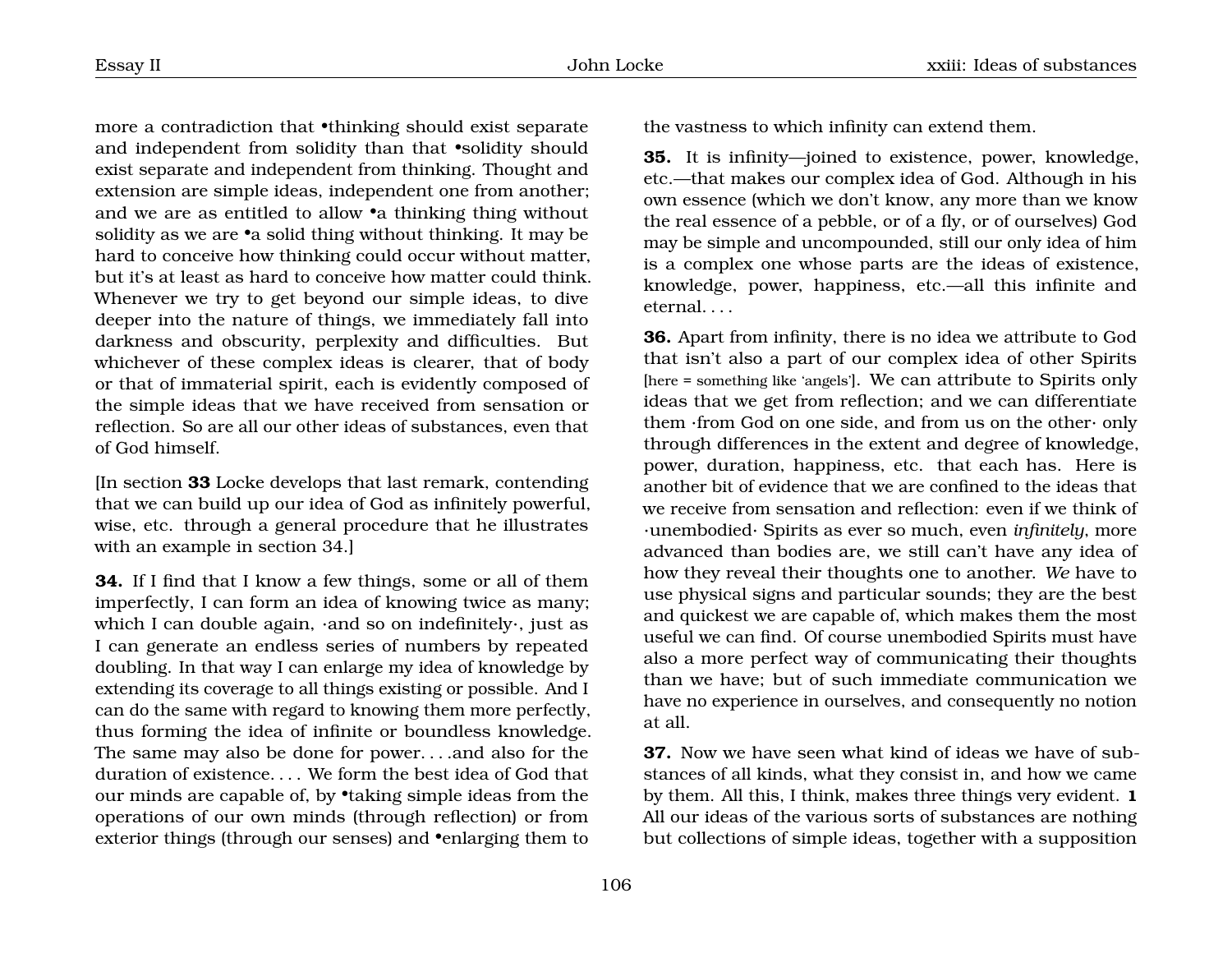of something to which they belong and in which they exist, though we have no clear distinct idea at all of this supposed something. **2** All the simple ideas which—when thus united in one common substratum—make up our complex ideas of various sorts of substances are received from sensation or reflection. Even •those extremely familiar ideas that apply to almost everything—·such as the ideas of *time*, *motion*, *body*, *thought*, *feeling*·—have such simple ideas of sensation and reflection as their only ingredients. So do •the ideas that seem furthest from having any connection with us, and that infinitely surpass anything we can perceive in ourselves by reflection or discover by sensation in other things. Even *those* ideas must be constructed out of the simple ideas that we originally received from sensation or reflection. This is clearly the case with respect to the complex ideas we have of angels, and especially our idea of God. **3** Most of the simple ideas that make up our complex ideas of substances are really only ·ideas of· powers, however apt we are to think of them as ·ideas of· positive qualities. [Here again 'positive'

contrasts with 'relative'.] For example, most of the ideas that make our complex idea of gold are yellowness, great weight, ductility, fusibility and solubility in aqua regia, etc. all united together in an unknown substratum; and these are all ideas of gold's relations to other substances. ·To be heavy is to have a power to outweigh other things; to be yellow is to have a power to cause certain visual sensations in human observers·. [Ductility is the ability to be drawn out into a thin wire, and fusibility is the ability to melt when hot; neither of which is a relation to *other* substances. Perhaps Locke has a different thought at work here, not properly expressed: he may be contrasting 'positive' qualities not only with *relative* qualities but also with *conditional* ones. Attributing a power to something is asserting a conditional about it—*If* it is heated, it will melt. A positive quality such as squareness isn't like that: the thing just *is square*, and 'if' doesn't come into it.] These powers depend on the real and primary qualities of the gold's internal constitution; they are what give it its power to operate on other substances and to be operated on by them; but the powers aren't really in the gold considered purely in itself.

#### **Chapter xxiv: Collective ideas of substances**

**1.** Besides these complex ideas of various ·kinds of· *single* substances—*man*, *horse*, *gold*, *violet*, *apple*, etc. the mind also has complex *collective* ideas of substances. Such ideas are made up of many particular substances considered together as united into one idea, and which, so joined, are looked on as one. For example, the idea of a collection of men that make an army, though it consists of a great many distinct substances, is as much *one* idea as the idea of a

man. Similarly with the great collective idea of all bodies whatsoever, signified by the name 'world'....

[In section **2** Locke contends that power of the mind whereby it makes collective ideas out of complex ideas of individuals is the very one by which it makes the latter ideas out of simple ones. The crux is this:] It is no harder to conceive how an army of ten thousand men should make one idea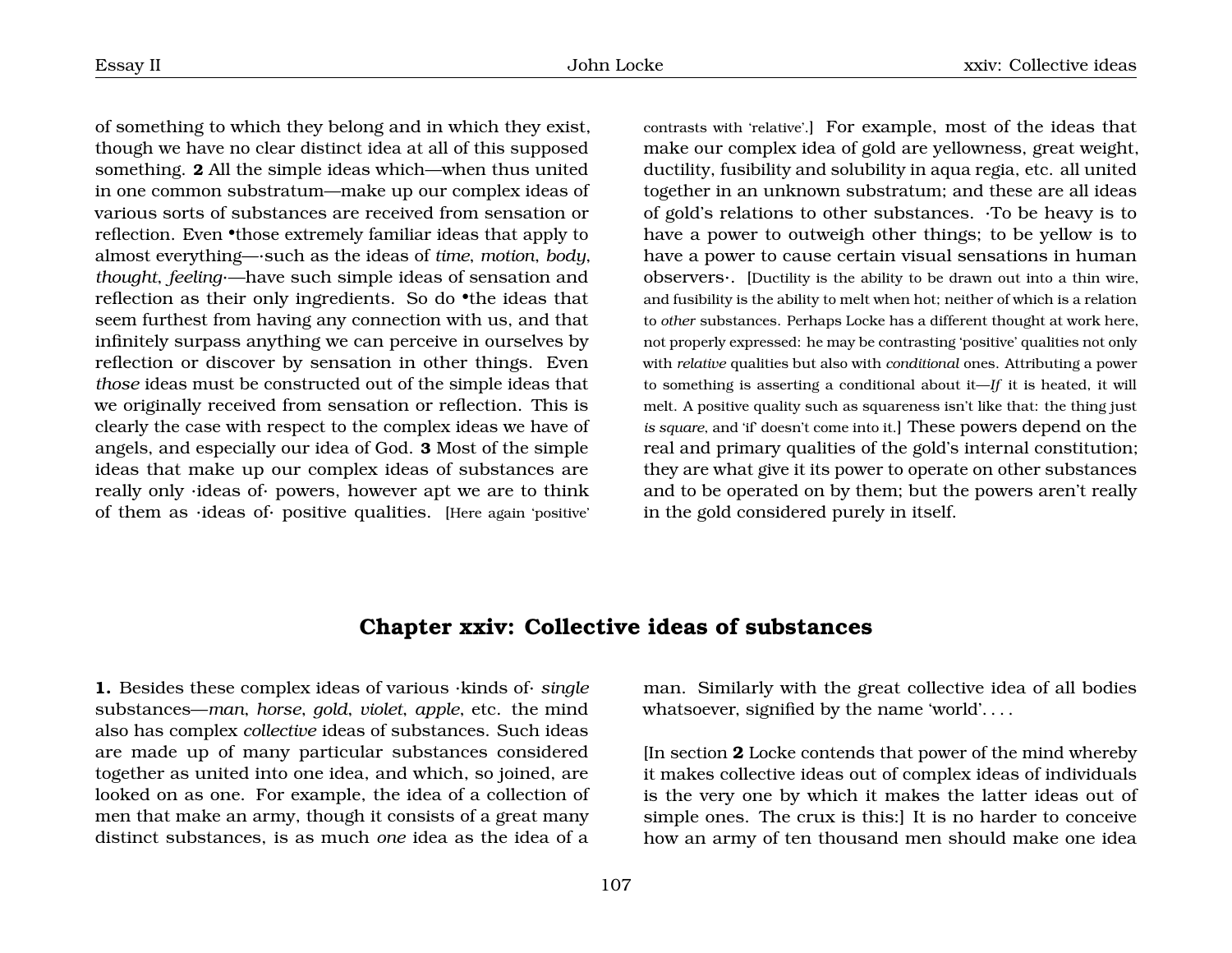than to conceive how a man should make one idea. ·Each involves constructing a complex out of parts that are simple (or simpler)·.

**3.** Artifacts, or at least the ones that are made up of distinct substances—·e.g. carriages, houses, clocks·—fall under collective ideas of the kind I have been discussing. ·Not only do man-made things tend to fall under collective ideas, but conversely collective ideas are in a special way

man-made·. All our collective ideas—such as those of army, constellation, universe—are merely artificial representations made by the mind. Such an idea gathers into a single view, under a single name, things that are very remote from and independent of one another, so as better to think and talk about them. As the meaning of the word 'universe' shows, no things are so remote or unalike that the mind can't bring them under a single idea by this technique of composition.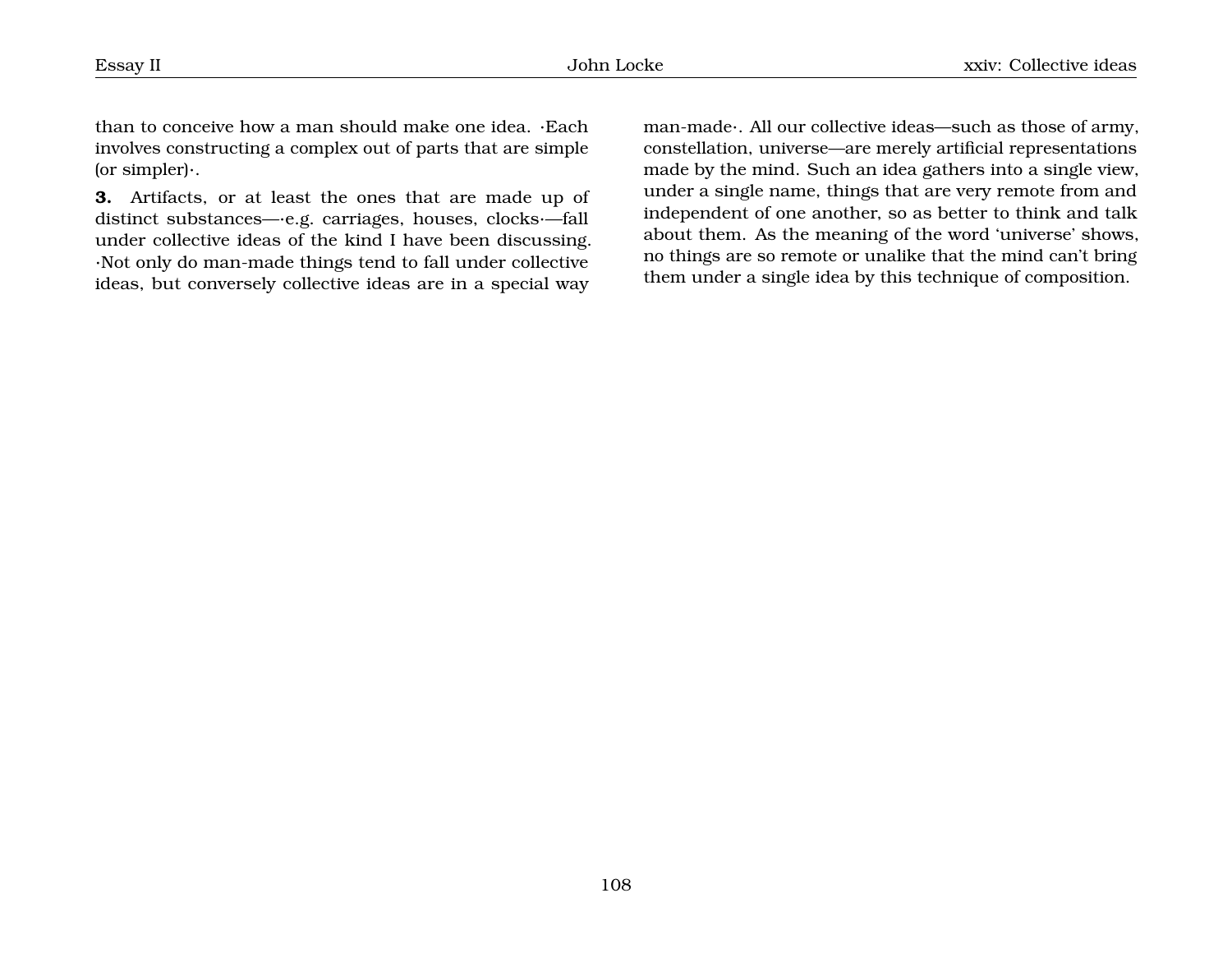## **Chapter xxv: Relation**

**1.** Besides the ideas, simple and complex, that the mind has of things considered on their own, it gets other ideas from comparison between different things. [For Locke, a 'comparison' can be any kind of *considering together* of two things, not necessarily *likening* them to one another.] When the understanding thinks about a thing, it isn't confined to that precise object: it can look beyond it, to see how it relates to some other thing. When the mind sets one thing alongside another (so to speak) and carries its view from one to the other, this is what we call *relation* and *respect*. A word is called *relative* if applying it to one thing signifies such a respect and leads the thought from the original subject to something else. The things that are thus brought together are said to be *related*. [Locke develops all this at some length, contrasting the non-relational thought that *Caius is white* with the relational thoughts that *Caius is a husband* and that *Caius is whiter than freestone*.]

[Section **2** points out that many relative terms come in pairs: 'father' and 'son', 'bigger' and 'smaller'. Some relative terms *could* be paired in this way but happen not to be; Locke gives the example of 'concubine'. He concludes:] All names that are more than empty sounds must signify some idea that either •is ·an idea of a quality· in the thing to which the name is applied, and then it is *positive* and is looked on as united to and existing in the thing in question, or •arises from the respect ·or relation· the mind finds the thing to bear to some other thing, and then it includes a *relation.*

[In section **3** Locke mentions terms that are tacitly relative though they are sometimes not seen to be so—for example 'old', 'great', 'imperfect', etc. Section **4** points out that two

people might have very different ideas of *man* yet exactly the same idea of *fatherhood*—different relata, same relation. Section **5** points out that a relation ceases to hold if one of the related things ceases to exist. When his only child dies, Caius ceases to be a father though he hasn't altered within himself. Also, a thing can be related to many other things, some of the relations being 'contrary' to others: Caius is older than Titus and younger than Sempronia.]

**6.** Anything that can exist, or be considered as one thing, is positive ·in contrast to being relative·; and so not only simple ideas and substances but also modes are positive beings. Their parts are very often relative one to another, but the whole considered together as one thing is a positive or absolute thing or idea: it produces in us the complex idea of one thing, and this idea is in our minds as one picture, under one name, even though it is an aggregate of different parts. The parts of ·the idea of· a triangle have relations to one another, yet the idea of the whole is a positive absolute idea; ·a thing's triangularity doesn't involve how it relates to anything *else*·. The same may be said of a family, a tune, etc. Any relation must be between two things considered as two things. . . .

**7.** Concerning relation in general, there are four points to be made. First, any single •item can be related in an almost infinite number of ways to other things. The •item in question may be

a simple idea a substance a mode a relation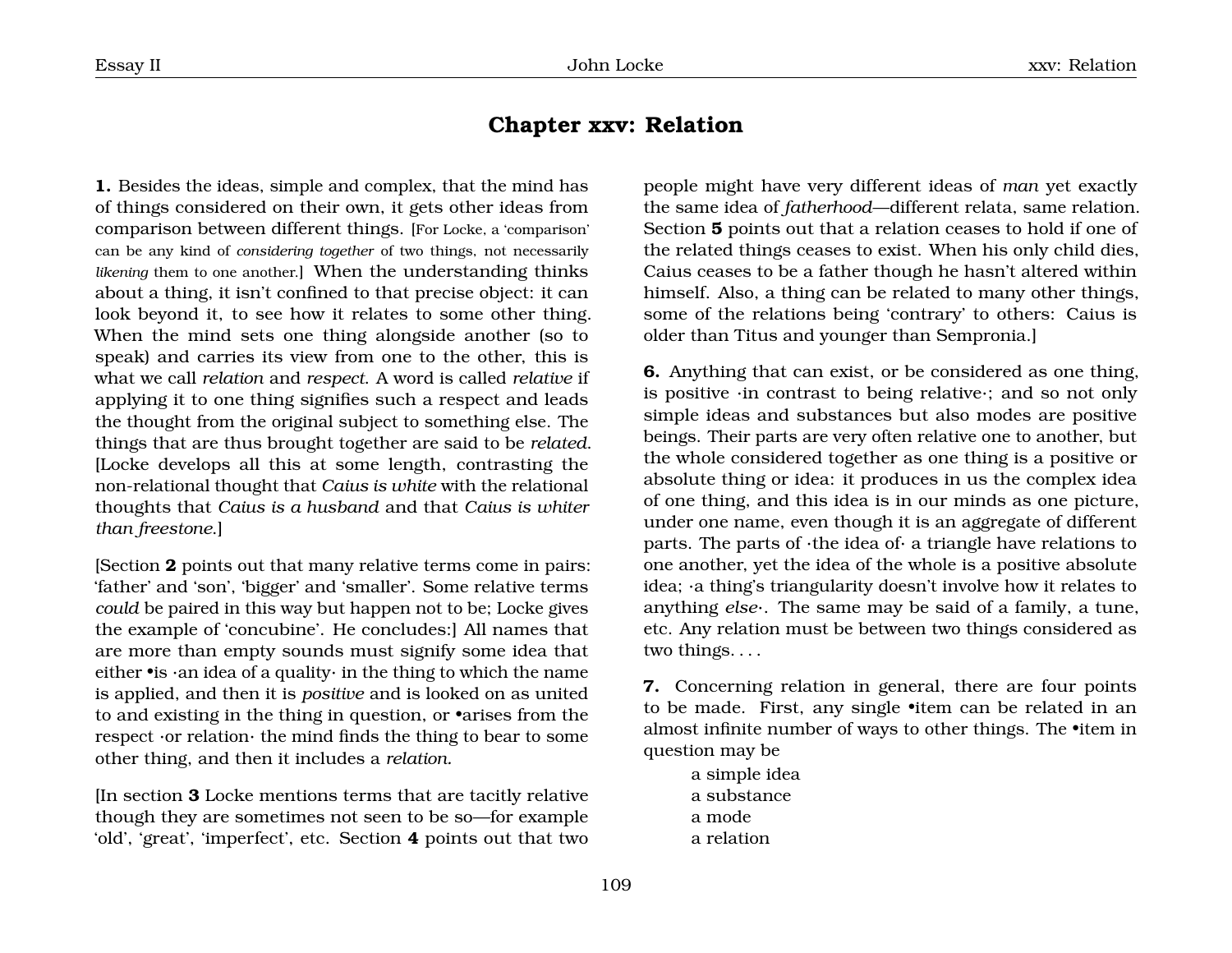a *name of* a simple idea or substance or mode or relation.

·It is a remarkable fact that even •a relation or •a word can stand in relations to other things, but I shall not linger on that, and shall instead take the example of the many in which •a substance can stand to other things·. Thus, one single man may at once be involved in all these relations, and many more: father, brother, son, grandfather, grandson, father-in-law, son-in-law, husband, friend, enemy, subject, general, judge, patron, client, professor, European, Englishman, islander, servant, master, possessor, captain, superior, inferior, bigger, less, older, younger, contemporary, like, unlike, and so on almost to infinity, he being capable of as many relations as there can be ways of considering him together with something else. . . .

**8.** Secondly, although relations aren't contained in the real existence of things, but are something extraneous and added-on, the ideas that relative words stand for are often clearer and more distinct than of the substances to which they belong. The notion we have of *a father* is a great deal clearer and more distinct than our idea of *man*. . . . That is because I can often get the notion of a relation from my knowledge of one action or one simple idea, whereas to know any substantial being I need an accurate collection of many ideas. . . . Thus having the notion that *one laid the egg out of which the other was hatched* I have a clear idea of *the relation of parent to chick* between the two cassowaries in St. James's Park, although I have only an obscure and imperfect idea of those birds themselves.

**9.** Thirdly, although ever so many relations hold between one

thing and another, they are all made up of simple ideas of sensation or reflection—which I think are the whole materials of all our knowledge. To establish this I shall show it of •the most considerable relations that we have any notion of, and also of •some that seem to be the most remote from sense or reflection. The seemingly remote ones will be shown also to have their ideas from sense or reflection: the notions we have of those relations are merely certain simple ideas, and so originally derived from sense or reflection.

**10.** Fourthly, relation is thinking of one thing along with another, so that any word is relative if it necessarily leads the mind to any ideas ·of qualities· other than the ones that are supposed to exist in the thing to which the word is being applied. For example, 'father', 'brother', 'king', 'husband', 'blacker', 'merrier', etc. are relative, because each implies something else separate and exterior to the existence of the man to whom the word is applied. By way of contrast, such terms as 'black', 'merry', 'thoughtful', 'thirsty', 'angry', 'extended' are all absolute [= 'positive' = 'not relative'], because they don't signify anything beyond the man to whom they are applied.

11. Having laid down these ·four· premises concerning relation in general, I shall now proceed to show through examples how all our ideas of relation, however refined or remote from sense they seem to be, are made up of nothing but simple ideas. I shall begin with the most comprehensive relation, wherein all things that do or can exist are concerned, namely the relation of *cause and effect*. My next topic is the derivation of this from the two fountains of all our knowledge, sensation and reflection.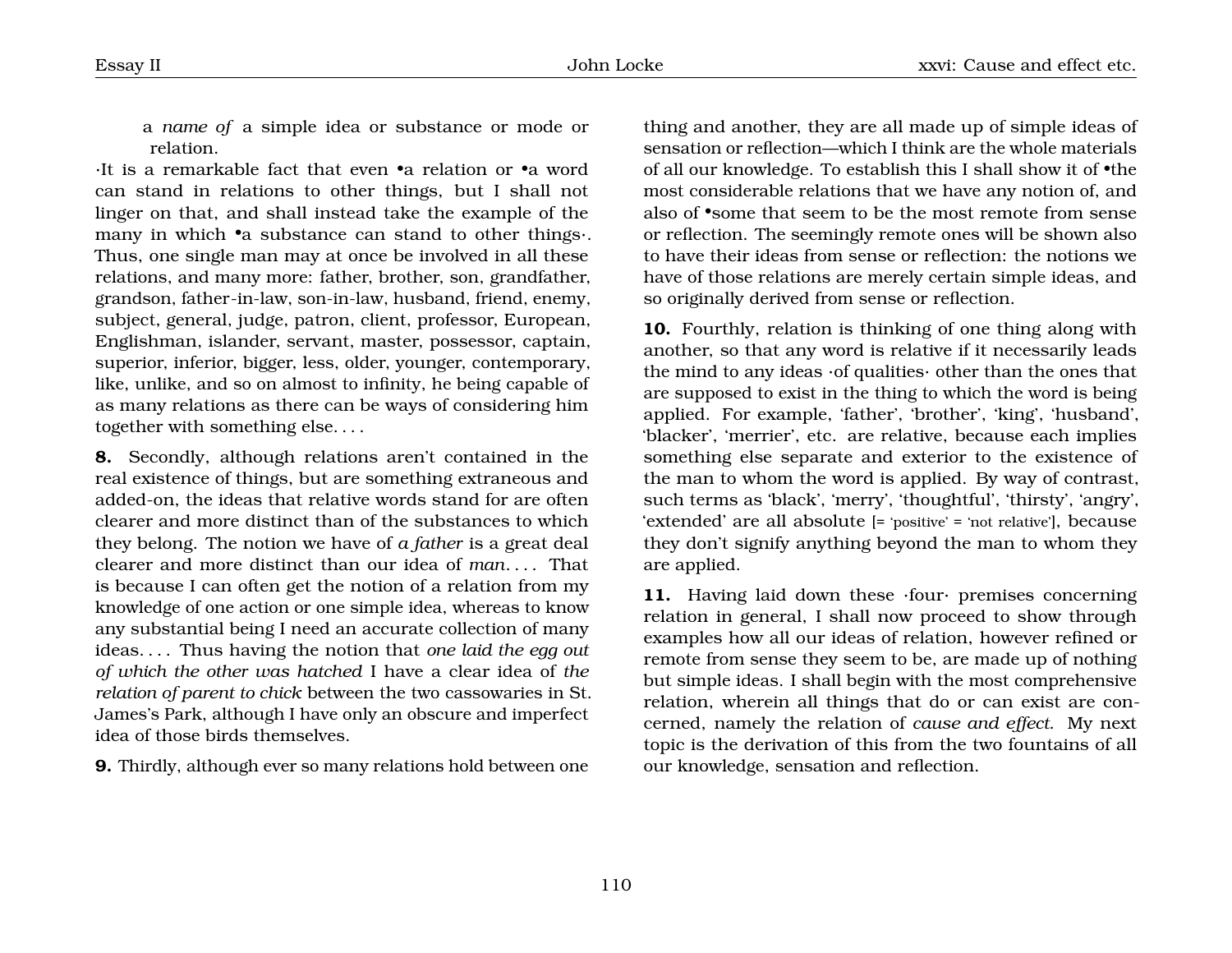## **Chapter xxvi: Cause and effect, and other relations**

**1.** As we attend to the changes that things constantly undergo, we can't help noticing that various qualities and substances begin to exist, and that they come into existence through the operations of other things. From this observation we get our ideas of *cause* and *effect*. We use the general name 'cause' for whatever produces any simple or complex idea, and 'effect' is our name for what is produced. When we find that applying a certain degree of heat to a piece of wax regularly turns it into a fluid, we call the simple idea of heat the *cause* of the fluidity, and call fluidity the *effect* of the heat. . . . Whatever we consider as conducing to, or operating to bring into existence, any particular simple idea or substance or mode that didn't before exist, we take to be a *cause* and we label it accordingly.

**2.** So a cause is what makes some other thing—either simple idea, substance or mode—come into existence; and an effect is what is brought into existence by some other thing. We have no great difficulty in grouping the various origins of things into two sorts.

First, when a thing is made of which no part existed before—e.g. a new particle of matter comes into existence, having previously had no being. We call this *creation*.

Secondly, when a thing is made out of particles all of which already existed, although the whole thing of which they are made didn't previously exist. Examples would be a man, an egg, a rose, etc. When this happens with a substance that is produced in the ordinary course of nature by an •internal force that works in •imperceptible ways, having been triggered by some external agent or cause, we call it *generation*. When the cause is •external to the thing that comes into existence, and the effect is produced by

separating or joining parts in ways that •we can perceive, we call it *making*; all artificial things are in this category. When any simple idea [here = 'quality'] is produced that wasn't in that subject before, we call it *alteration*. Thus a man is generated, a picture made, and either of them ·may be· altered. . . . Things that are made to exist which weren't there before are *effects*, and things that operated to ·produce· the existence are *causes*. In every case the notion of cause and effect arises out of ideas received through sensation or reflection; and the cause-effect relation, however widely applicable it may be, at last terminates in [= 'comes down to'] simple ideas. For all you need to have the idea of cause and effect is to consider any simple idea or substance as beginning to exist through the operation of something else; you don't have to know *how* it was done.

[In section **3** Locke remarks that many of our *temporal* descriptions are really relational, though they don't appear to be so on the surface. For example, when we say 'Queen Elizabeth reigned for forty-five years', we are implicitly likening the length of her reign to the time taken by forty-five annual revolutions of the sun. Similarly with all other measures of time.]

[In section **4**: not only measured time, but also some other temporal descriptions are covertly relational; for example 'old' means one thing applied to a dog and another applied to a human being, because calling a thing 'old' is comparing its duration with the usual duration of things *of that kind*. Where we know nothing of the latter, as with the sun, or a diamond, 'young' and 'old' have no application.]

[In section **5**: spatial words such as 'large' and 'small' are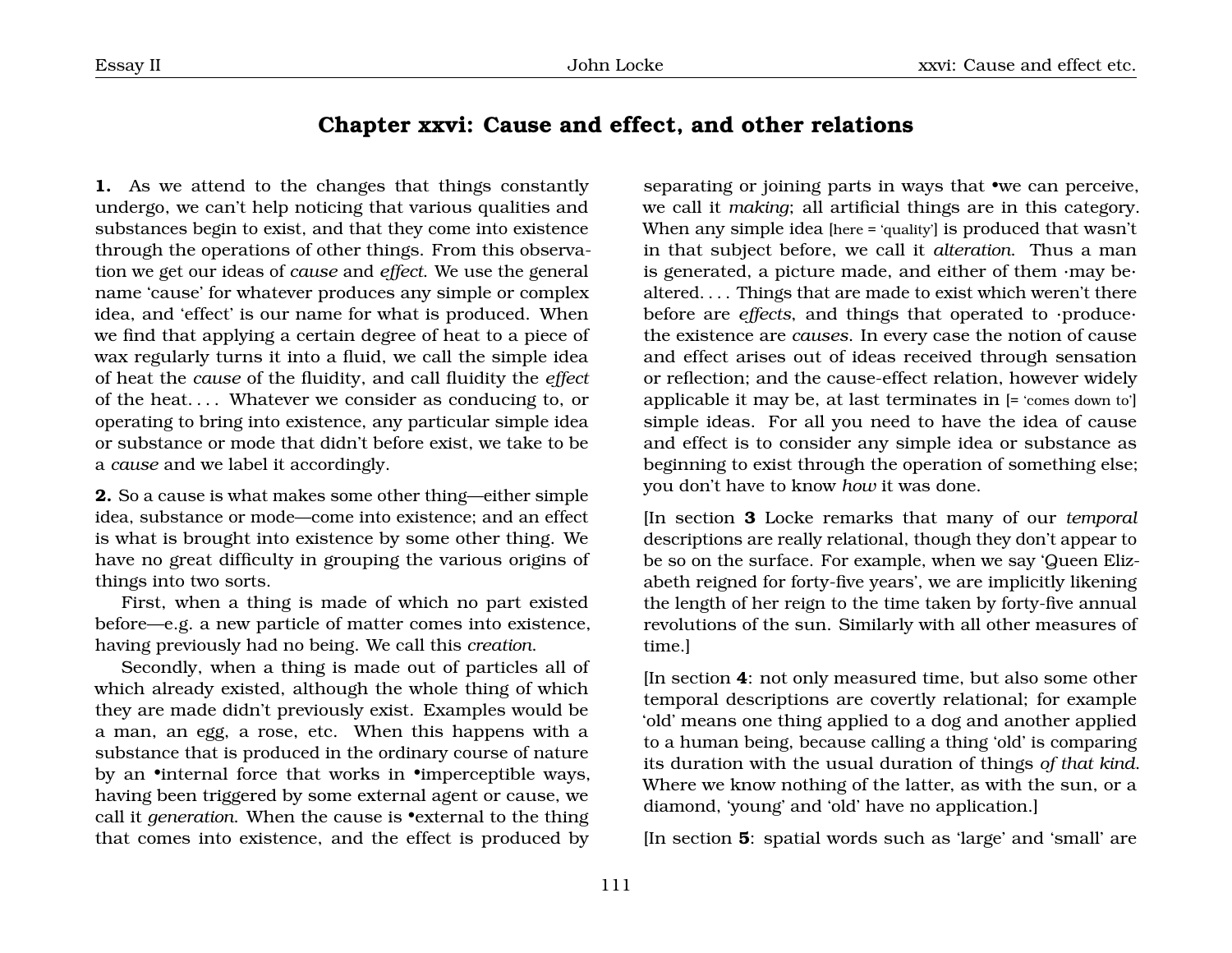also covertly relative, in the same way as 'young' and old'. A large apple is smaller than a small horse. Statements about *where* things are located are openly relational.]

**6.** So likewise 'weak' and 'strong' are relative, comparing the subject with some ideas we have at that time of ·something having· greater or less power. When we say 'a weak man' we mean one who has less strength than men usually have, or than men of his size usually have.... Similarly, when we say 'Creatures are all weak things' we use 'weak' as a relative term, signifying the disproportion in power between God and his creatures. An abundance of words in ordinary speech—perhaps the majority of them—stand only for relations, though at first sight they seem to have no such meaning. For example, in the statement 'The ship has necessary stores', 'necessary' and 'stores' are both relative words; one having a relation to accomplishing the intended voyage, and the other to future use. . . .

### **Chapter xxvii: Identity and diversity**

**1.** Another context in which the mind compares things [= 'considers things together'] is their *very being*: when we consider something as existing at a given time and place and compare it with itself existing at another time, we are led to form the ideas of *identity* and *diversity.* [In this context 'diversity' means 'non-identity'. To say that *x is diverse from y* is to say only that *x is not y*.] When we see a thing—any thing, of whatever sort—to be in a certain place at a certain time, we are sure that it is *that very thing* and not *another thing existing at that time in some other place*, however alike the two may be in all other respects. And in this consists *identity*, when the ideas to which it is attributed don't vary from what they were at the moment of their former existence that we are comparing with the present. We never find—and can't even conceive of—two things of the same kind existing in the same place at the same time, so we rightly conclude that whatever exists in a certain place at a certain time excludes all ·others· of the same kind, and is there itself alone. So when we ask whether a thing is 'the same' or not, we are always referring to something that existed at a given time in a given place, a thing that at that instant was certainly the same as itself and not the same as anything else. From this it follows that •one thing can't have two beginnings of existence because it is impossible for one thing to be in different places ·at the same time·, and •two things can't have one beginning, because it is impossible for two things of the same kind to exist in the same instant at the very same place. Thus, what had one beginning is the same thing; and what had a different beginning in time and place from that is not the same but diverse. The difficulties philosophers have had with this relation ·of identity· have arisen from their not attending carefully to the precise notions of the things to which it is attributed.

**2.** We have ideas of only three sorts of substances: *God*, *finite intelligences*, and *bodies*. **1** God is without beginning,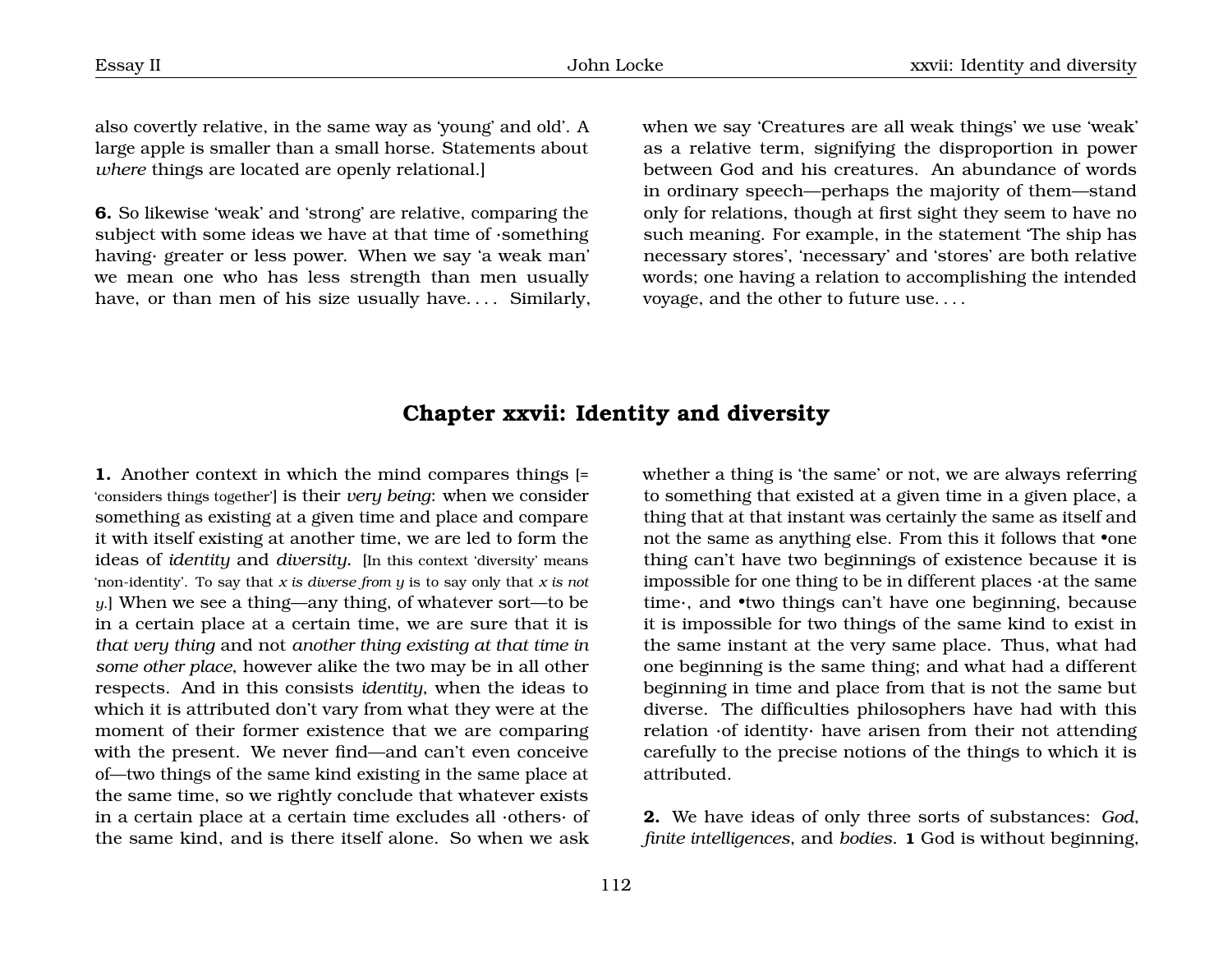eternal, unalterable, and everywhere; and so there can be no doubt concerning his identity. **2** Each finite spirit had its determinate time and place of beginning to exist, so its relation to that time and place will always determine its identity for as long as it exists. **3** The same holds for every particle of matter, which continues as the same as long as no matter is added to or removed from it. . . . These three sorts of 'substances' (as we call them) don't exclude *one another* out of the same place, but we can't conceive any of them allowing another *of the same kind* into its place. If that were to happen, the notions and names of identity and diversity would be useless, and there would be no way of distinguishing substances or anything else from one another. For example: if two bodies could be in the same place at the same time, then those two portions of matter would be one and the same, whatever their size. Indeed, *all* bodies would be one and the same, because allowing two bodies to be in one place ·at one time· allows for all bodies to do so. To suppose this ·to be possible· is to obliterate the distinction between identity and diversity, the difference between *one* and *more*. . . .

·That all concerned the identity of *substances*·. There remain *modes* and *relations*, but because they ultimately depend on substances [Locke says they are 'ultimately terminated in substances'], the identity and diversity of each particular one of them will be determined in the same way as the identity of particular substances.

Questions of identity and diversity don't arise for things whose existence consists in a sequence ·of events·, such as the actions of finite beings, e.g. motion and thought. Because each of these ·events· perishes the moment it begins, they can't exist at different times or in different places, as enduring things can; and therefore no motion or thought can be the same as any earlier motion or thought.

**3.** There has been much enquiry after the *principle of individuation*; but what I have said enables us easily to discover what that is: it is *existence itself,* which ties a being of a given sort to a particular time and place that can't be shared by any other being of the same kind. This seems easier to conceive in *simple* substances or modes, but if we are careful we can just as easily apply it to *compound* ones. Consider an atom, i.e. a continued body under one unchanging surface, existing at a particular time and place: it is evident that at that instant it is the same as itself. For being at that instant what it is and nothing else, it is the same and so must continue as long as its existence is continued; for so long it will be the same and no other. [That sentence is Locke's.] Similarly, if two or more atoms are joined together into a single mass, every one of those atoms will be the same by the foregoing rule. And while they exist united together, the mass whose parts they are must be the same mass, or the same body, however much the parts have been re-arranged. But if one atom is removed from the mass, or one new one added, it is no longer the same mass, or the same body. The identity of living creatures depends not on a mass of the same particles but on something else. For in them the variation of large amounts of matter doesn't alter the identity. An oak growing from a sapling to a great tree, and then lopped, is still the same oak; and a colt grown up to be a horse, sometimes fat, sometimes lean, is the same horse throughout all this. In neither case is there the same mass of matter, though there truly is the same oak, or horse. That is because in these two cases, a mass of matter and a living body, identity isn't applied to the same thing.

**4.** How, then, does an oak differ from a mass of matter? The answer seems to me to be this: the *mass* is merely the cohesion of particles of matter anyhow united, whereas the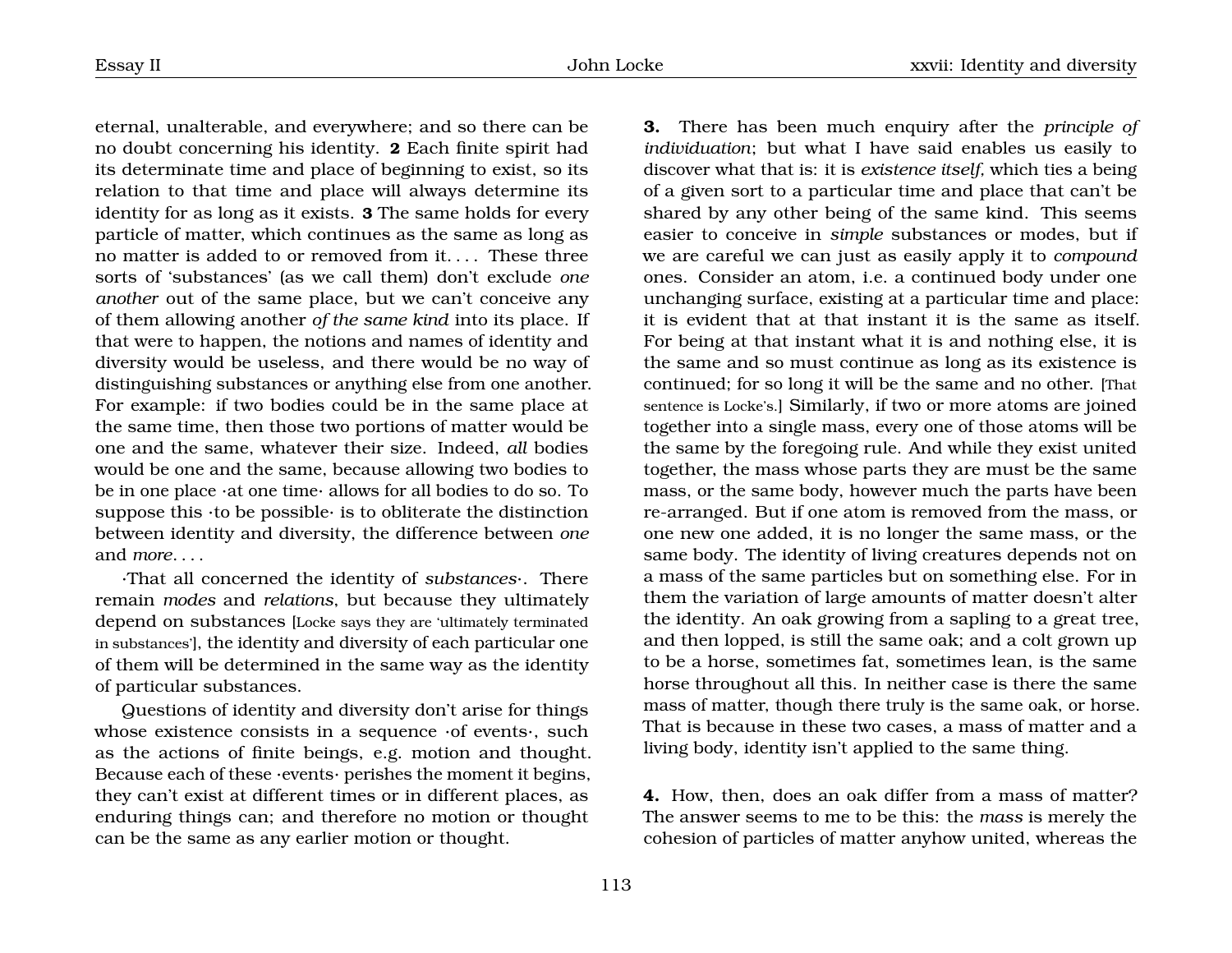*oak* is such a disposition of particles as constitutes the parts of an oak, and an organization of those parts that enables the whole to receive and distribute nourishment so as to continue and form the wood, bark, and leaves, etc. of an oak, in which consists the vegetable life. Thus, something is *one plant* if it has an organization of parts in one cohering body partaking of one common life, and it continues to be *the same plant* as long as it partakes of the same life, even if that life is passed along to new particles of matter vitally united to the living plant, in a similar continued organization suitable for that sort of plants. This organization is at any one instant in some one *collection of matter*, which distinguishes it from all others at that instant; and what has the identity that makes the same *plant* is

> that *individual life*, existing constantly from that moment forwards and backwards, in the same continuity of imperceptibly succeeding parts united to the living body of the plant.

It also makes all the parts of it be parts of the same plant, for as long as they exist united in that continued organization that is fit to convey that common life to all the parts so united.

**5.** The identity of lower animals is sufficiently like that for anyone to be able to see, from what I have said, what makes one animal and continues it the same. It can be illustrated by something similar, namely the identity of machines. *What is a watch?* Clearly it is nothing but a construction of parts organized to a certain end—an end that it can attain when sufficient force is applied to it. If we suppose this machine to be one continued body whose parts were repaired, added to, or subtracted from, by a constant addition or separation of imperceptible parts, with one common life, it would be very much like the body of an animal; with the difference that in an animal the fitness of the organization and the motion wherein life consists begin together, because the motion comes from within; but in a machine the force can be seen to come from outside, and is often lacking even when the machine is in order and well fitted to receive it—·for example, when a clock isn't wound up·.

**6.** This also shows what the identity of the *same man* consists in, namely: a participation in the same continued life by constantly fleeting particles of matter that are successively vitally united to the same organized body. If you place the identity of man in anything but this, you'll find it hard to make an embryo and an adult the same man, or a well man and a madman the same man. ·Your only chance of doing this is by tying 'same man' to 'same soul', but by that standard you will· make it possible for Seth, Ismael, Socrates, Pilate, St. Augustine, and Cesare Borgia to be the same man. If identity of soul alone makes the same man, and nothing in the nature of matter rules out an individual spirit's being united to different bodies, it will be possible that those men with their different characters and living at widely different times, may have been the same man! That strange way of using the word 'man' is what one is led to by giving it a meaning from which body and shape are excluded. . . .

**7.** So unity of substance does not constitute all sorts of identity. To conceive and judge correctly about identity, we must consider what idea the word it is applied to stands for: it is one thing to be the same *substance*, another the same *man*, and a third the same *person*, if 'person', 'man', and 'substance' are names for three different ideas; for such as is the idea belonging to that name, such must be the identity. If this had been more carefully attended to, it might have prevented a great deal of that confusion that often occurs regarding identity, and especially personal identity, to which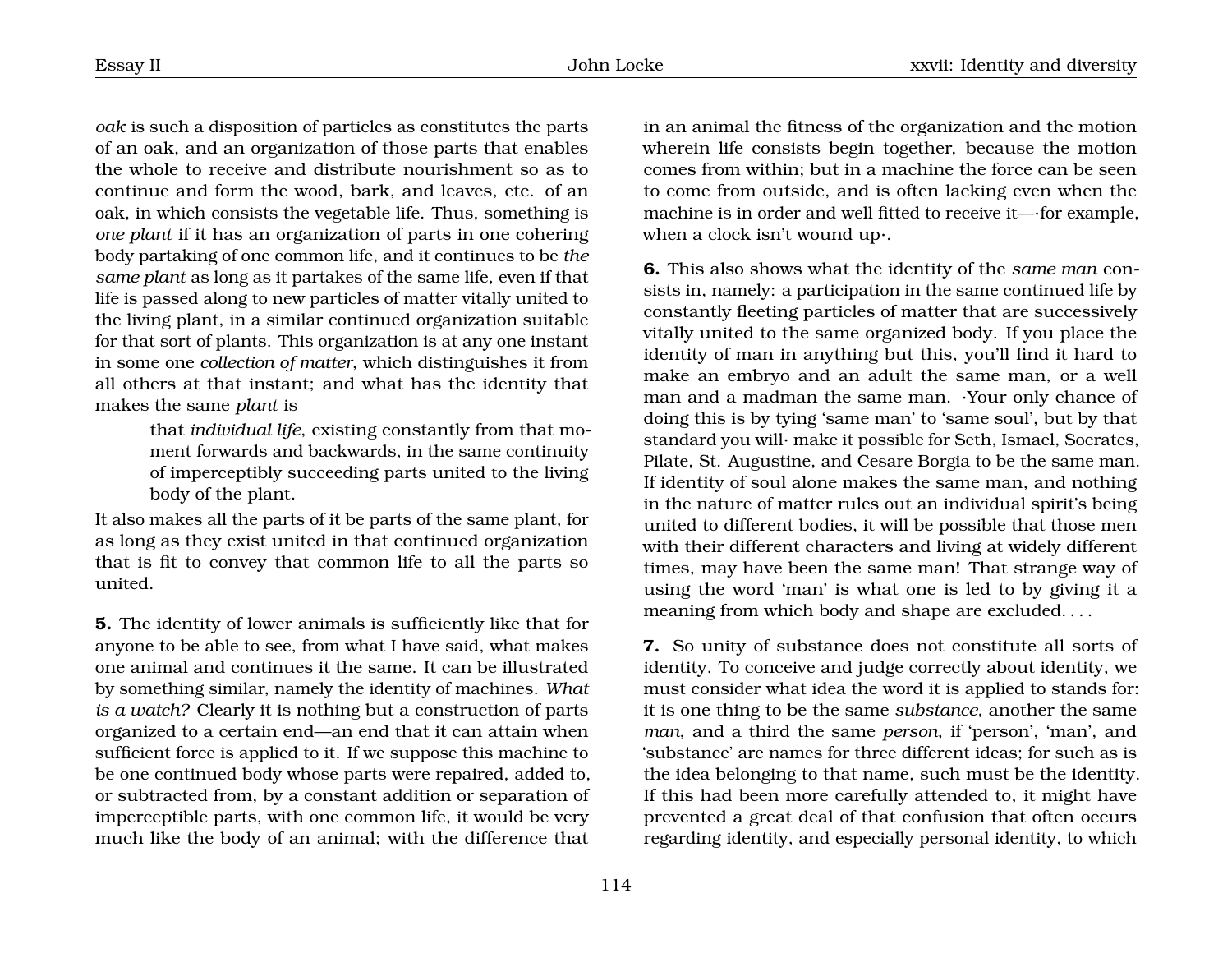I now turn ·after one more section on 'same man'·.

**8.** An animal is a living organized body; and consequently the same animal, as I have said, is the same continued life communicated to different particles of matter, as they are successively united to that organized living body. And whatever other definitions are propounded, there should be no doubt that the word 'man' as we use it stands for the idea of an animal of a certain form. ·The time-hallowed definition of 'man' as 'rational animal' is wrong·. If we should see •a creature of our own shape and ·physical· constitution, though it had no more reason all its life than a cat or a parrot, we would still call him a man; and anyone who heard •a cat or a parrot talk, reason, and philosophize would still think it to be a cat or a parrot and would describe it as such. One of these two is •a dull, irrational man, the other •a very intelligent rational parrot. [Locke then quotes a tediously long traveller's tale about encountering a rational parrot. His point is that someone who believes this account will go thinking of this rational animal as a parrot, not as a man.]

**9.** With 'same man' in hand, let us turn to 'same person'. To find what *personal* identity consists in, we must consider what 'person' stands for. I think it is *a thinking intelligent being, that has reason and reflection, and can consider itself as itself, the same thinking thing at different times and places*. What enables it to think of itself is its *consciousness*, which is inseparable from thinking and (it seems to me) essential to it. It is impossible for anyone to perceive, without perceiving that he perceives. When we see, hear, smell, taste, feel, meditate, or will anything, we know that we do so. It is always like that with our present sensations and perceptions. And it is through this that everyone is to himself that which he calls 'self', not raising the question of whether the same self is continued in the same substance. Consciousness

always accompanies thinking, and makes everyone to be what he calls 'self' and thereby distinguishes himself from all other thinking things; in this alone consists personal identity, i.e. the sameness of a rational being; and as far as this consciousness can be extended backwards to any past action or thought, so far reaches the identity of that person; it is the same self now that it was then; and this present self that now reflects on it is the one by which that action was performed.

**10.** Given that it is the same *person*, is it the same identical *substance*? Most people would think that it *is* the same substance if these perceptions with their consciousness always remained present in the mind, making the same thinking thing always consciously present and (most people would think) evidently the same to itself. What seems to make the difficulty—·that is, to make it at least questionable whether the same person must be the same substance·—is the following fact. •Consciousness is often interrupted by forgetfulness, and at no moment of our lives do we have the whole sequence of all our past actions before our eyes in one view; even the best memories lose the sight of one part while they are viewing another. Furthermore, •for the greatest part of our lives we don't reflect on our past selves at all, because we are intent on our present thoughts or (in sound sleep) have no thoughts at all, or at least none with the consciousness that characterizes our waking thoughts. In all these cases our consciousness is interrupted, and we lose the sight of our past selves, and so doubts are raised as to whether or not we are the same thinking thing, i.e. the same substance.

That may be a reasonable question, but it has nothing to do with personal identity. For the latter, the question is about what makes the same *person*, and not whether the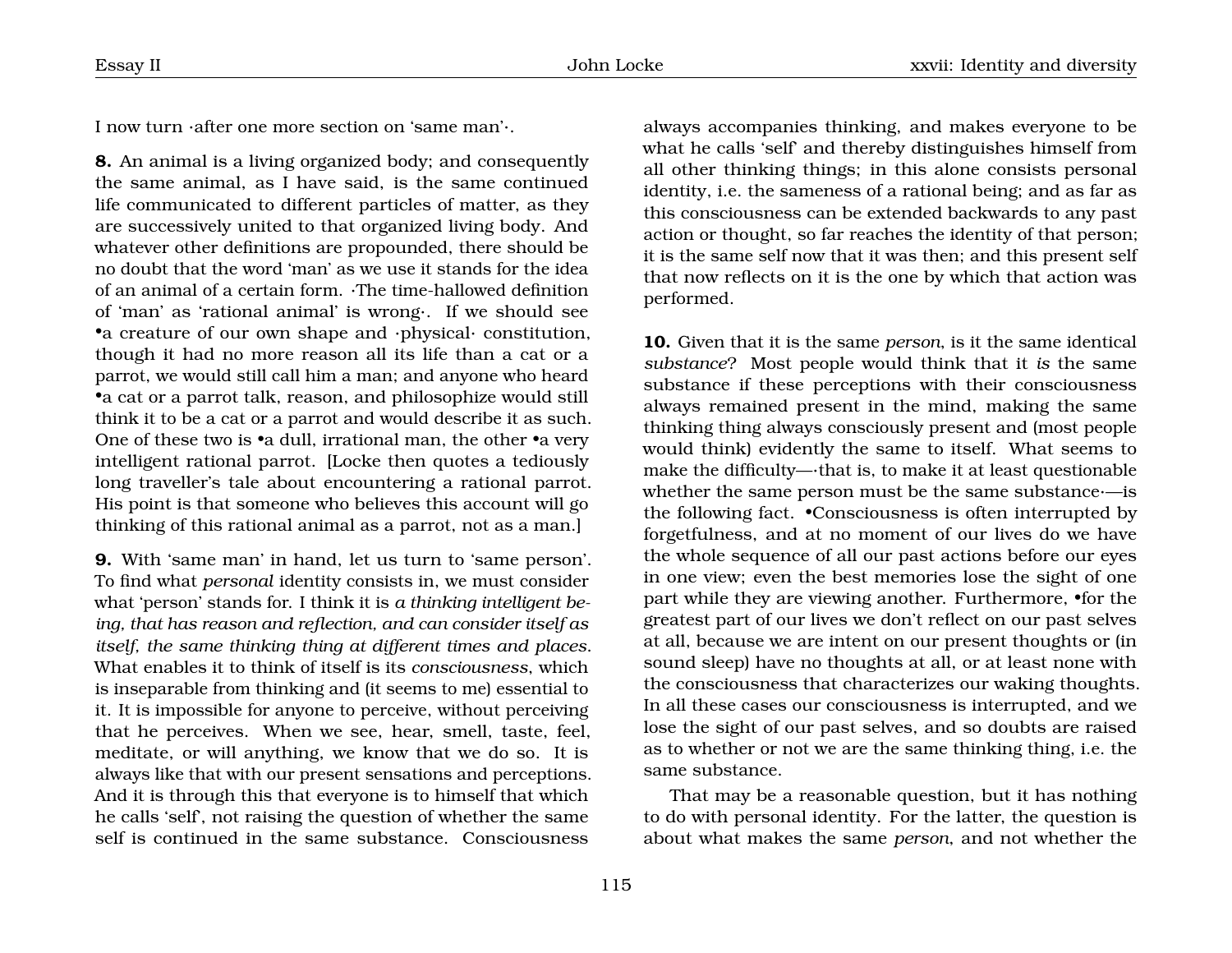same identical *substance* always thinks in the same person. Different substances might all partake in a single consciousness and thereby be united into one person, just as different bodies can enter into the same life and thereby be united into one animal, whose identity is preserved throughout that change of substances by the unity of the single continued life. What makes a man be himself *to himself* is sameness of consciousness, so personal identity depends entirely on that—whether the consciousness is tied to one substance throughout or rather is continued in a series of different substances. For as far as any thinking being can repeat the idea of any past action with the same consciousness that he had of it at first, and with the same consciousness he has of his present actions, so far is he the same personal self. For it is by the consciousness he has of his present thoughts and actions that he is *self to himself* now, and so will be the same self as far as the same consciousness can extend to actions past or to come. Distance of time doesn't make him two or more persons, and nor does change of substance; any more than a man is made to be two men by having a long or short sleep or by changing his clothes.

**11.** Our own bodies give us some kind of evidence for this. All the particles of your body, while they are vitally united to a single thinking conscious self—so that you feel when they are touched, and are affected by and conscious of good or harm that happens to them—are a part of yourself, i.e. of your thinking conscious self. Thus the limbs of his body are to everyone a part of himself; he feels for them and is concerned for them. Cut off a hand and thereby separate it from that consciousness the person had of its heat, cold, and other states, and it is then no longer a part of himself, any more than is the remotest material thing. Thus we see the substance of which the personal self consisted at one

time may be varied at another without change of personal identity; for there is no doubt that it is the same person, even though one of its limbs has been cut off.

**12.** But it is asked: *Can it be the same person if the substance changes?* and *Can it be different persons if the same substance does the thinking throughout?*

·Before I address these questions in sections 13 and 14, there's a preliminary point I want to make. It is that· neither question is alive for those who hold that thought is a property of a purely material animal constitution, with no immaterial substance being involved. Whether or not they are right about that, they obviously conceive personal identity as being preserved in something other than identity of substance; just as animal identity is preserved in identity of life, not of substance. ·This pair of questions does present a challenge to· •those who hold that only immaterial substances can think, ·and that sameness of person requires sameness of immaterial substance. Before •they can confront their materialist opponents, they· have to show why personal identity can't be preserved through a change of immaterial substances, just as animal identity is preserved through a change of material substances. Unless they say that what makes the same life ·and thus the animal identity· in lower animals is one immaterial spirit, just as (according to them) one immaterial spirit makes the same person in men—and Cartesians at least won't take that way out, for fear of making the lower animals thinking things too.

**13.** As to the first question, *If the thinking substance is changed, can it be the same person?*, I answer that this can be settled only by those who know •what kind of substances they are that think, and •whether the consciousness of past actions can be transferred from one such substance to another. Admittedly, if the same consciousness were •the same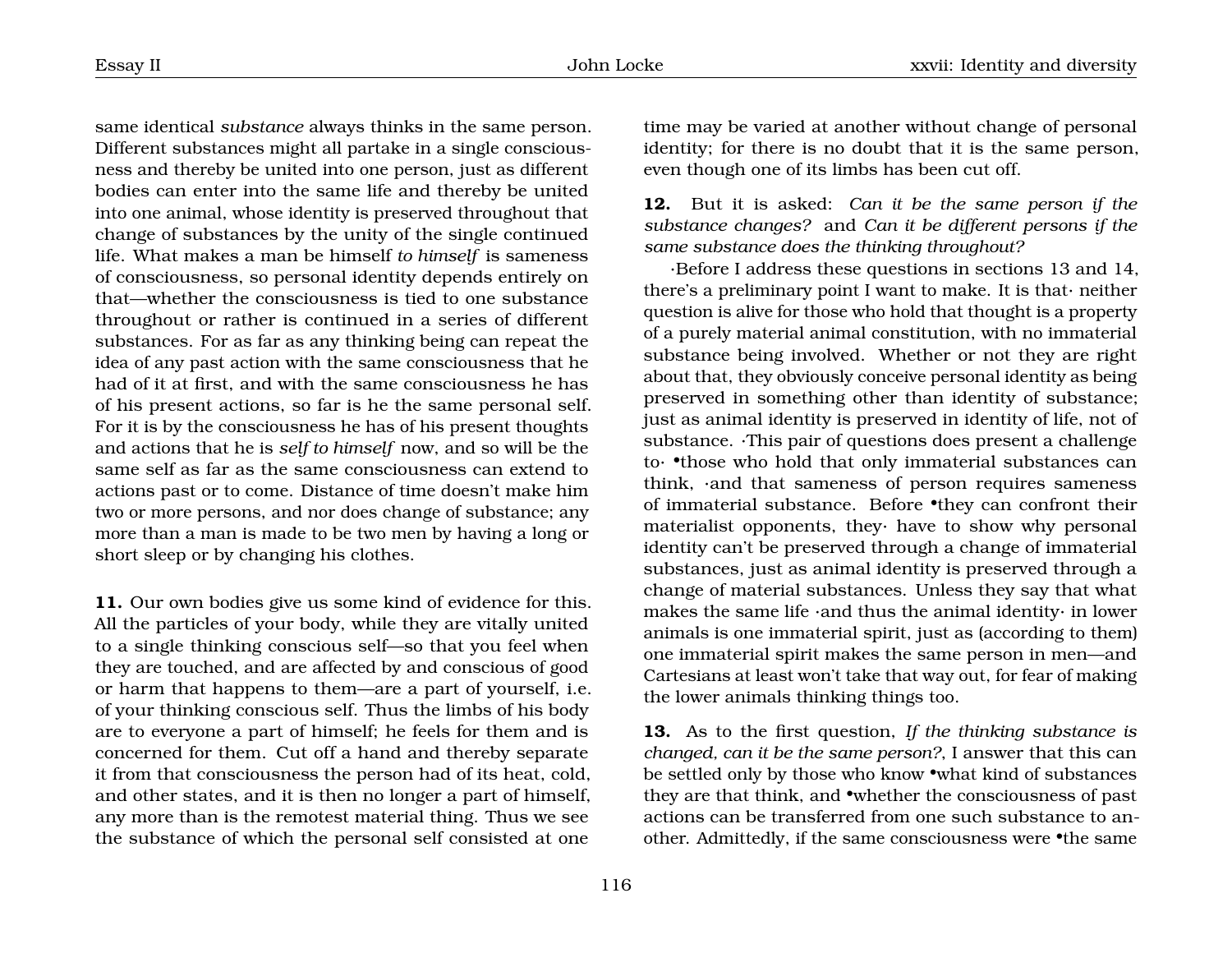individual action, it couldn't be transferred ·because in that case bringing a past headache (say) into one's consciousness would be bringing back *that very headache*, and *that* is tied to the substance to which it occurred. But a present consciousness of a past event isn't like that. Rather·, it is •a present *representation of* a past action, and we have still to be shown why something can't be represented to the mind as having happened though really it did not. How far the consciousness of past actions is tied to one individual agent, so that another can't possibly have it, will be hard for us to determine until we know

•what kind of action it is that can't be done without a reflex act of perception accompanying it, and •how such an action is done by thinking substances who can't think without being conscious of it.

In our present state of knowledge it is hard to see how it can be impossible, in the nature of things, for an intellectual substance to have represented to it as done by itself something that it never did, and was perhaps done by some other agent. . . . Until we have a clearer view of the nature of thinking substances, we had better assume that such changes of substance within a single person never do *in fact* happen, basing this on the goodness of God. Having a concern for the happiness or misery of his creatures, he won't transfer from one ·substance· to another the consciousness that draws reward or punishment with it. . . .

**14.** The second question, *Can it be different persons if the same substance does the thinking throughout?*, seems to me to arise out of the question of whether the following is possible:

> An immaterial being that has been conscious of the events in its past is wholly stripped of all that consciousness, losing it beyond the power of ever

retrieving it again; so that now it (as it were) opens a new account, with a new starting date, having a consciousness that can't reach ·back· beyond this new state.

·Really, the question is whether if this happened it could be the same *person* who had first one consciousness and then another, with no possibility of communication between them·. [Locke says that this must be regarded as possible by 'those who hold pre-existence', that is, who believe in reincarnation. He attacks them, thereby attacking the separation of 'same person' from 'same consciousness', and proposes a thoughtexperiment:] Reflect on yourself, and conclude that you have in yourself an immaterial spirit that is what thinks in you, keeps you the same throughout the constant change of your body, and is what you call 'myself'. Now try to suppose also that it is the same soul that was in Nestor or Thersites at the siege of Troy. This isn't obviously absurd; for souls, as far as we know anything of their nature, can go with any portion of matter as well as with any other; so the  $\bullet$ soul ·or thinking substance· that is now *yourself* may once really have been the •soul of someone else, such as Thersites or Nestor. But you don't now have any consciousness of any of the actions either of those two; so can you conceive yourself as being the same •*person* with either of them? Can their actions have anything to do with you? Can you attribute those actions to yourself, or think of them as yours more than the actions of any other men that ever existed?  $\cdot$  Of course you can't $\cdot \ldots$ .

**15.** So we can easily conceive of being the same person at the resurrection, though in a body with partly different parts or structure from what one has now, as long as the same consciousness stays with the soul that inhabits the body. But the soul alone, in the change of bodies, would not be accounted enough to make the same man—except by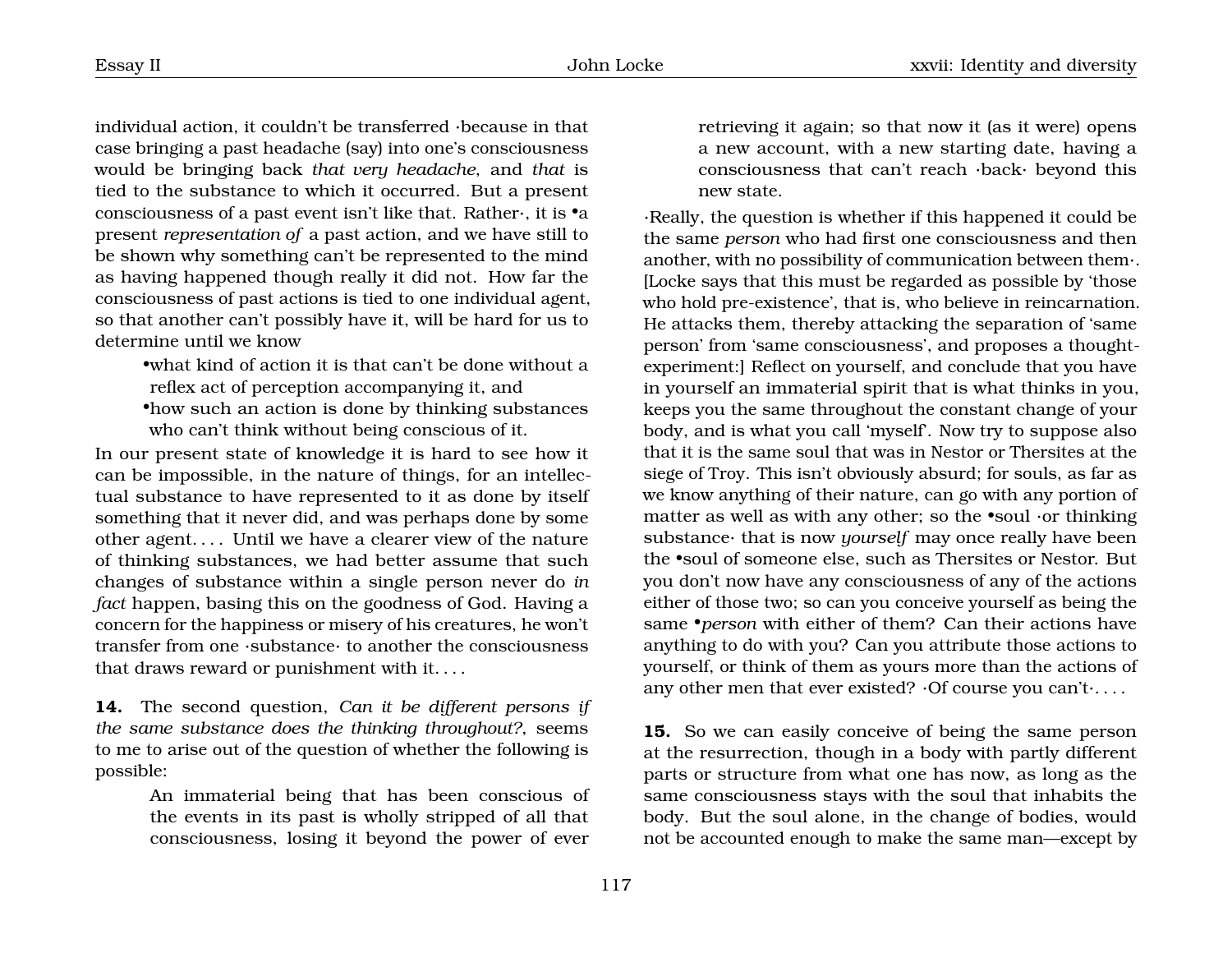someone who identifies the soul with the man. If the soul of a prince, carrying with it the consciousness of the prince's past life, were to enter and inform the body of a cobbler who has been deserted by his own soul, everyone sees that he would be the same person as the prince, accountable only for the prince's actions; but who would say it was the same man? The body contributes to making the man, and in this case I should think everyone would let the body settle the 'same man' question, not dissuaded from this by the soul, with all its princely thoughts. To everyone but himself he would be the same cobbler, the same man. I know that in common parlance 'same person' and 'same man' stand for the same thing; and of course everyone will always be free to speak as he pleases, giving words what meanings he thinks fit, and changing them as often as he likes. Still, when we want to explore what makes the same spirit, man, or person, we must fix the ideas of spirit, man, or person in our minds; and when we have become clear about what we mean by them, we shan't find it hard to settle, for each of them, when it is 'the same' and when not.

**16.** But although the same •immaterial substance or soul does not by itself, in all circumstances, make the same man, it is clear that •consciousness unites actions—whether from long ago or from the immediately preceding moment—into the same person. Whatever has the consciousness of present and past actions is the same person to whom they both belong. If my present consciousness that I am now writing were also a consciousness that •I saw an overflowing of the Thames last winter and that •I saw Noah's ark and the flood, I couldn't doubt that I who write this now am the same self that saw the Thames overflowed last winter and viewed the flood at the general deluge—place that self in what substance you please. I could no more doubt this than

I can doubt that I who write this am the same *myself* now while I write as I was yesterday, whether or not I consist of all the same substance, material or immaterial. For sameness of substance is irrelevant to sameness of self: I am as much involved in—and as justly accountable for—•an action that was done a thousand years ago and is appropriated to me now by this self-consciousness as I am for •what I did a moment ago.

**17.** *Self* is that conscious thinking thing that feels or is conscious of pleasure and pain and capable of happiness or misery, and so is concerned for itself as far as that consciousness extends. (This holds true whatever substance the thinking thing is made up of; it doesn't matter whether it is spiritual or material, simple or compounded.) You must find that while your little finger is brought under your consciousness it is as much a part of yourself as is your head or your heart. If the finger were amputated and this consciousness went along with it, deserting the rest of the body, it is evident that the little finger would then be the person, the same person; and ·this· self would then would have nothing to do with the rest of the body. As with spatial separation so also with temporal: something with which the consciousness of this present thinking thing can join itself makes the same person, and is one self with it, as everyone who reflects will perceive.

**18.** Personal identity is the basis for all the right and justice of reward and punishment. What everyone is concerned for, for himself, is happiness and misery—with no concern for what becomes of any substance that isn't connected with that consciousness. [Locke goes on to apply that to his 'finger' example, supposing that the finger takes the original consciousness with it, and that the rest of the body acquires a new consciousness.]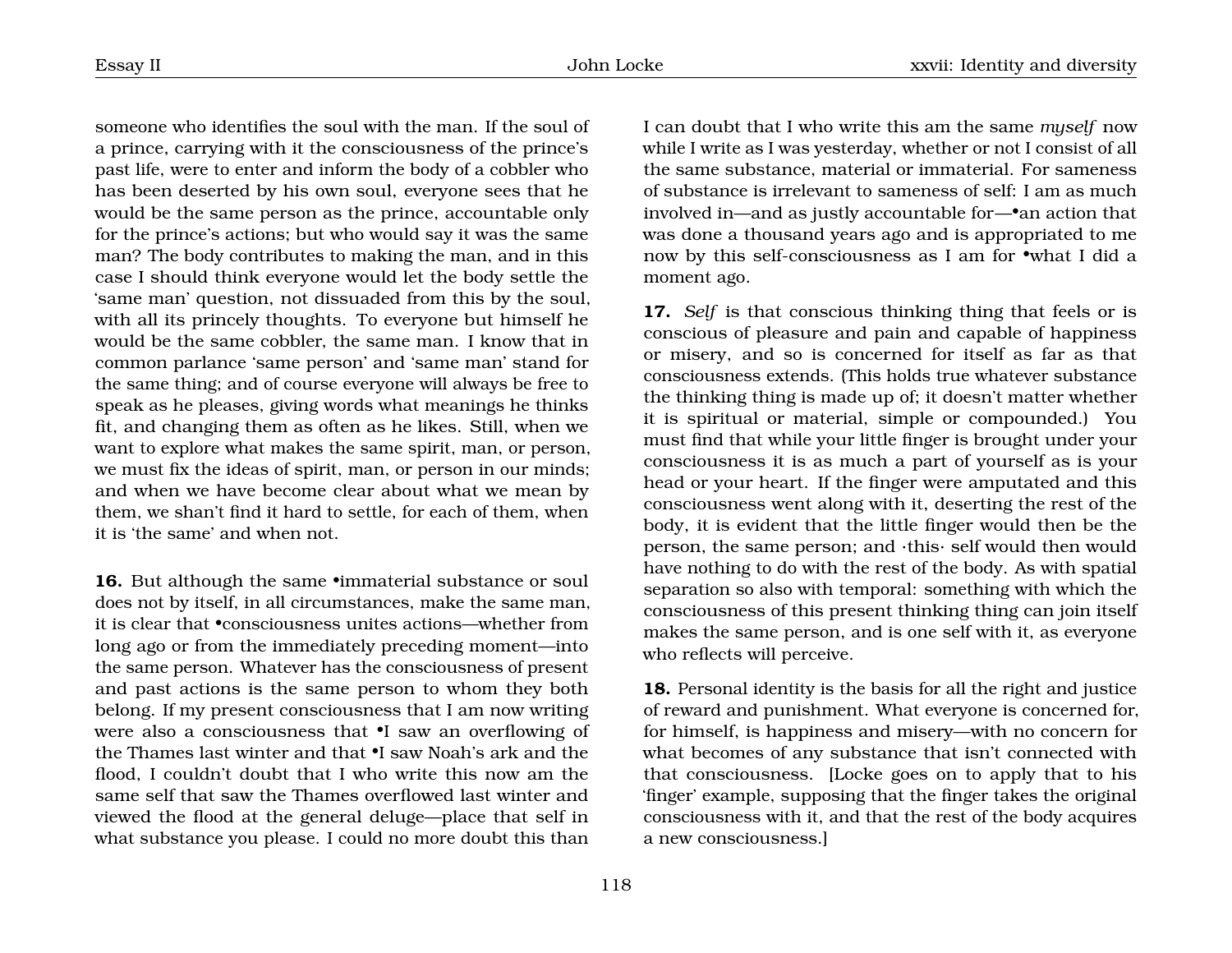**19.** This illustrates my thesis that personal identity consists not in the identity of substance but in the identity of consciousness. If Socrates and the present mayor of Queenborough agree in *that*, they are the same person; if Socrates awake doesn't partake of the same consciousness as Socrates sleeping, they aren't the same person. And to punish Socrates awake for something done by sleeping Socrates without Socrates awake ever being conscious of it would be as unjust as to punish someone for an action of his twin brother's merely because their outsides were so alike that they couldn't be distinguished.

**20.** It may be objected: 'Suppose I wholly lose the memory of some parts of my life beyond any possibility of retrieving them, so that I shall never be conscious of them again; aren't I still the same person who did those actions, had those thoughts that I once was conscious of, even though I have now forgotten them?' To this I answer that we must be careful about what the word 'I' is applied to. This objector is thinking of sameness of the *man*, and calls it 'I' because he assumes that the same man is the same *person*. But ·the assumption isn't necessarily correct·. If one man could have distinct disconnected consciousnesses at different times, that *same man* would certainly make different *persons* at different times. That this is what people in general think can be seen in the most solemn declaration of their opinions: human laws don't punish the madman for the sane man's actions, or the sane man for what the madman did, because they treat them as two persons. This is reflected in common speech when we say that someone is 'not himself' or is 'beside himself'.Those phrases insinuate that the speaker thinks—or that those who coined the phrases thought—that the self was changed, the self-same person was no longer in that man.

**21.** 'It is still hard to conceive that Socrates, the same individual man, might be two persons.' To help us with this we must consider what is meant by 'Socrates', or 'the same individual man'. ·There are three options·. The same man might be any of these:

**1** the same individual, immaterial, thinking substance; in short, the numerically-same soul and nothing else, **2** the same animal, without any regard to an immaterial soul,

**3** the same immaterial spirit united to the same animal. Help yourself! On any of these accounts of 'same man', it is impossible for personal identity to consist in anything but consciousness, or reach any further than that does.

According to **1**, a man born of different women, and in distant times, might still be the same man. Anyone who allows *this* must also allow that the same man could be two distinct persons. . . .

According to **2** and **3**, •Socrates in this life cannot be the same man as •anyone in the after-life. The only way to do this—·allowing for the possibility that •Socrates in Athens and •Socrates in Limbo are the same man·—is through an appeal to sameness of consciousness; and that amounts to equating human identity—·'same man'·—with personal identity. But ·that equation is problematic, because· it makes it hard to see how the •infant Socrates can be the same man as •Socrates after the resurrection. There seems to be little agreement about what makes a man, and thus about what makes the same individual man; but whatever we think about that, if we are not to fall into great absurdities we must agree that sameness of person resides in consciousness.

**22.** You may want to object: 'But isn't a man drunk and sober the same person? Why else is he punished for what he does when drunk, even if he is never afterwards conscious of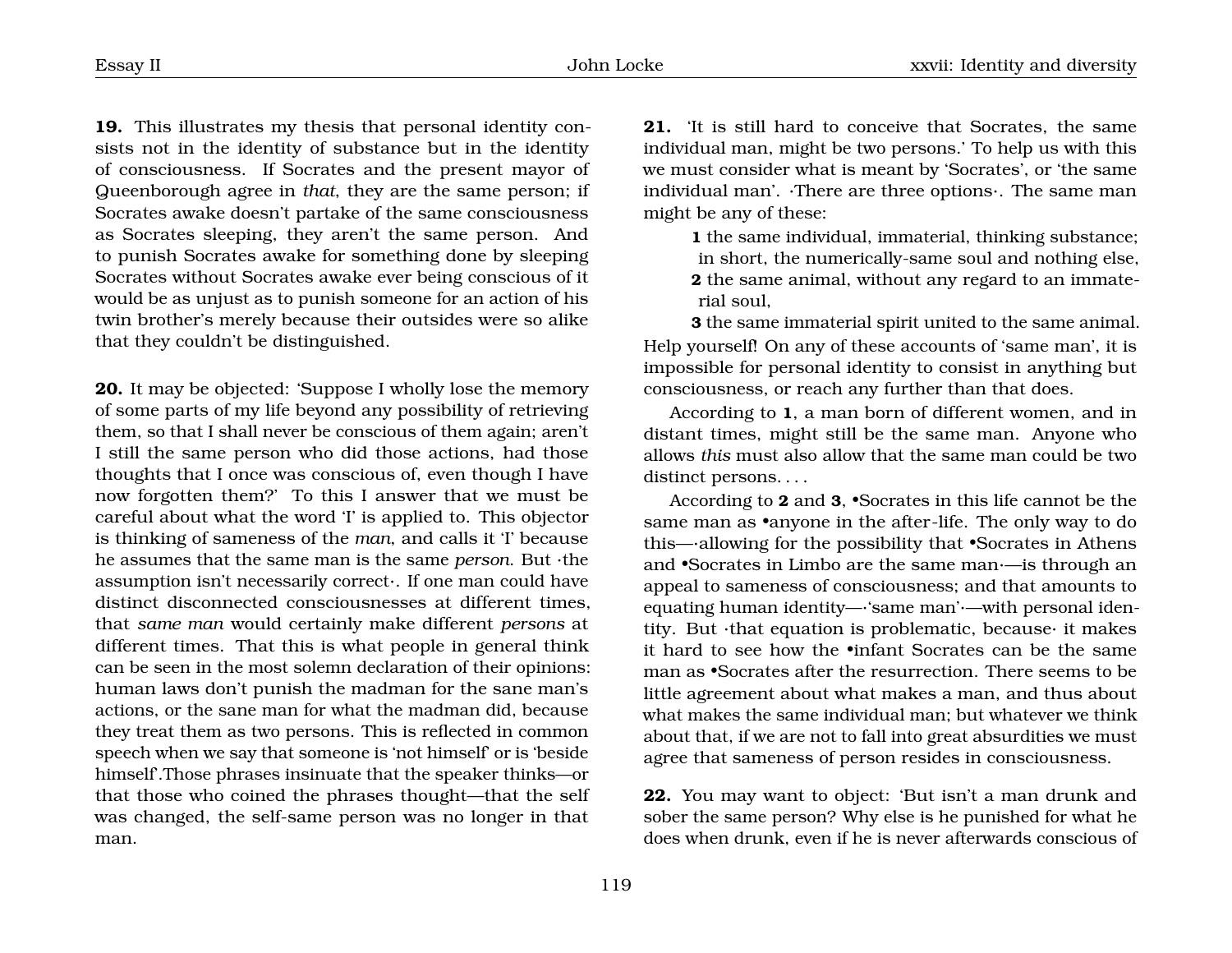it? He is just as much a single person as a man who walks in his sleep and is answerable, while awake, for any harm he did in his sleep.' ·Here is my reply to that·. Human laws punish both, with a justice suitable to the state of knowledge of those who administer the law: in these cases they can't distinguish for sure what is real from what is counterfeit; and so they don't allow the ignorance in drunkenness or sleep as a plea. Granted: punishment is tied to personhood, which is tied to consciousness, and the drunkard may not be conscious of what he did; but the courts justly punish him, because •his bad actions are proved *against* him, and •his lack of consciousness of them can't be proved *for* him. It may be reasonable to think that on the great day when the secrets of all hearts are laid open, nobody will be held accountable for actions of which he knows nothing; everybody will receive his sentence with his conscience ·agreeing with God's judgment by· accusing or excusing him.

**23.** Nothing but consciousness can unite remote existences into the same person. The identity of substance won't do it. For whatever substance there is, and whatever it is like, without consciousness there is no person. A substance without consciousness can no more be a person that a carcass can. [In the remainder of this section, and in section **24**, Locke discusses possible cases: two persons who take turns in animating one animal body ('the night man and the day man'); and one person who alternately animates two different animal bodies. The central emphasis throughout is on the uselessness in these questions of the concept of the same immaterial substance.]

**25.** I agree ·that on the question of contingent fact· the more probable opinion is that this consciousness is tied to, and is a state of, a single immaterial substance. Please yourself about that. However, every thinking being that can experience happiness or misery must grant that

there is something, *himself*, that he is concerned for and wants to be happy; and that this self has existed continuously for a period of time and therefore may exist for months and years to come, with no set limit to its duration, and thus may be the same self carried by consciousness into the future.

It is through this consciousness that he finds himself to be the same self that acted thus and so some years ago and through which he is happy or miserable now. In all these thoughts we place sameness of *self* in sameness not of *substance* but of *consciousness*. Substances might come and go through the duration of such a consciousness; and *for as long as a substance is in a vital union with the thing containing this consciousness* it is a part of that same self. Thus, any part of my body, while vitally united to that which is conscious in me, is a part of myself (·for example my little finger, while it relates to me in such a way that if it is damaged I feel pain·); but when the vital union is broken, what was a part of myself a moment ago is now not so, any more than a part of another man's self is a part of me. [The rest of the section illustrates and repeats this line of thought.]

**26.** 'Person', I take it, is the name for this *self*. Wherever you find what you call 'myself', anyone else may say there is 'the same person'. 'Person' is a forensic term [= 'a term designed for use in legal proceedings'], having to do with actions and their merit; and so it applies only to active thinking beings that are capable of a law, and of happiness and misery. It is only through consciousness that this personality [Locke's word] extends itself beyond present existence to what is past, becoming concerned and accountable; the person owns and attributes *past* actions to itself for the same reason that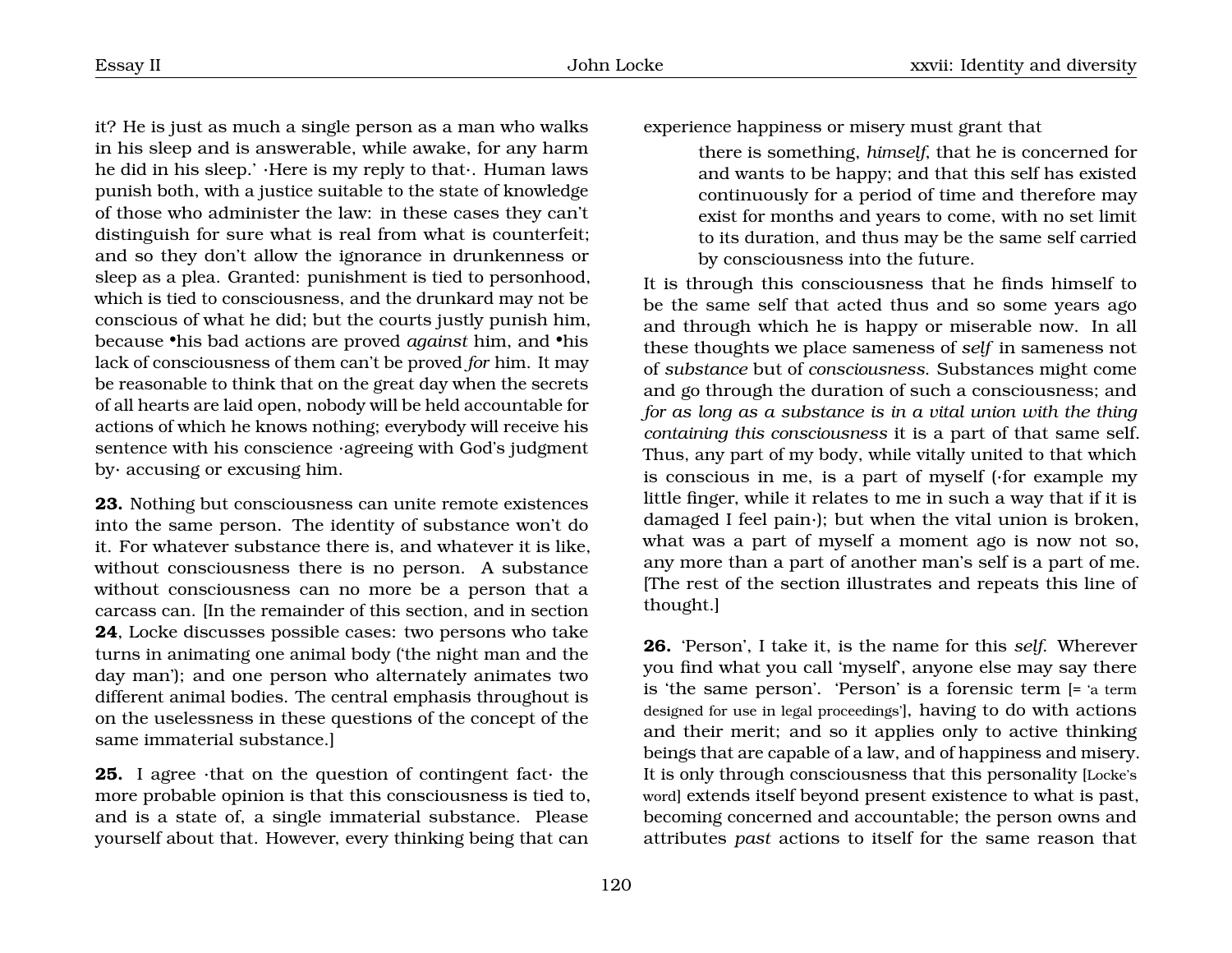it does the *present*. All this is founded in a concern for happiness, which unavoidably accompanies consciousness something that is conscious of pleasure and pain desires that the self that is conscious should be happy. As for past actions that the self cannot through consciousness square with or join to the present self—it can no more be concerned with them than if they had never been done. To **•receive** pleasure or pain, i.e. reward or punishment, on account of any such action is all of a piece with •being born happy or miserable, without any ·merit or· demerit at all. Suppose a man were punished now for what he had done in another life of which he cannot have any consciousness, how does that ·so-called· punishment differ from simply being created miserable?. . . .

**27.** In treating this subject I have considered as perhapspossible some states of affairs—·e.g. the one about the prince and the cobbler·—that will look strange to some readers, and perhaps *are* strange. But I think they are permissible, given our ignorance about the nature of the thinking thing in us which we look on as our*selves*. If we knew with regard to this thinking thing

- •what it is, or
- •how it is tied to a certain system of fleeting animal spirits [see note in viii.12], or
- •whether or not it can perform its operations of thinking and memory outside of a body organized as ours is, and
- •whether God has decided that every such spirit ·or thinking thing· shall be united to only one such body, with its memory depending on the health of that body's organs,

we might see the absurdity of some of the cases I considered. But as we are in the dark about these matters, we ordinarily

think of the  $\cdot$ thinking thing or $\cdot$  soul of a man as an immaterial substance, owing nothing to matter and compatible with any kind of matter; and on that basis there cannot from the nature of things be any absurdity in supposing that the same soul might at different times be united to different bodies, making *one man* with each of them for as long as they were united. . . .

**28.** To conclude: •any substance that begins to exist must during its existence necessarily be the same; •any complex of substances that begins to exist must during the existence of its component parts be the same; •any mode that begins to exist is throughout its existence the same. . . . It appears from this that the difficulty or obscurity that people have found in this matter has arisen from the poor use of words rather than from any obscurity in things themselves. For whatever makes the specific idea to which the name is applied, if we steadily keep to that idea it will be easy for us to distinguish same and different, with no doubts arising. ·I defend this in the next, final section·.

**29.** •Suppose we take a man to be *a rational spirit*, then it is easy to know what is the same man, namely the same spirit—whether or not it is embodied. •Suppose our idea of a man is *a rational spirit vitally united to a body with a certain structure*; then such a rational spirit will be the same man as long as it is united to such a body, though it needn't be the same body throughout. •If anyone's idea of a man is that of the vital union of parts in a certain shape [here = 'structure'], as long as that vital union and shape remain in a compound body, remaining the same except for a turnover in its constituent particles, it will be the same man. For the complex idea we use when classifying a thing as being of a certain kind also determines what it is for a thing of that kind to continue in existence.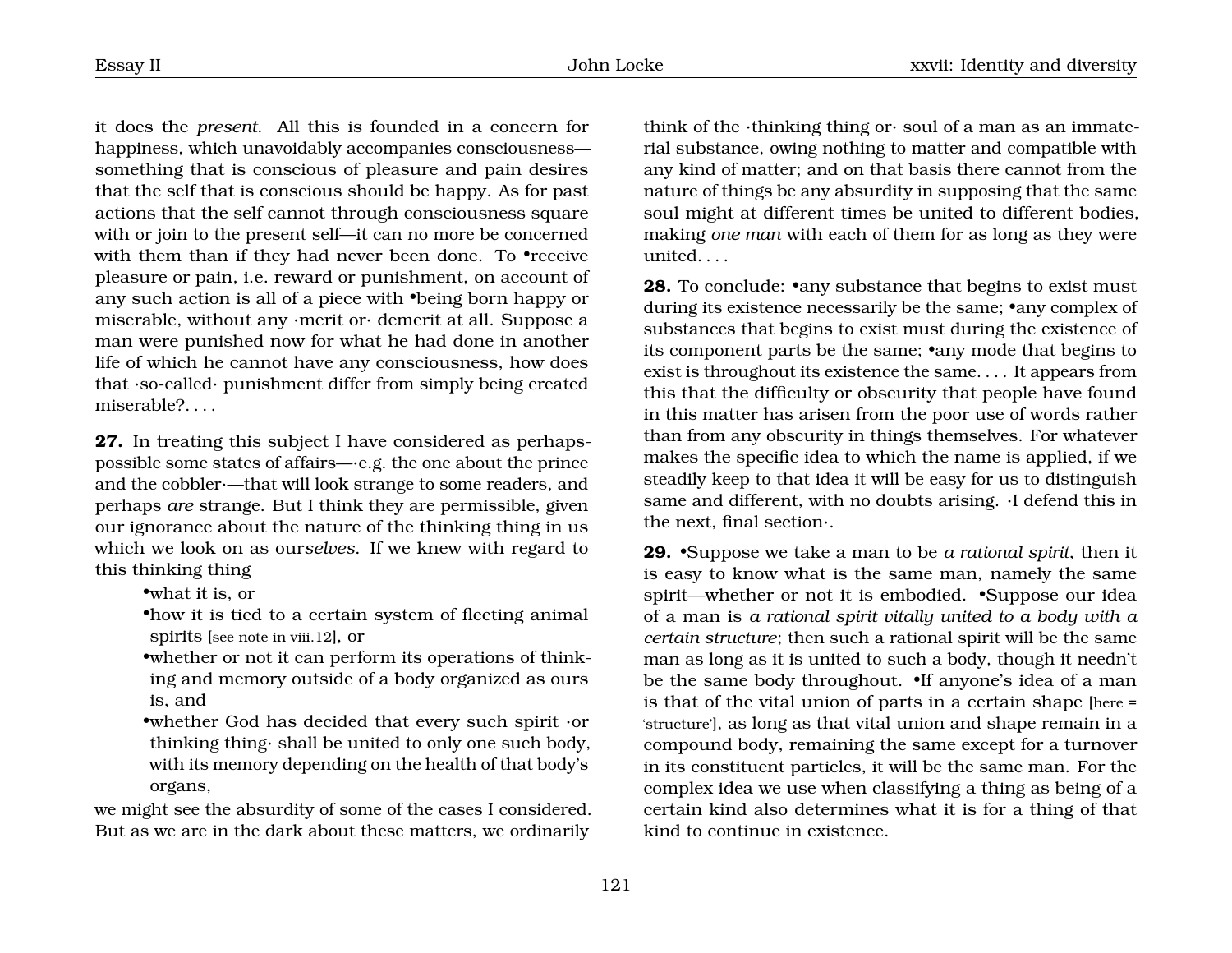#### **Chapter xxviii: Other relations**

**1.** We can compare [= 'relate'] or refer things one to another in respect of time, place, and causality, all of which I have discussed. We can also do so in countless other respects, of which I shall mention some. First, a simple idea [here = 'quality'] that is capable of *parts* or *degrees* enables us to compare the things that have it to one another in respect of that simple idea—for example whiter, sweeter, equal·ly white·, more ·sweet·, etc. These relations depend on the equality and excess of the same simple idea in several subjects, and may be called *proportional*. . . .

**2.** Secondly, we can also relate things, or think of one thing in a way that brings in the thought of another, in respect of the circumstances of their origin or beginning. Such relations can't change through time, so they are as lasting as are the things related. Examples include father and son, brothers, first cousins, etc.—all the blood relationships, close and distant; and countrymen, i.e. those who were born in the same country, or region. I call these *natural relations*. We can see here how mankind have fitted their notions and words to daily needs and not to the truth and extent of things. For the relation of begetter to begotten is exactly the same in other species as in men; yet we don't ordinarily say 'This bull is the grandfather of that calf' or 'Those two pigeons are first cousins'. [Locke develops this point, remarking that some of our human-relational terms are needed in the law, and notes that cultures differ in this respect. He concludes:] This makes it easy to guess why in some countries they don't even have a word meaning what 'horse' does for us, while in others, where they care more about the pedigrees of their horses than about their own, they have not only names for particular horses but also words for their various

blood-relationships to one another.

**3.** Thirdly, sometimes things are brought together in a single thought on the basis of moral rights, powers, or obligations. Thus a *general* is one who has power to command an army; and an *army* under a general is a collection of armed men obliged to obey one man. A *citizen* is one who has a right to certain privileges in a given place. Such relations depend on men's wills, or on agreement in society, so I call them 'instituted' or 'voluntary'. Unlike the natural relations, most (if not all) of these are in some way alterable; two people related in such a way may cease to be so, while they both continue in existence. These relations, like all the others, involve relating two things to one another; but in many cases the relative nature of the term is overlooked because we have no standard relative name for one of the two subjects of the relation. For example, 'patron' and 'client' are easily recognized as relational ·because they come as a pair—if x is y's patron then y is x's client·—but 'constable' and 'dictator' are not, because there is no special name for those who are under the command of a dictator or of a constable. . . .

**4.** Fourthly, another sort of relation has to do with whether or not men's voluntary actions conform to some rule in terms of which they are judged. I think this may be called *moral* relation, because it concerns our moral·ly significant· actions. It deserves to be examined thoroughly, for there is no part of knowledge where we should be more careful to get fixed ideas and to do what we can to avoid obscurity and confusion. ·It will be my topic throughout the rest of this chapter·.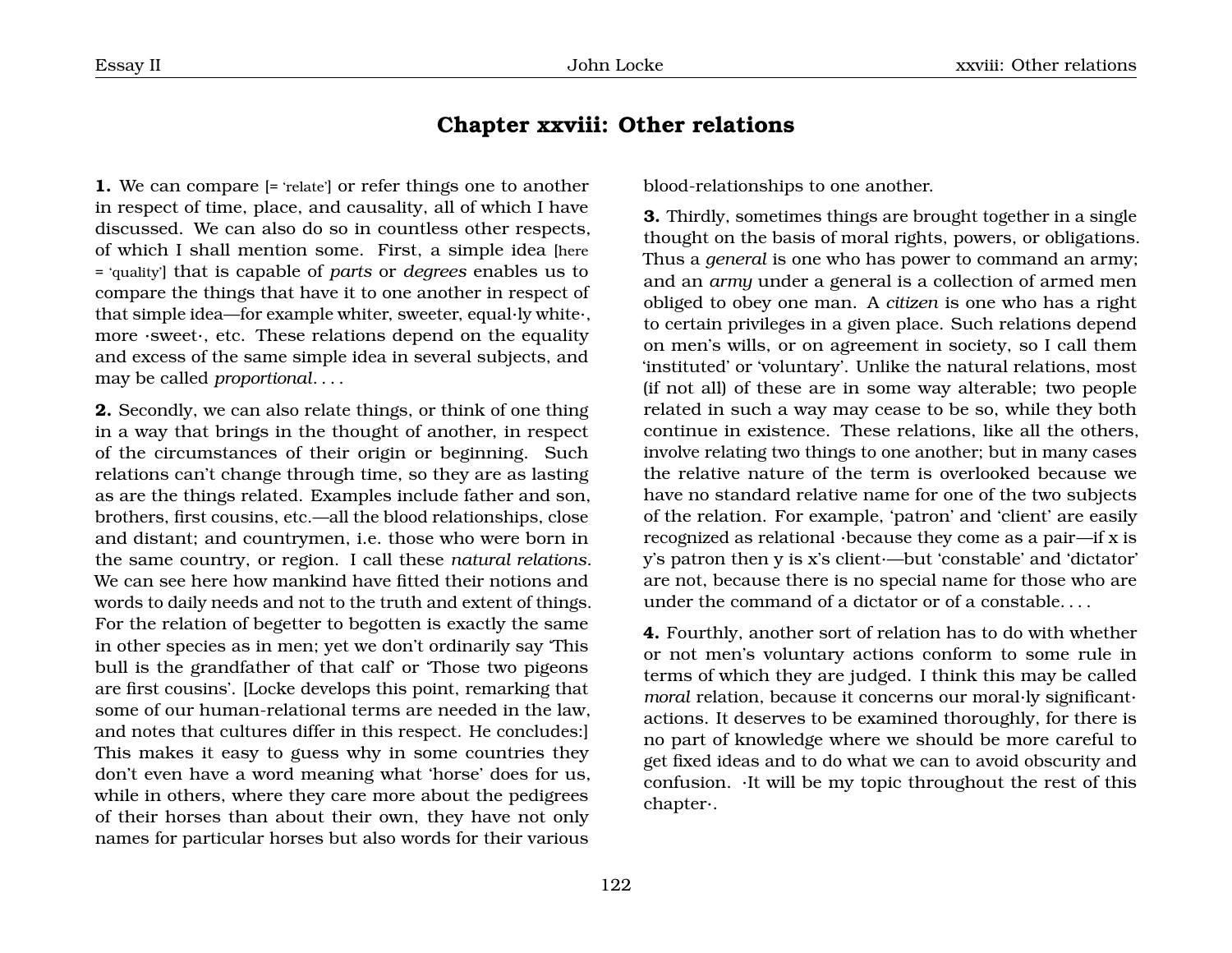When human actions—with their various ends, objects, manners, and circumstances—are brought under distinct complex ideas, these are mixed modes, many of them with associated names. Taking *gratitude* to be a readiness to acknowledge and return kindness received, and *polygamy* to be the having of more than one wife at a time, when we form these notions in our minds we have there a couple of settled ideas of mixed modes. But our concern with our actions isn't merely to know what complex ideas apply to them ·and thus how they should be classified·. We have another, greater, concern which is to know whether the actions thus classified are morally good or bad.

**5.** Good and evil, as I showed in xx.2 and xxi.42, are nothing but pleasure or pain, or what procures pleasure or pain for us. So *moral* good and evil is only the conformity or disagreement of our voluntary actions to some law, through which good or evil is drawn on us by the will and power of the law-maker. Such •good or evil, •pleasure or pain, that the law-maker decrees to follow from our observance or breach of the law is what we call •reward or punishment.

**6.** Of these moral rules or laws on the basis of which men generally judge the moral status of their actions, there seem to me to be three sorts, with three different enforcements, or rewards and punishments. ·Before listing them in section 7 and discussing them in 8–10, I defend my assumption that any kind of law *does* have a system of punishment and reward associated with it·. It would be utterly pointless for one thinking being to lay down a rule to govern the actions of another unless he had it in his power to reward compliance and punish deviation from his rule by some good or evil that isn't the natural consequence of the action itself. A *natural* convenience or inconvenience would operate by itself, without help from a law. This ·association with reward

and punishment· is, if I am not mistaken, the true nature of all law, properly so called.

**7.** The laws that men generally relate their actions to, in judging whether they are right or wrong, seem to me to be these three. 1. The divine law. 2. The civil law. 3. The law of opinion or reputation, if I may so call it. By their relation to the first of these, men judge whether their actions are *sins* or *duties*; by the second, whether *criminal* or *innocent*; and by the third, whether *virtues* or *vices*.

**8.** First, there is the divine law, by which I mean the law that God has set for the actions of men, whether announced to them by the light of nature or by the voice of revelation. Nobody is so cloddish as to deny that God has given men a rule by which to govern themselves. He has •a right to do it, because we are his creatures; he has •goodness and wisdom to direct our actions to what is best; and he has •power to enforce it by infinitely weighty rewards and punishments in the after-life. For nobody can take us out of his hands. This is the only true touchstone of moral rectitude; and it is by comparing their actions to this law that men judge the most considerable moral good or evil in their actions—that is, judge whether as duties or sins they are likely to procure them happiness or misery from the hands of God.

**9.** Secondly, there is the civil law, the rule set by a nation to ·govern· the actions of those who belong to it. Men relate their actions to this also, in judging whether or not they are criminal. Nobody ignores civil law, because the rewards and punishments that enforce it are ready at hand and are suitable to the power that makes this law, That is the force of the commonwealth, which is obliged to protect the lives, liberties, and possessions of those who live according to its law, and has the power to take away life, liberty, or goods from anyone who disobeys, that being the punishment of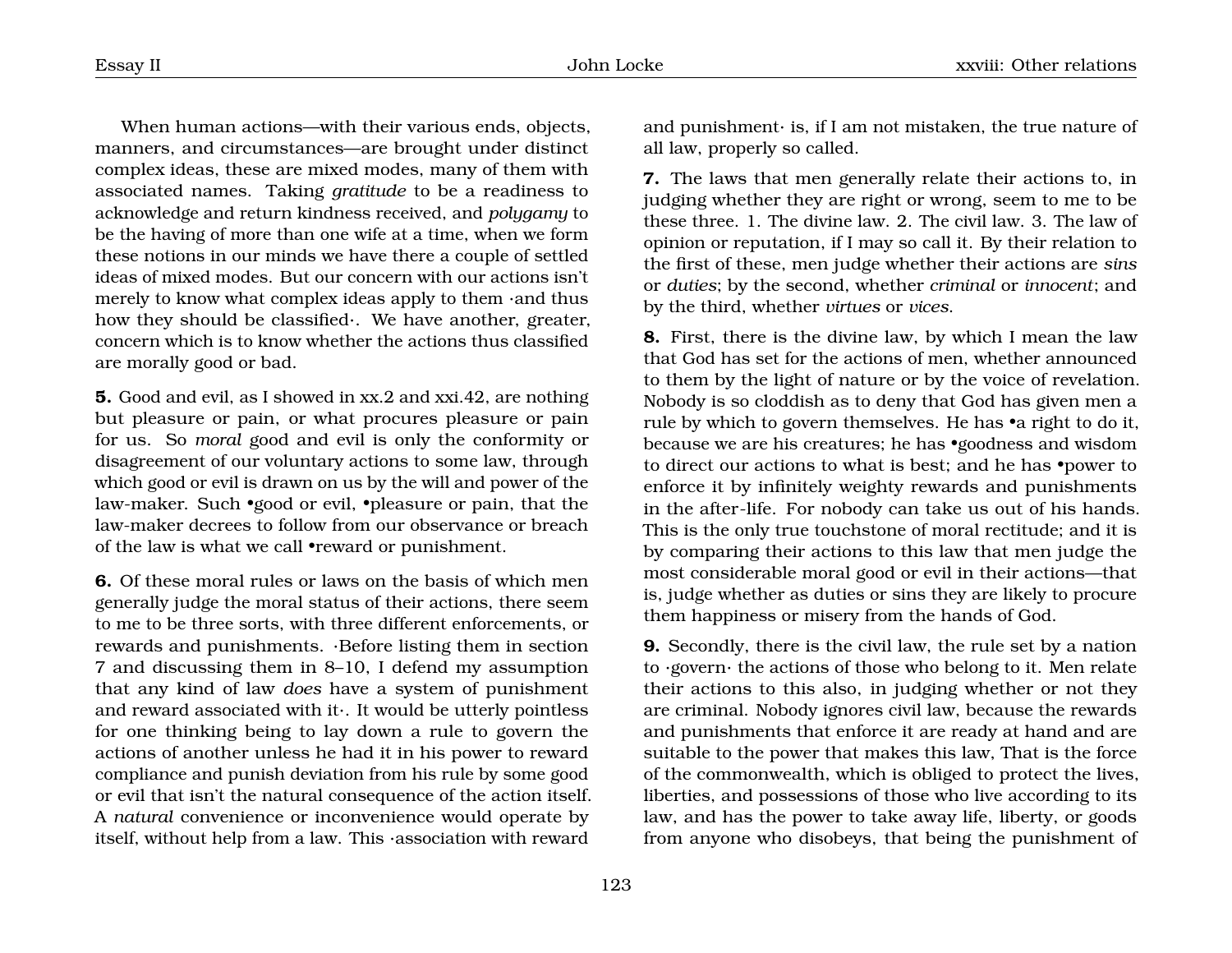offences against this law.

**10.** Thirdly, there is the law of opinion or reputation. 'Virtue' and 'vice' are names that are everywhere said and thought to apply to actions on the basis of their being inherently right or wrong; and as far as they really *are* applied in that way they to that extent coincide with the divine law above-mentioned. But whatever people say, we can see that the names 'virtue' and 'vice', in particular instances of their use throughout the various nations and societies in the world, are constantly attributed only to such actions as are in *approved of* or *disapproved of* in the country or society concerned. It isn't surprising that men everywhere should call 'virtuous' the actions that they judge to be praiseworthy, and call 'vicious' the ones they regard as blameable; for otherwise they would condemn themselves by thinking something right without commending it, or wrong without blaming it. Thus what people say and think about virtue and vice is measured by the approval or dislike, praise or blame, which is silently agreed on in a society or tribe or club. When men unite into political societies they hand over to the public the decisions about how •their force is to be used, so that they can't employ it against any fellow-citizens further than the law of the country directs; but they hang onto •the power of approving or disapproving of the actions of members of their society; and by this approval and dislike they establish amongst themselves what they call virtue and vice.

**11.** You will agree that this is the common measure of virtue and vice if you consider the fact that although what passes for vice in one country may be counted a virtue, or at least not a vice, in another; yet everywhere virtue and praise go together, as do vice and blame. Virtue is everywhere what is thought praiseworthy, and nothing *but* what is publicly esteemed is called virtue.... Differences

in personal character, education, fashion, interests and so on can bring it about that what is thought praiseworthy in one place is censured in another; and so in different societies virtues and vices may sometimes have exchanged places; but in the main they have kept the same everywhere. ·What has kept standards of virtue and vice pretty much •the same as one another is what has kept them all pretty much •the same as the standards of right and wrong laid down by God. Here is why·. •Nothing can be more natural than to encourage with esteem and reputation what everyone finds to his advantage, and to blame and discountenance the contrary; and •nothing so directly and visibly advances the general good of mankind in this world as obedience to the laws that God has set for them, and nothing breeds such mischief and confusion as the neglect of those laws; and so •it is no wonder that esteem and discredit, virtue and vice, should to a large extent coincide with the unchangeable rule of right and wrong that the law of God has established. If people generally went wrong by placing their commendation or blame on the side that didn't really deserve it, they would be renouncing all sense and reason, and also renouncing their own interests, to which they are in fact constantly true. Even men who *behave* badly bestow their *approval* in the right places; few of them are so depraved that they don't condemn, at least in others, the faults they themselves are guilty of. . . .

#### **12.** You might want to object:

When you say that the law by which men judge of virtue and vice is nothing but the consent of private men who haven't enough authority to make a law, you are forgetting your own notion of a law, omitting something that ·according to you· is necessary and essential to a law, namely a power to enforce it.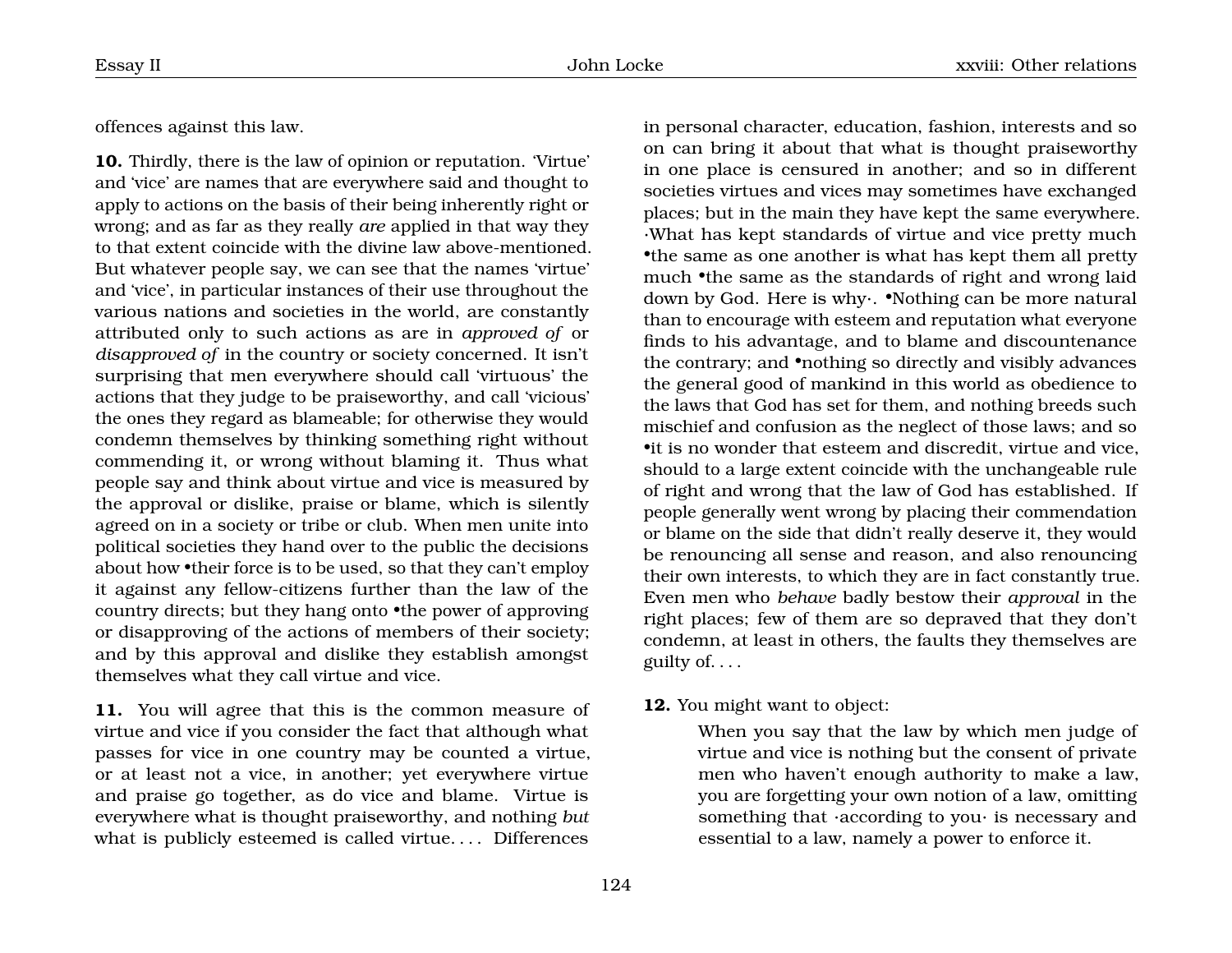I reply that if you imagine that commendation and disgrace don't strongly motivate men to accommodate themselves to the opinions and rules of those with whom they have dealings, you can't know much about the nature or history of mankind! Most people *do* govern themselves chiefly, if not solely, by this *law of fashion*; so they do what keeps them in reputation with their peers, having little regard for the laws of God or the law of the land. Some men—perhaps indeed *most* men—seldom reflect seriously on the penalties for breaking God's laws; and amongst those that do, many go ahead and break the law anyway, entertaining thoughts of future reconciliation ·with God·, and making their peace ·with him· for such breaches. As for the punishments due from the laws of the commonwealth, men frequently comfort themselves with hopes of impunity. But no man who offends against the fashion and opinion of the society he belongs to and wants to be accepted by can escape the punishment of their censure and dislike. Not one man in ten thousand is stiff and thick-skinned enough to bear up under the constant dislike and condemnation of his own social circle. Someone who can content himself to live in constant disgrace and disrepute with his own particular society must have a strange and unusual constitution! Many men have sought solitude and been reconciled to it; but nobody who thinks at all—nobody with the least sense of *a man* about him—can live in society under the constant dislike and poor opinion of his associates. That is too heavy a burden for humans to bear. . . .

[Section **13** briefly sums up the three laws.]

**14.** We test the goodness of an action by relating it to •a rule (like testing the quality of gold by rubbing it against a touchstone); the outcome of that test determines how we name the action, and that name is the sign of what value we attribute to it. Whether we take •the rule from the fashion of the country or from the will of a ·human or divine· law-maker, the mind can easily see how a given action relates to it, and so it has a notion of moral good/evil, which is an action's conformity/nonconformity to that rule, and therefore is often called moral rectitude. This rule is merely a collection of several simple ideas, so that to judge whether an action conforms to it one has only to organize ·one's thought of· it so as to see whether the simple ideas belonging to *it* correspond to the ones that the law requires. And so we see how moral notions are founded on, and come down to, the simple ideas we have received from sensation or reflection. For example, consider the complex idea we signify by the word 'murder': when we have dismantled it and examined all its parts we shall find them to be a collection of simple ideas derived from reflection or sensation. •From reflection: the ideas of willing, considering, intending in advance, malice; and also of life, perception, and self-motion. •From sensation: the collection of those simple sensible ideas that are ·of qualities· to be found in *a man,* and of *an action* through which a man no longer has perception or motion—·i.e. through which a man becomes dead·. All these simple ideas are brought together in ·the meaning of· the word 'murder'. When I find that this collection of simple ideas agrees or disagrees with the esteem of the country I have grown up in, and is regarded by most men there as worthy praise or blame, I call the action •virtuous or vicious accordingly. If I have the will of a supreme invisible law-giver for my rule, then I call the action •good or bad, sin or duty, according to whether I think it has been commanded or forbidden by God. And if I compare the action to the civil law, the rule made by the legislative power of the country, I call it •lawful or unlawful, a crime or not a crime. . . .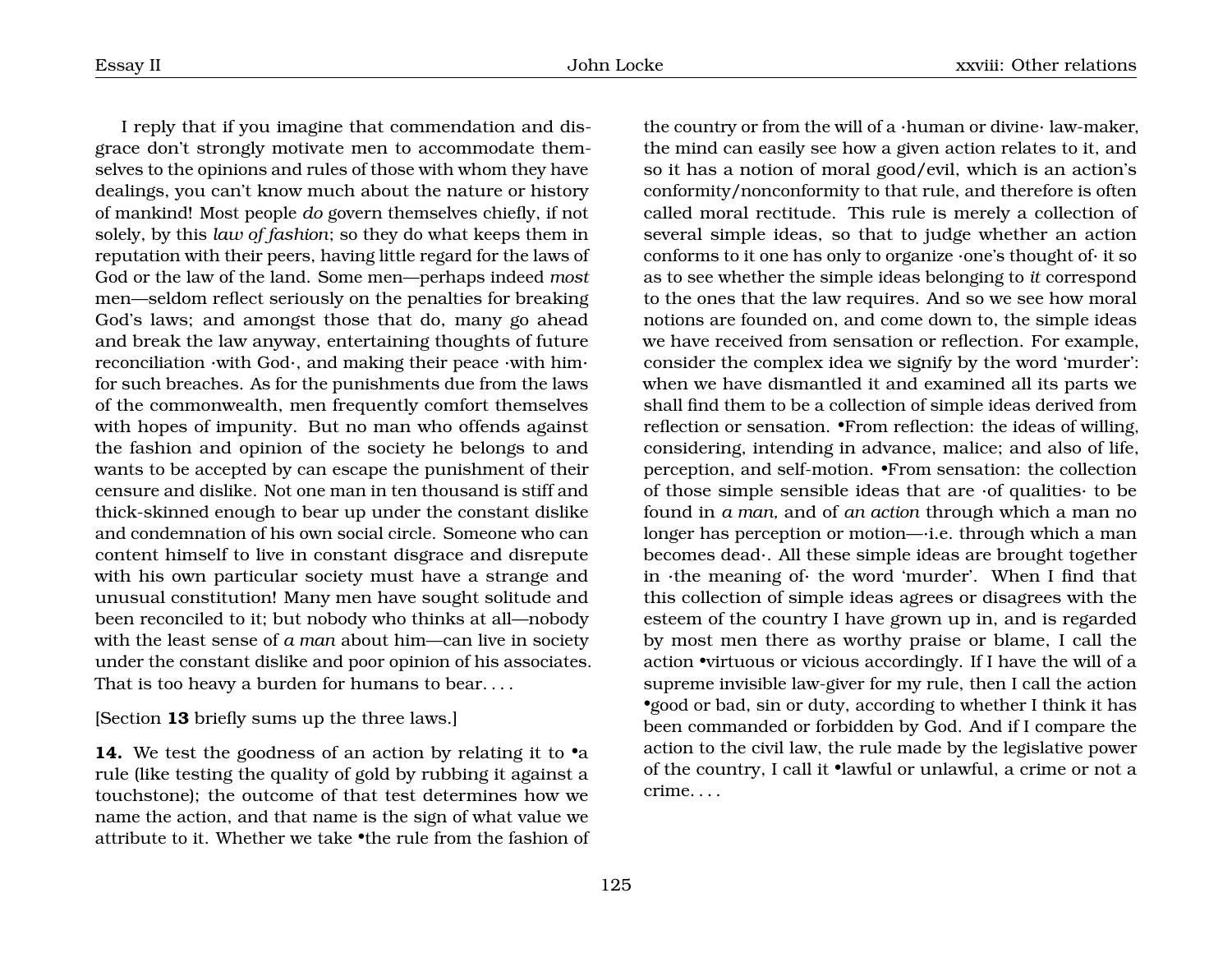**15.** To conceive moral·ly significant· actions correctly, we must look at them in two different ways. **1** First, as they are in themselves, each made up of a certain collection of ·qualities represented by· simple ideas. Thus 'drunkenness' and 'lying' signify certain collections of simple ideas, which I call mixed modes; and understood in this way they are just as much positive absolute ideas ·with nothing relational, and so nothing moral, about them· as are 'the drinking of a horse' and 'the speaking of a parrot'. **2** Secondly, our actions are considered as good, bad, or neither; and this is a relational way of looking at them, because what makes them regular or irregular, good or bad, is their conformity to or disagreement with some rule; and the comparison with a rule puts them into the category of relation. Thus duelling—·a positive, non-relational label·—is •a sin in relation to the law of God, •valour and virtue according to some laws of fashion, and •a capital crime according to the laws of some lands. In this case the action has one name ('duelling') taken just as a positive mode, and another name ('sin' etc.) as it stands in relation to the law; and the two names make it easy to grasp the difference between the non-relational and relational ways of looking at it; just as with substances we can have one name 'man') to signify the thing and another ('father') to signify the relation.

**16.** The positive idea of an action is often expressed in a word that also conveys the action's moral relation, so that a single word expresses both the action itself and its moral rightness or wrongness. [Locke then warns against assuming that an action that falls under the non-moral part of such a word's meaning must also fall under the moral part. He concludes with an example:] Taking a madman's sword away from him without authority, though it is properly called 'stealing', understood as the ·non-relational· name of a mixed mode, is

nevertheless not a sin or transgression in relation to the law of God.

[In section **17** Locke says that he thinks he has dealt with 'some of the most considerable' kinds of relation, and that there is no easy way to classify relations in general, because they are so numerous and various. He then announces a final trio of points.]

**18.** First, it is evident that all relations ultimately come down to the simple ideas we have acquired from sensation or reflection [Locke: 'all relation terminates in and is ultimately founded on those simple ideas']. So when we think or meaningfully say anything of a relational kind, all we have in our thoughts are some simple ideas, or collections of simple ideas, compared one with another. Nothing could be more obvious than this in the case of relations of the sort called 'proportional': when a man says 'Honey is sweeter than wax', it is plain that his thoughts terminate in the simple idea *sweetness*. This is equally true of all the rest ·of our relational thoughts·, though often the simple ideas are not taken notice of because the compounds containing them are so complex. When the word 'father' is used, its meaning involves •the particular species or collective idea signified by the word 'man', •the sensible simple ideas signified by the word 'generation', and •the effects of generation including all the simple ideas signified by the word 'child'. [Locke gives a second example—a partial analysis of the meaning of 'friend', in which the fifth ingredient is] the idea of *good*, which signifies anything that may advance his happiness. This ·thought· terminates at last in particular simple ideas; the word 'good' in general can signify any one of these, but if it is entirely removed from all simple ideas it signifies nothing. . . .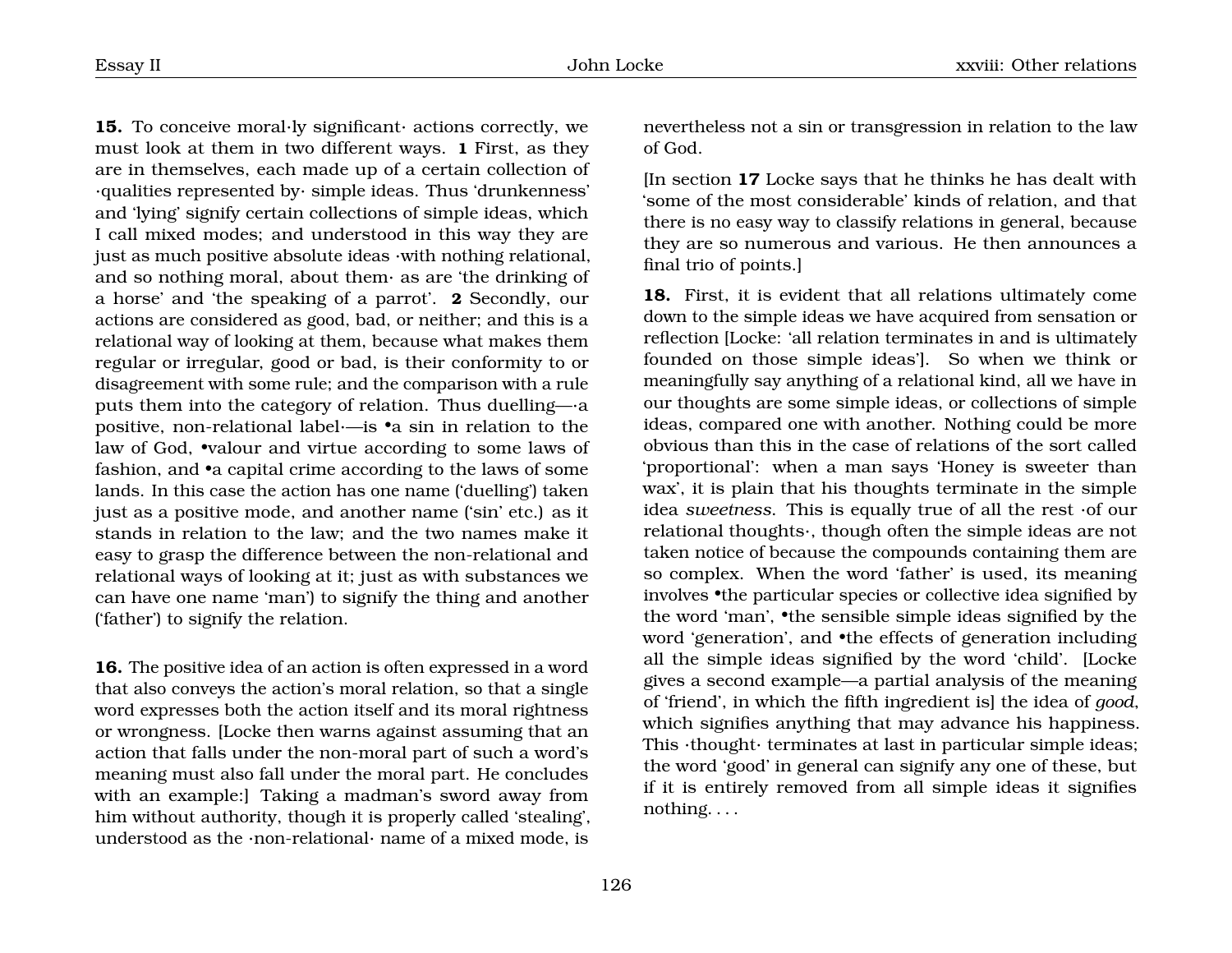**19.** Secondly, in relations we usually—if not always—have as clear a notion of the relation as we have of the things related. . . . If I know what it is for one man to be born of a woman, I know what it is for another man to be born of the same woman, and so have as clear a notion of *brothers* as of *births*. Perhaps clearer! For if I believed that his mother dug Titus out of the parsley-bed (as they used to tell children) and thereby became his mother, and that afterwards in the same way she dug Caius out of the parsley-bed, I would have as clear a notion of the relation of *brothers* between them as if I had all the skill of a midwife. . . . But though •the ideas of particular relations can be as clear and distinct in the minds of thoughtful people as those of mixed modes, and more determinate than those of substances, •words expressing relations are often as doubtful and uncertain in their meanings as names of substances or mixed modes, and much more than names of simple ideas. That is because

a relational word is the mark of a comparison between two things—·an upshot of considering them together·—and this is something that occurs only in men's thoughts; it is merely an idea in men's minds; and it often happens that men apply a single relational word to different comparisons of things, according to their own imaginations, which don't always correspond with those of others using the same word.

**20.** Thirdly, in moral relations (as I call them) I get a true relational thought by comparing the action with the rule, whether the rule itself is true or false. ·Similarly· if I measure a thing by a yardstick, I know whether the thing is longer or shorter than that supposed yard; but whether the yardstick I am using really is exactly a yard long is another question. Even if the rule I am invoking is wrong, and I am mistaken in relying on it, still I may perceive accurately that the action in question does, or that it doesn't, conform to it.

# **Chapter xxix: Clear and obscure, distinct and confused ideas**

**1.** I have shown the origin of our ideas, and surveyed their various sorts; and I have considered how the simple ones differ from the complex, and observed how the complex ones are divided into those of modes, substances, and relations. All this, I think, needs to be done by anyone who wants a thorough grasp of how the mind develops in its understanding and knowledge of things. You may think I have spent long enough examining ideas, but please let me say a little more about them. The first point is that some are clear and others obscure, some distinct and others confused.

**2.** The perception of the mind is most aptly explained by words relating to eyesight, so we shall best understand what 'clear' and 'obscure' mean as applied to ideas by reflecting on what they mean when applied to the objects of sight. Light is what reveals visible objects to us, so we describe as 'obscure' anything that isn't placed in a good enough light to reveal in detail its shape and colours. Similarly, a simple idea is 'clear' when it is like an idea that one might receive in a well-ordered sensation or perception from an object of the kind that it comes from. While the memory retains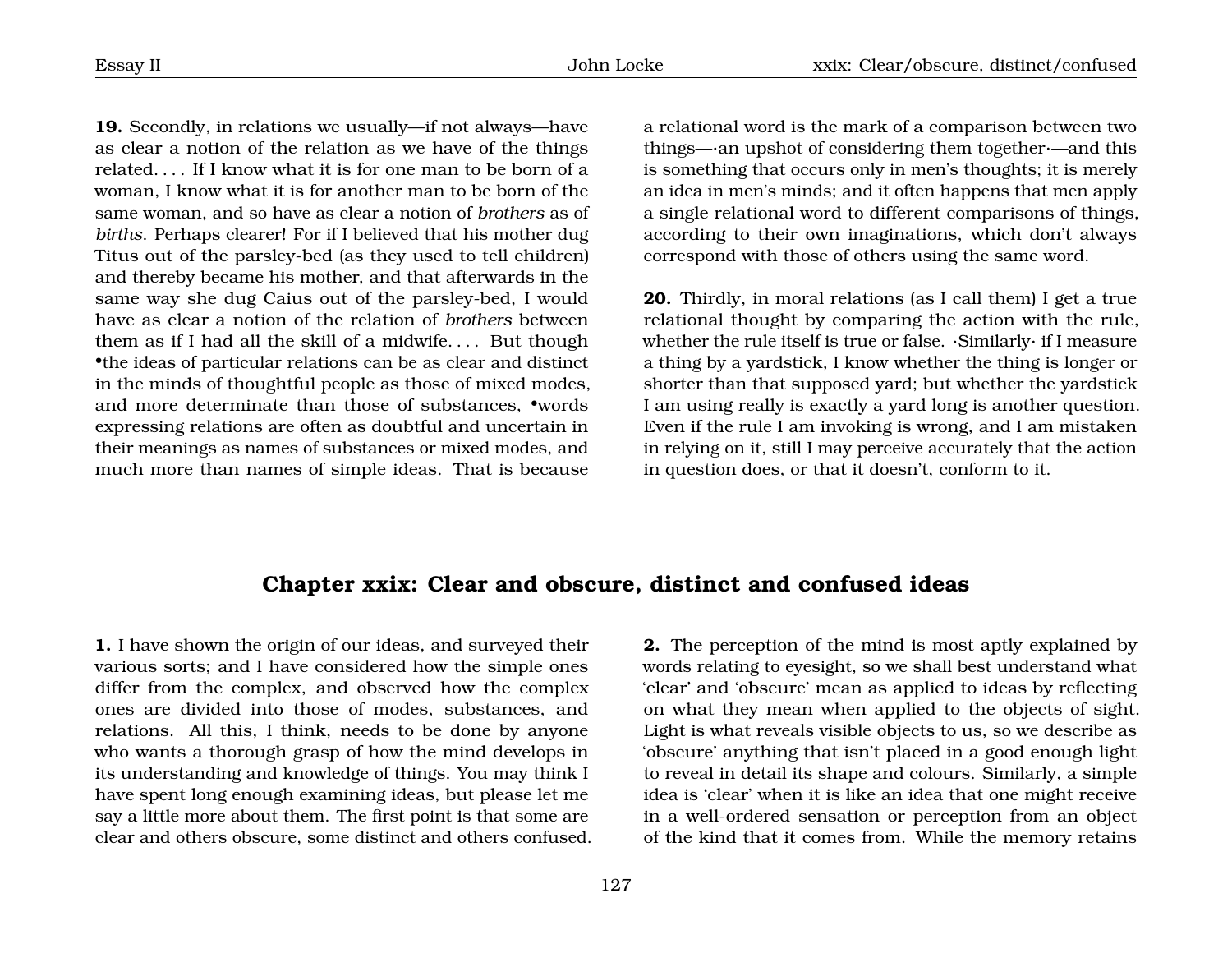them thus, and can produce them to the mind whenever it has occasion to consider them, they are *clear* ideas. In so far as they either lack some of the original exactness, or have lost any of their first freshness and are (so to speak) faded or tarnished by time, to that extent they are obscure. Complex ideas are clear when •their constituent simple ideas are clear and •the number and order of the simple ideas in the complex one is determinate and certain.

**3.** The causes of obscurity in simple ideas seem to be either •dull sense-organs, or •weak and fleeting impressions made by the objects, or else •a weakness in the memory which can't retain them in the condition in which they were originally received. Think of the sense-organs or perceptual faculties in terms of sealing wax. •Frozen wax is too hard and won't take an impression when the seal is pressed down on it in the usual way; •the wax that is all right won't take an impression because the seal isn't pressed down hard enough; and •very warm wax is too soft to retain the impression the seal gives it. In any of these cases the print left by the seal will be *obscure*. It is presumably clear enough how this applies to the obscurity of ideas.

**4.** A *clear* idea—·I repeat·—is one of which the mind has a perception that is as full and evident as it receives from an outward object operating properly on a healthy sense-organ. And a *distinct* idea is one in which the mind perceives a difference from all other ideas, and a confused idea is one that isn't sufficiently distinguishable from another idea from which it ought to be different. ·This rather compressed and difficult account will become clearer in the course of the next two sections·.

**5.** It may be objected: 'If the only way for an idea to be confused is for it to be inadequately distinguishable from another idea from which it should be different, it is hard to

see how there can be any confused ideas. Whatever an idea is like, it can't be different from what the mind perceives it to be; and that very perception sufficiently distinguishes it from all other ideas, for they can't be *other* ideas—that is *different* ideas—without being perceived to be so. So no idea can be indistinguishable from another idea from which it ought to be different, unless you mean that it is different from itself; for from all *other* ideas it is obviously different.'

**6.** To remove this difficulty, and to help us to conceive correctly what the confusion is that ideas are sometimes accused of, we should note that things brought under different names are supposed to be different enough to be distinguished from one another, that so each sort can be marked off by its own special name and talked about, as need arises, separately from anything else. Quite obviously, most ·pairs of· different names are supposed to stand for ·pairs of· different things. Now, every idea that a man has is visibly what it is, and is distinct from all other ideas; so what makes it *confused* is its being such that it may as well be called by a name other than the one it is expressed by. Some things are supposed to fall under one of those names and others under the other; but in the sort of case just described—where someone has an idea that could go with either name—the difference has been lost.

**7.** The usual faults that lead to such confusion are, I think, of the following ·four· kinds. First, ·omission·. A complex idea (for they are the ones most liable to confusion) may be made up of too few simple ideas, containing only ideas ·all of· which are common to other things as well; in which case the idea leaves out the differences that entitle it to a different name. Thus someone who has an idea of merely *a beast with spots* has only a confused idea of a *leopard*, because it isn't distinguished from that of a lynx and other sorts of spotted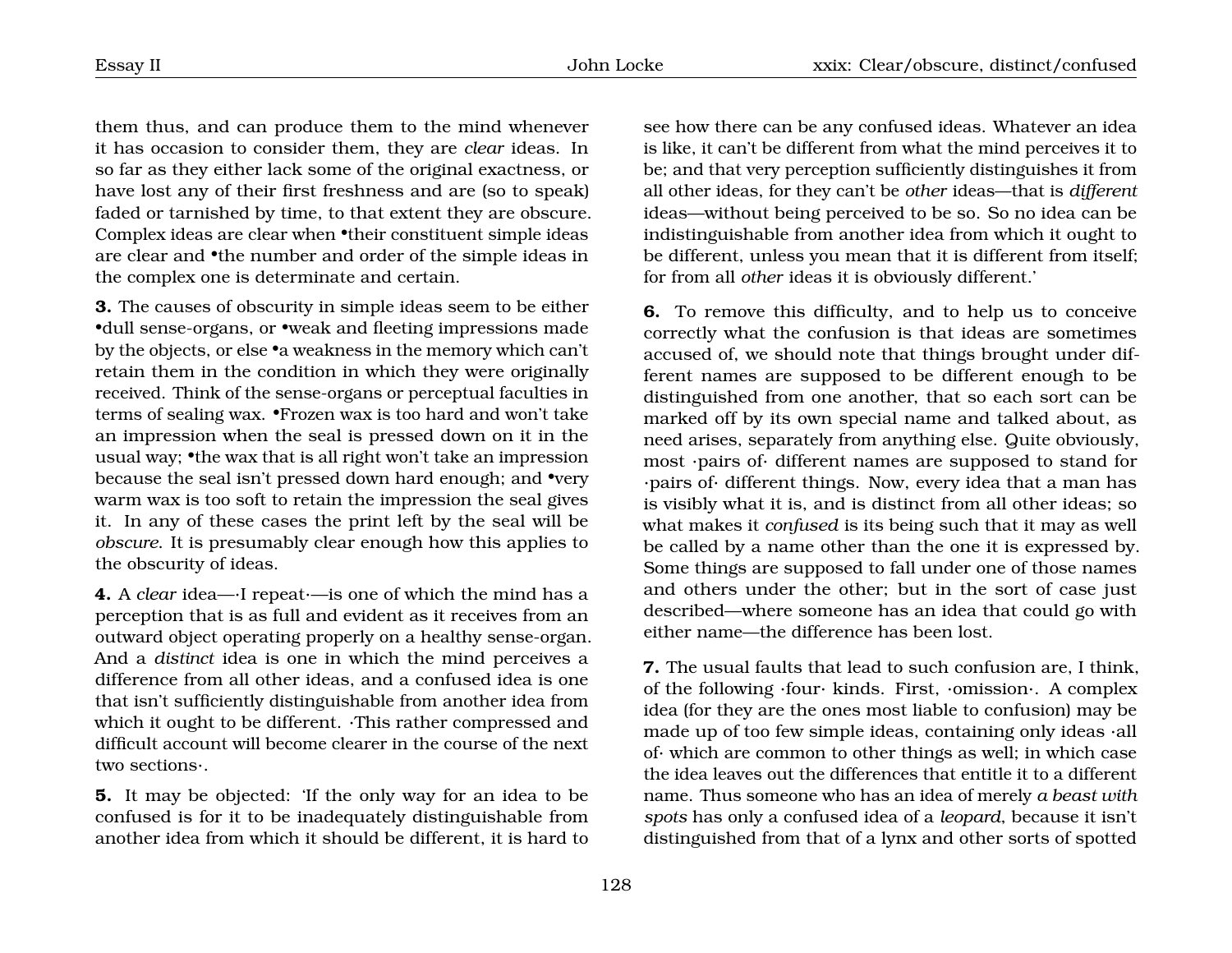beasts. . . . You might want to consider how much the custom of defining words by general terms contributes to making the ideas we try to express by them confused and undetermined. This much is obvious: confused ideas bring uncertainty into the use of words, and take away the advantages of having distinct names.

**8.** Secondly, ·jumbling·. Another fault that makes our ideas confused occurs when, although the particulars that make up a ·complex· idea are numerous enough, they are so jumbled that it isn't easy to see whether the idea belongs more properly to the name that is given it than to some other. The best way to understand this kind of confusion is to attend to a sort of pictures usually shown as surprising pieces of art, in which the colours, as they are laid by the pencil on the page itself, mark out very odd and unusual figures with no discernible order in their layout. This sketch, made up of parts in which no symmetry or order appears, is in itself no more a confused thing than the picture of a cloudy sky. The latter may have as little order of colours or shapes as the former, but nobody thinks it a confused picture. Then what makes it [i.e. the first picture] be thought of as confused, if not its lack of symmetry? (And that lack plainly doesn't make it confused; for a picture that perfectly imitated this one ·would also lack symmetry etc., yet· wouldn't be called confused.) I answer that the picture is thought to be confused when it is given a name that isn't discernibly more appropriate to it than some other name. For example, when it is said to be the picture of a man (or of Caesar), then any reasonable person counts it as confused if it can't be seen to fit 'man' (or 'Caesar') any more than it fits 'baboon' (or 'Pompey'). . . . That is how it is with our ideas, which are as it were the pictures of things. No one of these mental sketches, however its parts are put together, can be

called 'confused' until it is classified under some ordinary name that can't be seen to fit it any more than does some other name whose meaning is agreed to be different.

**9.** Thirdly, ·wavering·. A third defect that frequently qualifies our ideas as 'confused' occurs when one of them is uncertain and undetermined. We sometimes see people who use the ordinary words of their language without waiting to learn their precise meaning, and change the idea they make this or that term stand for, almost as often as they use it. Someone who does this because he isn't sure what to include in, and what to exclude from, his idea of *church* or *idolatry* every time he thinks of either, and doesn't hold steady to any one precise combination of ideas that makes it up, is said to have a 'confused idea' of idolatry or of the church. The reason for saying this is the same as for speaking of 'confusion' where there is jumbling. It is because a changeable idea—if indeed we can call it one idea—can't belong to one name rather than another; and so it loses the distinction that distinct names are designed for.

**10.** What I have said shows how much names—which are supposed to be steady signs of things, and through their differences to keep different things distinct ·in our minds·—are the occasion for labelling ideas as 'distinct' or 'confused', through the mind's secretly and covertly relating its ideas to such names. This may be more fully understood in the light of my treatment of words in Book III. Without bringing in the relation of ideas to distinct names, as the signs of distinct things, it will be hard to say what a 'confused idea' is. . . .

**12.** I think that this is the kind of confusion that is special to *ideas*, though even it involves a secret reference to *names*. Even if there is some other way for ideas to be confused, the one I have described is what mostly disorders men's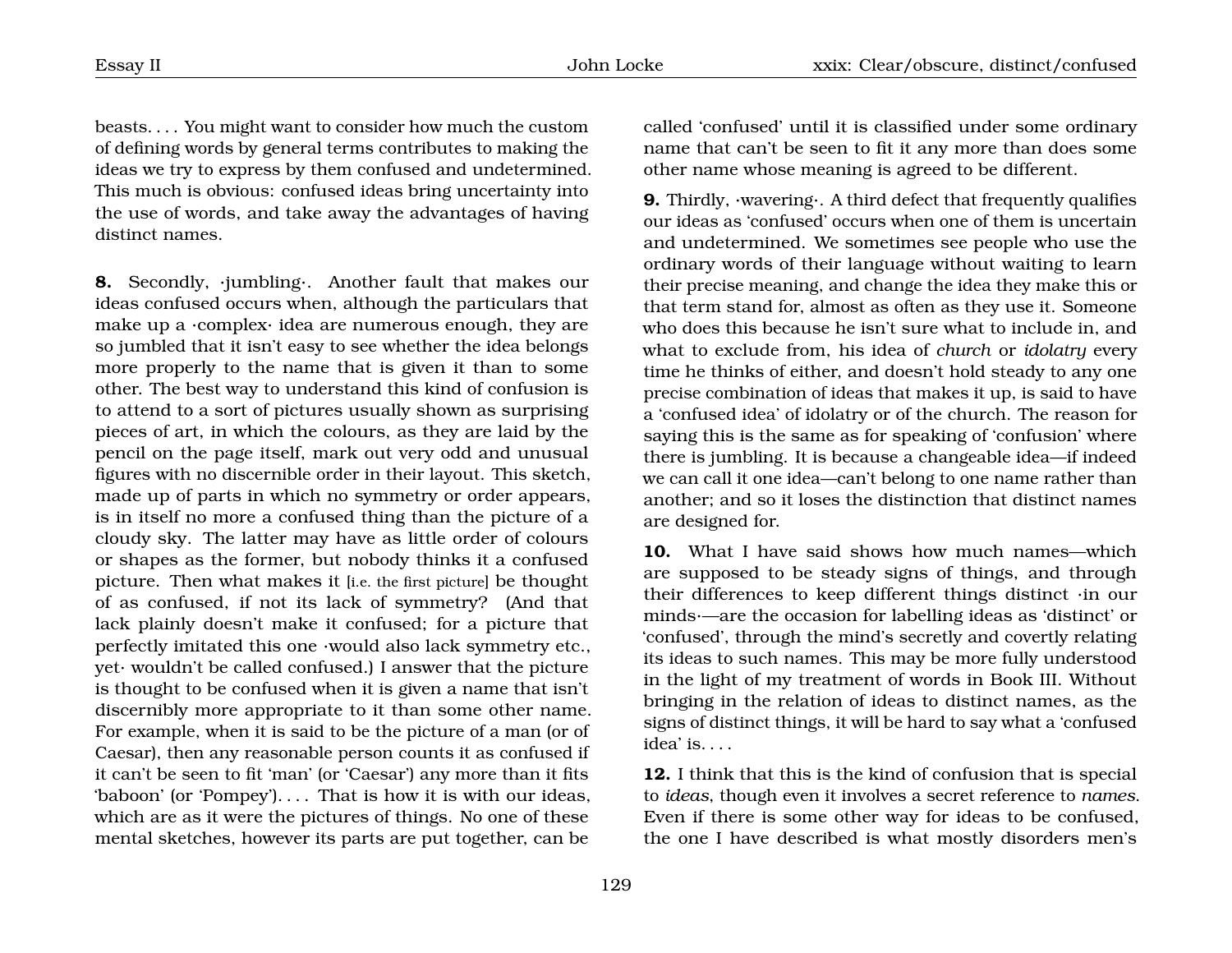thoughts and discourses (for what men have in their minds whenever they converse with one another, and usually even when they are silently thinking, are *ideas ranked under names*).... The way to prevent this is to unite into one complex idea, as precisely as possible, all those ingredients that differentiate a given idea from others; and always to apply the same name to that complex. But this exactness is rather to be wished for than to be expected, because it is laborious and requires self-criticism, and it doesn't serve any purpose except the discovery of naked truth which isn't everyone's goal! And since the loose application of names to *undetermined*, *variable*, and almost *no* ideas, serves both to cover our own ignorance and to perplex and confound others—which counts as learning and superiority in knowledge!—it is no wonder that most men should engage in such faults themselves while complaining of it in others. But although I think that much of the confusion to be found in the notions of men could be avoided through care and ingenuity, I am far from concluding that it is all wilful. Some ideas are so rich and complex that (a) the memory doesn't easily retain the very same precise combination of simple ideas under one name; (b) much less are we able constantly to guess what precise complex idea such a name stands for in another man's use of it. From (a) follows confusion in a man's own reasonings and opinions within himself; from (b) confusion in talking and arguing with others. I shall return to words, their defects and misuses, in Book III.

**13.** A complex idea is made up of a collection of different simple ones, so that it can be very clear and distinct in one part yet obscure and confused in another. When someone speaks of a chiliahedron, or a body with a thousand sides, the ideas of the shape may be confused though that of the number is distinct. He can talk about and do proofs

concerning that part of his complex idea that depends on the number 1000, which may lead him to think that he has a distinct idea of a chiliahedron; yet he plainly doesn't have a precise idea of its shape that would enable him to distinguish a chiliahedron by its shape from a figure that has only 999 sides. Unawareness of this problem causes no small error in men's thoughts and confusion in their talk.

[Section **14** develops this point, contrasting two pairs of physical things: (a) a 1000-sided one and a 999-sided one, and (b) a cubic one and a five-sided one. We can distinguish the members of (a) through the different numbers (by counting the sides) but not by their different shapes, whereas we can distinguish the members of (b) in either way.]

**15.** We often use the word 'eternity', and think we have a positive comprehensive idea of it, which means that every part of that duration is clearly contained in our idea. Someone who thinks this may indeed have

a very clear idea of duration,

- a clear idea of a very great length of duration, and
- a clear idea of the comparison of the latter with a still greater duration.

But he can't possibly include in his idea of any duration, however great, the *whole extent* of a duration in which he supposes no end; so the part of his idea that reaches beyond the bounds of that large duration he represents to his own thoughts—·that is, beyond the largest duration that he represents clearly·—is very obscure and undetermined. That is why, in disputes and reasonings concerning eternity or any other infinite, we are apt to blunder and to involve ourselves in obvious absurdities.

[In the long section **16** Locke discusses the attempts one might make to think clearly and positively about infinity. This discussion doesn't add any doctrine to what has been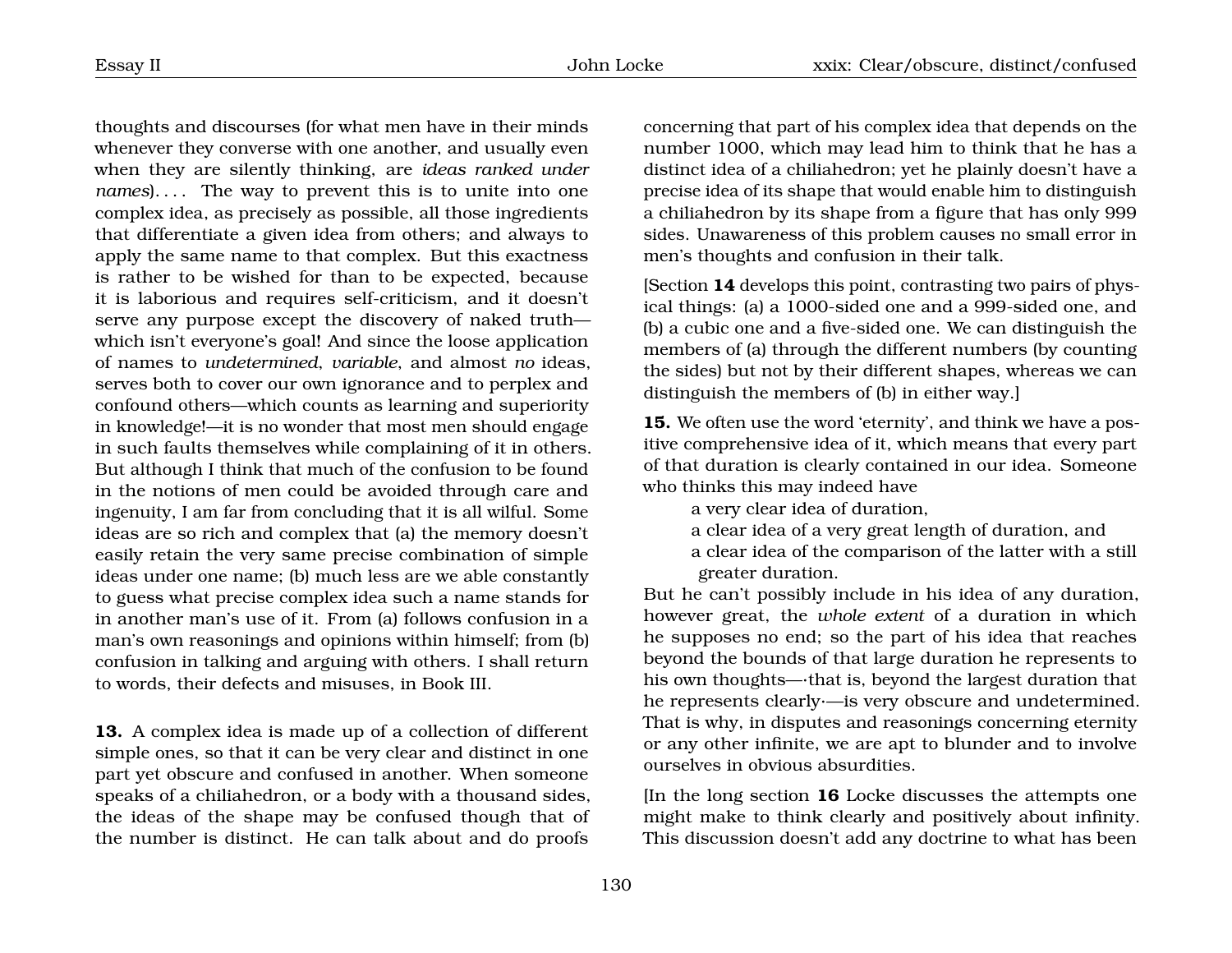said in xvii. All our attempts to think of infinite duration, or of infinitely extended or infinitely divisible space, he says, end up as attempts to think of infinite *number*. 'When we talk about infinite divisibility of body, or about ·infinite· extension, our distinct and clear ideas are only of *numbers*; and after some progress of division the clear distinct ideas of

*extension* are quite lost.' As for the idea of infinite number, Locke dramatizes the inaccessibility (he thinks) of that by remarking that the attempt to reach it by successive additions of 400,000,000 is *no better* than trying to reach it by successive additions of 4.]

## **Chapter xxx: Real and fantastical ideas**

**1.** There are other ways in which ideas can be thought of in relation to things from which they are taken, or things they are supposed to represent. These, I think, yield a trio of distinctions. Ideas may be

> real or fantastical, adequate or inadequate, true or false.

·I shall treat the first pair in this chapter, the second in xxxi, and the third in xxxii·. By *real* ideas I mean ones that have a foundation in nature, and conform to the real being and existence of things, or to their archetypes [= 'patterns or models from which they are copied']. *Fantastical* or chimerical ideas are ones that have no foundation in nature, and don't conform to that objective reality to which they are tacitly referred as to their archetypes. Let us apply this distinction to the sorts of ideas that I have distinguished.

**2.** First, our •*simple ideas* are all real, all agree to the reality of things. That isn't to say that they are all images or representations of what exists, for I have shown that this isn't so except with the primary qualities of bodies. But

though whiteness and coldness are no more in snow than pain is, yet the ideas of whiteness and coldness, as well as of pain, are effects in us of powers in things outside us; they are *real* ideas in us, through which we distinguish the qualities that are really in things themselves. These various appearances were designed by God to be signs enabling us to know and distinguish things that we have to deal with; and our ideas can serve that purpose for us by being *constant effects* rather than *exact resemblances* of outer things. Their status as 'real' comes from how they dependably *correspond* with the constitutions of real beings; and it doesn't matter whether they correspond as *effects* or as *likenesses*. So our simple ideas are all real and true, because they answer and agree to the powers of things that produce them in our minds; that being all it takes to make them real. . . .

**3.** Though the mind is wholly passive in respect of its simple ideas, it isn't so in respect of its complex ideas.They are combinations of simple ideas that have been assembled and united under one general name, and clearly the human mind has a certain freedom in forming them. How can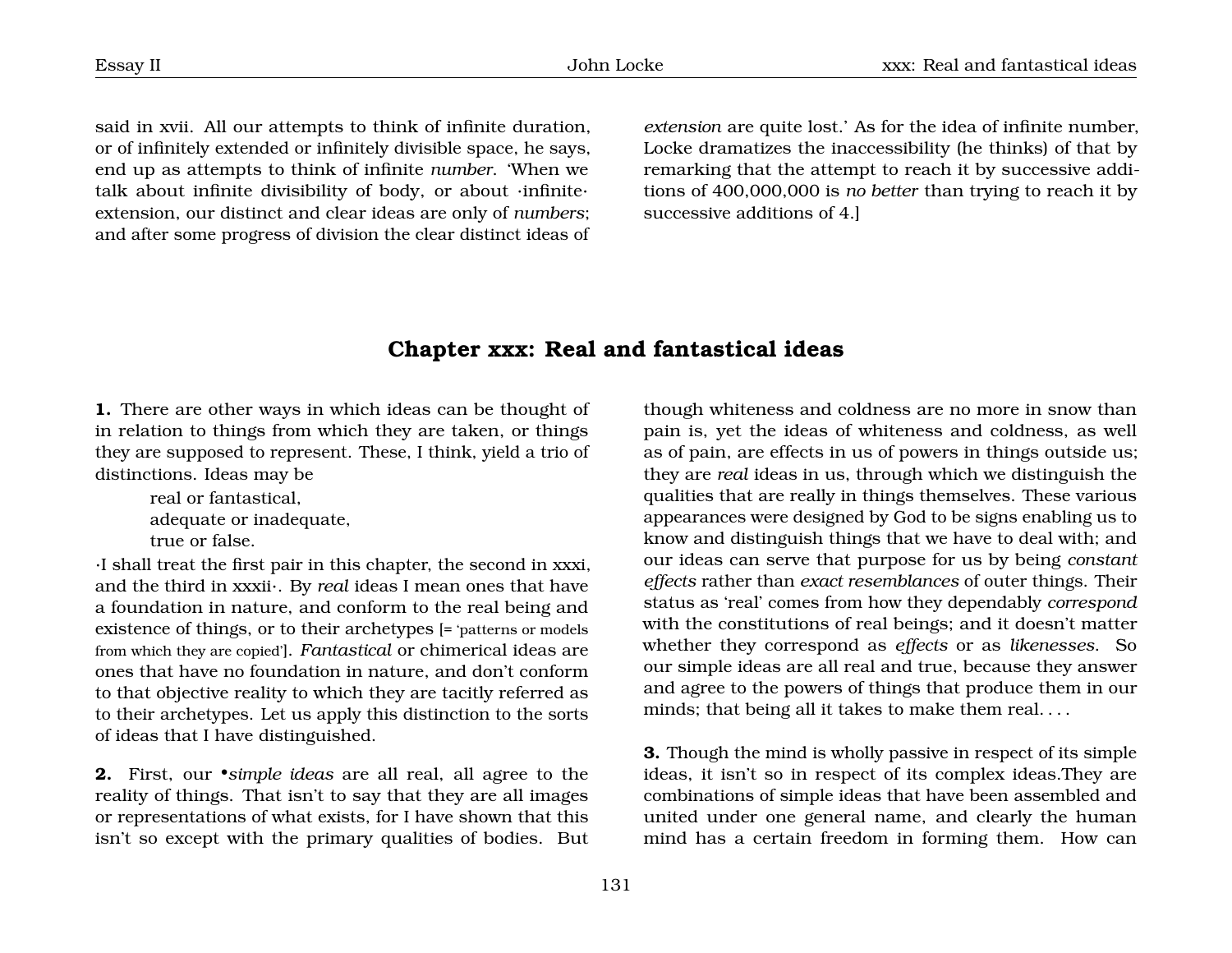it happen that one man's idea of gold, or of justice, is different from another's? It can only be because one •has included or omitted from his complex idea some simple idea that the other •has not. Well, then: which of these ·voluntarily constructed complex ideas· are real, and which merely imaginary combinations? What collections agree to the reality of things, and what not? ·My answer to that comes in two parts, one section each·.

**4.** Second: •*mixed modes* and *relations* have no reality except what they have in the minds of men, so all that is required for any such idea to be 'real' is that it be such that there *could* be something real to which it conformed. These ideas are themselves archetypes—·their own archetypes· and so there can be no question of their differing from their archetypes ·and thus from themselves·! So the only way such an idea can chimerical is by its containing a jumble of inconsistent ideas.

Even when a complex idea isn't inconsistent, it may be 'fantastical' in a certain sense because someone uses it as a meaning of a word that doesn't ordinarily have that meaning—like using 'justice' to mean what is commonly meant by 'liberality'. But this fantasticalness relates more to propriety of speech than reality of ideas. Consider these two ideas:

•being undisturbed in danger, calmly considering what it is best to do, and steadily doing it,

•being undisturbed in danger, without thinking or

doing anything.

Each of these is a mixed mode, a complex idea of a state of being that could exist. The former of them fits the word 'courage' better than the other, which has no commonly accepted name in any known language; but there is nothing at all wrong with the latter considered just in itself.

**5.** Third: our •*complex ideas of substances* are all made in reference to things existing outside us, and are intended to represent substances as they really are. So such an idea is real only to the extent that it is a compound of simple ideas ·of qualities· that are really united in things without us. On the other side, those are fantastical that are made up of collections of simple ideas ·of qualities· that were never really united, never found together in any substance—such as

•a rational creature, consisting of a horse's head, joined to a body of human shape, or

•a body that is yellow, malleable, fusible, and fixed [= 'easily volatilized'], but lighter than common water, or •a uniform, unstructured body that is capable of perception and voluntary motion.

Whether such substances *can* exist we don't know; but we should count the ideas of them as merely imaginary because they don't conform to any pattern existing that we know, and consist of collections of ideas ·of qualities· that no substance has ever shown us united together. But they are not *as* imaginary as the complex ideas that contain in them some inconsistency or contradiction among their parts.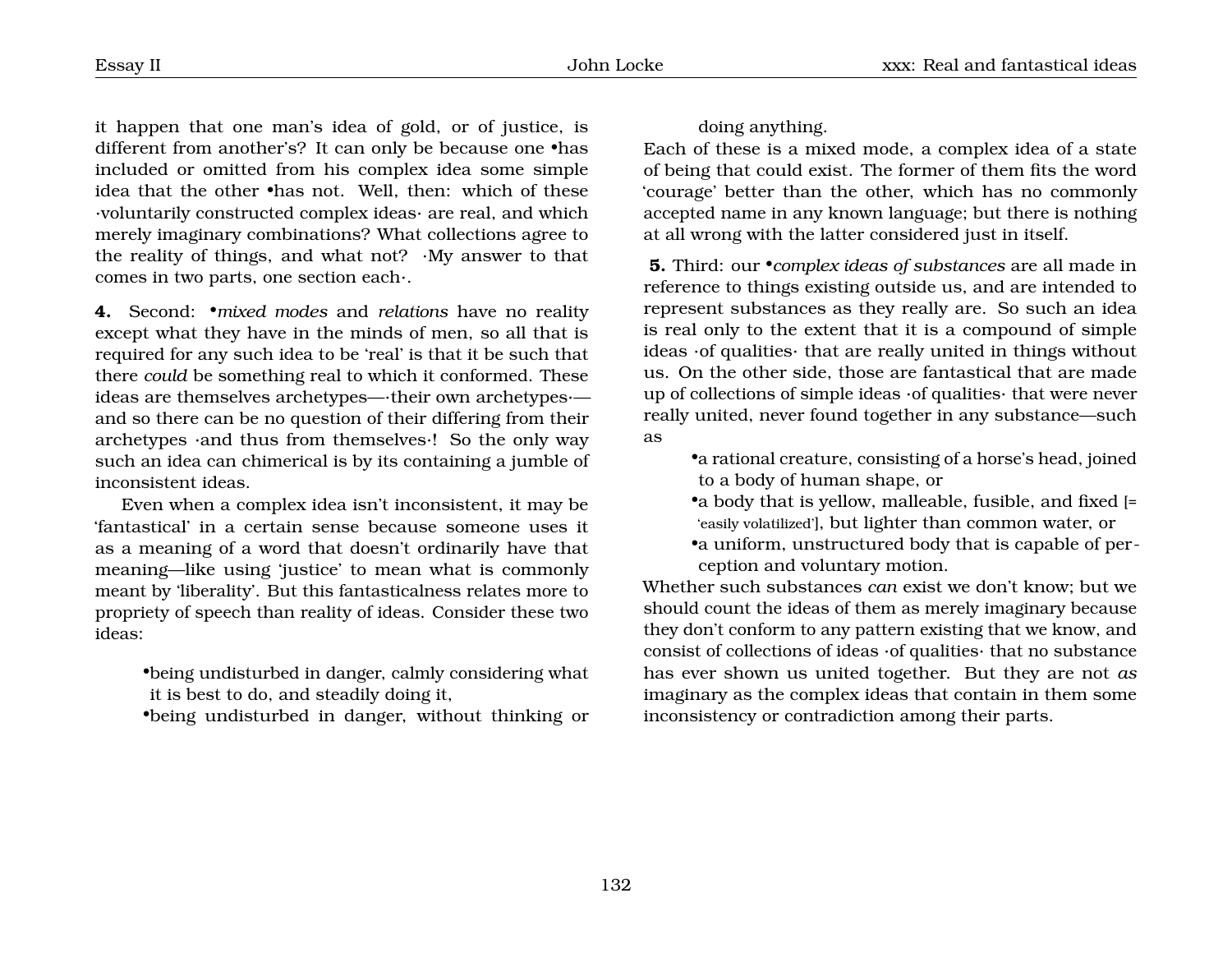# **Chapter xxxi: Adequate and inadequate ideas**

**1.** Of our real ideas, some are adequate and some inadequate. I call 'adequate' the ones that •perfectly represent the archetypes that the mind supposes them to have been copied from, which it intends them to stand for, and to which it refers them. 'Inadequate' ideas are ones that •only partly or incompletely represent those archetypes to which they are referred. ·Let us now apply this distinction to each of our three big categories of ideas·.

**2.** First: all our •*simple ideas* are adequate. They are nothing but the effects of certain powers in things that are fit, and ordained by God, to produce such sensations in us; so they must correspond to and be adequate to those powers, and we are sure they agree with the reality of things. If sugar produce in us the ideas of whiteness and sweetness, we are sure there is a power in sugar to produce those ideas in our minds, or else they couldn't have been produced by it. Thus, because each sensation corresponds to the power that operates on our senses, the idea so produced is a real idea, (and not a fiction of the mind, which has no power to produce any simple idea); and it cannot but be adequate since it ought only to correspond to that power. So all simple ideas are adequate.

It is true that we often talk inaccurately about the causes of these simple ideas of ours, using expressions that suggest that those ideas are real beings in the causally operative things. The fire's power of producing in us the idea of pain we correctly report by saying that the fire •'is painful to the touch'; but we handle differently its power to cause in us ideas of light and heat, saying that the fire itself •'is bright' and •'is hot', as though light and heat were not merely ideas in us but qualities in, or of, the fire. When I speak of things as

having secondary *qualities*, please understand me as talking only about those powers. (I need to call them 'qualities' in order to fit in with common ways of talking, for otherwise I wouldn't be well understood.) If there were no organs fit to receive the impressions fire makes on the sight and touch, or no mind joined to those organs to receive the ideas of light and heat through those impressions from the fire or sun, there would be no light or heat in the world (any more than there would be pain if there were no creature to feel it), even though Mount Aetna flamed higher than ever. In contrast, solidity, extension, shape, and motion and rest would still be really in the world if there were no sentient being to perceive them. . . .

**3.** Second: our •*complex ideas of modes*, being voluntary collections of simple ideas that the mind puts together, without reference to any real archetypes or standing patterns existing anywhere, have to be adequate ideas. They aren't intended to be copies of things really existing; we have them only as archetypes made by the mind to serve as standards for classifying and naming things; so they can't lack anything. Each of them has the combination of ideas, and thus the perfection, that the mind intended it to have. Thus by having the idea of *a figure with three sides meeting at three angles* I have a complete idea that needs nothing more to make it perfect. That the mind is satisfied with the perfection of this one of its ideas is plain in that it has no thought of how there can be a *more* complete or perfect idea of *triangle* than that.

Contrast this with our ideas of substances: we want *them* to copy things as they really are, and to represent to us that constitution on which all the substances' properties depend; and we see that our ideas don't reach the intended level of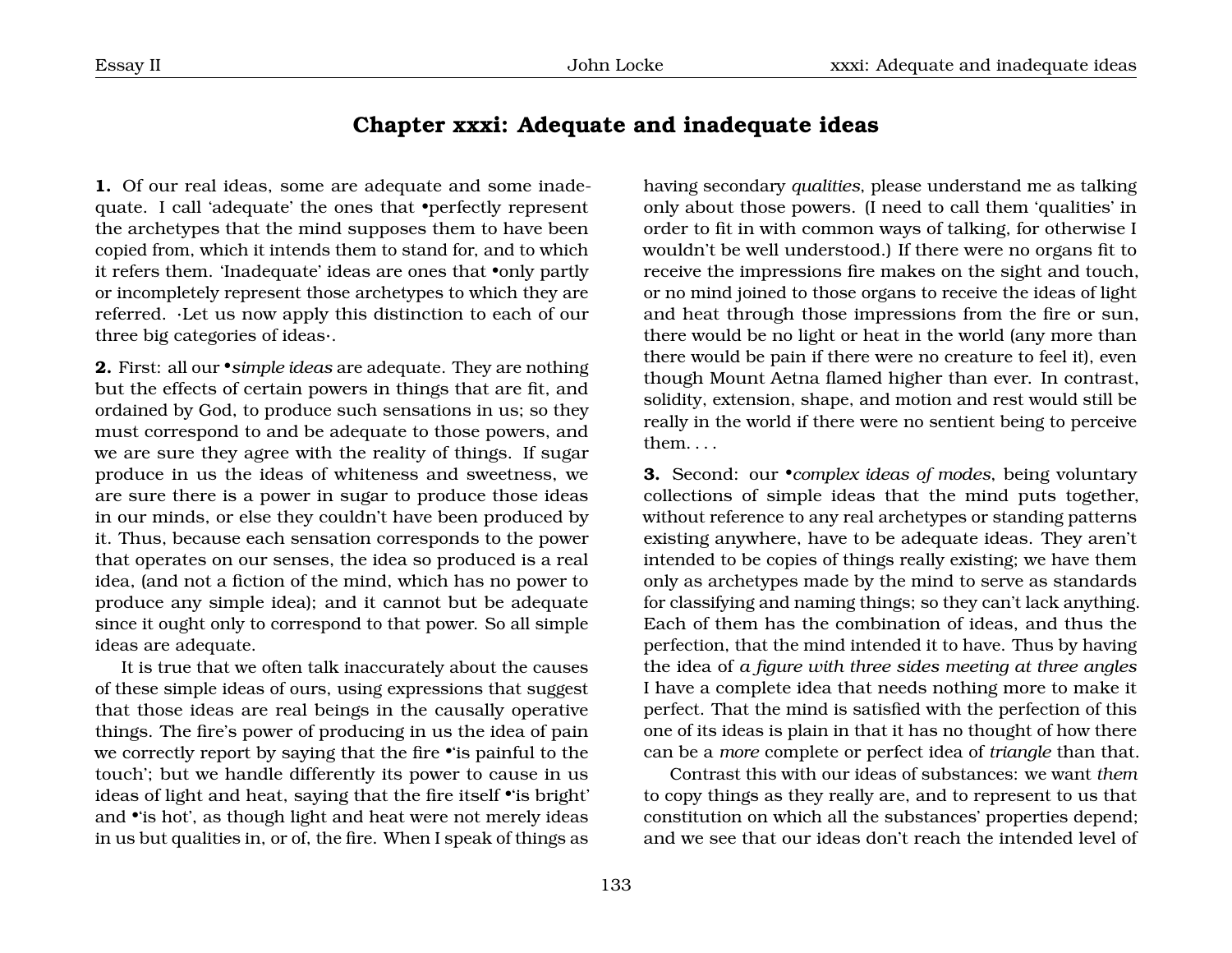perfection. We find that they still lack something that we would like them to contain, and so they are all inadequate. But mixed modes and relations, being archetypes without patterns, and so having nothing to represent but themselves, *must* be adequate because everything is adequate to itself! Whoever first put together the idea of

> danger perceived, absence of disorder from fear, calm consideration of what was justly to be done, and doing it without disturbance or being deterred by the danger of it

certainly had in his mind the complex idea made up of that combination; and as he intended it to be nothing but what is, and to contain only the simple ideas that it has, it couldn't fail to be an adequate idea. And by laying this up in his memory with the name 'courage' attached to it, he gave himself a standard by which to measure and describe actions, according to whether they agreed with it. This idea thus made and laid up as a pattern must necessarily be adequate, as it is referred to nothing but itself, and takes it origin purely from the will of him who first made this combination.

[Section **4** makes the point that a second person may intend to use 'courage' with the same meaning—expressing the same idea—as the first, and yet get it wrong, associating the word with some other idea. In that case, *his* idea of courage is inadequate.]

[In **5** the point is developed further. Locke concludes:] In this way, but in no other, any idea of modes can be wrong, imperfect, or inadequate. And on this account our ideas of mixed modes are more liable to be faulty than any other kind; but this has to do with proper speaking rather than with true knowledge.

**6.** Third: I have shown above ·in xxiii· what ideas we have

of •*substances*. Now, those ideas have in the mind a double reference: **1** Sometimes they are referred to a supposed *real essence* of each species of things. **2** Sometimes they are designed only to be pictures and representations in the mind of existing things, containing ·simple· ideas of the qualities we can discover in those things. In each of these respects, ideas of substances—these copies of those originals and archetypes—are imperfect and inadequate. ·I shall explain why for **1** in this section and the next, and for **2** in sections  $8-10$ .

Men usually make the names of substances stand for things considered as having certain *real essences*, which are what put them into this or that species. And because *names* stand for nothing but the ideas in men's minds, men must constantly refer their *ideas* to such real essences as though they were what the idea was meant to represent. It is regarded as a commonplace, especially among those who have grown up with the scientific ideas taught in this part of the world, that each individual substance has a specific essence which makes it belong to a certain kind. Almost anyone who calls himself 'a man' takes himself to mean that he has the real essence of *man*. But if you ask what those real essences are, men obviously don't know. It follows, then, that the ideas in their minds, purporting to represent *unknown* real essences, must be so far from being adequate that they can't be supposed to be any representation of them at all. complex ideas of substances are certain collections of simple ideas ·of qualities· that have been observed or supposed constantly to exist together. But such a complex idea can't be the real essence of any substance; for then the properties we discover in that body would depend on that complex idea, and be deducible from it, and their necessary connection with it be known; as all the properties of a triangle depend on and (as far as we can discover them) are deducible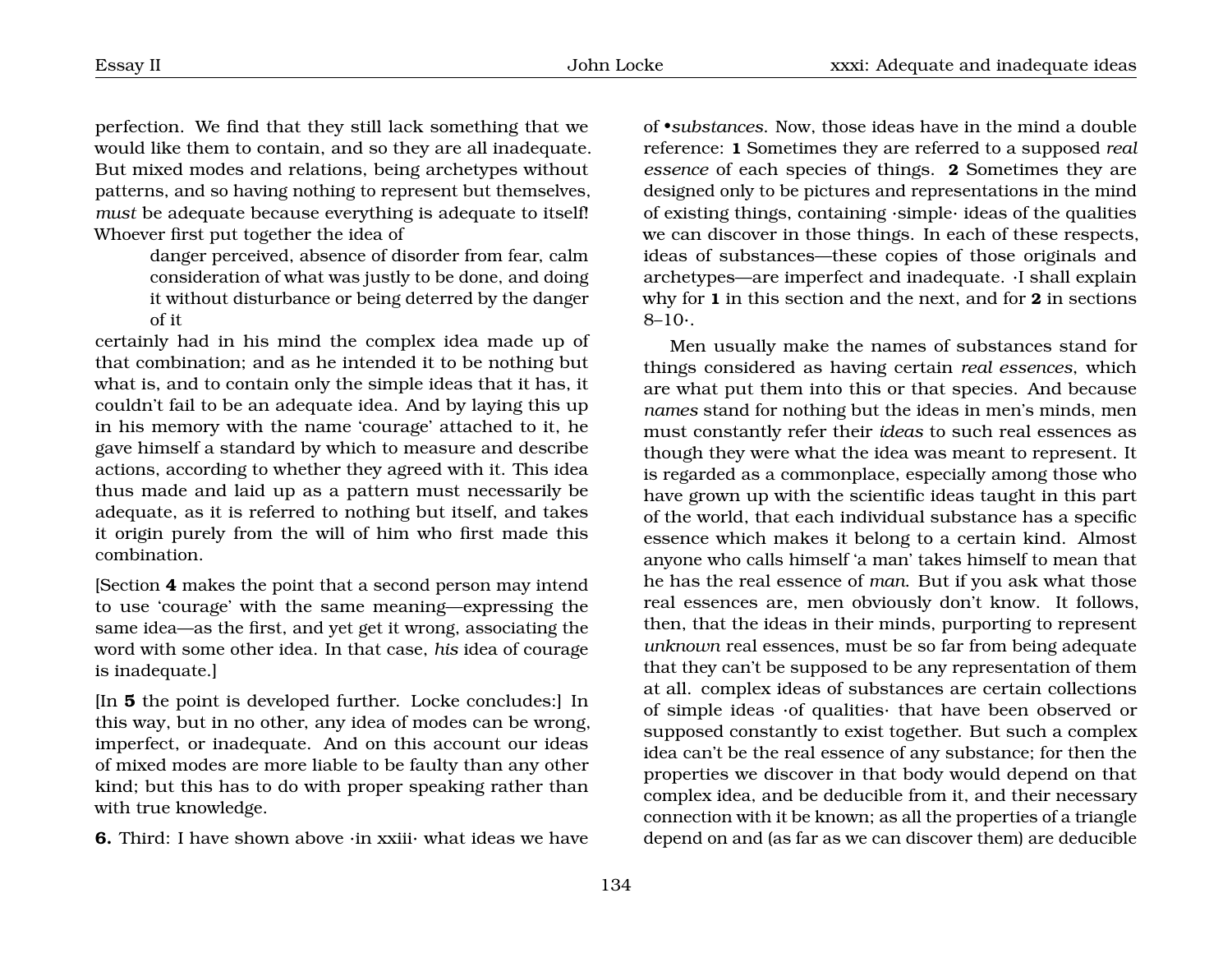from the complex idea of *three lines enclosing a space*. But our complex ideas of substances obviously don't contain such ideas on which all the other discoverable qualities of the substance depend. The common idea men have of iron is *a body of a certain colour, weight and hardness*, and they also think of iron as *malleable*; but this property has no necessary connection with that complex idea; and there is no more reason to think that malleableness depends on that colour etc. than to think that colour etc. depends on malleableness. Yet it is *very* common for men to think that what puts things into different *sorts* is their different *real essences*, unknown as they are.

Consider the particular portion of matter that makes the ring I have on my finger: most men will unhesitatingly suppose it to have a real essence that makes it gold, and from which flow the qualities I find in it, namely its special colour, weight, hardness, fusibility, fixedness, and change of colour upon a slight touch of mercury, etc. When I enquire into and search for the essence from which all these properties ·supposedly· flow, it becomes obvious to me that I can't discover it. The furthest I can go is to make this presumption: because the portion of matter is nothing but *body*, its real essence or internal constitution on which its other qualities depend must be *the shapes, sizes, and connection of its solid parts*. I have no distinct perception of any of this, so I can have no idea of that essence.

If anyone says that the real essence and internal constitution on which these properties depend isn't the shape, size, and arrangement or connection of its solid parts, but something else called its particular *form*, this takes me still further away from having any idea of its real essence. ·Before 'form' came into the story, I did have *something*·. For I have an idea of shape, size, and situation of solid parts *in general*, though I have none of the *particular* shape, size, etc. that

produce the qualities that I have mentioned—qualities that I find in the portion of matter circling my finger and not in the different portion of matter with which I trim my pen. But when I am told that something other than shape, size, etc. is its essence, something called 'substantial form', I confess to having no idea *at all* of this, but only of the sound of the word 'form', which is a good distance from an idea of a real essence or constitution!

I am equally ignorant of ·the details of· the real essence of this particular substance and of the real essences of all other natural kinds of substance. I think that others who examine their own knowledge will find themselves to be ignorant in the same way.

**7.** When men apply the word 'gold' to this particular portion of matter on my finger, don't they usually mean the word to imply the matter's belonging to a particular species of bodies by virtue of its having a real internal essence? Yes, they do. So for them the word 'gold' must be referred primarily to that essence, and so the idea that goes with it must also be referred to that essence and be intended to represent it. ·But an idea *can't* represent something of which the idea's owner knows nothing·. So those who use the word 'gold', not knowing the real essence of gold, have an idea of gold that is *inadequate* because it doesn't contain that real essence that the mind intends it to. The same applies to all other natural kinds of substance.

**8.** Setting aside the useless supposition of unknown real essences, we can try to copy the substances that exist in the world by putting together the ideas of the *sensible qualities* that are found coexisting in them. This brings us much nearer to a likeness of them than is achieved by those who think in terms of real specific essences; but we still don't arrive at perfectly adequate ideas of the substances in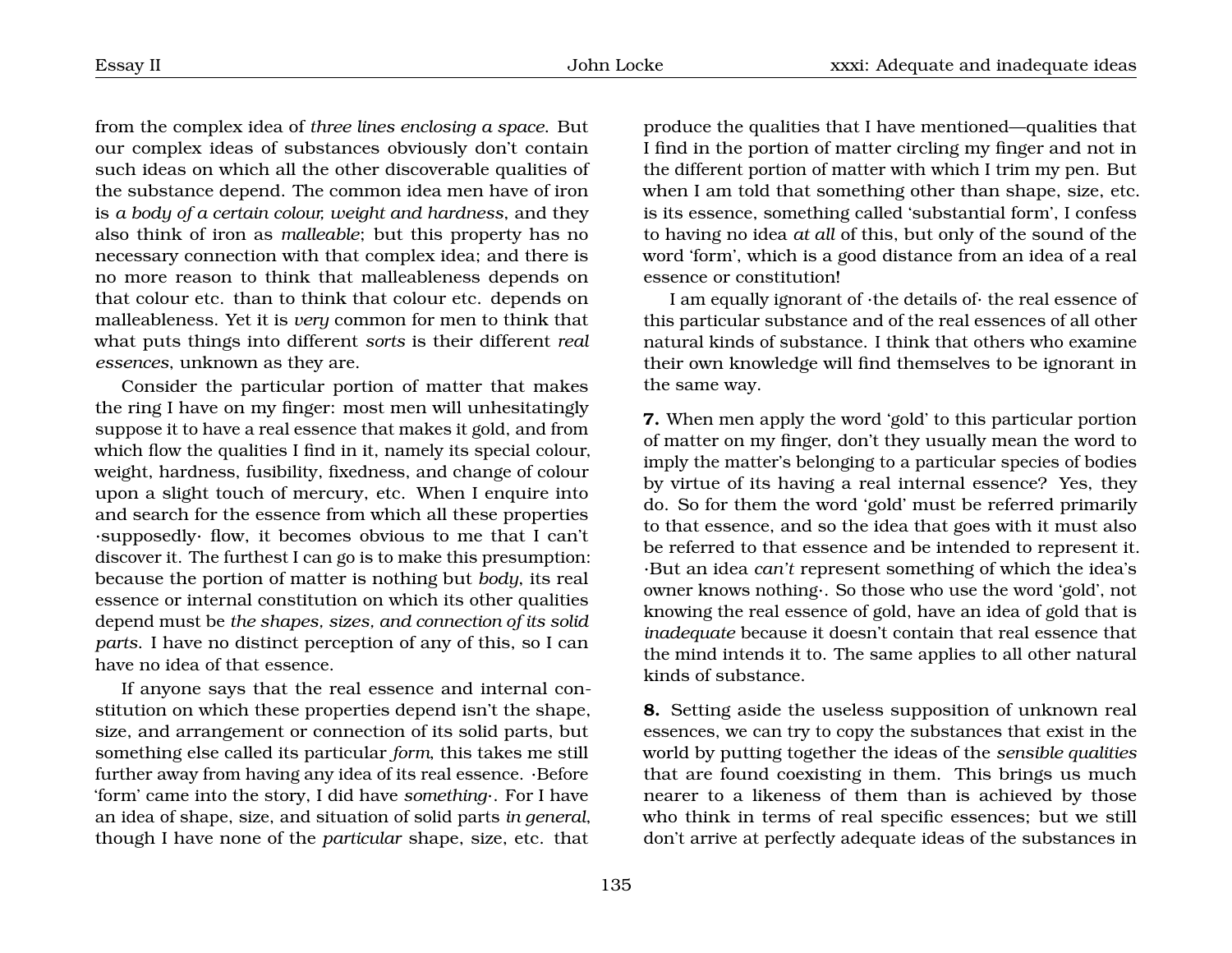question; our ideas don't exactly and fully contain all the qualities that are to be found in their archetypes. That is because those qualities and powers of substances are so many and various that nobody's complex idea contains them all. Men rarely put into their complex idea of any substance all the simple ideas ·of qualities that· they know to exist in that substance. Wanting to make the meanings of their words as clear and manageable as they can, they usually put into their specific ideas of the sorts of substance only a few of the simple ideas ·of qualities· that are to be found in them. But these have no special claim to be included while others are left out, so that clearly in both these ways—·that is, in the ideas of sensible qualities that they include, as well as in their secret reference to real essences·—our ideas of substances are deficient and inadequate. ·It isn't merely that our ideas *do* omit many of the discoverable qualities of the substance; they *must* do so, for the following reason·. Except for shape and size in some cases, the simple ideas out of which we make our complex ideas of substances are all *powers* that are also relations to other substances. ·For example, a loadstone's magnetic quality is its *power* to *attract iron*; a flower's yellowness is its *power* to *affect our eyesight* in a certain way·. So we can never be sure that we know all the powers of a body until we have tried out how it can change or be changed by other substances when related to them in various ways. It is impossible to try all of that for any one body, much less for all bodies, so we can't possibly bring any substance under an adequate idea made up of a collection of *all* its properties.

[In sections **9–10** Locke develops this line of thought, emphasizing how numerous the qualities of any kind of substance are, and how relatively accidental it is which subset of them get into the meaning of the common name for a kind

of substance. He concludes section 10 with this remark about numerousness:] This won't appear so much a paradox to anyone who thinks about that fairly simple figure *the triangle*—how much mathematicians have learned about it, and how far they still are from knowing all its properties.

**11.** So all our complex ideas of substances are imperfect and inadequate. The same would hold for mathematical figures if our complex ideas of them had to collect—·one by onew·—their properties in reference to other figures. ·In that case·, how uncertain and imperfect our idea of an *ellipse* would be, containing only a few of its properties! In fact, though, we have in our plain [Locke's word] idea the whole essence of that figure, from which we discover its other properties and demonstratively see how they flow from it.

**12.** Thus the mind has three sorts of abstract ideas. First, *simple ideas*, which are copies, and are certainly adequate. That is because such an idea is intended to express nothing but the power in things to produce in the mind such a sensation ·or idea·, so that when that sensation is produced it must be the effect of that power. . . .

**13.** Secondly, the *complex ideas of substances* are copies too, but not perfect ones, not adequate. This is very evident to the mind, which plainly perceives that whatever collection of simple ideas it makes of any real ·kind of· substance, it can't be sure that it matches all ·the qualities· that are in that substance. . . . Furthermore, even if we had in our complex idea an exact collection of all the secondary qualities or powers of any substance, that wouldn't give us an idea of the essence of that thing. The powers or qualities that are observable by us are not the real essence of that substance; they depend on it, and flow from it. Besides, a man has no idea of substance in general, nor knows what substance is in itself. ·See xxiii.1–2·.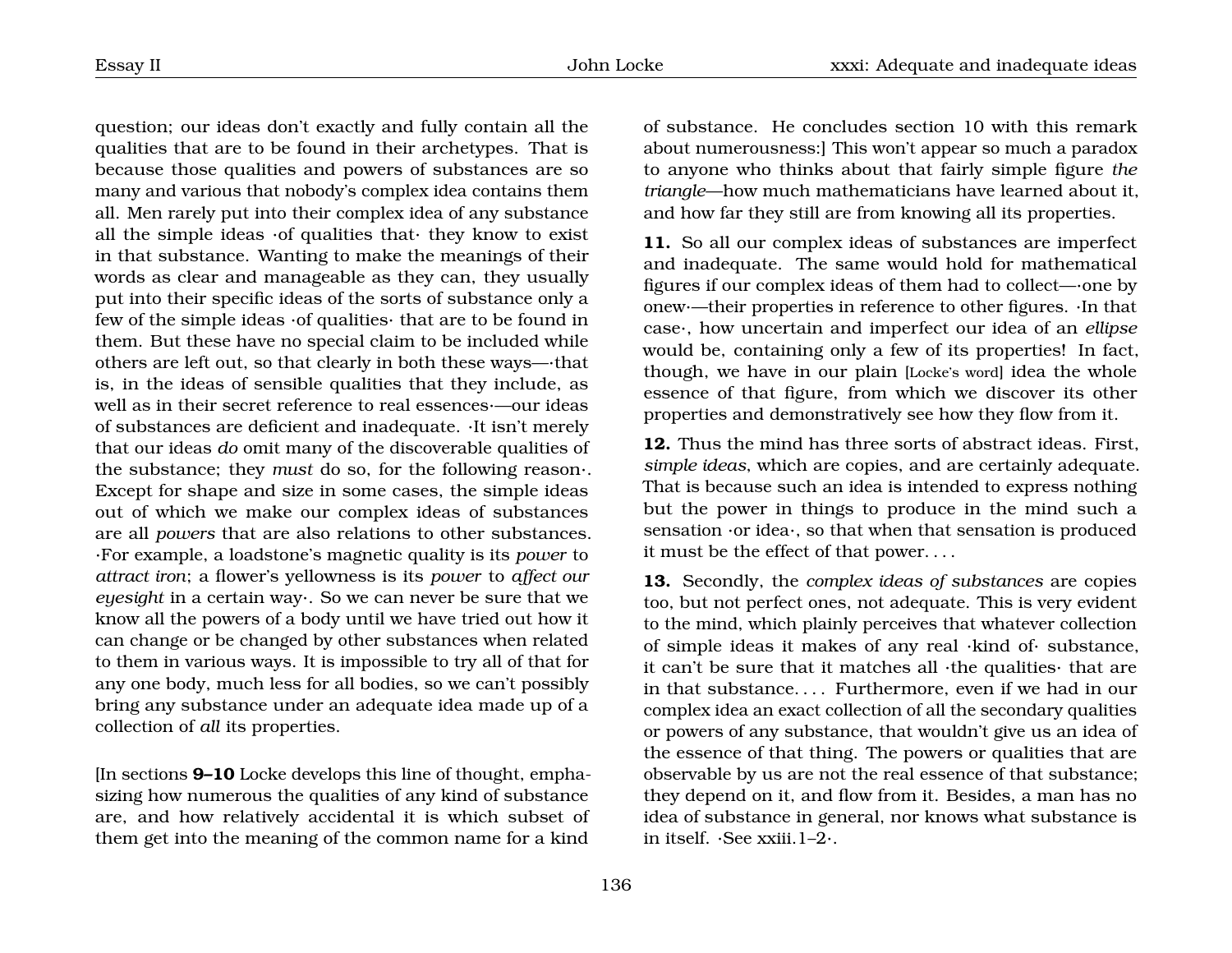**14.** Thirdly, *complex ideas of modes and relations* are originals, and archetypes; they aren't copies, aren't made after the pattern of any real existence that the mind intends them to fit and exactly to correspond to. Each of these collections

of simple ideas that the mind itself puts together contains in it precisely all that the mind intends that it should. . . . The ideas of modes and relations, therefore, have to be adequate.

#### **Chapter xxxii: True and false ideas**

**1.** Though 'true' and 'false' are strictly applicable only to propositions, *ideas* are also often described as true or false. (What words are *not* used with great latitude, and with some deviation from their strict and proper meanings?) I think, though, that when ideas are termed 'true' or 'false' there is still some secret or tacit proposition on which that description is based. Look at particular occasions where ideas are called true or false, and you'll find some kind of affirmation or negation at work. Ideas, being nothing but bare appearances or perceptions in our minds, can't properly and simply in themselves be said to be true or false, any more than a single name can be said to be true or false.

**2.** Indeed both ideas and words may be called 'true' in a metaphysical sense of the word according to which anything that exists is 'true'—that is, really is such as it is. Even when something is called 'true' in that sense, though, there is perhaps a secret reference to our ideas, looked on as the standards of that truth. That amounts to a mental proposition, though it is usually not taken notice of.

**3.** But our present topic is not that metaphysical sense of 'true', but rather the more ordinary meanings of 'true' and 'false'. In the ordinary sense, then: the ideas in our

minds are only so many perceptions or appearances there, so none of *them* are false. The idea of a centaur has no more falsehood in it when it appears in our minds than the name 'centaur' has falsehood in it when someone speaks or writes it. Truth or falsehood resides always in some *affirmation or negation*, mental or verbal; none of our ideas can be false until the mind passes some judgment on it, that is, affirms or denies something of it.

**4.** Whenever the mind refers one of its ideas to something extraneous to it, the idea becomes a candidate for being true or false, because in such a reference the mind tacitly assumes that the idea *fits* the external thing. According to whether that assumption is true or false, so can the idea itself be described. The most usual cases of this are the following ·three·.

**5.** First, when the mind assumes that one of its ideas matches the idea in other men's minds called by the same common name; for example, when the mind intends or judges its ideas of *justice*, *temperance*, *religion* to be the same as what other men give those names to.

Secondly, when the mind supposes that one of it ideas fits some real existence. Thus the ideas of *man* and *centaur,*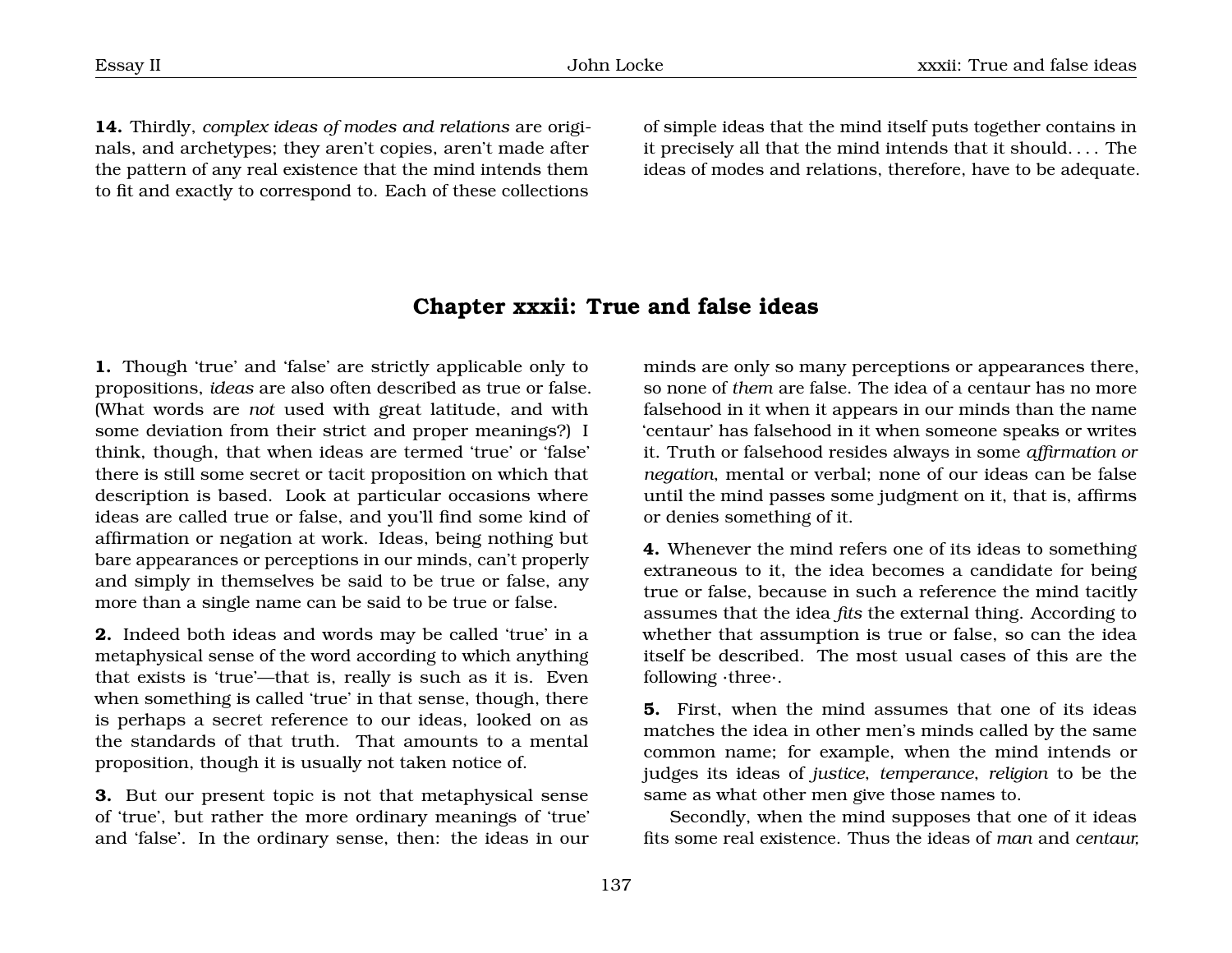supposed to be the ideas of real substances, are true and

false respectively, one having a conformity to what has really existed, the other not.

Thirdly, when the mind refers an idea to the *real constitution and essence* of a thing on which all the thing's properties depend. In this way most if not all our ideas of substances are false.

**6.** . . . .It is chiefly, if not only, concerning its *abstract* complex ideas that the mind makes such assumptions. Its natural tendency is towards knowledge; and it finds that if it dwelt only on particular things its progress would be very slow and its work endless; so it shortens its route to knowledge, and makes each perception [here = 'idea'] more comprehensive, by binding things into bundles and grouping into *sorts*, so that what knowledge it gets of any of them it may confidently extend to all of that *sort*. This enables it to advance by longer strides towards knowledge, which is its great business. . . .

**7.** . . . . When the mind has acquired an idea that it thinks it may be useful in thought or in talk, the first thing it does is to abstract it, and then get •a name for it; and so tuck it away in its store-house, the memory, as containing the essence of a sort of things of which •that name is always to be the mark. When someone sees a new thing and asks 'What is it?', he is only asking what its •name is, as though the name carried with it the knowledge of the species, or of its essence. . . .

**8.** •This abstract idea is something in the mind between •the thing that exists and •the name that is given to it. (·The •idea is what connects the •name with the •thing; for example, what makes 'ring' the right word for the thing around my finger is that **1** word 'ring' is associated with a certain abstract idea, and **2** that idea fits or conforms to the thing encircling my finger·.) So the rightness of our knowledge and the propriety and intelligibleness of our speaking both rely on our ideas. That is why men so freely suppose that the abstract ideas they have in their minds •agree to the outer things to which they are referred, and **•**are also the ones that commonly go with the names with which they associate them. Without this double conformity of their ideas, they would •think wrongly about things in themselves, and •talk unintelligibly about them to others.  $\cdot$ I shall discuss •talk in sections 9–12 and •thought in 13–18·.

**9.** First, when the truth of our ideas is judged by whether they match the ideas other men have and commonly signify by the same name, any of them *can* be false. But simple ideas are least liable to be mistaken in this way, because your senses and daily experience easily satisfy you regarding what the simple ideas are that various common words stand for. There aren't many of them, and if you do suspect you are wrong about one of them you can easily correct that by going to the objects that involve them. So it seldom happens that anyone goes wrong in his names of simple ideas, applying the name 'red' to the idea *green*, for example, or the name 'sweet' to the idea *bitter*. . . .

**10.** Complex ideas are much more liable to be false in this manner, and the complex ideas of *mixed modes* much more than those of *substances*. That is because substances (and especially ones that have common names in the language in question) have some conspicuous sensible qualities that ordinarily serve to distinguish one sort of substance from another; and this easily preserves careful users of the language from applying words to sorts of substances to which they don't belong. But with mixed modes we are much more uncertain. It isn't so easy to determine of various actions whether they are to be called 'justice' or 'cruelty', 'generosity'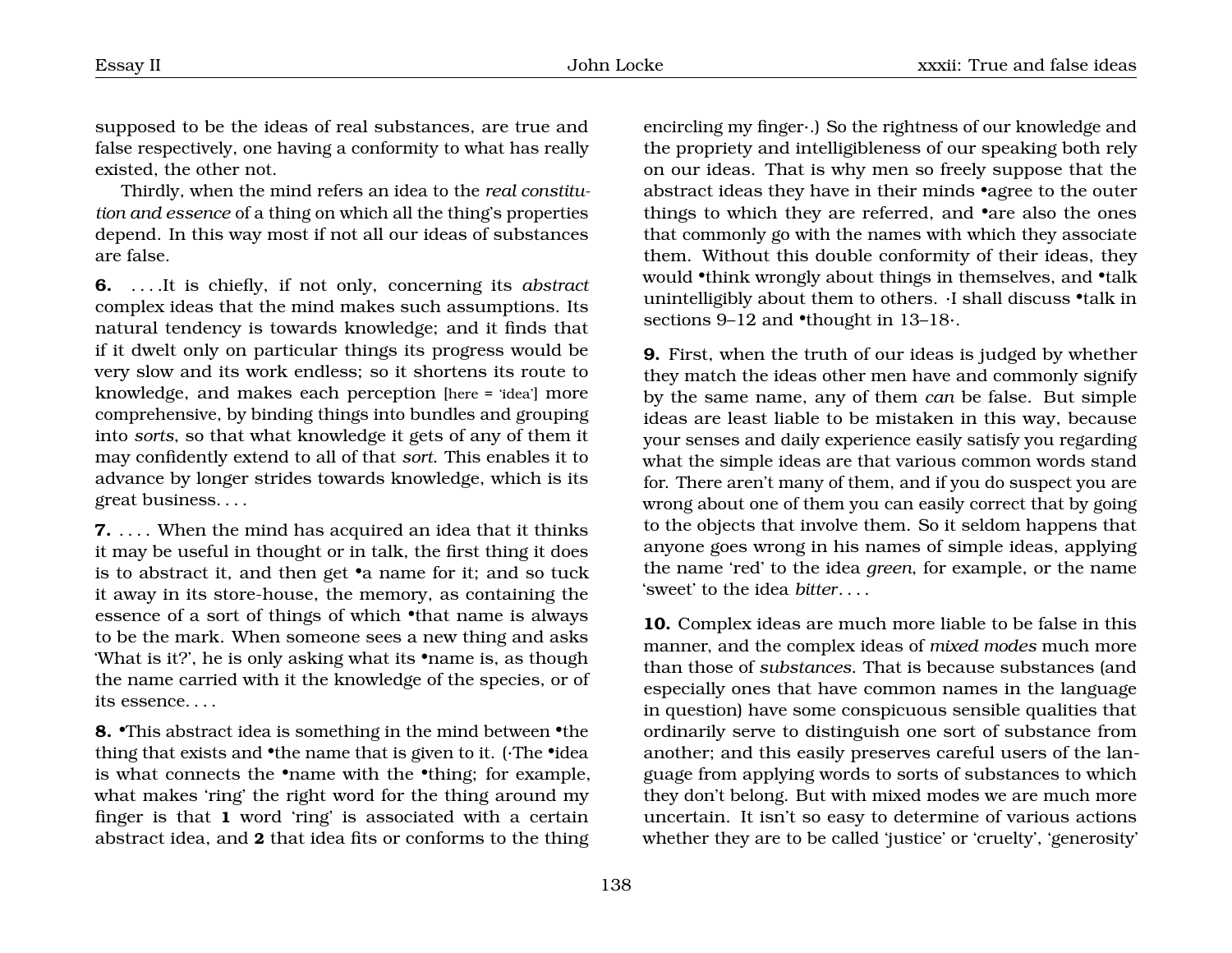or 'extravagance'. And so by the standard of match with the ideas that other men call by the same name, our idea may be false. The idea in our minds that we call 'justice' ought perhaps to have another name.

**11.** But whether or not our ideas of mixed modes *are* more liable than any other sort to be different from the idea that other men mark by the same names, it is certain at least that this sort of falsehood is much more commonly *attributed to* our ideas of mixed modes than to any other. When a man is thought to have a false idea of justice (or gratitude, or glory), it is simply because his idea doesn't match the one that is the sign of justice (or gratitude, or glory) in the minds of other men.

**12.** Here is what I think is the reason for this. An abstract idea of a mixed mode is a precise collection of simple ideas that *someone has chosen to put together*; and so the essence of each sort is a human construct, which means that when we want to know whether a given item belongs to a given sort we have nowhere to look except to the relevant abstract idea. And if I want a *standard* by which to judge what I am saying or thinking about the given item, I can only appeal to the abstract ideas of the people who I think use the relevant name with its most proper meaning. That concludes my discussion of the truth and falsehood of our ideas in relation to their names.

**13.** Secondly—·picking up again from the end of section 8·—as to the truth and falsehood of our ideas in reference ·not to other people's ideas, but· to the real existence of things: when *that* is the standard of their truth, the only ones that can be called 'false' are our complex ideas of substances.

**14.** Simple ideas are merely perceptions that God has fitted us to receive, and has enabled external objects to produce in us; and so their •truth consists purely in their being •appearances that are suitable to those powers God has placed in external objects.They *are* thus suitable, for if they were not, the objects wouldn't produce them. So all such ideas are true. Nor do they fall under the charge of falsity if the mind judges (as in most men I believe it does) that these ideas are in the things themselves. God in his wisdom has set them as marks to help us to distinguish one thing from another, and it makes no difference to the nature of our simple idea ·or to its doing for us what God meant it to do· whether we think that the idea of blue is in the violet itself or in our mind only. [Locke goes on to expand this point a little, concluding thus:] The name 'blue' stands for that mark of distinction that is in a violet and that we can discern only through our eyes, whatever it ·ultimately· consists in, that being—perhaps fortunately—beyond our capacities to know in detail.

**15.** Simple ideas wouldn't be convicted of falsity if through the different structure of our sense-organs it happened that one object produced in different men's minds different ideas at the same time—for example, if the idea that a violet produced in one man's mind by his eyes were what a marigold produced in another man's, and vice versa. This could never be known, because one man's mind couldn't pass into another man's body to perceive what appearances were produced by his organs; so neither the ideas nor the names would be at all confounded, and there would be no falsehood in either. . . . I am nevertheless inclined to think that the sensible ideas produced by any object in different men's minds are usually pretty exactly alike. Many reasons could be offered for this opinion, but that is besides my present business, so I shan't trouble you with them. Anyway, the contrary supposition, if it could be proved, would be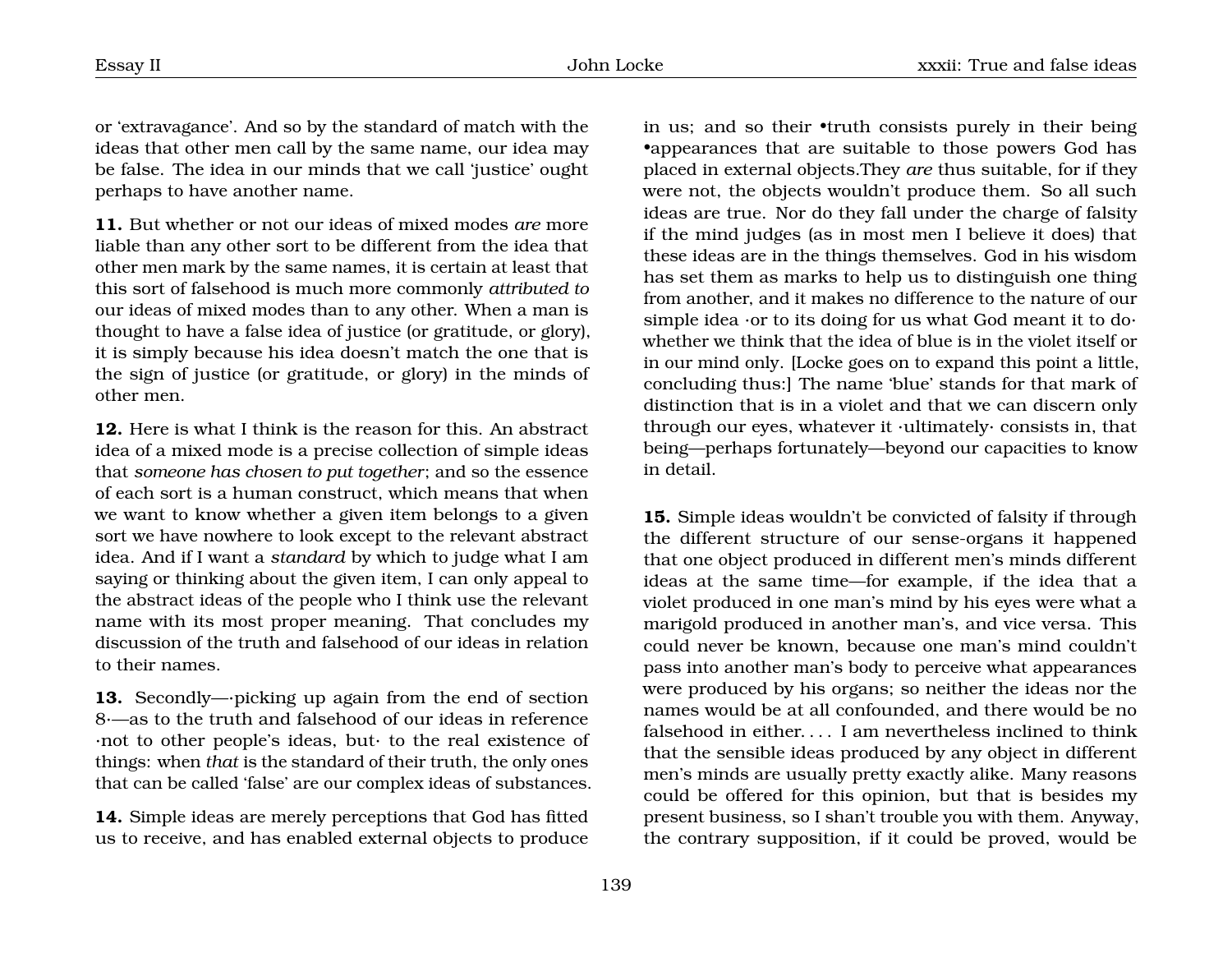of little use either for the improvement of our knowledge or convenience of life; so we needn't trouble ourselves to examine it.

[In sections **16–18** Locke repeats, with a little more detail, what he has said before. **16**: simple ideas can't be 'false' because of a wrong relation to external things. **17**: Nor can complex ideas of modes be 'false' in that way, because they aren't supposed to represent external things, though they can be 'false' in their relation to common language. **18**: ideas of substances *can* be 'false' in relation to external things, either by including a secret reference to a real essence, or by aiming to include only ideas of perceptible properties of the substance-kind in question but getting the list of them wrong.]

**19.** Though in compliance with the ordinary way of speaking I have shown in what sense and for what reason an *idea* may be called 'true' or 'false', if we look more closely we find that in all those cases what is really true or false is some *judgment* that the mind makes or is supposed to make. Truth and falsehood always involve some affirmation or negation, explicit or tacit; they are to be found only where *signs are joined or separated according to the agreement or disagreement of the things they stand for*. The signs we chiefly use are either ideas and words, with which we make mental and verbal propositions respectively. Truth lies in so joining or separating these representatives, according to whether the things they stand for do in themselves agree or disagree; and falsehood in the contrary, as I'll show more fully later on ·in IV.v·.

**20.** So any idea that we have in our minds, however it relates to external things or to ideas in the minds of other men, can't properly be called false because of such a relation. Mistake and falsehood enter the picture in four ways.

**21.** First, there is falsehood when the mind has an idea that it mistakenly *judges* to be the same as what other men have in their minds and signify by the same name, i.e. to conform to the ordinary received meaning or definition of that word. This kind of error usually concerns mixed modes, though other ideas also are liable to it.

**22.** Secondly, falsehood occurs when the mind, having a complex idea made up of a collection of simple ones such as nature never puts together, *judges* it to fit a species of creatures really existing—for example, joining the weight of tin to the colour, fusibility and fixedness of gold.

**23.** Thirdly, there is falsehood when the mind makes a complex idea that unites some simple ideas ·of qualities· that do really exist together in some sort of thing, while omitting others that are inseparable from the first lot, and *judges* this to be a perfect complete idea of a sort of things which really it is not. For example, having joined the ideas of substance, yellow, malleable, most heavy, and fusible, the mind takes that to be the complete idea of *gold*, when really gold's fixedness and solubility in aqua regia are as inseparable from those other ideas or qualities as they are from one another.

**24.** Fourthly, the mistake is even greater when I *judge* that this complex idea contains in it the real essence of some existing body, when really it contains only a few of the properties that flow from its real essence and constitution. [In the rest of this section Locke defends his saying 'only a few'. He remarks yet again on how many properties of triangles flow from the seemingly simple real essence of *triangle*, and concludes:] I imagine it is the same with substances: their real essences are quite small, but the properties flowing from that internal constitution are endless.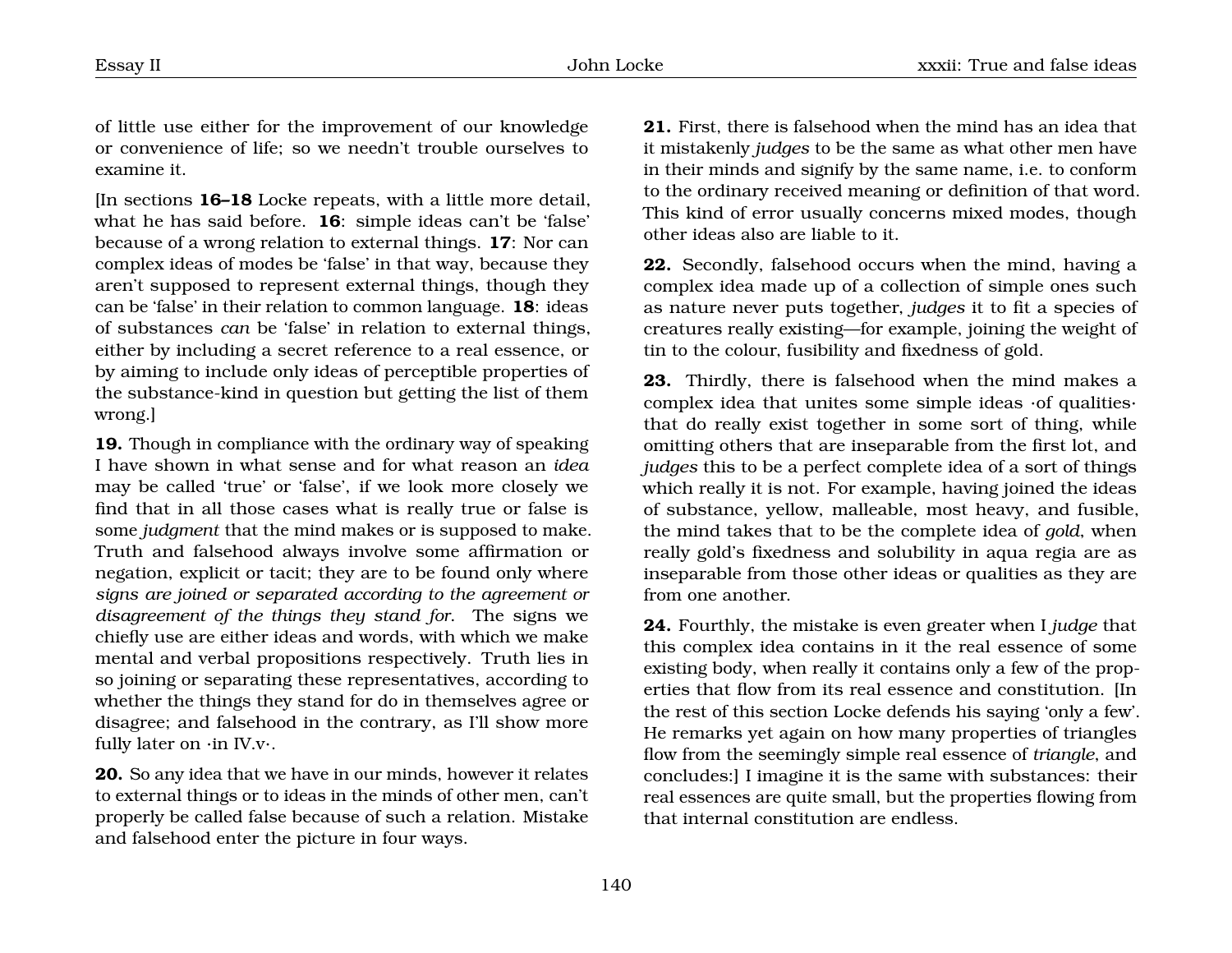**25.** To conclude, a man has no notion of anything external to himself except through the idea he has of it in his mind; he is free to call the idea whatever he pleases, and to make an idea that neither fits the reality of things nor agrees to the idea commonly signified by other people's words; but he can't make a wrong or false idea of a thing that is known to him only through his idea of it. For example, when I form an idea of the legs, arms, and body of a man, and join to this a horse's head and neck, I don't make a false idea of anything, because it represents nothing external to me. But when I call it ·the idea of· a 'man' or a 'Tatar' and imagine it to represent

some real being without me, or to be the same idea that others call by the same name, *then* I may err. That leads to the idea's being called 'false', though really the falsehood lies not in the idea but in the tacit mental proposition attributing to it a fit and a resemblance that it doesn't have. . . .

[In section **26** Locke suggests that the true/false dichotomy, as applied to ideas on the basis of their fitting/not-fitting the 'patterns to which they are referred', might be better expressed in the language of 'right' and 'wrong'. The point is purely verbal.]

### **Chapter xxxiii: The association of ideas**

**1.** Almost anyone who observes the opinions, reasonings, and actions of other men will have noticed something that struck him as odd and that really is in itself wild. Everyone is quick-sighted enough to spot the least flaw of this kind in someone else and to condemn it as unreasonable—as long as the flaw is different from his own version of it. His own beliefs and conduct may show him to be guilty of something worse of the same general kind, but he doesn't see it in himself and he'll probably never be convinced that it is there.

**2.** This flaw doesn't come wholly from self-love, though that often has a lot to do with it. Men of fair minds, not prone to extravagant self-flattery, are frequently guilty of it; and in many cases one hears the arguments of such a man with amazement, astonished at the obstinacy of a worthy man who doesn't yield to the evidence of reason even when it is

laid before him as clear as daylight.

**3.** This sort of unreasonableness is usually blamed on education and prejudice, and for the most part truly enough; but that doesn't get to the bottom of the disease, or show distinctly enough what its ultimate source is or where it is located. *Upbringing* is often rightly assigned as the cause, and 'prejudice' is a good general name for the thing itself; but you need to dig deeper if you want to trace this sort of madness to the root from which it comes, explaining it in a way that will show how this flaw originates in sober and rational minds, and what it consists in.

**4.** You will pardon my calling it by so harsh a name as 'madness' when you reflect that *opposition to reason* deserves that name, and really is madness; and almost everyone has it severely enough to act or argue in some kinds of cases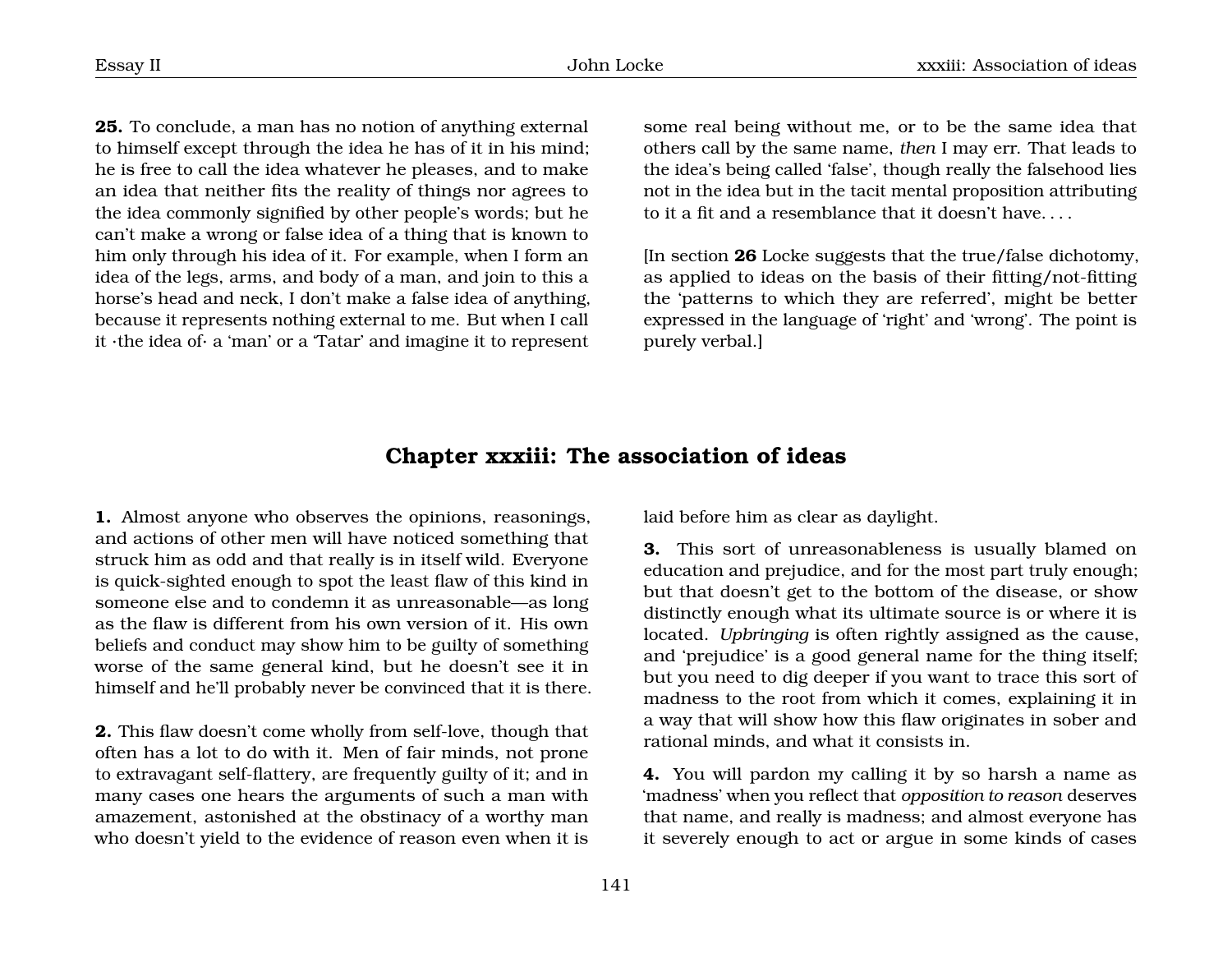in ways which, if they spread throughout his life, would make him a candidate for a mad-house rather than for polite society. I don't mean when he is overpowered by an unruly passion, but in the steady calm course of his life. In further defence of this harsh name, and the unpleasant accusation that it carries against most of mankind, I remark that when in xi.13 I enquired a little, in an aside, into the nature of madness, I found it to have very same cause as the flaw I am now speaking of. This struck me as right when I was thinking just about madness, without any thought of our present topic.

·One final point in defence of the label 'madness' is this·. If this flaw is a weakness to which all men are liable—a taint that so universally infects mankind—the greater should be our care to expose it under its right name, motivating people to give greater care to its prevention and cure.

**5.** Some of our ideas have a •natural correspondence and connection with one another, and it is reason's business to trace these and to hold the ideas together in the union and correspondence that is based on *their individual natures*. There is also *another* connection of ideas, arising wholly from •*chance or custom*: ideas that have no kinship in themselves come to be so strongly linked in some men's minds that it is very hard to separate them; as soon as one comes into the understanding its associate appears too, and if more than two are thus united the whole inseparable group show themselves together.

**6.** This strong tie between ideas that are not allied by nature is created by the mind either by choice or by chance, which is why there are different ties in men with different inclinations, education, interests, etc. Custom creates habits of •thinking in the understanding, as well as of •deciding in the will, and of •movement of the body. The habitual bodily movements

·at the most basic level· seem to be movements of the animal spirits: once these are started up, they continue in the ways they have been used to; and when these have been trodden for long enough they are worn into smooth paths, along which the motion becomes easy and seemingly natural. As far as we can understand thinking, ideas seem to be produced thus in our minds—·that is, produced through the movements of the animal spirits, so that the smoothing of paths (so to speak) explains intellectual as well as behavioural habits·. Even if ideas aren't produced in that way, the notion of a worn path may nevertheless serve to explain their following one another in an habitual sequence once it has been begun, as well as it does to explain such motions of the body. A musician who is used to a particular tune will find that as soon at it begins in his head the ideas of its notes will follow on in due order in his understanding without any care or attention on his part, as regularly as his fingers move in the right order over the keys of the organ to play the tune he has begun, while his mind is on something else. This example suggests that the motion of the organist's animal spirits really is the natural cause of his sequence of ideas of the notes, as well as of the regular dancing of his fingers; but I shan't go into that. In any case, this comparison may help us a little to conceive of *intellectual habits*, and of the *tying together of ideas*.

**7.** That there are such *associations of ideas made by custom* in the minds of most men won't, I think, be questioned by anyone who has attended thoroughly to himself or to others. Most of the sympathies and antipathies that can be seen in men might reasonably be assigned to this cause. The sympathies etc. work as strongly and produce effects in as regular a manner as if they were *natural*; and that leads people to think they *are* natural, though really they arose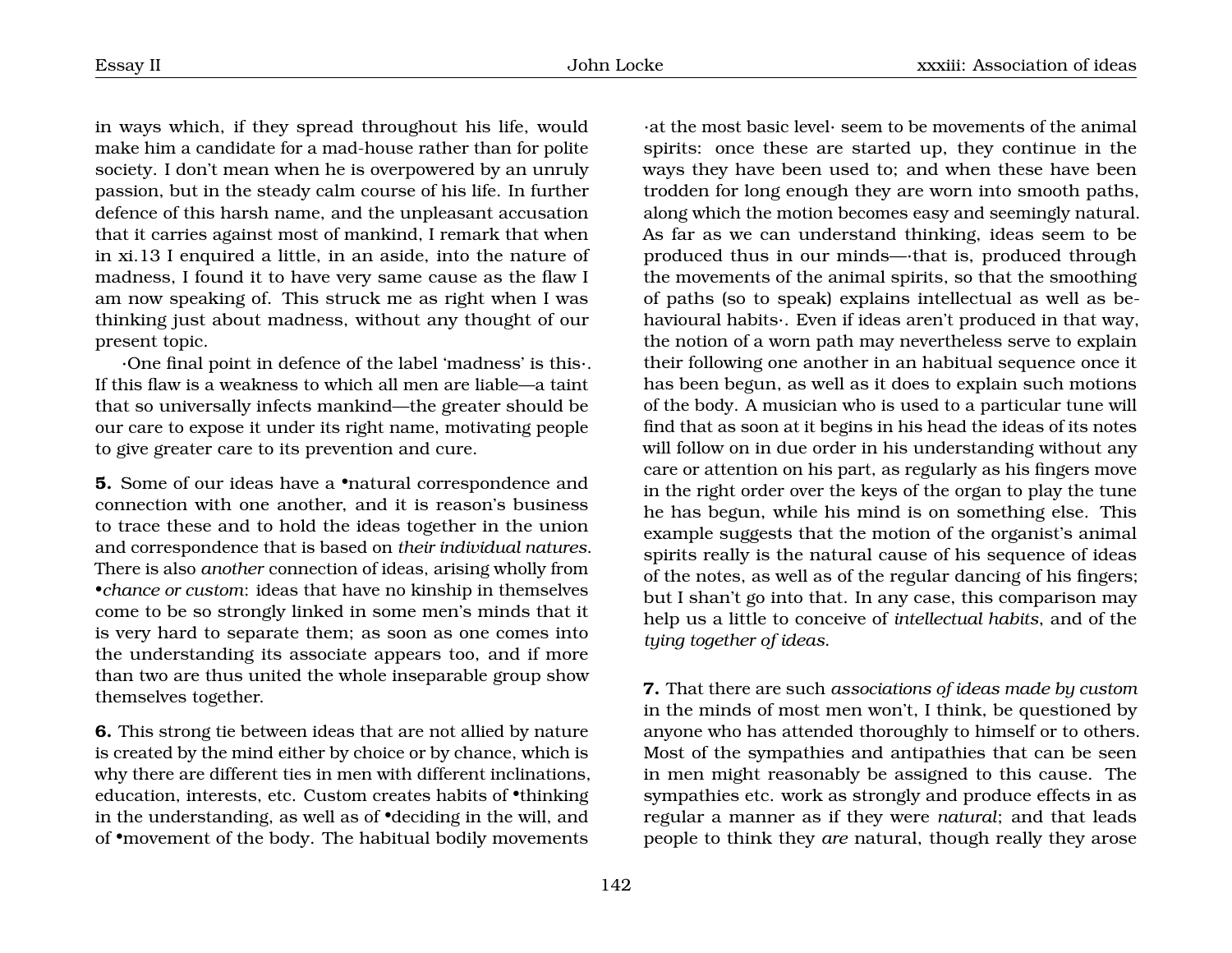from an accidental connection of two ideas which—either because the first impression was so strong, or because the person subsequently *allowed* the two ideas to occur together in his mind—came to be so united that they always afterwards kept company together in that man's mind, as if they were a single idea. I say 'most of the antipathies', not 'all', because some of them are truly natural, depend on our original constitution, and are born with us. But many others are counted natural which would, if they had been observed with enough care, have been known to arise from unheeded early impressions or from wanton fancies. An adult has a surfeit of honey, after which he reacts badly—with nausea etc.—to any mention or thought of honey. He knows when this weakness of his began, and what caused it. But if it had come from an over-dose of honey *when he was a child*, all the same effects would have followed but he wouldn't have recognized its cause and would have regarded the antipathy as natural.

**8.** My present purposes in this book don't require me to distinguish accurately between natural and acquired antipathies; but I have a different reason for mentioning that distinction. ·It is to issue a warning·: those who have children, or have charge of their upbringing, should think it worth their while to watch carefully to prevent the undue connection of ideas in the minds of young people. Early childhood is the time most susceptible to lasting impressions; and although discreet people attend to impressions that could harm the health of the body, and protect the young against them, those that could harm the mind, and have their effects in the understanding or the passions, have been much less heeded than they deserve. Indeed, those relating purely to the understanding have, I suspect, been wholly overlooked by nearly everyone.

[In sections **9–10** Locke develops this theme a little.]

11. A man is harmed by another, and thinks about •that man and •his action over and over; and by brooding over them strongly or frequently, he cements •those two ideas together so as to make them almost one. Whenever he thinks of the man, the pain and distress he suffered from him comes into his mind as well, so that he hardly distinguishes them, and has as much an aversion to the one as to the other. This is how hatreds often spring from slight and innocent occasions, and quarrels are propagated and continued in the world.

[Section **12** presents another example.]

13. When this combination  $\cdot$  of ideas is settled, and for as long as it lasts, reason is powerless to help us and relieve us from the effects of it. ·For· once an idea is in our minds, it will operate according to its nature and circumstances ·and cannot be swerved or dislodged by reason·. This lets us see how the following can happen:

> Someone has a recurring emotional pattern that his reason can't overthrow, though it *is* unreasonable, and this person listens to his reason in other cases. This disorder is, however, cured by *the passing of time*.

The death of a child who was the daily delight of his mother's eyes and the joy of her soul rips from her heart the whole comfort of her life and utterly torments her. To use the consolations of *reason* in this case is as useless as to preach *ease* to someone on the rack in the hope that rational discourses will allay the pain of his joints being torn apart. There is no way of reasoning the woman out of her tie between the thought of the child and the thought of her loss of pleasure, but the two thoughts may be separated by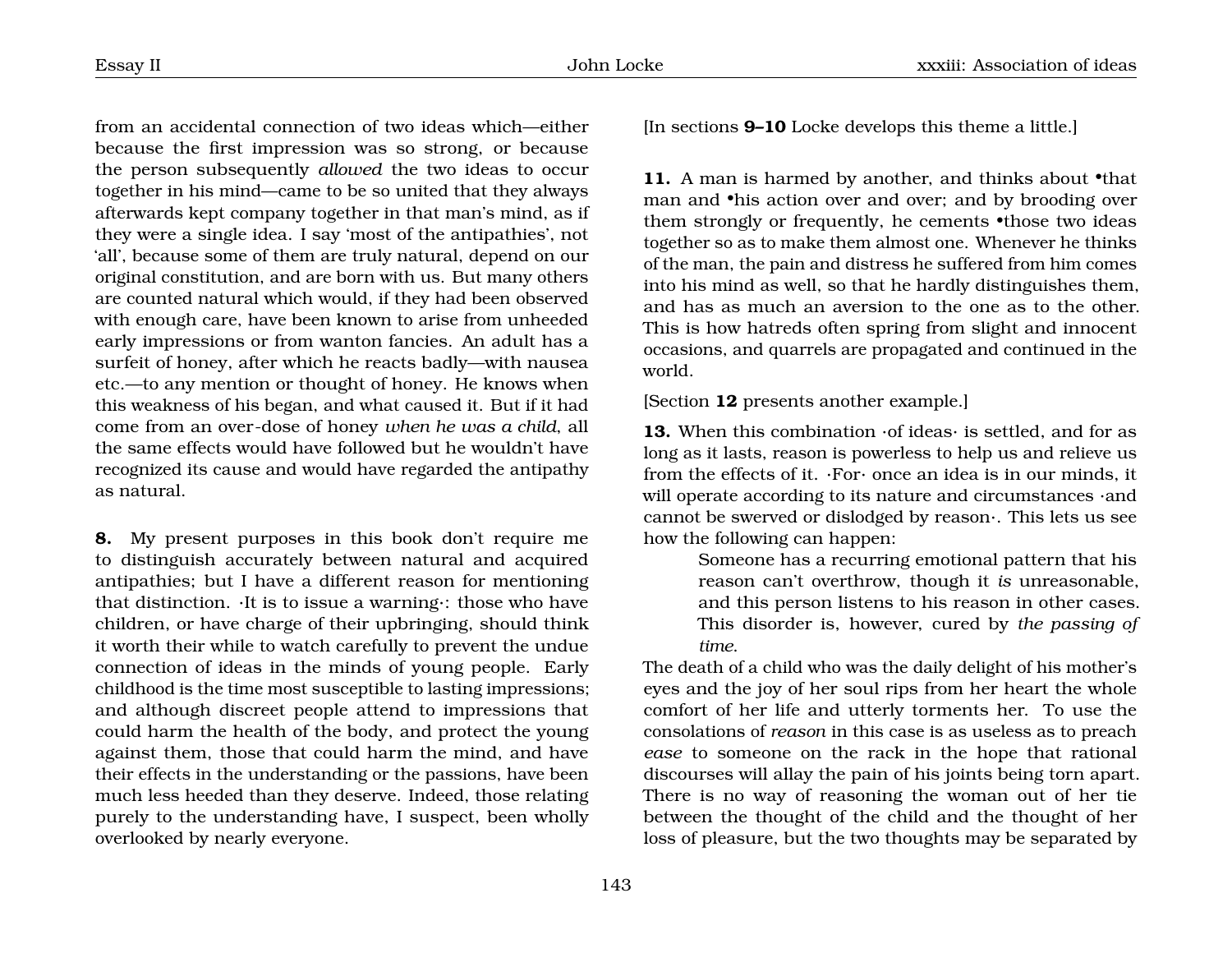the passing of *time*, through which the tie is weakened by disuse. In some such people the union between these ideas is never dissolved, and they spend their lives in mourning, and carry an incurable sorrow to their graves.

[Sections **14–16** add anecdotes—some of them quite extraordinary—concerning associations of ideas.]

**17.** *Intellectual* habits and defects that come about in this way are just as frequent and as powerful ·as habits of behaviour and feeling·, though less notice is taken of them. Let the ideas of •being and of •matter be strongly joined either by education or by prolonged thought, and while they are tied together in a person's mind, what thoughts and arguments will he put up concerning unembodied Spirits? ·Because in this person's thought the idea of something *real* always brings with it the idea of something *material*, he will regard the notion of *unembodied Spirit*—something real and immaterial—as weird and almost contradictory·.

Let someone from early childhood associate the idea of •God with the idea of •shape, and what absurdities will he be liable to believe concerning the Deity?

Let the idea of •infallibility be inseparably joined in someone's mind to ·the idea of· •some person, and the man whose mind has this association will swallow any absurdity that is affirmed by the supposedly infallible person—for example that a single body can be in two places at once.

**18.** Some such wrong and unnatural combinations of ideas will be found at the root of the irreconcilable opposition between different sects of philosophy and religion; for we can't imagine that every follower of a sect *deliberately sets himself to* reject, knowingly, truth that is offered by plain reason. Self-interest is at work here, but even *it* can't bring a whole society of men to such a universal perversity, with every single one of them maintaining something that

he knows to be false. We must allow that at least some of them *do* what they all *claim to do*, namely to pursue truth sincerely; so there must be something that blinds the understandings of these sectarians, not letting them see the falsehood of what they embrace as real truth. What thus puts their reasons in chains and leads men blindfolded away from common sense turns out to be my present topic:

> Some •ideas that are not naturally allied to one another, are—by upbringing, custom, and the constant din of the sect—so joined in the sectarians' minds that •they always appear there together; and the sectarians can no more separate •them in their thoughts than if they were only a single idea—which is what they treat •them as being.

This gives sense to jargon, demonstration to absurdities, and consistency to nonsense! It is the foundation of the greatest errors in the world. I almost wrote 'of all the errors in the world'; and if it isn't quite as bad as that, it does produce the most dangerous errors because when it operates it hinders men from seeing and examining. [Locke adds some fine rhetorical flourishes.]

**19.** I have now given an account of the origin, sorts, and extent of our *ideas*, with several other points concerning these *instruments or materials of our knowledge* (may I call them that?). The project on which I embarked requires me now to go on immediately to show how the understanding uses ideas and what *knowledge* we have through them. In my first general view of the topic, I thought that this was all that would remain to be done at this point. But now that I have reached it, I find that *ideas* are so closely connected with *words*, and ·in particular· that *abstract ideas* are so regularly related to *general words*, that it is impossible to speak clearly and distinctly of our knowledge (which all